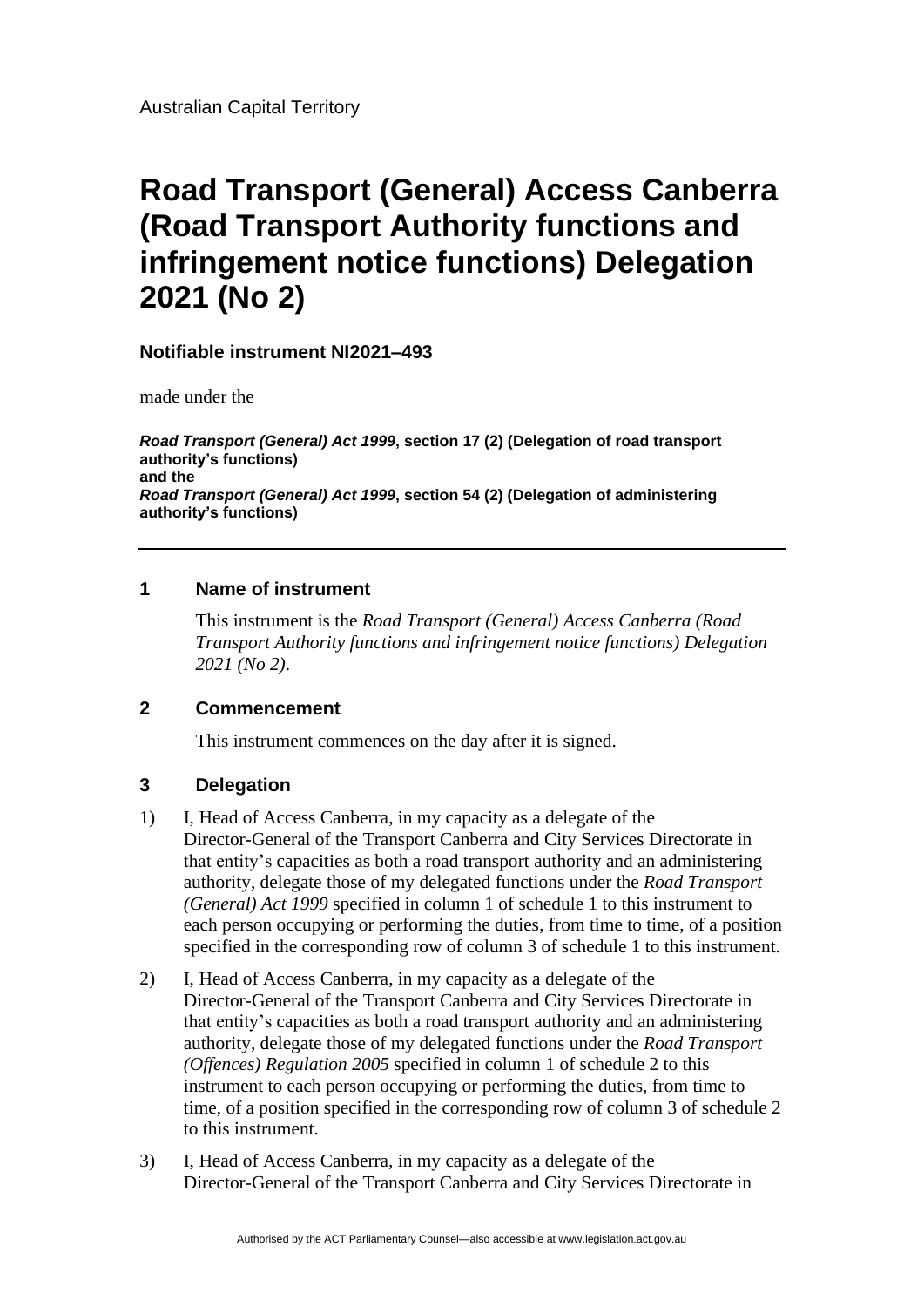that entity's capacity as a road transport authority, delegate those of my delegated functions under the *Road Transport (Safety and Traffic Management) Act 1999* specified in column 1 of schedule 3 to this instrument to each person occupying or performing the duties, from time to time, of a position specified in the corresponding row of column 3 of schedule 3 to this instrument.

- 4) I, Head of Access Canberra, in my capacity as a delegate of the Director-General of the Transport Canberra and City Services Directorate in that entity's capacity as a road transport authority, delegate those of my delegated functions under the *Road Transport (General) Act 1999* specified in column 1 of schedule 4 to this instrument to each person occupying or performing the duties, from time to time, of a position specified in the corresponding row of column 3 of schedule 4 to this instrument.
- 5) I, Head of Access Canberra, in my capacity as a delegate of the Director-General of the Transport Canberra and City Services Directorate in that entity's capacity as a road transport authority, delegate those of my delegated functions under the *Road Transport (Road Safety and Traffic Management) Regulation 2017* specified in column 1 of schedule 5 to this instrument, to each person occupying or performing the duties, from time to time, of a position specified in the corresponding row of column 3 of schedule 5 to this instrument.
- 6) I, Head of Access Canberra, in my capacity as a delegate of the Director-General of the Transport Canberra and City Services Directorate in that entity's capacity as a road transport authority, delegate those of my delegated functions under the *Road Transport (General) Regulation 2000* specified in column 1 of schedule 6 to this instrument to each person occupying or performing the duties, from time to time, of a position specified in the corresponding row of column 3 of schedule 6 to this instrument.
- 7) I, Head of Access Canberra, in my capacity as a delegate of the Director-General of the Transport Canberra and City Services Directorate in that entity's capacity as a road transport authority, delegate those of my delegated functions under the *Road Transport (Driver Licensing) Regulation 2000* specified in column 1 of schedule 7 to this instrument to each person occupying or performing the duties, from time to time, of a position specified in the corresponding row of column 3 of schedule 7 to this instrument.

#### **4 Revocation**

This instrument revokes the *Road Transport (General) Access Canberra (Road Transport Authority functions and Parking infringement notice functions) Delegation 2021 (No 1)* (NI2021-203).

David Pryce Head of Access Canberra Delegate of the Director-General of the Transport Canberra and City Services Directorate in the Director-General's capacity as both a road transport authority and an administering authority 17 August 2021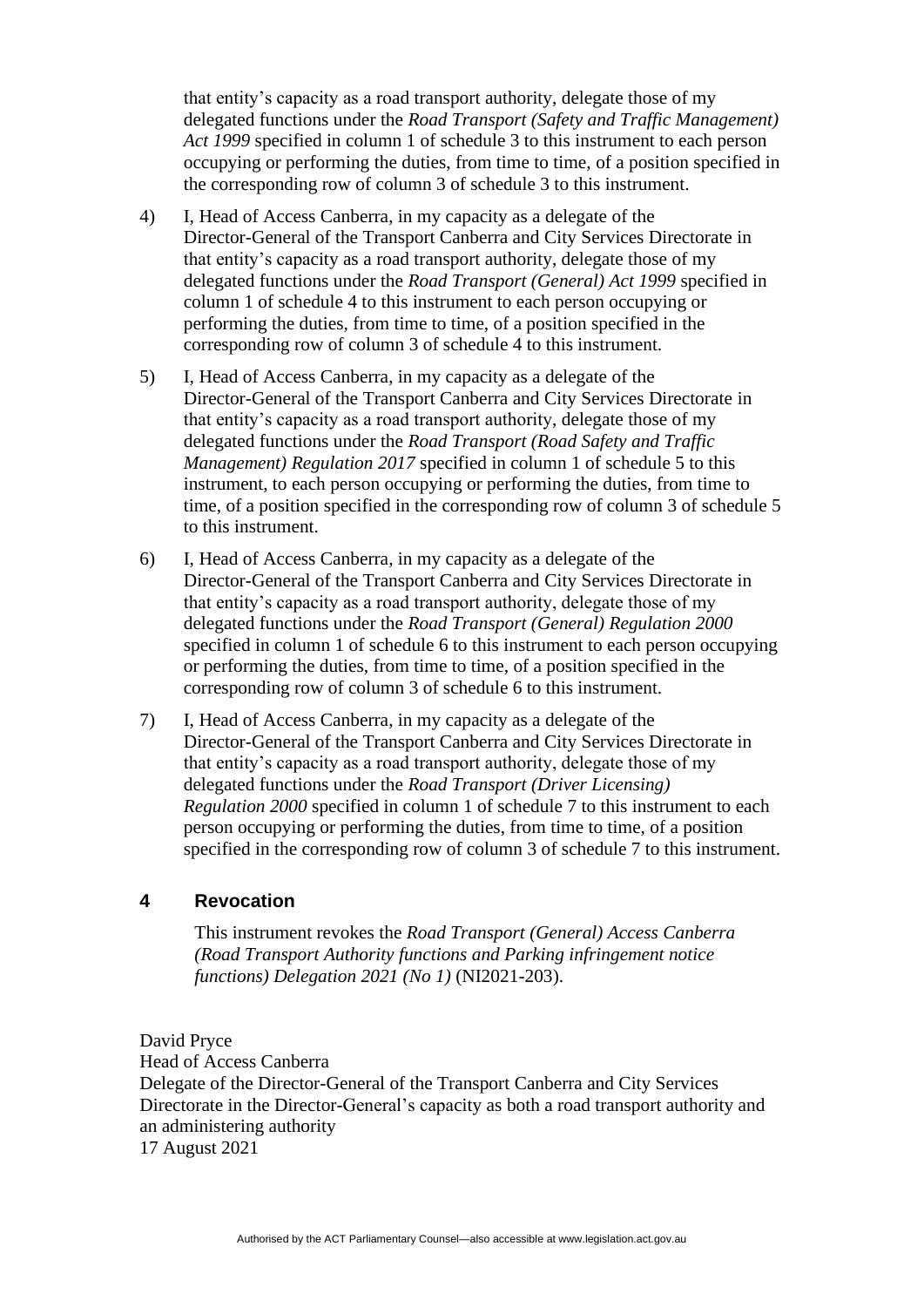### **Schedule 1**

## *Road Transport (General) Act 1999*

| <b>Column 1</b> | <b>Column 2</b>  | <b>Column 3</b> | <b>Column 4</b>                        |
|-----------------|------------------|-----------------|----------------------------------------|
| <b>Section</b>  | <b>Function</b>  | <b>Position</b> | <b>Position description</b>            |
| Section 27,     | Issue a reminder | E218            | <b>Executive Branch Manager</b>        |
| Part 3, Road    | notice           | E1077           | <b>Executive Branch Manager</b>        |
| Transport       |                  | E1147           | <b>Executive Branch Manager</b>        |
| (General) Act   |                  | P36222          | <b>Senior Director</b>                 |
| 1999            |                  | P35718          | <b>Senior Director</b>                 |
|                 |                  | P41143          | <b>Senior Director</b>                 |
|                 |                  | P31036          | <b>Senior Director</b>                 |
|                 |                  | P21223          | Director                               |
|                 |                  | P24490          | <b>Assistant Director</b>              |
|                 |                  | P00867          | Director                               |
|                 |                  | P16232          | Director                               |
|                 |                  | P15452          | Director                               |
|                 |                  | P52869          | Director                               |
|                 |                  | P37000          | <b>Senior Manager Infringements</b>    |
|                 |                  | P02498          | Manager Business and Engagement        |
|                 |                  | P31761          | <b>Manager Infringements</b>           |
|                 |                  | P36998          | <b>Manager Infringements</b>           |
|                 |                  | P36999          | <b>Manager Infringements</b>           |
|                 |                  | P52870          | <b>Manager Infringements</b>           |
|                 |                  | P13861          | <b>Assistant Manager Infringements</b> |
|                 |                  | P19911          | <b>Assistant Manager Infringements</b> |
|                 |                  | P32048          | <b>Assistant Manager Infringements</b> |
|                 |                  | P33199          | <b>Manager Business Development</b>    |
|                 |                  | P04683          | <b>Assistant Director</b>              |
|                 |                  | P33121          | <b>Assistant Director</b>              |
|                 |                  | P01038          | Infringement Officer                   |
|                 |                  | P04686          | <b>Infringement Officer</b>            |
|                 |                  | P04986          | <b>Infringement Officer</b>            |
|                 |                  | P11968          | Infringement Officer                   |
|                 |                  | P11970          | <b>Infringement Officer</b>            |
|                 |                  | P11971          | <b>Infringement Officer</b>            |
|                 |                  | P17807          | Infringement Officer                   |
|                 |                  | P17811          | <b>Infringement Officer</b>            |
|                 |                  | P17812          | <b>Infringement Officer</b>            |
|                 |                  | P17819          | Infringement Officer                   |
|                 |                  | P17820          | Infringement Officer                   |
|                 |                  | P17821          | <b>Infringement Officer</b>            |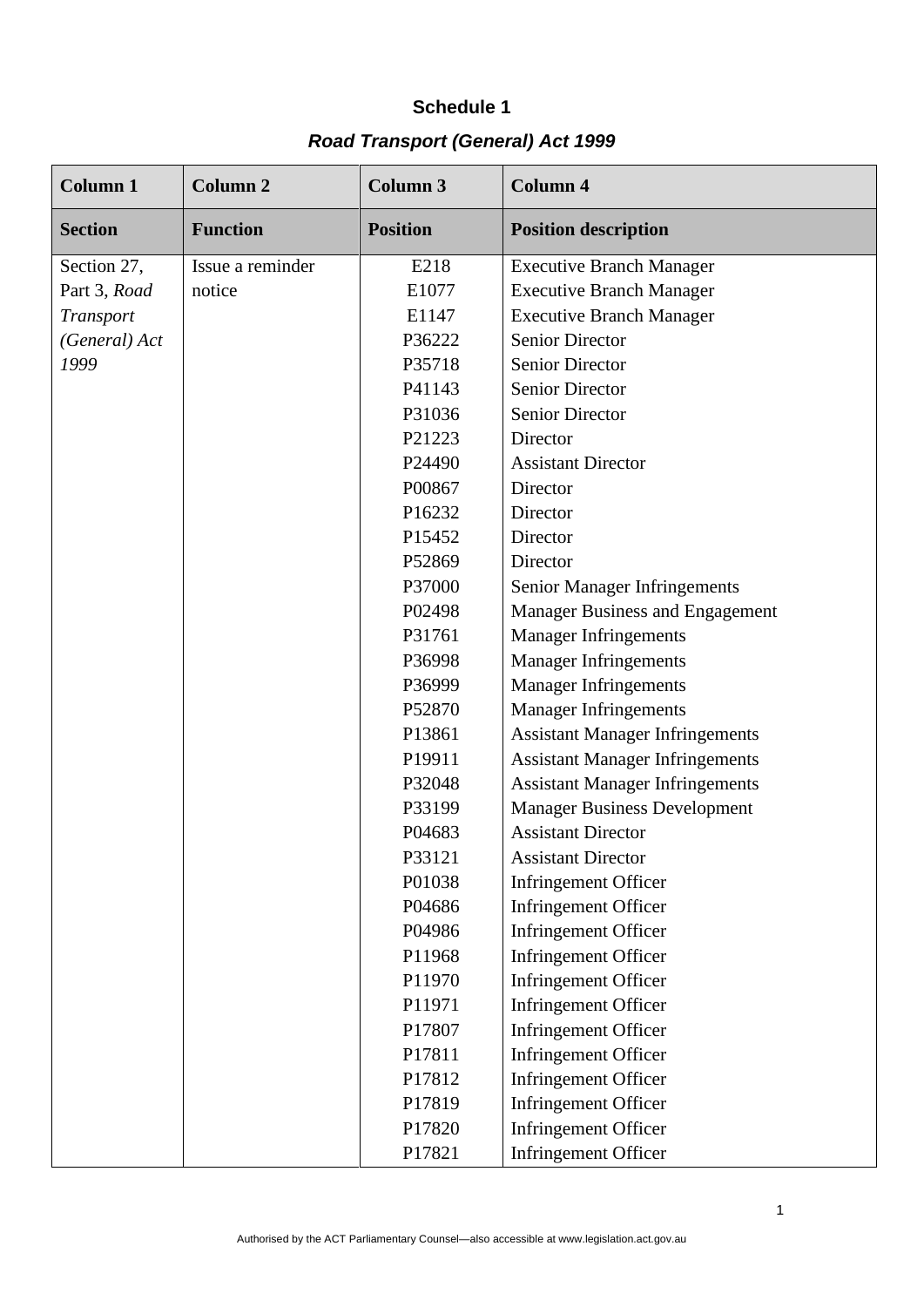| <b>Column 1</b> | <b>Column 2</b>    | <b>Column 3</b> | <b>Column 4</b>                  |
|-----------------|--------------------|-----------------|----------------------------------|
| <b>Section</b>  | <b>Function</b>    | <b>Position</b> | <b>Position description</b>      |
|                 |                    | P21754          | Infringement Officer             |
|                 |                    | P21755          | <b>Infringement Officer</b>      |
|                 |                    | P21756          | Infringement Officer             |
|                 |                    | P21816          | Infringement Officer             |
|                 |                    | P25954          | <b>Infringement Officer</b>      |
|                 |                    | P32050          | Infringement Officer             |
|                 |                    | P32057          | <b>Infringement Officer</b>      |
|                 |                    | P32179          | Infringement Officer             |
|                 |                    | P32187          | Infringement Officer             |
|                 |                    | P34158          | <b>Infringement Officer</b>      |
|                 |                    | P37064          | Infringement Officer             |
|                 |                    | P37065          | Infringement Officer             |
|                 |                    | P41099          | Infringement Officer             |
|                 |                    | P41100          | <b>Infringement Officer</b>      |
|                 |                    | P41102          | Infringement Officer             |
|                 |                    | P41103          | Infringement Officer             |
|                 |                    | P50014          | Infringement Officer             |
|                 |                    | P50015          | Infringement Officer             |
|                 |                    | P50016          | Infringement Officer             |
|                 |                    | P50017          | Infringement Officer             |
|                 |                    | P50392          | <b>Infringement Officer</b>      |
|                 |                    | P50397          | Infringement Officer             |
|                 |                    | P52871          | Infringement Officer             |
|                 |                    | P52872          | <b>Infringement Officer</b>      |
|                 |                    | P52873          | Infringement Officer             |
|                 |                    | P52874          | Infringement Officer             |
|                 |                    | P52875          | Infringement Officer             |
|                 |                    | P52876          | <b>Infringement Officer</b>      |
|                 |                    | P00354          | Registration and Licence Officer |
|                 |                    | P01913          | Registration and Licence Officer |
|                 |                    | P02098          | Registration and Licence Officer |
|                 |                    | P10837          | Registration and Licence Officer |
|                 |                    | P11160          | Registration and Licence Officer |
|                 |                    | P11433          | Registration and Licence Officer |
|                 |                    | P12565          | Registration and Licence Officer |
|                 |                    | P21869          | <b>Administration Officer</b>    |
|                 |                    | C11249          | <b>Infringement Officer</b>      |
|                 |                    | C11250          | Registration and Licence Officer |
|                 |                    | C11251          | Registration and Licence Officer |
| Section 29,     | Allow or refuse an | E218            | <b>Executive Branch Manager</b>  |
| Part 3, Road    | application for    | E1077           | <b>Executive Branch Manager</b>  |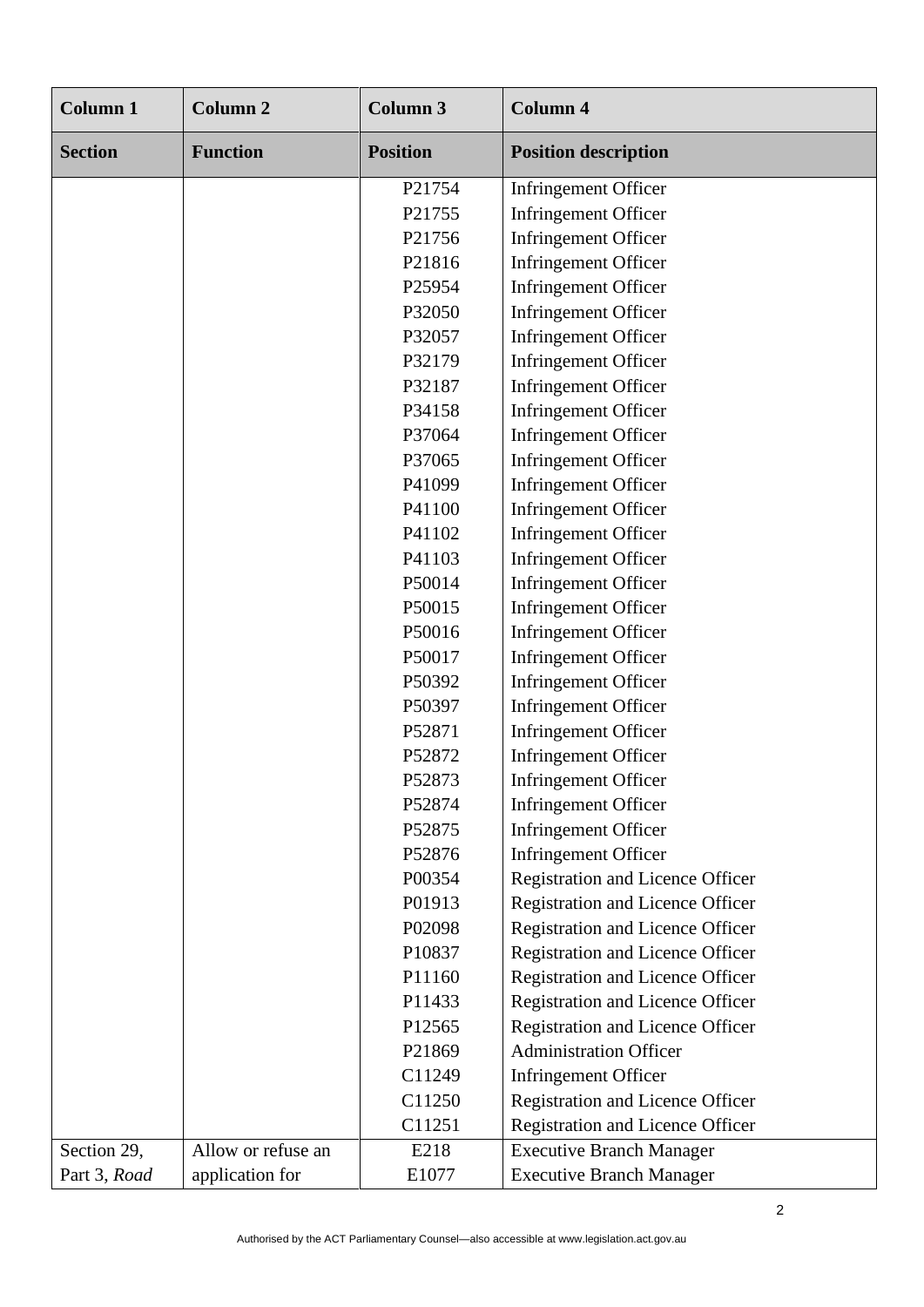| <b>Column 1</b>  | <b>Column 2</b>      | <b>Column 3</b>    | <b>Column 4</b>                        |
|------------------|----------------------|--------------------|----------------------------------------|
| <b>Section</b>   | <b>Function</b>      | <b>Position</b>    | <b>Position description</b>            |
| <b>Transport</b> | extension of time to | E1147              | <b>Executive Branch Manager</b>        |
| (General) Act    | do things            | P36222             | <b>Senior Director</b>                 |
| 1999             |                      | P35718             | <b>Senior Director</b>                 |
|                  |                      | P41143             | <b>Senior Director</b>                 |
|                  |                      | P31036             | <b>Senior Director</b>                 |
|                  |                      | P21223             | Director                               |
|                  |                      | P16232             | Director                               |
|                  |                      | P15452             | Director                               |
|                  |                      | P52869             | Director                               |
|                  |                      | P24490             | <b>Assistant Director</b>              |
|                  |                      | P00867             | Director                               |
|                  |                      | P37000             | <b>Senior Manager Infringements</b>    |
|                  |                      | P02498             | <b>Manager Business and Engagement</b> |
|                  |                      | P31761             | <b>Manager Infringements</b>           |
|                  |                      | P36998             | <b>Manager Infringements</b>           |
|                  |                      | P36999             | <b>Manager Infringements</b>           |
|                  |                      | P52870             | <b>Manager Infringements</b>           |
|                  |                      | P13861             | <b>Assistant Manager Infringements</b> |
|                  |                      | P19911             | <b>Assistant Manager Infringements</b> |
|                  |                      | P32048             | <b>Assistant Manager Infringements</b> |
|                  |                      | P33199             | <b>Manager Business Development</b>    |
|                  |                      | P04683             | <b>Assistant Director</b>              |
|                  |                      | P33121             | <b>Assistant Director</b>              |
|                  |                      | P01038             | Infringement Officer                   |
|                  |                      | P04686             | Infringement Officer                   |
|                  |                      | P04986             | <b>Infringement Officer</b>            |
|                  |                      | P11968             | Infringement Officer                   |
|                  |                      | P11970             | Infringement Officer                   |
|                  |                      | P11971             | Infringement Officer                   |
|                  |                      | P17807             | <b>Infringement Officer</b>            |
|                  |                      | P17811             | Infringement Officer                   |
|                  |                      | P17812             | Infringement Officer                   |
|                  |                      | P17819             | Infringement Officer                   |
|                  |                      | P17820             | <b>Infringement Officer</b>            |
|                  |                      | P17821             | <b>Infringement Officer</b>            |
|                  |                      | P21754             | <b>Infringement Officer</b>            |
|                  |                      | P21755             | Infringement Officer                   |
|                  |                      | P <sub>21756</sub> | <b>Infringement Officer</b>            |
|                  |                      | P21816             | <b>Infringement Officer</b>            |
|                  |                      | P25954             | <b>Infringement Officer</b>            |
|                  |                      | P32050             | Infringement Officer                   |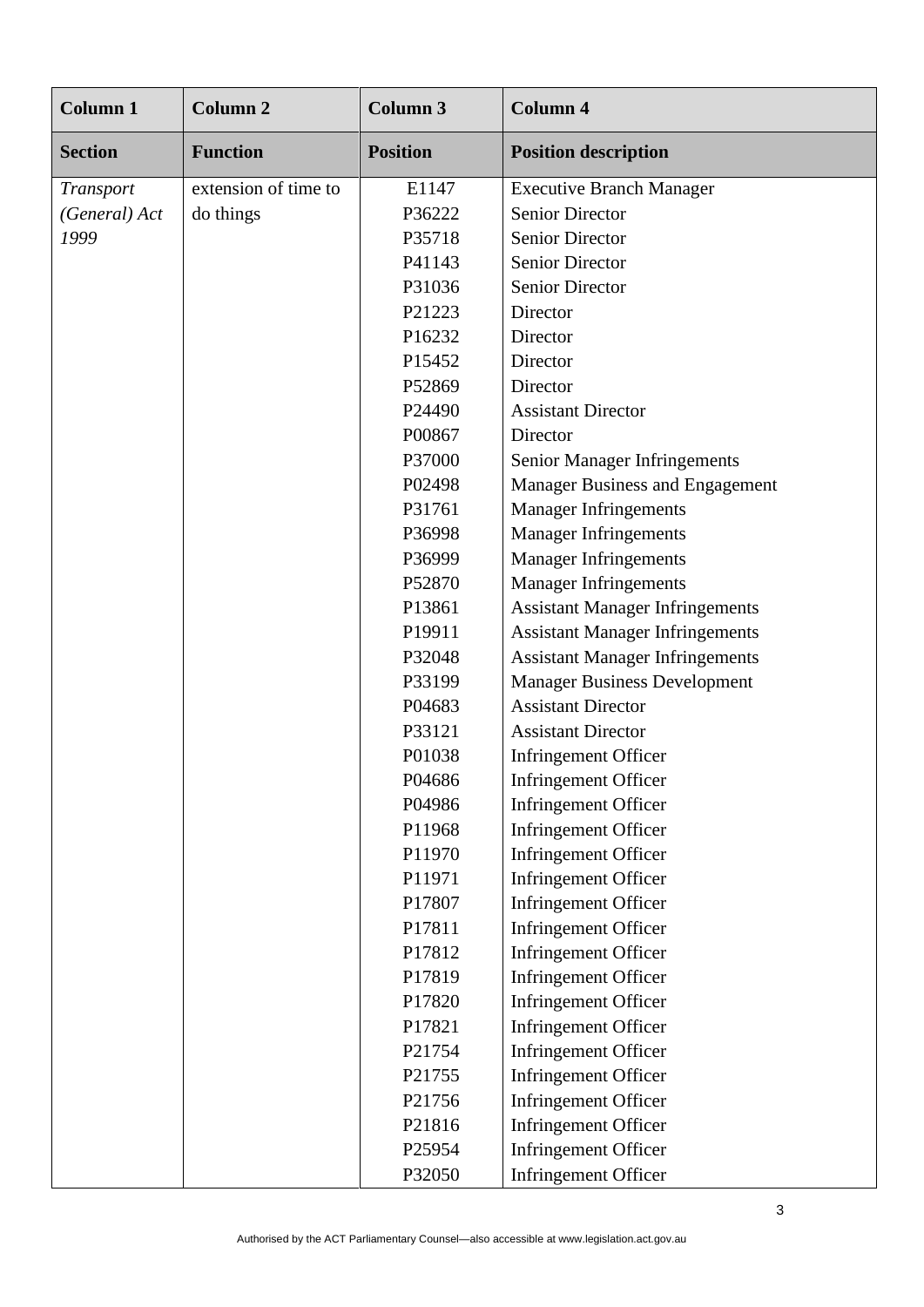| <b>Column 1</b> | <b>Column 2</b> | <b>Column 3</b>    | <b>Column 4</b>                  |
|-----------------|-----------------|--------------------|----------------------------------|
| <b>Section</b>  | <b>Function</b> | <b>Position</b>    | <b>Position description</b>      |
|                 |                 | P32057             | Infringement Officer             |
|                 |                 | P32179             | <b>Infringement Officer</b>      |
|                 |                 | P32187             | Infringement Officer             |
|                 |                 | P34158             | Infringement Officer             |
|                 |                 | P37064             | <b>Infringement Officer</b>      |
|                 |                 | P37065             | Infringement Officer             |
|                 |                 | P50014             | <b>Infringement Officer</b>      |
|                 |                 | P50015             | <b>Infringement Officer</b>      |
|                 |                 | P50016             | Infringement Officer             |
|                 |                 | P50017             | Infringement Officer             |
|                 |                 | P55645             | <b>Infringement Officer</b>      |
|                 |                 | P50117             | Infringement Officer             |
|                 |                 | P43746             | Infringement Officer             |
|                 |                 | P11387             | Infringement Officer             |
|                 |                 | P41246             | Infringement Officer             |
|                 |                 | P43417             | Infringement Officer             |
|                 |                 | P24001             | <b>Infringement Officer</b>      |
|                 |                 | P39416             | Infringement Officer             |
|                 |                 | P41099             | <b>Infringement Officer</b>      |
|                 |                 | P41100             | <b>Infringement Officer</b>      |
|                 |                 | P41102             | Infringement Officer             |
|                 |                 | P41103             | Infringement Officer             |
|                 |                 | P50392             | <b>Infringement Officer</b>      |
|                 |                 | P50397             | Infringement Officer             |
|                 |                 | P52871             | Infringement Officer             |
|                 |                 | P52872             | <b>Infringement Officer</b>      |
|                 |                 | P52873             | Infringement Officer             |
|                 |                 | P52874             | Infringement Officer             |
|                 |                 | P52875             | Infringement Officer             |
|                 |                 | P52876             | Infringement Officer             |
|                 |                 | P00354             | Registration and Licence Officer |
|                 |                 | P01913             | Registration and Licence Officer |
|                 |                 | P02098             | Registration and Licence Officer |
|                 |                 | P10837             | Registration and Licence Officer |
|                 |                 | P11160             | Registration and Licence Officer |
|                 |                 | P11433             | Registration and Licence Officer |
|                 |                 | P12565             | Registration and Licence Officer |
|                 |                 | P <sub>21869</sub> | <b>Administration Officer</b>    |
|                 |                 | C11249             | <b>Infringement Officer</b>      |
|                 |                 | C11250             | Registration and Licence Officer |
|                 |                 | C11251             | Registration and Licence Officer |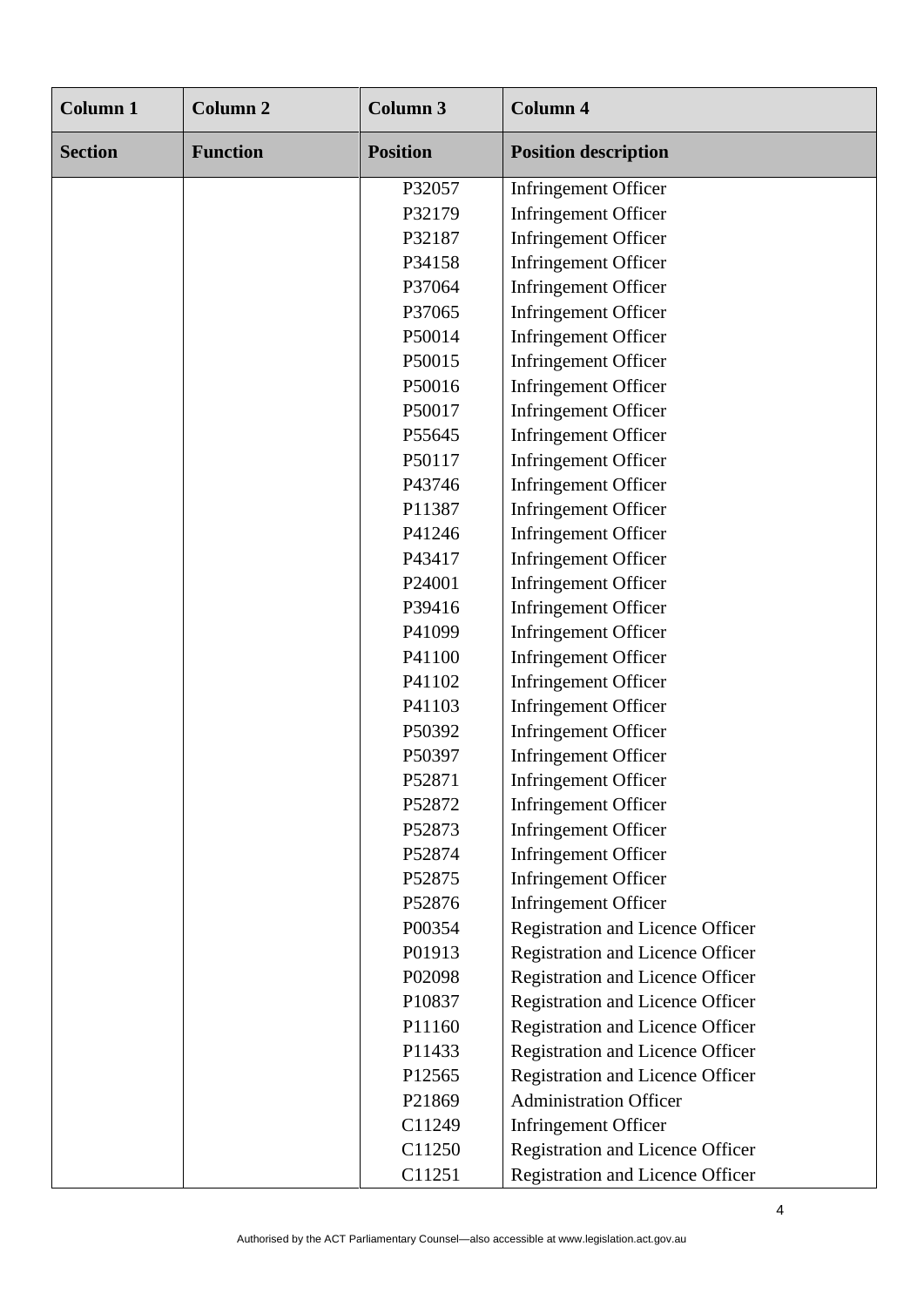| <b>Column 1</b> | <b>Column 2</b>     | <b>Column 3</b> | <b>Column 4</b>                        |
|-----------------|---------------------|-----------------|----------------------------------------|
| <b>Section</b>  | <b>Function</b>     | <b>Position</b> | <b>Position description</b>            |
| Section 31B     | Allow or refuse an  | E218            | <b>Executive Branch Manager</b>        |
| $(1)$ , Part 3, | application for an  | E1077           | <b>Executive Branch Manager</b>        |
| Road            | infringement notice | E1147           | <b>Executive Branch Manager</b>        |
| Transport       | management plan     | P36222          | <b>Senior Director</b>                 |
| (General) Act   |                     | P35718          | <b>Senior Director</b>                 |
| 1999            |                     | P41143          | <b>Senior Director</b>                 |
|                 |                     | P31036          | <b>Senior Director</b>                 |
|                 |                     | P00867          | Director                               |
|                 |                     | P16232          | Director                               |
|                 |                     | P15452          | Director                               |
|                 |                     | P21223          | Director                               |
|                 |                     | P52869          | Director                               |
|                 |                     | P37000          | <b>Senior Manager Infringements</b>    |
|                 |                     | P02498          | Manager Business and Engagement        |
|                 |                     | P31761          | <b>Manager Infringements</b>           |
|                 |                     | P36998          | <b>Manager Infringements</b>           |
|                 |                     | P36999          | <b>Manager Infringements</b>           |
|                 |                     | P52870          | <b>Manager Infringements</b>           |
|                 |                     | P13861          | <b>Assistant Manager Infringements</b> |
|                 |                     | P19911          | <b>Assistant Manager Infringements</b> |
|                 |                     | P32048          | <b>Assistant Manager Infringements</b> |
|                 |                     | P33199          | <b>Manager Business Development</b>    |
|                 |                     | P04683          | <b>Assistant Director</b>              |
|                 |                     | P33121          | <b>Assistant Director</b>              |
|                 |                     | P01038          | <b>Infringement Officers</b>           |
|                 |                     | P04686          | <b>Infringement Officer</b>            |
|                 |                     | P04986          | <b>Infringement Officer</b>            |
|                 |                     | P11968          | Infringement Officer                   |
|                 |                     | P11970          | Infringement Officer                   |
|                 |                     | P11971          | <b>Infringement Officer</b>            |
|                 |                     | P17807          | <b>Infringement Officer</b>            |
|                 |                     | P17811          | Infringement Officer                   |
|                 |                     | P17812          | <b>Infringement Officer</b>            |
|                 |                     | P17819          | <b>Infringement Officer</b>            |
|                 |                     | P17820          | Infringement Officer                   |
|                 |                     | P17821          | Infringement Officer                   |
|                 |                     | P21754          | <b>Infringement Officer</b>            |
|                 |                     | P21755          | Infringement Officer                   |
|                 |                     | P21756          | <b>Infringement Officer</b>            |
|                 |                     | P21816          | <b>Infringement Officer</b>            |
|                 |                     | P25954          | Infringement Officer                   |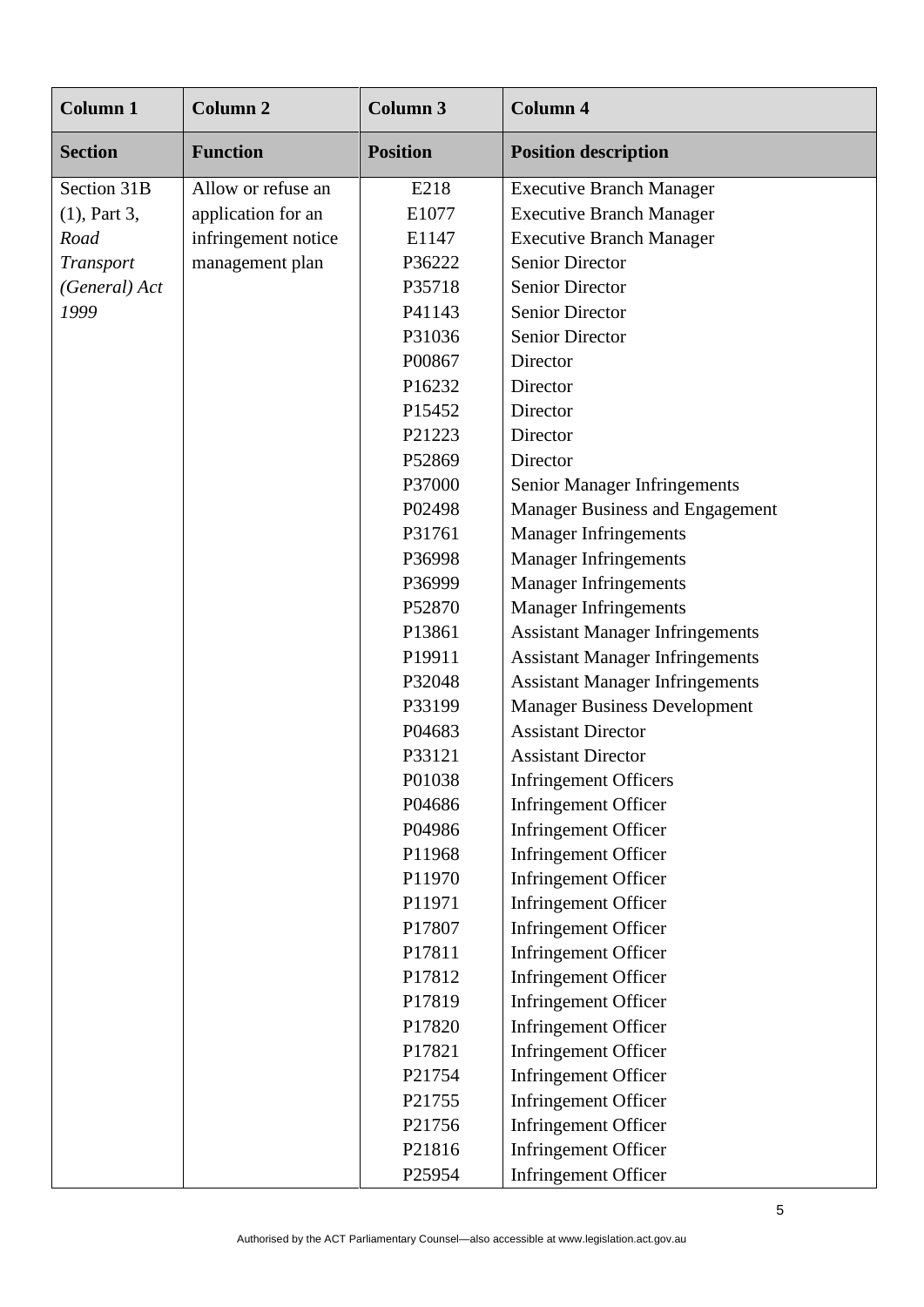| <b>Column 1</b> | <b>Column 2</b> | <b>Column 3</b> | <b>Column 4</b>                         |
|-----------------|-----------------|-----------------|-----------------------------------------|
| <b>Section</b>  | <b>Function</b> | <b>Position</b> | <b>Position description</b>             |
|                 |                 | P32050          | Infringement Officer                    |
|                 |                 | P32057          | <b>Infringement Officer</b>             |
|                 |                 | P32179          | Infringement Officer                    |
|                 |                 | P32187          | Infringement Officer                    |
|                 |                 | P34158          | <b>Infringement Officer</b>             |
|                 |                 | P37064          | Infringement Officer                    |
|                 |                 | P37065          | <b>Infringement Officer</b>             |
|                 |                 | P50014          | <b>Infringement Officer</b>             |
|                 |                 | P50015          | Infringement Officer                    |
|                 |                 | P50016          | Infringement Officer                    |
|                 |                 | P50017          | <b>Infringement Officer</b>             |
|                 |                 | P55645          | Infringement Officer                    |
|                 |                 | P50117          | Infringement Officer                    |
|                 |                 | P43746          | <b>Infringement Officer</b>             |
|                 |                 | P11387          | Infringement Officer                    |
|                 |                 | P41246          | Infringement Officer                    |
|                 |                 | P43417          | <b>Infringement Officer</b>             |
|                 |                 | P24001          | Infringement Officer                    |
|                 |                 | P39416          | <b>Infringement Officer</b>             |
|                 |                 | P41099          | <b>Infringement Officer</b>             |
|                 |                 | P41100          | Infringement Officer                    |
|                 |                 | P41102          | Infringement Officer                    |
|                 |                 | P41103          | <b>Infringement Officer</b>             |
|                 |                 | P50392          | Infringement Officer                    |
|                 |                 | P50397          | Infringement Officer                    |
|                 |                 | P52871          | Infringement Officer                    |
|                 |                 | P52872          | Infringement Officer                    |
|                 |                 | P52873          | <b>Infringement Officer</b>             |
|                 |                 | P52874          | Infringement Officer                    |
|                 |                 | P52875          | <b>Infringement Officer</b>             |
|                 |                 | P52876          | Infringement Officer                    |
|                 |                 | P00354          | Registration and Licence Officer        |
|                 |                 | P01913          | Registration and Licence Officer        |
|                 |                 | P02098          | Registration and Licence Officer        |
|                 |                 | P10837          | Registration and Licence Officer        |
|                 |                 | P11160          | Registration and Licence Officer        |
|                 |                 | P11433          | <b>Registration and Licence Officer</b> |
|                 |                 | P12565          | Registration and Licence Officer        |
|                 |                 | P21869          | <b>Administration Officer</b>           |
|                 |                 | C11249          | <b>Infringement Officer</b>             |
|                 |                 | C11250          | Registration and Licence Officer        |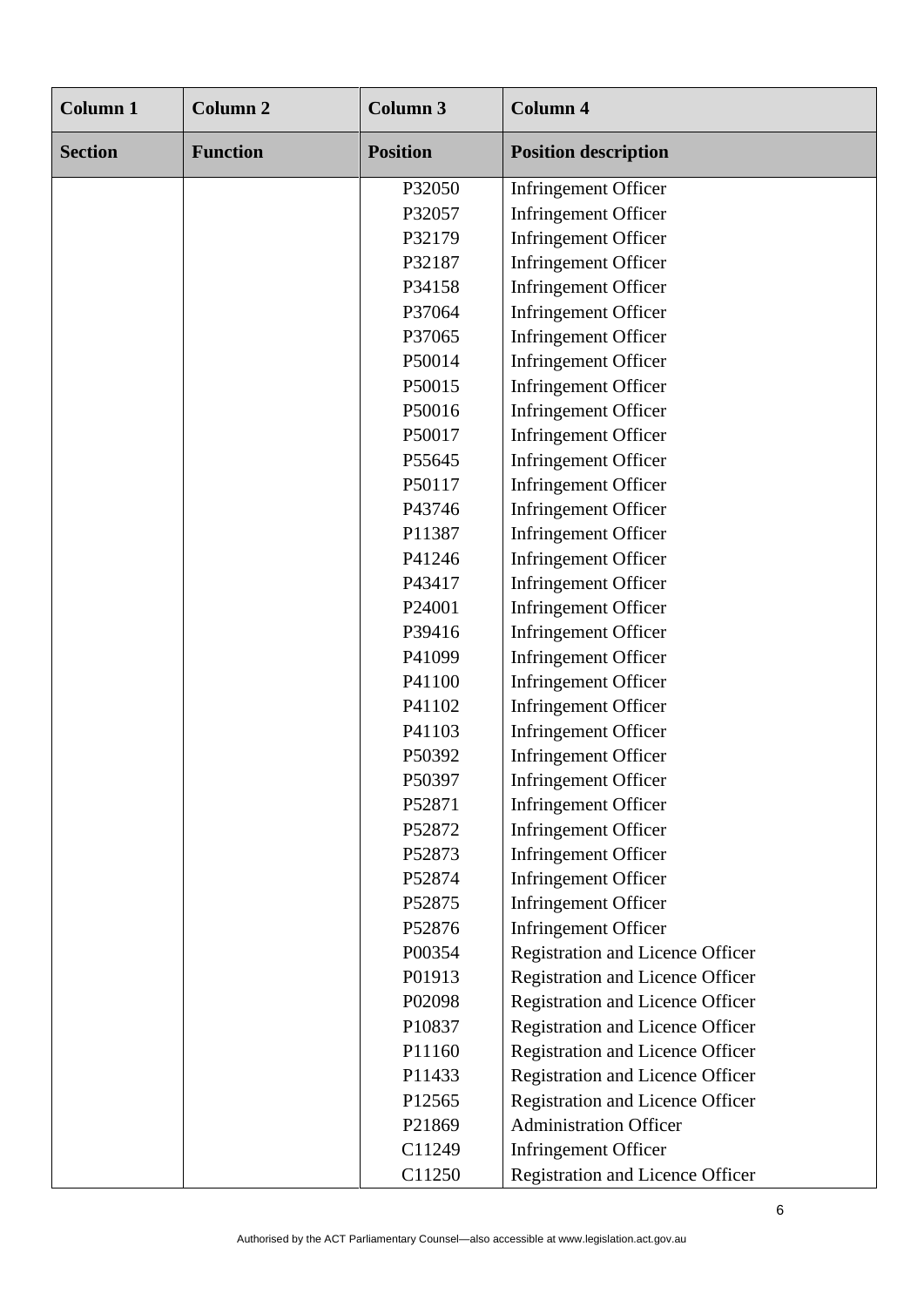| <b>Column 1</b> | <b>Column 2</b>       | <b>Column 3</b> | <b>Column 4</b>                        |
|-----------------|-----------------------|-----------------|----------------------------------------|
| <b>Section</b>  | <b>Function</b>       | <b>Position</b> | <b>Position description</b>            |
|                 |                       | C11251          | Registration and Licence Officer       |
| Section 31B     | May seek further      | E218            | <b>Executive Branch Manager</b>        |
| $(2)$ , Part 3, | information relating  | E1077           | <b>Executive Branch Manager</b>        |
| Road            | to an application for | E1147           | <b>Executive Branch Manager</b>        |
| Transport       | an infringement       | P36222          | <b>Senior Director</b>                 |
| (General) Act   | notice management     | P35718          | <b>Senior Director</b>                 |
| 1999            | plan                  | P41143          | <b>Senior Director</b>                 |
|                 |                       | P31036          | <b>Senior Director</b>                 |
|                 |                       | P00867          | Director                               |
|                 |                       | P21223          | Director                               |
|                 |                       | P16232          | Director                               |
|                 |                       | P15452          | Director                               |
|                 |                       | P52869          | Director                               |
|                 |                       | P37000          | <b>Senior Manager Infringements</b>    |
|                 |                       | P02498          | Manager Business and Engagement        |
|                 |                       | P31761          | <b>Manager Infringements</b>           |
|                 |                       | P36998          | <b>Manager Infringements</b>           |
|                 |                       | P36999          | <b>Manager Infringements</b>           |
|                 |                       | P52870          | <b>Manager Infringements</b>           |
|                 |                       | P13861          | <b>Assistant Manager Infringements</b> |
|                 |                       | P19911          | <b>Assistant Manager Infringements</b> |
|                 |                       | P32048          | <b>Assistant Manager Infringements</b> |
|                 |                       | P33199          | <b>Manager Business Development</b>    |
|                 |                       | P04683          | <b>Assistant Director</b>              |
|                 |                       | P33121          | <b>Assistant Director</b>              |
|                 |                       | P01038          | Infringement Officer                   |
|                 |                       | P04686          | <b>Infringement Officer</b>            |
|                 |                       | P04986          | Infringement Officer                   |
|                 |                       | P11968          | Infringement Officer                   |
|                 |                       | P11970          | Infringement Officer                   |
|                 |                       | P11971          | Infringement Officer                   |
|                 |                       | P17807          | Infringement Officer                   |
|                 |                       | P17811          | Infringement Officer                   |
|                 |                       | P17812          | Infringement Officer                   |
|                 |                       | P17819          | Infringement Officer                   |
|                 |                       | P17820          | Infringement Officer                   |
|                 |                       | P17821          | Infringement Officer                   |
|                 |                       | P21754          | Infringement Officer                   |
|                 |                       | P21755          | Infringement Officer                   |
|                 |                       | P21756          | Infringement Officer                   |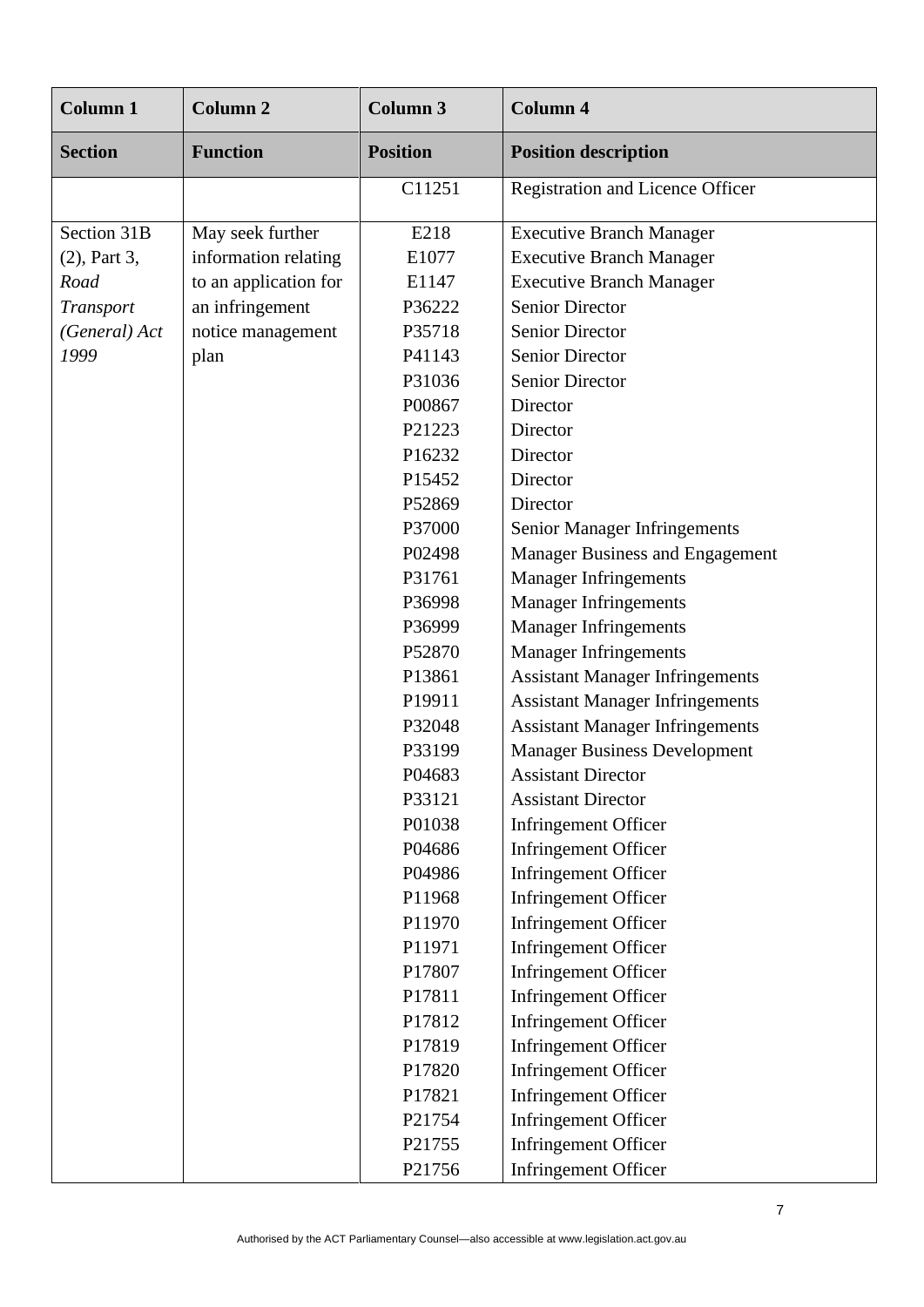| <b>Column 1</b> | <b>Column 2</b> | <b>Column 3</b> | <b>Column 4</b>                  |
|-----------------|-----------------|-----------------|----------------------------------|
| <b>Section</b>  | <b>Function</b> | <b>Position</b> | <b>Position description</b>      |
|                 |                 | P21816          | <b>Infringement Officer</b>      |
|                 |                 | P25954          | <b>Infringement Officer</b>      |
|                 |                 | P32050          | <b>Infringement Officer</b>      |
|                 |                 | P32057          | <b>Infringement Officer</b>      |
|                 |                 | P32179          | <b>Infringement Officer</b>      |
|                 |                 | P32187          | Infringement Officer             |
|                 |                 | P34158          | <b>Infringement Officer</b>      |
|                 |                 | P37064          | <b>Infringement Officer</b>      |
|                 |                 | P37065          | Infringement Officer             |
|                 |                 | P50014          | <b>Infringement Officer</b>      |
|                 |                 | P50015          | <b>Infringement Officer</b>      |
|                 |                 | P50016          | Infringement Officer             |
|                 |                 | P50017          | Infringement Officer             |
|                 |                 | P55645          | <b>Infringement Officer</b>      |
|                 |                 | P50117          | <b>Infringement Officer</b>      |
|                 |                 | P43746          | <b>Infringement Officer</b>      |
|                 |                 | P11387          | <b>Infringement Officer</b>      |
|                 |                 | P41246          | Infringement Officer             |
|                 |                 | P43417          | Infringement Officer             |
|                 |                 | P24001          | <b>Infringement Officer</b>      |
|                 |                 | P39416          | <b>Infringement Officer</b>      |
|                 |                 | P41099          | Infringement Officer             |
|                 |                 | P41100          | <b>Infringement Officer</b>      |
|                 |                 | P41102          | Infringement Officer             |
|                 |                 | P41103          | Infringement Officer             |
|                 |                 | P50392          | <b>Infringement Officer</b>      |
|                 |                 | P50397          | <b>Infringement Officer</b>      |
|                 |                 | P52871          | <b>Infringement Officer</b>      |
|                 |                 | P52872          | Infringement Officer             |
|                 |                 | P52873          | Infringement Officer             |
|                 |                 | P52874          | Infringement Officer             |
|                 |                 | P52875          | Infringement Officer             |
|                 |                 | P52876          | Infringement Officer             |
|                 |                 | P00354          | Registration and Licence Officer |
|                 |                 | P01913          | Registration and Licence Officer |
|                 |                 | P02098          | Registration and Licence Officer |
|                 |                 | P10837          | Registration and Licence Officer |
|                 |                 | P11160          | Registration and Licence Officer |
|                 |                 | P11433          | Registration and Licence Officer |
|                 |                 | P12565          | Registration and Licence Officer |
|                 |                 | C11249          | Infringement Officer             |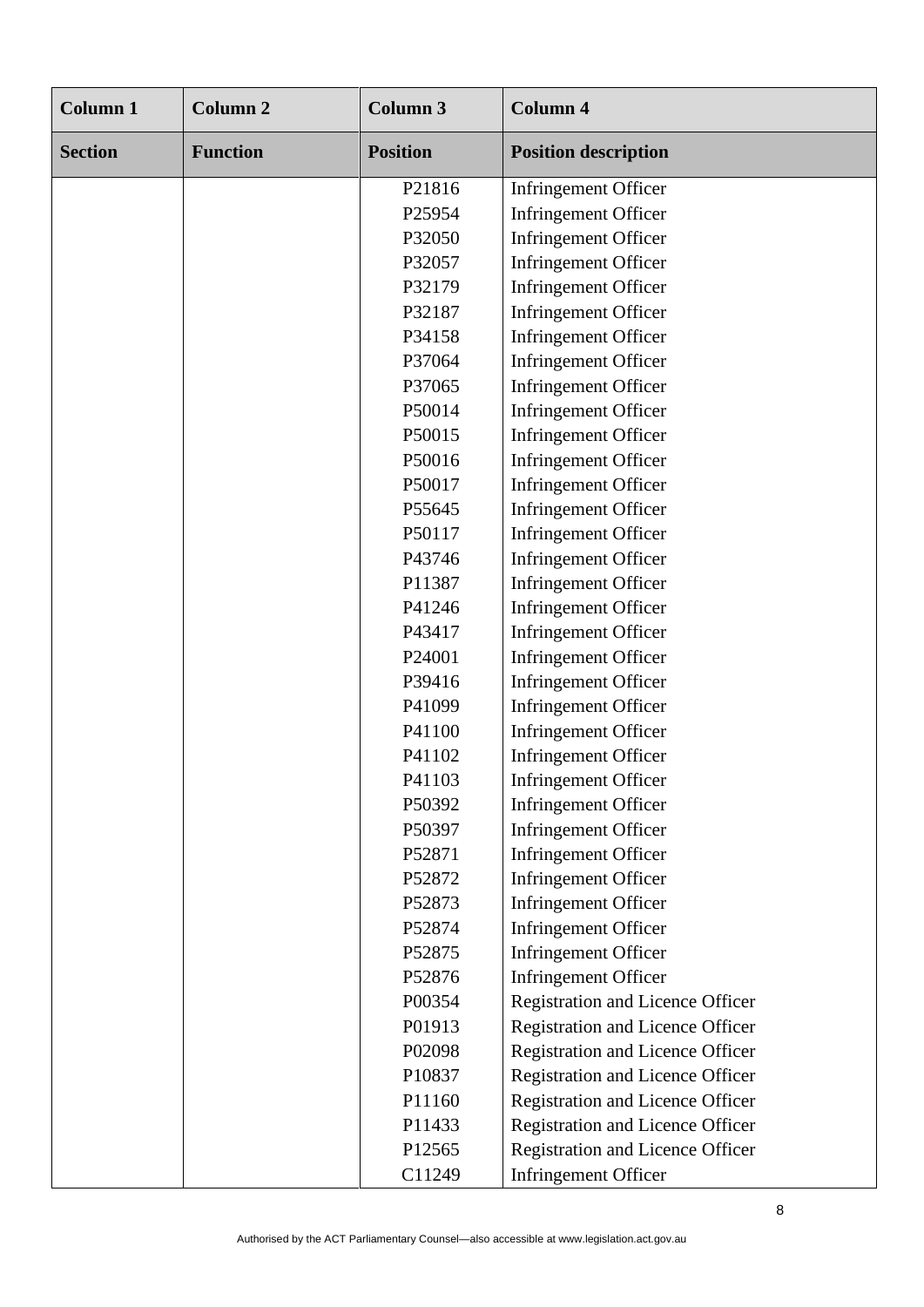| <b>Column 1</b> | <b>Column 2</b>   | <b>Column 3</b> | <b>Column 4</b>                        |
|-----------------|-------------------|-----------------|----------------------------------------|
| <b>Section</b>  | <b>Function</b>   | <b>Position</b> | <b>Position description</b>            |
|                 |                   | C11250          | Registration and Licence Officer       |
|                 |                   | C11251          | Registration and Licence Officer       |
| Section 31B     | Allow for payment | E218            | <b>Executive Branch Manager</b>        |
| $(3)$ , Part 3, | by instalments in | E1077           | <b>Executive Branch Manager</b>        |
| Road            | prescribed        | E1147           | <b>Executive Branch Manager</b>        |
| Transport       | circumstances     | P36222          | <b>Senior Director</b>                 |
| (General) Act   |                   | P35718          | <b>Senior Director</b>                 |
| 1999            |                   | P41143          | <b>Senior Director</b>                 |
|                 |                   | P31036          | <b>Senior Director</b>                 |
|                 |                   | P00867          | Director                               |
|                 |                   | P21223          | Director                               |
|                 |                   | P16232          | Director                               |
|                 |                   | P15452          | Director                               |
|                 |                   | P52869          | Director                               |
|                 |                   | P37000          | <b>Senior Manager Infringements</b>    |
|                 |                   | P02498          | Manager Business and Engagement        |
|                 |                   | P31761          | <b>Manager Infringements</b>           |
|                 |                   | P36998          | <b>Manager Infringements</b>           |
|                 |                   | P36999          | <b>Manager Infringements</b>           |
|                 |                   | P52870          | <b>Manager Infringements</b>           |
|                 |                   | P13861          | <b>Assistant Manager Infringements</b> |
|                 |                   | P19911          | <b>Assistant Manager Infringements</b> |
|                 |                   | P32048          | <b>Assistant Manager Infringements</b> |
|                 |                   | P33199          | <b>Manager Business Development</b>    |
|                 |                   | P04683          | <b>Assistant Director</b>              |
|                 |                   | P33121          | <b>Assistant Director</b>              |
|                 |                   | P01038          | Infringement Officer                   |
|                 |                   | P04686          | Infringement Officer                   |
|                 |                   | P04986          | Infringement Officer                   |
|                 |                   | P11968          | <b>Infringement Officer</b>            |
|                 |                   | P11970          | Infringement Officer                   |
|                 |                   | P11971          | Infringement Officer                   |
|                 |                   | P17807          | Infringement Officer                   |
|                 |                   | P17811          | Infringement Officer                   |
|                 |                   | P17812          | Infringement Officer                   |
|                 |                   | P17819          | Infringement Officer                   |
|                 |                   | P17820          | Infringement Officer                   |
|                 |                   | P17821          | Infringement Officer                   |
|                 |                   | P21754          | Infringement Officer                   |
|                 |                   | P21755          | Infringement Officer                   |
|                 |                   | P21756          | Infringement Officer                   |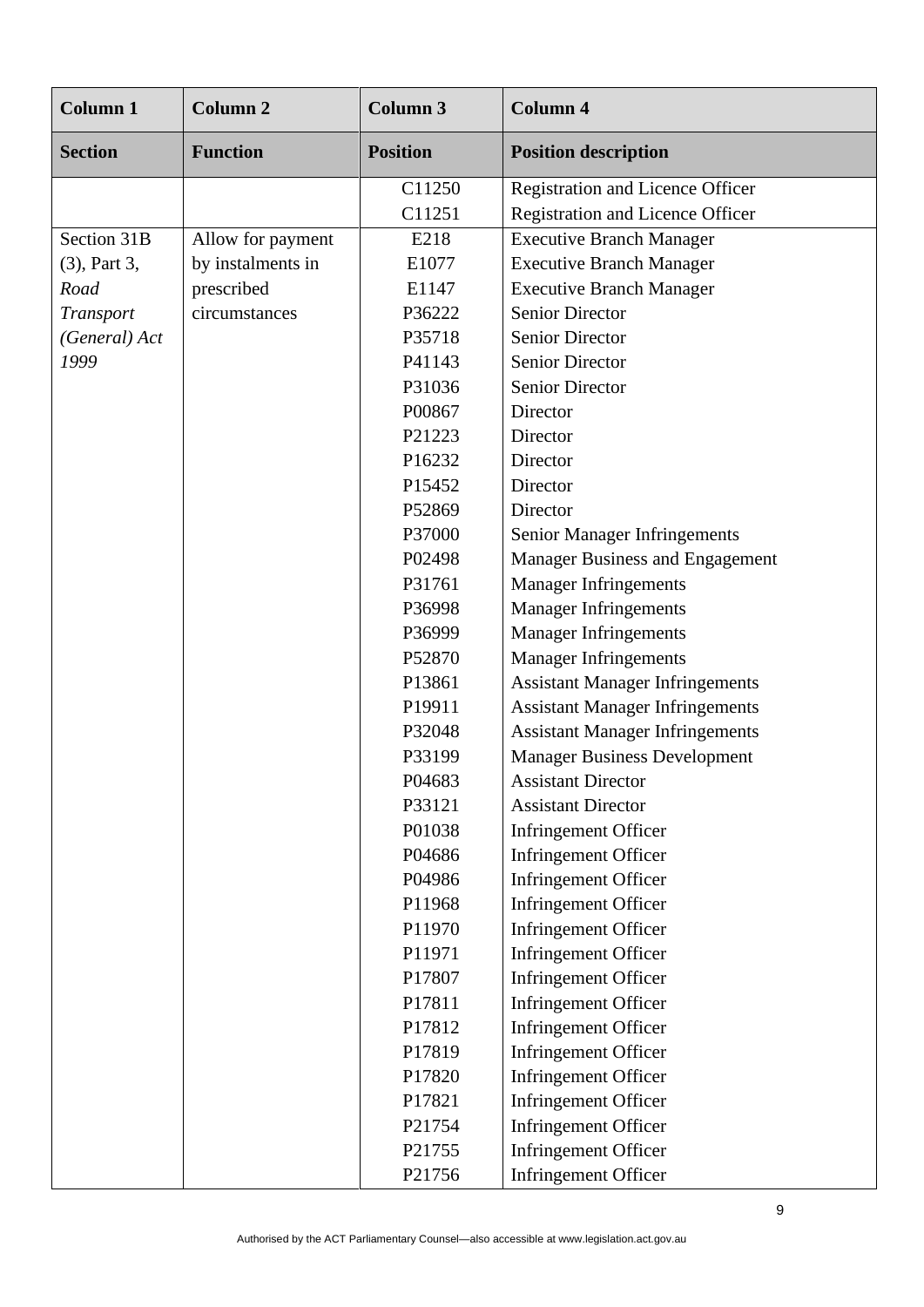| <b>Column 1</b> | <b>Column 2</b> | <b>Column 3</b> | <b>Column 4</b>                  |
|-----------------|-----------------|-----------------|----------------------------------|
| <b>Section</b>  | <b>Function</b> | <b>Position</b> | <b>Position description</b>      |
|                 |                 | P21816          | Infringement Officer             |
|                 |                 | P25954          | <b>Infringement Officer</b>      |
|                 |                 | P32050          | <b>Infringement Officer</b>      |
|                 |                 | P32057          | Infringement Officer             |
|                 |                 | P32179          | <b>Infringement Officer</b>      |
|                 |                 | P32187          | Infringement Officer             |
|                 |                 | P34158          | <b>Infringement Officer</b>      |
|                 |                 | P37064          | Infringement Officer             |
|                 |                 | P37065          | Infringement Officer             |
|                 |                 | P50014          | <b>Infringement Officer</b>      |
|                 |                 | P50015          | <b>Infringement Officer</b>      |
|                 |                 | P50016          | Infringement Officer             |
|                 |                 | P50017          | Infringement Officer             |
|                 |                 | P55645          | <b>Infringement Officer</b>      |
|                 |                 | P50117          | Infringement Officer             |
|                 |                 | P43746          | <b>Infringement Officer</b>      |
|                 |                 | P11387          | <b>Infringement Officer</b>      |
|                 |                 | P41246          | Infringement Officer             |
|                 |                 | P43417          | Infringement Officer             |
|                 |                 | P24001          | <b>Infringement Officer</b>      |
|                 |                 | P39416          | Infringement Officer             |
|                 |                 | P41099          | Infringement Officer             |
|                 |                 | P41100          | <b>Infringement Officer</b>      |
|                 |                 | P41102          | Infringement Officer             |
|                 |                 | P41103          | Infringement Officer             |
|                 |                 | P50392          | <b>Infringement Officer</b>      |
|                 |                 | P50397          | <b>Infringement Officer</b>      |
|                 |                 | P52871          | <b>Infringement Officer</b>      |
|                 |                 | P52872          | Infringement Officer             |
|                 |                 | P52873          | <b>Infringement Officer</b>      |
|                 |                 | P52874          | Infringement Officer             |
|                 |                 | P52875          | Infringement Officer             |
|                 |                 | P52876          | Infringement Officer             |
|                 |                 | P00354          | Registration and Licence Officer |
|                 |                 | P01913          | Registration and Licence Officer |
|                 |                 | P02098          | Registration and Licence Officer |
|                 |                 | P10837          | Registration and Licence Officer |
|                 |                 | P11160          | Registration and Licence Officer |
|                 |                 | P11433          | Registration and Licence Officer |
|                 |                 | P12565          | Registration and Licence Officer |
|                 |                 | C11249          | Infringement Officer             |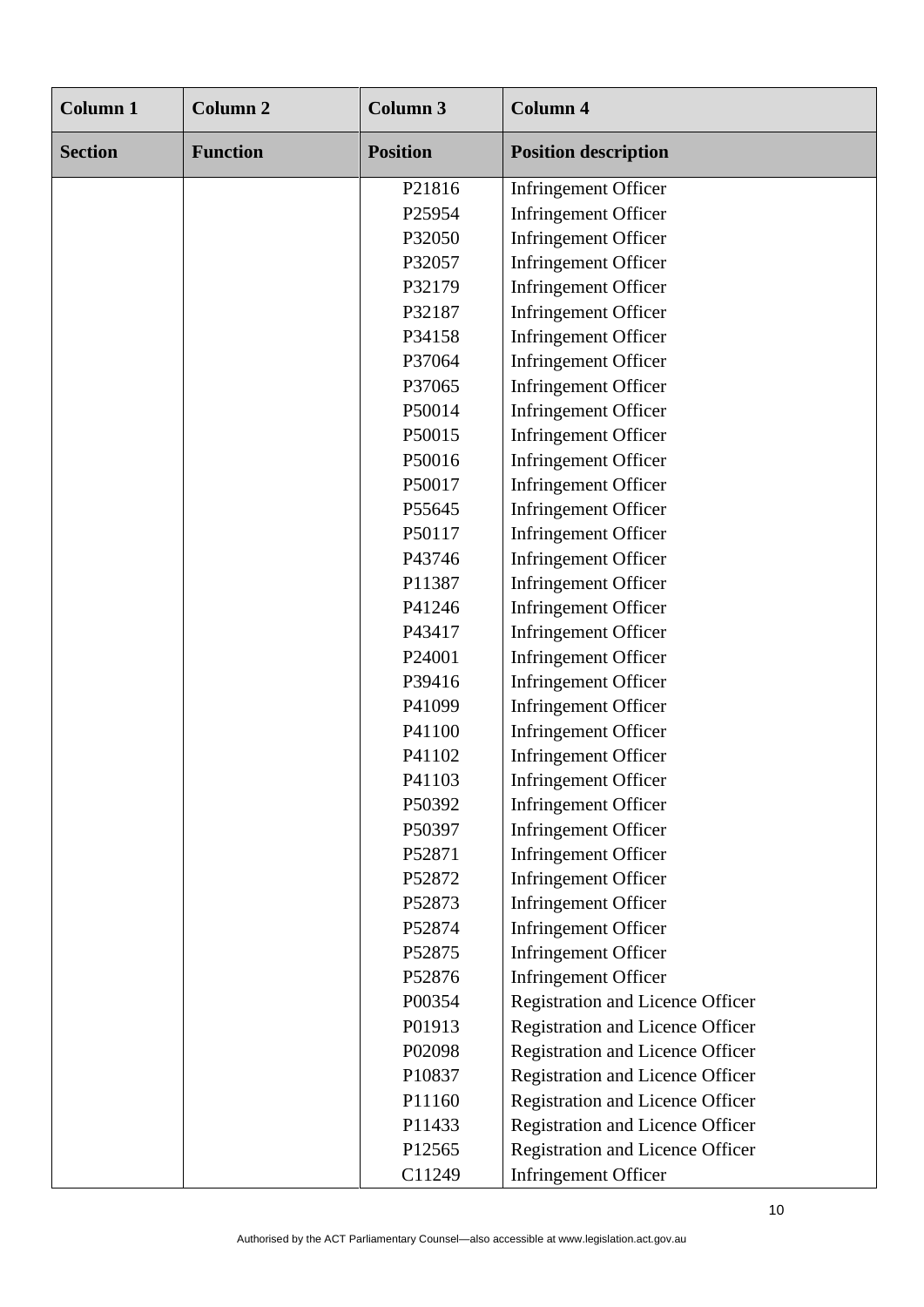| <b>Column 1</b> | <b>Column 2</b>       | <b>Column 3</b> | <b>Column 4</b>                        |
|-----------------|-----------------------|-----------------|----------------------------------------|
| <b>Section</b>  | <b>Function</b>       | <b>Position</b> | <b>Position description</b>            |
|                 |                       | C11250          | Registration and Licence Officer       |
|                 |                       | C11251          | Registration and Licence Officer       |
| Section 31B     | Allow participation   | E218            | <b>Executive Branch Manager</b>        |
| $(4)$ , Part 3, | in a community        | E1077           | <b>Executive Branch Manager</b>        |
| Road            | work or social        | E1147           | <b>Executive Branch Manager</b>        |
| Transport       | development           | P36222          | <b>Senior Director</b>                 |
| (General) Act   | program               | P35718          | <b>Senior Director</b>                 |
| 1999            |                       | P41143          | <b>Senior Director</b>                 |
|                 |                       | P31036          | <b>Senior Director</b>                 |
|                 |                       | P00867          | Director                               |
|                 |                       | P21223          | Director                               |
|                 |                       | P16232          | Director                               |
|                 |                       | P15452          | Director                               |
|                 |                       | P52869          | Director                               |
|                 |                       | P37000          | <b>Senior Manager Infringements</b>    |
|                 |                       | P02498          | Manager Business and Engagement        |
|                 |                       | P31761          | <b>Manager Infringements</b>           |
|                 |                       | P36998          | <b>Manager Infringements</b>           |
|                 |                       | P36999          | <b>Manager Infringements</b>           |
|                 |                       | P52870          | <b>Manager Infringements</b>           |
|                 |                       | P33121          | <b>Assistant Director</b>              |
|                 |                       | P04683          | <b>Assistant Director</b>              |
|                 |                       | P13861          | <b>Assistant Manager Infringements</b> |
|                 |                       | P19911          | <b>Assistant Manager Infringements</b> |
|                 |                       | P32048          | <b>Assistant Manager Infringements</b> |
| Section 31B     | May determine         | E218            | <b>Executive Branch Manager</b>        |
| $(5)$ , Part 3, | amount of             | E1077           | <b>Executive Branch Manager</b>        |
| Road            | instalments that must | E1147           | <b>Executive Branch Manager</b>        |
| Transport       | be paid under an      | P36222          | <b>Senior Director</b>                 |
| (General) Act   | infringement notice   | P35718          | <b>Senior Director</b>                 |
| 1999            | management plan       | P41143          | <b>Senior Director</b>                 |
|                 |                       | P31036          | <b>Senior Director</b>                 |
|                 |                       | P00867          | Director                               |
|                 |                       | P21223          | Director                               |
|                 |                       | P16232          | Director                               |
|                 |                       | P15452          | Director                               |
|                 |                       | P52869          | Director                               |
|                 |                       | P37000          | <b>Senior Manager Infringements</b>    |
|                 |                       | P02498          | Manager Business and Engagement        |
|                 |                       | P31761          | <b>Manager Infringements</b>           |
|                 |                       | P36998          | <b>Manager Infringements</b>           |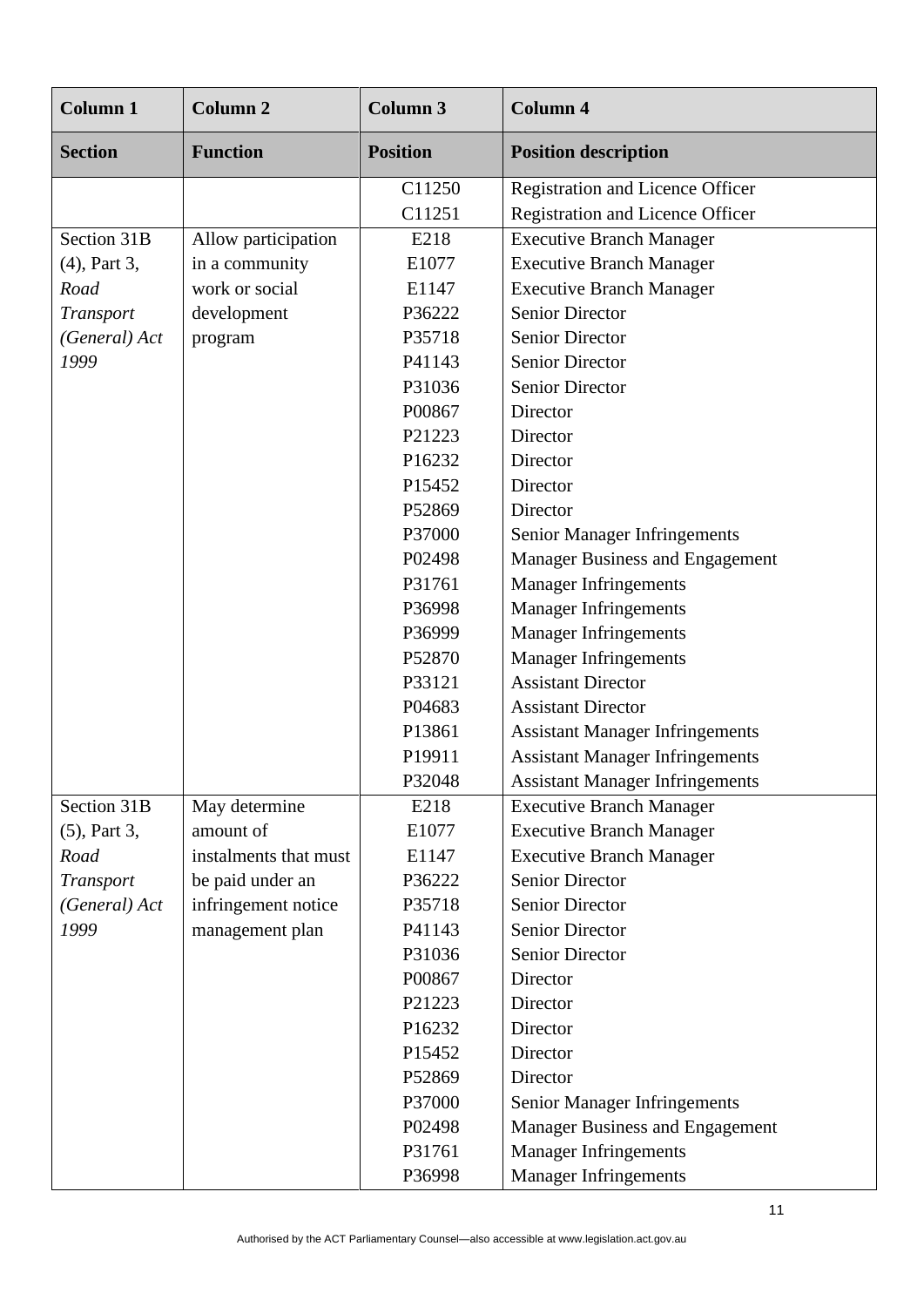| <b>Column 1</b> | <b>Column 2</b> | <b>Column 3</b> | <b>Column 4</b>                        |
|-----------------|-----------------|-----------------|----------------------------------------|
| <b>Section</b>  | <b>Function</b> | <b>Position</b> | <b>Position description</b>            |
|                 |                 | P36999          | <b>Manager Infringements</b>           |
|                 |                 | P52870          | <b>Manager Infringements</b>           |
|                 |                 | P13861          | <b>Assistant Manager Infringements</b> |
|                 |                 | P19911          | <b>Assistant Manager Infringements</b> |
|                 |                 | P32048          | <b>Assistant Manager Infringements</b> |
|                 |                 | P33199          | <b>Manager Business Development</b>    |
|                 |                 | P04683          | <b>Assistant Director</b>              |
|                 |                 | P33121          | <b>Assistant Director</b>              |
|                 |                 | P01038          | <b>Infringement Officer</b>            |
|                 |                 | P04686          | <b>Infringement Officer</b>            |
|                 |                 | P04986          | Infringement Officer                   |
|                 |                 | P11968          | Infringement Officer                   |
|                 |                 | P11970          | <b>Infringement Officer</b>            |
|                 |                 | P11971          | <b>Infringement Officer</b>            |
|                 |                 | P17807          | Infringement Officer                   |
|                 |                 | P17811          | <b>Infringement Officer</b>            |
|                 |                 | P17812          | <b>Infringement Officer</b>            |
|                 |                 | P17819          | <b>Infringement Officer</b>            |
|                 |                 | P17820          | <b>Infringement Officer</b>            |
|                 |                 | P17821          | <b>Infringement Officer</b>            |
|                 |                 | P21754          | Infringement Officer                   |
|                 |                 | P21755          | Infringement Officer                   |
|                 |                 | P21756          | <b>Infringement Officer</b>            |
|                 |                 | P21816          | <b>Infringement Officer</b>            |
|                 |                 | P25954          | Infringement Officer                   |
|                 |                 | P32050          | <b>Infringement Officer</b>            |
|                 |                 | P32057          | Infringement Officer                   |
|                 |                 | P32179          | Infringement Officer                   |
|                 |                 | P32187          | Infringement Officer                   |
|                 |                 | P34158          | <b>Infringement Officer</b>            |
|                 |                 | P37064          | Infringement Officer                   |
|                 |                 | P37065          | Infringement Officer                   |
|                 |                 | P50014          | Infringement Officer                   |
|                 |                 | P50015          | Infringement Officer                   |
|                 |                 | P50016          | <b>Infringement Officer</b>            |
|                 |                 | P50017          | Infringement Officer                   |
|                 |                 | P55645          | <b>Infringement Officer</b>            |
|                 |                 | P50117          | Infringement Officer                   |
|                 |                 | P43746          | Infringement Officer                   |
|                 |                 | P11387          | <b>Infringement Officer</b>            |
|                 |                 | P41246          | Infringement Officer                   |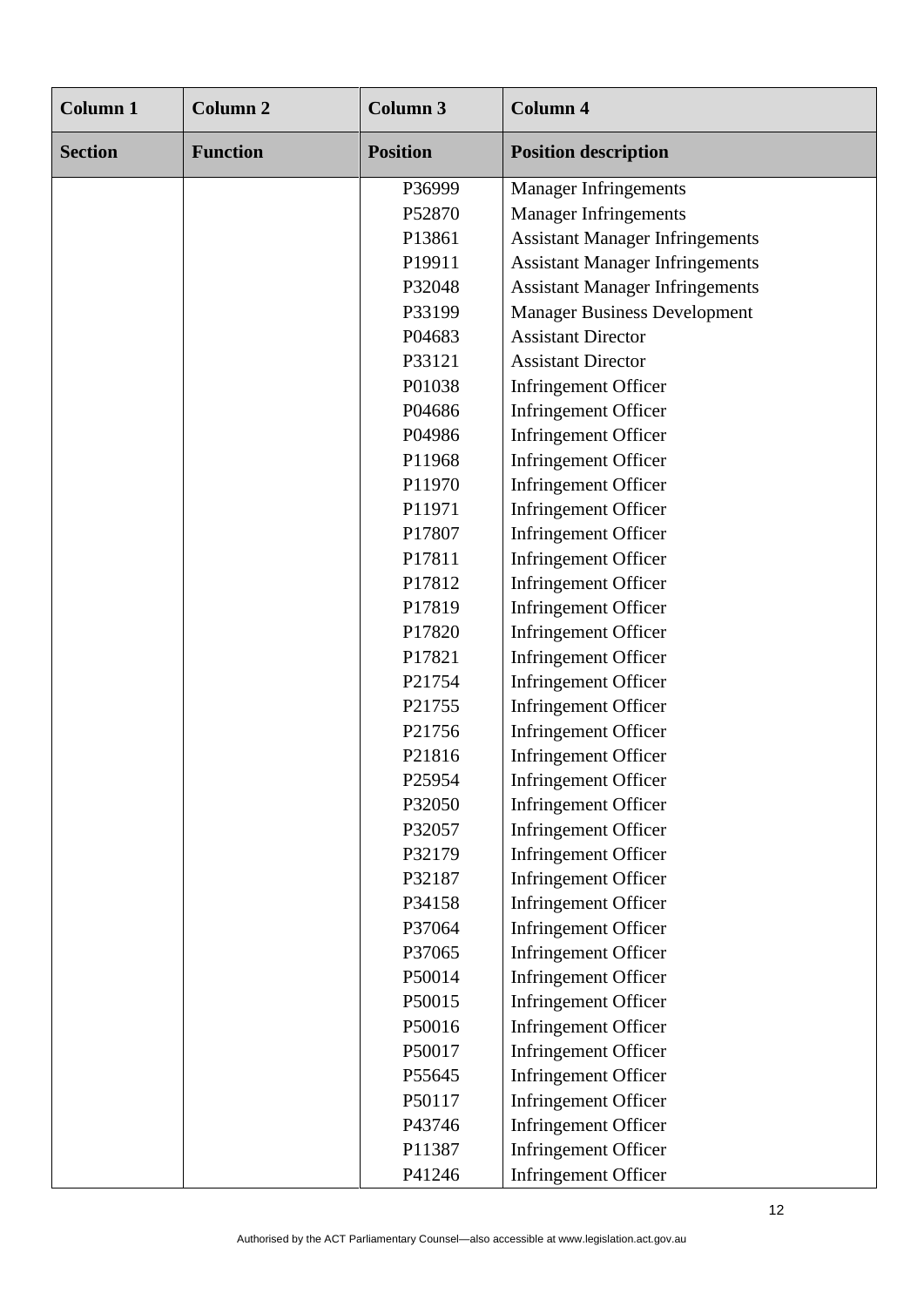| <b>Column 1</b> | <b>Column 2</b>       | <b>Column 3</b> | <b>Column 4</b>                         |
|-----------------|-----------------------|-----------------|-----------------------------------------|
| <b>Section</b>  | <b>Function</b>       | <b>Position</b> | <b>Position description</b>             |
|                 |                       | P43417          | <b>Infringement Officer</b>             |
|                 |                       | P24001          | <b>Infringement Officer</b>             |
|                 |                       | P39416          | Infringement Officer                    |
|                 |                       | P41099          | Infringement Officer                    |
|                 |                       | P41100          | <b>Infringement Officer</b>             |
|                 |                       | P41102          | <b>Infringement Officer</b>             |
|                 |                       | P41103          | <b>Infringement Officer</b>             |
|                 |                       | P50392          | <b>Infringement Officer</b>             |
|                 |                       | P50397          | Infringement Officer                    |
|                 |                       | P52871          | Infringement Officer                    |
|                 |                       | P52872          | <b>Infringement Officer</b>             |
|                 |                       | P52873          | <b>Infringement Officer</b>             |
|                 |                       | P52874          | Infringement Officer                    |
|                 |                       | P52875          | Infringement Officer                    |
|                 |                       | P52876          | Infringement Officer                    |
|                 |                       | P00354          | Registration and Licence Officer        |
|                 |                       | P01913          | Registration and Licence Officer        |
|                 |                       | P02098          | Registration and Licence Officer        |
|                 |                       | P10837          | Registration and Licence Officer        |
|                 |                       | P11160          | Registration and Licence Officer        |
|                 |                       | P11433          | Registration and Licence Officer        |
|                 |                       | P12565          | Registration and Licence Officer        |
|                 |                       | C11249          | <b>Infringement Officer</b>             |
|                 |                       | C11250          | <b>Registration and Licence Officer</b> |
|                 |                       | C11251          | <b>Registration and Licence Officer</b> |
| Section 31B     | Tell an applicant for | E218            | <b>Executive Branch Manager</b>         |
| $(6)$ , Part 3, | an infringement       | E1077           | <b>Executive Branch Manager</b>         |
| Road            | notice management     | E1147           | <b>Executive Branch Manager</b>         |
| Transport       | plan about the        | P36222          | <b>Senior Director</b>                  |
| (General) Act   | arrangements for      | P35718          | <b>Senior Director</b>                  |
| 1999            | paying the            | P41143          | Senior Director                         |
|                 | infringement notice   | P31036          | <b>Senior Director</b>                  |
|                 | penalty by            | P00867          | Director                                |
|                 | instalments; and if   | P21223          | Director                                |
|                 | application is        | P16232          | Director                                |
|                 | refused - tell the    | P15452          | Director                                |
|                 | applicant in writing  | P52869          | Director                                |
|                 | about the refusal and | P37000          | <b>Senior Manager Infringements</b>     |
|                 | the reasons for the   | P02498          | Manager Business and Engagement         |
|                 | refusal               | P31761          | <b>Manager Infringements</b>            |
|                 |                       | P36998          | <b>Manager Infringements</b>            |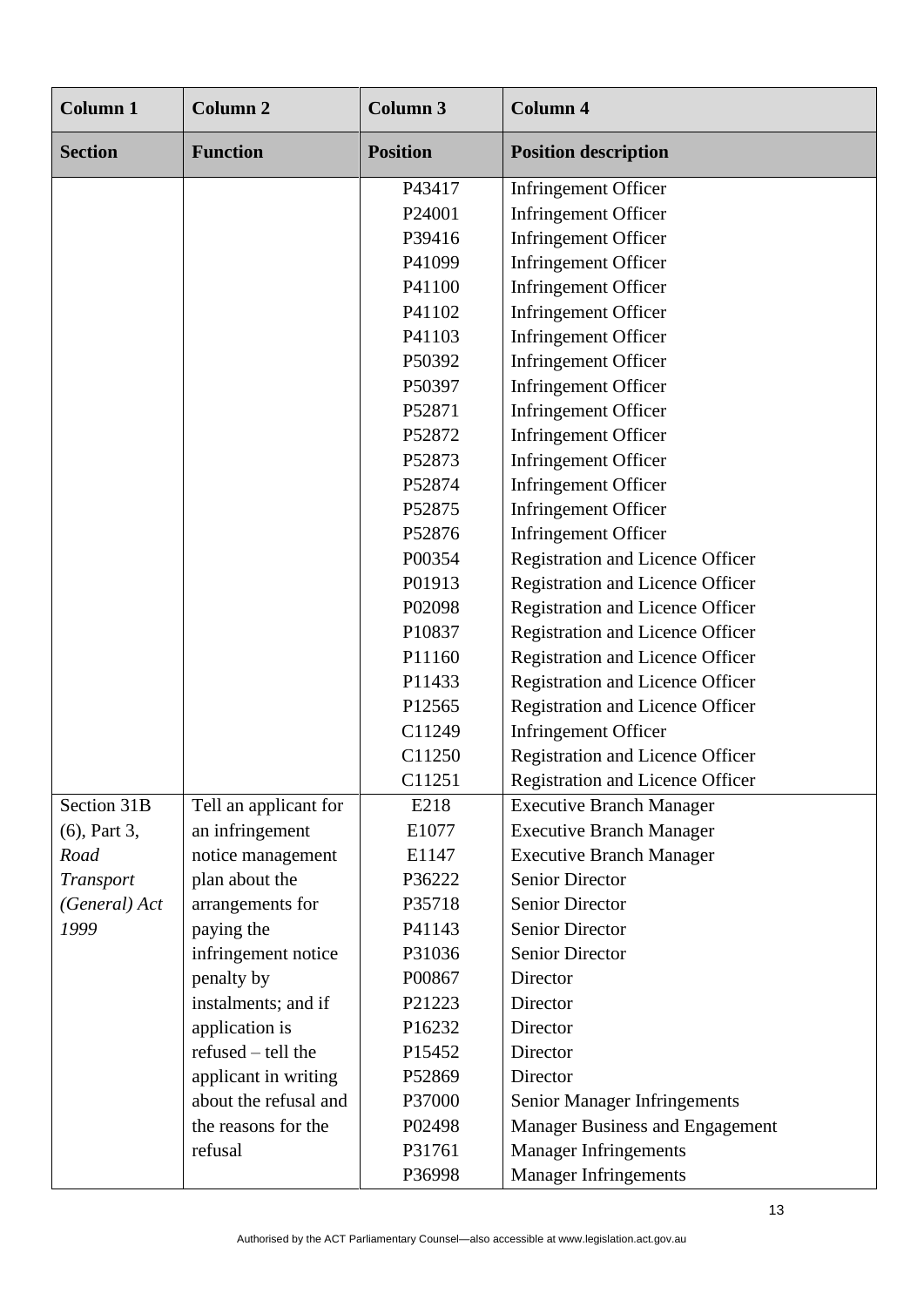| <b>Column 1</b> | <b>Column 2</b> | <b>Column 3</b> | <b>Column 4</b>                        |
|-----------------|-----------------|-----------------|----------------------------------------|
| <b>Section</b>  | <b>Function</b> | <b>Position</b> | <b>Position description</b>            |
|                 |                 | P36999          | <b>Manager Infringements</b>           |
|                 |                 | P52870          | <b>Manager Infringements</b>           |
|                 |                 | P13861          | <b>Assistant Manager Infringements</b> |
|                 |                 | P19911          | <b>Assistant Manager Infringements</b> |
|                 |                 | P32048          | <b>Assistant Manager Infringements</b> |
|                 |                 | P33199          | <b>Manager Business Development</b>    |
|                 |                 | P04683          | <b>Assistant Director</b>              |
|                 |                 | P33121          | <b>Assistant Director</b>              |
|                 |                 | P01038          | Infringement Officer                   |
|                 |                 | P04686          | Infringement Officer                   |
|                 |                 | P04986          | Infringement Officer                   |
|                 |                 | P11968          | Infringement Officer                   |
|                 |                 | P11970          | <b>Infringement Officer</b>            |
|                 |                 | P11971          | <b>Infringement Officer</b>            |
|                 |                 | P17807          | Infringement Officer                   |
|                 |                 | P17811          | <b>Infringement Officer</b>            |
|                 |                 | P17812          | <b>Infringement Officer</b>            |
|                 |                 | P17819          | <b>Infringement Officer</b>            |
|                 |                 | P17820          | <b>Infringement Officer</b>            |
|                 |                 | P17821          | <b>Infringement Officer</b>            |
|                 |                 | P21754          | Infringement Officer                   |
|                 |                 | P21755          | Infringement Officer                   |
|                 |                 | P21756          | <b>Infringement Officer</b>            |
|                 |                 | P21816          | <b>Infringement Officer</b>            |
|                 |                 | P25954          | Infringement Officer                   |
|                 |                 | P32050          | <b>Infringement Officer</b>            |
|                 |                 | P32057          | Infringement Officer                   |
|                 |                 | P32179          | Infringement Officer                   |
|                 |                 | P32187          | Infringement Officer                   |
|                 |                 | P34158          | <b>Infringement Officer</b>            |
|                 |                 | P37064          | Infringement Officer                   |
|                 |                 | P37065          | Infringement Officer                   |
|                 |                 | P50014          | Infringement Officer                   |
|                 |                 | P50015          | Infringement Officer                   |
|                 |                 | P50016          | <b>Infringement Officer</b>            |
|                 |                 | P50017          | Infringement Officer                   |
|                 |                 | P55645          | <b>Infringement Officer</b>            |
|                 |                 | P50117          | Infringement Officer                   |
|                 |                 | P43746          | Infringement Officer                   |
|                 |                 | P11387          | <b>Infringement Officer</b>            |
|                 |                 | P41246          | Infringement Officer                   |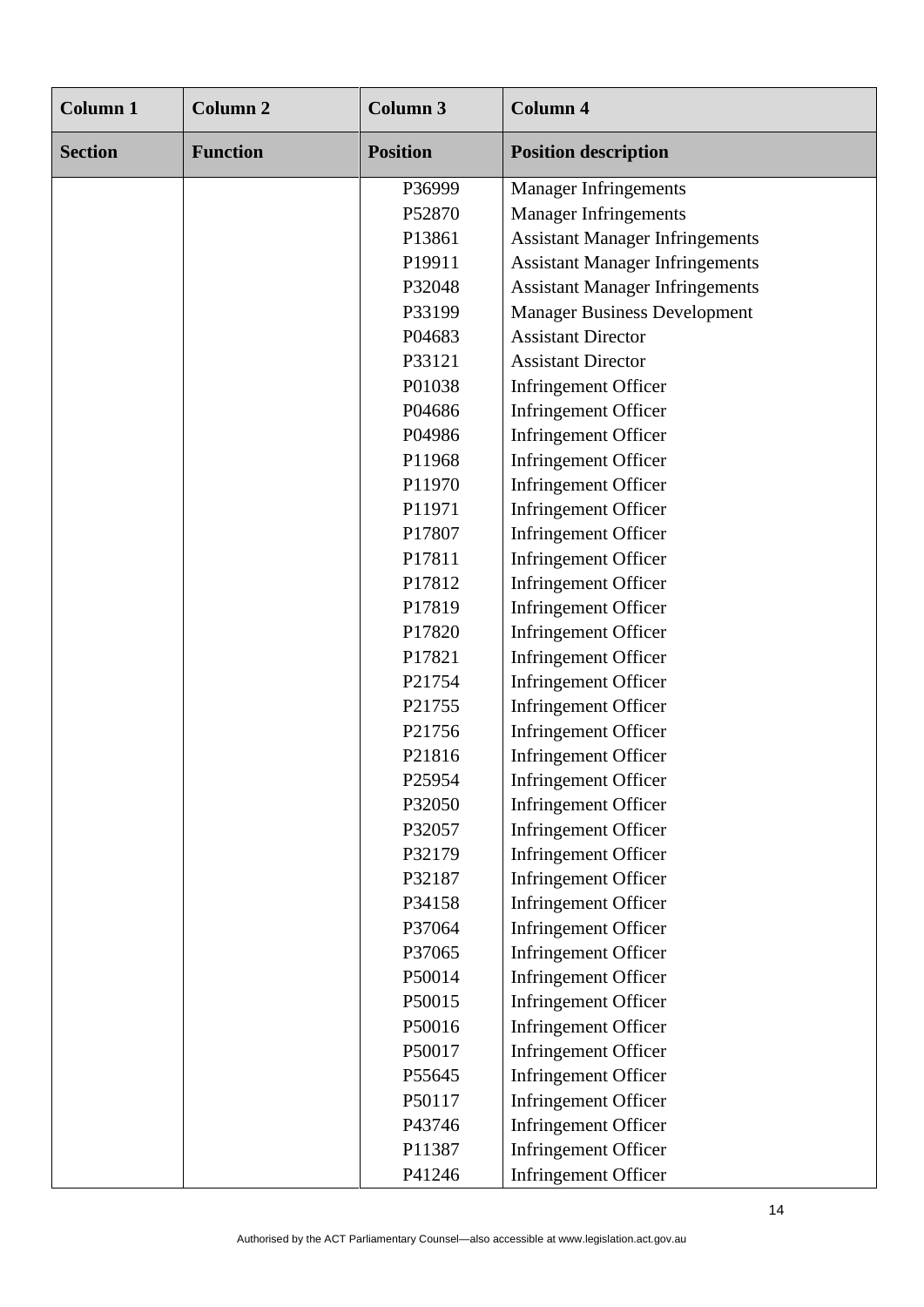| <b>Column 1</b> | <b>Column 2</b>       | <b>Column 3</b> | <b>Column 4</b>                         |
|-----------------|-----------------------|-----------------|-----------------------------------------|
| <b>Section</b>  | <b>Function</b>       | <b>Position</b> | <b>Position description</b>             |
|                 |                       | P43417          | Infringement Officer                    |
|                 |                       | P24001          | <b>Infringement Officer</b>             |
|                 |                       | P39416          | Infringement Officer                    |
|                 |                       | P41099          | Infringement Officer                    |
|                 |                       | P41100          | Infringement Officer                    |
|                 |                       | P41102          | <b>Infringement Officer</b>             |
|                 |                       | P41103          | <b>Infringement Officer</b>             |
|                 |                       | P50392          | <b>Infringement Officer</b>             |
|                 |                       | P50397          | <b>Infringement Officer</b>             |
|                 |                       | P52871          | <b>Infringement Officer</b>             |
|                 |                       | P52872          | Infringement Officer                    |
|                 |                       | P52873          | Infringement Officer                    |
|                 |                       | P52874          | <b>Infringement Officer</b>             |
|                 |                       | P52875          | <b>Infringement Officer</b>             |
|                 |                       | P52876          | Infringement Officer                    |
|                 |                       | P00354          | Registration and Licence Officer        |
|                 |                       | P01913          | Registration and Licence Officer        |
|                 |                       | P02098          | Registration and Licence Officer        |
|                 |                       | P10837          | Registration and Licence Officer        |
|                 |                       | P11160          | Registration and Licence Officer        |
|                 |                       | P11433          | Registration and Licence Officer        |
|                 |                       | P12565          | Registration and Licence Officer        |
|                 |                       | C11249          | <b>Infringement Officer</b>             |
|                 |                       | C11250          | Registration and Licence Officer        |
|                 |                       | C11251          | <b>Registration and Licence Officer</b> |
| Section 31C     | Seek approval from    | E218            | <b>Executive Branch Manager</b>         |
| $(1)$ , Part 3, | responsible director- | E1077           | <b>Executive Branch Manager</b>         |
| Road            | general to applicant  | E1147           | <b>Executive Branch Manager</b>         |
| Transport       | participating in an   | P36222          | <b>Senior Director</b>                  |
| (General) Act   | approved community    | P35718          | <b>Senior Director</b>                  |
| 1999            | work or social        | P41143          | Senior Director                         |
|                 | development           | P31036          | <b>Senior Director</b>                  |
|                 | program               | P00867          | Director                                |
|                 |                       | P21223          | Director                                |
|                 |                       | P16232          | Director                                |
|                 |                       | P15452          | Director                                |
|                 |                       | P52869          | P52869                                  |
|                 |                       | P37000          | <b>Senior Manager Infringements</b>     |
|                 |                       | P24490          | <b>Assistant Director</b>               |
|                 |                       | P02498          | Manager Business and Engagement         |
|                 |                       | P31761          | <b>Manager Infringements</b>            |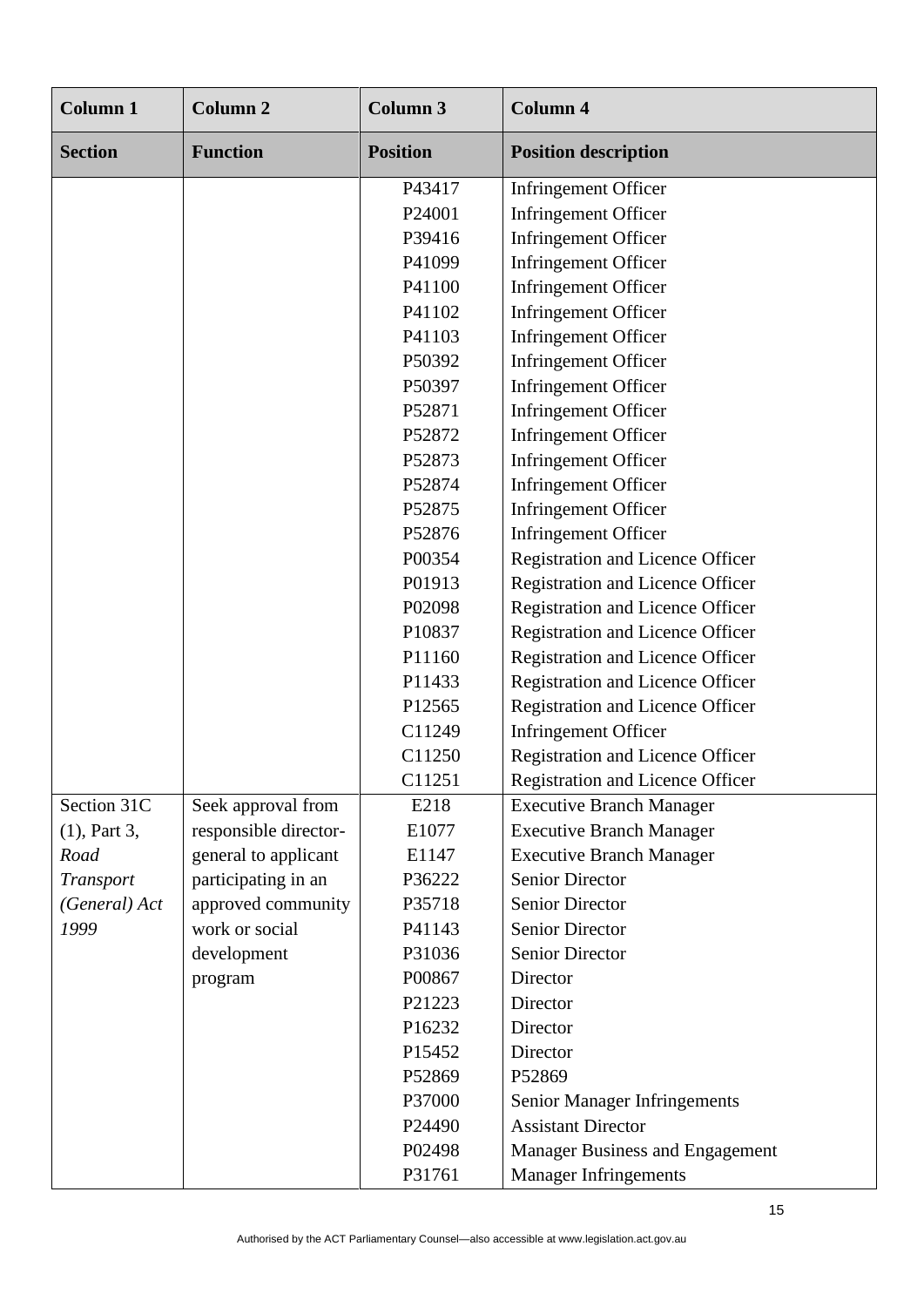| <b>Column 1</b> | <b>Column 2</b>     | <b>Column 3</b> | <b>Column 4</b>                        |
|-----------------|---------------------|-----------------|----------------------------------------|
| <b>Section</b>  | <b>Function</b>     | <b>Position</b> | <b>Position description</b>            |
|                 |                     | P36998          | <b>Manager Infringements</b>           |
|                 |                     | P36999          | <b>Manager Infringements</b>           |
|                 |                     | P52870          | <b>Manager Infringements</b>           |
|                 |                     | P04683          | <b>Assistant Director</b>              |
|                 |                     | P33121          | <b>Assistant Director</b>              |
|                 |                     | P13861          | <b>Assistant Manager Infringements</b> |
|                 |                     | P19911          | <b>Assistant Manager Infringements</b> |
|                 |                     | P32048          | <b>Assistant Manager Infringements</b> |
| Section 31G     | Allow or refuse     | E218            | <b>Executive Branch Manager</b>        |
| $(1)$ , Part 3, | application for     | E1077           | <b>Executive Branch Manager</b>        |
| Road            | waiver of penalty   | E1147           | <b>Executive Branch Manager</b>        |
| Transport       |                     | P36222          | <b>Senior Director</b>                 |
| (General) Act   |                     | P35718          | <b>Senior Director</b>                 |
| 1999            |                     | P41143          | <b>Senior Director</b>                 |
|                 |                     | P31036          | <b>Senior Director</b>                 |
|                 |                     | P00867          | Director                               |
|                 |                     | P21223          | Director                               |
|                 |                     | P16232          | Director                               |
|                 |                     | P15452          | Director                               |
|                 |                     | P52869          | Director                               |
|                 |                     | P37000          | <b>Senior Manager Infringements</b>    |
|                 |                     | P02498          | <b>Manager Business and Engagement</b> |
|                 |                     | P31761          | <b>Manager Infringements</b>           |
|                 |                     | P36998          | <b>Manager Infringements</b>           |
|                 |                     | P36999          | <b>Manager Infringements</b>           |
|                 |                     | P52870          | <b>Manager Infringements</b>           |
|                 |                     | P04683          | <b>Assistant Director</b>              |
|                 |                     | P33121          | <b>Assistant Director</b>              |
|                 |                     | P13861          | <b>Assistant Manager Infringements</b> |
|                 |                     | P19911          | <b>Assistant Manager Infringements</b> |
|                 |                     | P32048          | <b>Assistant Manager Infringements</b> |
| Section 31G     | Request information | E218            | <b>Executive Branch Manager</b>        |
| $(2)$ , Part 3, | to determine        | E1077           | <b>Executive Branch Manager</b>        |
| Road            | application for     | E1147           | <b>Executive Branch Manager</b>        |
| Transport       | waiver              | P36222          | <b>Senior Director</b>                 |
| (General) Act   |                     | P35718          | <b>Senior Director</b>                 |
| 1999            |                     | P41143          | <b>Senior Director</b>                 |
|                 |                     | P31036          | <b>Senior Director</b>                 |
|                 |                     | P00867          | Director                               |
|                 |                     | P21223          | Director                               |
|                 |                     | P16232          | Director                               |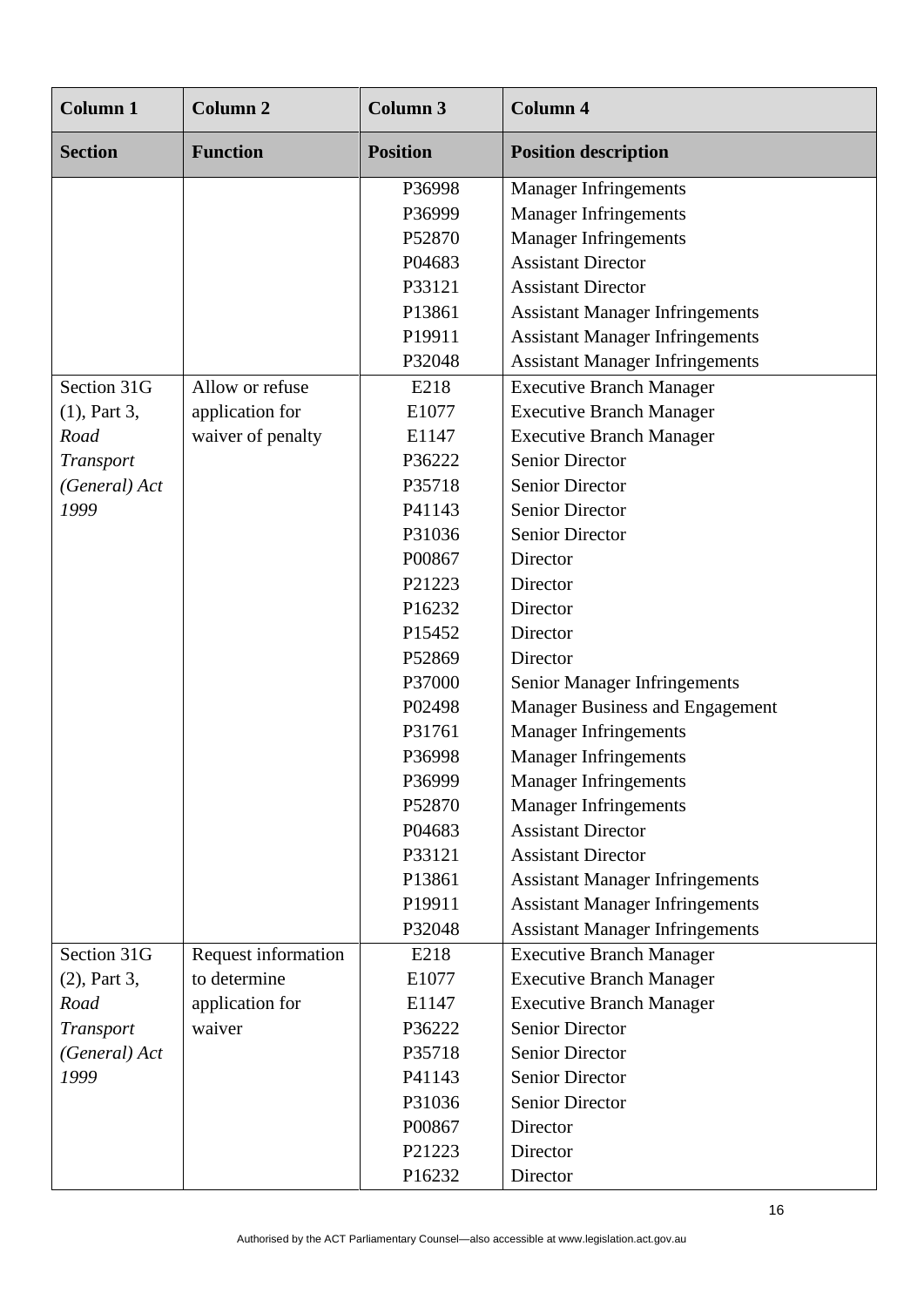| <b>Column 1</b> | <b>Column 2</b>      | <b>Column 3</b> | <b>Column 4</b>                        |
|-----------------|----------------------|-----------------|----------------------------------------|
| <b>Section</b>  | <b>Function</b>      | <b>Position</b> | <b>Position description</b>            |
|                 |                      | P15452          | Director                               |
|                 |                      | P52869          | Director                               |
|                 |                      | P37000          | Senior Manager Infringements           |
|                 |                      | P02498          | <b>Manager Business and Engagement</b> |
|                 |                      | P31761          | <b>Manager Infringements</b>           |
|                 |                      | P36998          | <b>Manager Infringements</b>           |
|                 |                      | P36999          | <b>Manager Infringements</b>           |
|                 |                      | P52870          | <b>Manager Infringements</b>           |
|                 |                      | P04683          | <b>Assistant Director</b>              |
|                 |                      | P33121          | <b>Assistant Director</b>              |
|                 |                      | P13861          | <b>Assistant Manager Infringements</b> |
|                 |                      | P19911          | <b>Assistant Manager Infringements</b> |
|                 |                      | P32048          | <b>Assistant Manager Infringements</b> |
| Section 31G     | Grounds to be        | E218            | <b>Executive Branch Manager</b>        |
| $(3)$ , Part 3, | satisfied of when    | E1077           | <b>Executive Branch Manager</b>        |
| Road            | allowing application | E1147           | <b>Executive Branch Manager</b>        |
| Transport       | for waiver           | P36222          | <b>Senior Director</b>                 |
| (General) Act   |                      | P35718          | <b>Senior Director</b>                 |
| 1999            |                      | P41143          | <b>Senior Director</b>                 |
|                 |                      | P31036          | <b>Senior Director</b>                 |
|                 |                      | P00867          | Director                               |
|                 |                      | P21223          | Director                               |
|                 |                      | P16232          | Director                               |
|                 |                      | P15452          | Director                               |
|                 |                      | P52869          | Director                               |
|                 |                      | P37000          | <b>Senior Manager Infringements</b>    |
|                 |                      | P02498          | Manager Business and Engagement        |
|                 |                      | P31761          | <b>Manager Infringements</b>           |
|                 |                      | P36998          | <b>Manager Infringements</b>           |
|                 |                      | P36999          | <b>Manager Infringements</b>           |
|                 |                      | P52870          | <b>Manager Infringements</b>           |
|                 |                      | P13861          | <b>Assistant Manager Infringements</b> |
|                 |                      | P19911          | <b>Assistant Manager Infringements</b> |
|                 |                      | P32048          | <b>Assistant Manager Infringements</b> |
|                 |                      | P33199          | <b>Manager Business Development</b>    |
|                 |                      | P04683          | <b>Assistant Director</b>              |
|                 |                      | P33121          | <b>Assistant Director</b>              |
|                 |                      | P01038          | Infringement Officer                   |
|                 |                      | P04686          | <b>Infringement Officer</b>            |
|                 |                      | P04986          | Infringement Officer                   |
|                 |                      | P11968          | Infringement Officer                   |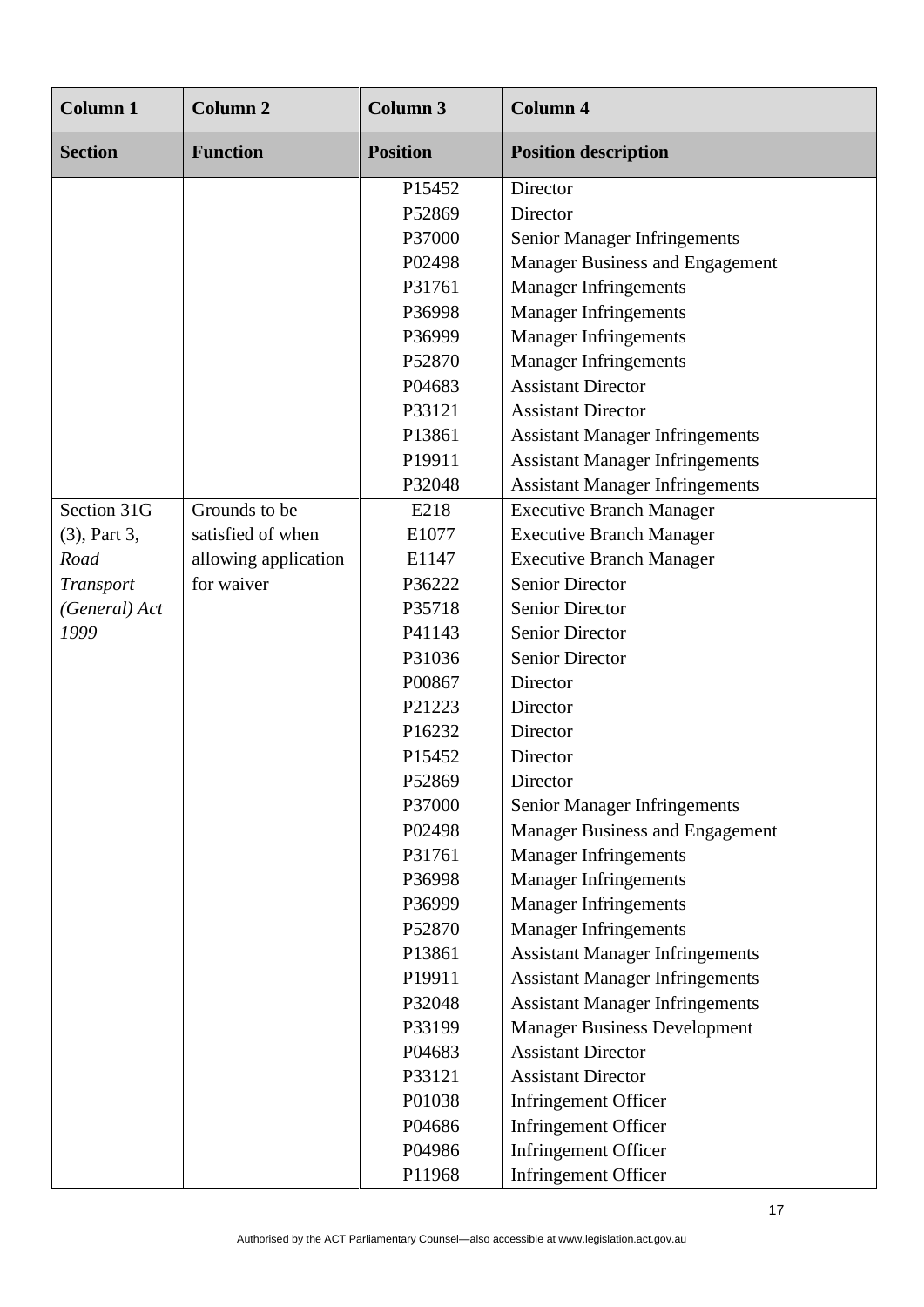| <b>Column 1</b> | <b>Column 2</b> | <b>Column 3</b>    | <b>Column 4</b>             |
|-----------------|-----------------|--------------------|-----------------------------|
| <b>Section</b>  | <b>Function</b> | <b>Position</b>    | <b>Position description</b> |
|                 |                 | P11970             | Infringement Officer        |
|                 |                 | P11971             | <b>Infringement Officer</b> |
|                 |                 | P17807             | Infringement Officer        |
|                 |                 | P17811             | <b>Infringement Officer</b> |
|                 |                 | P17812             | Infringement Officer        |
|                 |                 | P17819             | <b>Infringement Officer</b> |
|                 |                 | P17820             | <b>Infringement Officer</b> |
|                 |                 | P17821             | Infringement Officer        |
|                 |                 | P21754             | Infringement Officer        |
|                 |                 | P <sub>21755</sub> | Infringement Officer        |
|                 |                 | P21756             | <b>Infringement Officer</b> |
|                 |                 | P21816             | Infringement Officer        |
|                 |                 | P25954             | <b>Infringement Officer</b> |
|                 |                 | P32050             | <b>Infringement Officer</b> |
|                 |                 | P32057             | Infringement Officer        |
|                 |                 | P32179             | Infringement Officer        |
|                 |                 | P32187             | <b>Infringement Officer</b> |
|                 |                 | P34158             | Infringement Officer        |
|                 |                 | P37064             | <b>Infringement Officer</b> |
|                 |                 | P37065             | Infringement Officer        |
|                 |                 | P50014             | Infringement Officer        |
|                 |                 | P50015             | <b>Infringement Officer</b> |
|                 |                 | P50016             | <b>Infringement Officer</b> |
|                 |                 | P50017             | <b>Infringement Officer</b> |
|                 |                 | P55645             | <b>Infringement Officer</b> |
|                 |                 | P50117             | Infringement Officer        |
|                 |                 | P43746             | <b>Infringement Officer</b> |
|                 |                 | P11387             | Infringement Officer        |
|                 |                 | P41246             | Infringement Officer        |
|                 |                 | P43417             | Infringement Officer        |
|                 |                 | P24001             | Infringement Officer        |
|                 |                 | P39416             | Infringement Officer        |
|                 |                 | P41099             | Infringement Officer        |
|                 |                 | P41100             | Infringement Officer        |
|                 |                 | P41102             | Infringement Officer        |
|                 |                 | P41103             | Infringement Officer        |
|                 |                 | P50392             | Infringement Officer        |
|                 |                 | P50397             | Infringement Officer        |
|                 |                 | P52871             | Infringement Officer        |
|                 |                 | P52872             | Infringement Officer        |
|                 |                 | P52873             | Infringement Officer        |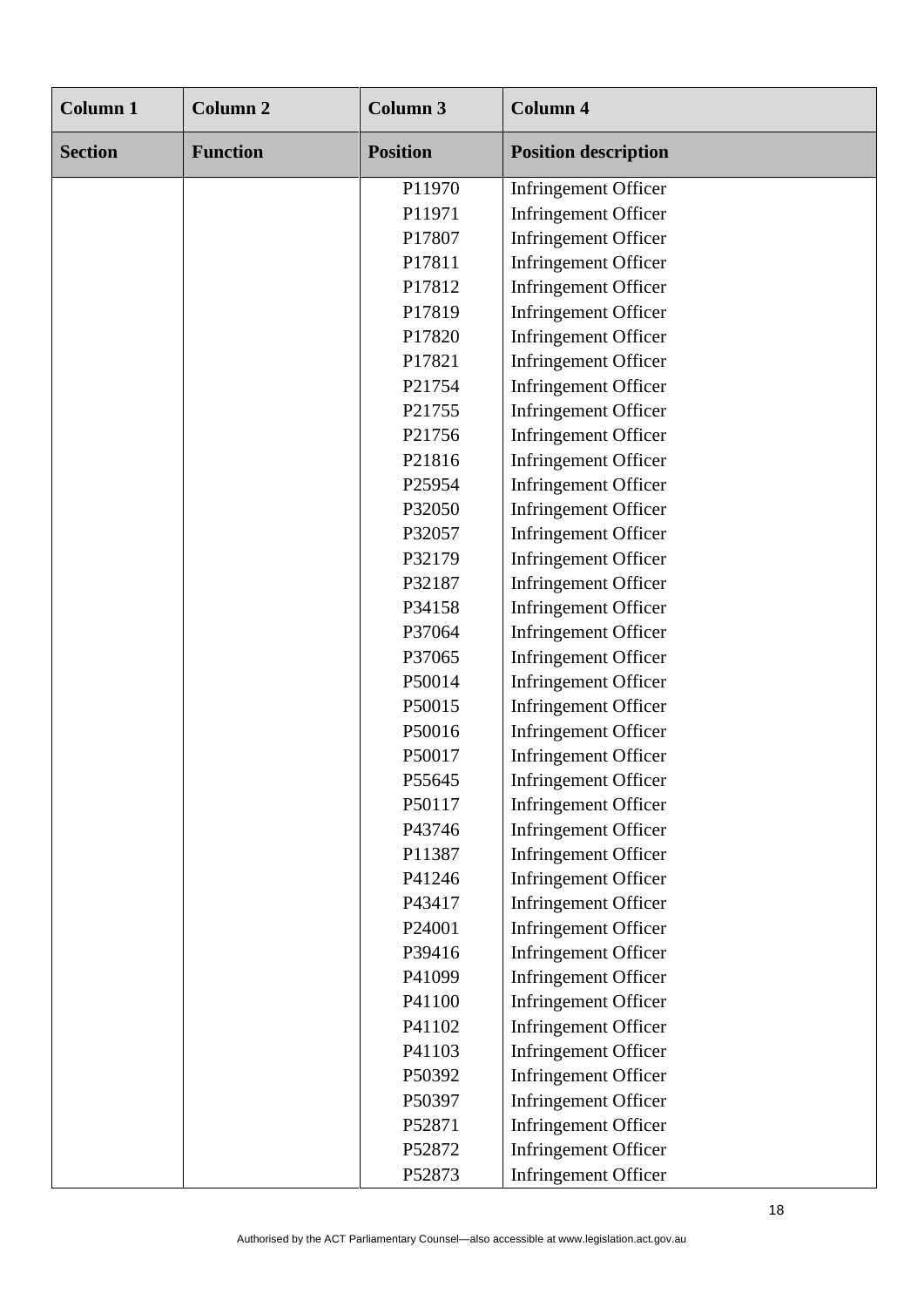| <b>Column 1</b> | <b>Column 2</b>     | <b>Column 3</b> | <b>Column 4</b>                        |
|-----------------|---------------------|-----------------|----------------------------------------|
| <b>Section</b>  | <b>Function</b>     | <b>Position</b> | <b>Position description</b>            |
|                 |                     | P52874          | Infringement Officer                   |
|                 |                     | P52875          | <b>Infringement Officer</b>            |
|                 |                     | P52876          | <b>Infringement Officer</b>            |
|                 |                     | P00354          | Registration and Licence Officer       |
|                 |                     | P01913          | Registration and Licence Officer       |
|                 |                     | P02098          | Registration and Licence Officer       |
|                 |                     | P10837          | Registration and Licence Officer       |
|                 |                     | P11160          | Registration and Licence Officer       |
|                 |                     | P11433          | Registration and Licence Officer       |
|                 |                     | P12565          | Registration and Licence Officer       |
|                 |                     | C11249          | Infringement Officer                   |
|                 |                     | C11250          | Registration and Licence Officer       |
|                 |                     | C11251          | Registration and Licence Officer       |
| Section 31G     | Consult with        | E218            | <b>Executive Branch Manager</b>        |
| $(4)$ , Part 3, | director-general    | E1077           | <b>Executive Branch Manager</b>        |
| Road            |                     | E1147           | <b>Executive Branch Manager</b>        |
| Transport       |                     | P36222          | <b>Senior Director</b>                 |
| (General) Act   |                     | P35718          | <b>Senior Director</b>                 |
| 1999            |                     | P41143          | <b>Senior Director</b>                 |
|                 |                     | P31036          | <b>Senior Director</b>                 |
|                 |                     | P00867          | Director                               |
|                 |                     | P21223          | Director                               |
|                 |                     | P16232          | Director                               |
|                 |                     | P15452          | Director                               |
|                 |                     | P52869          | Director                               |
|                 |                     | P37000          | <b>Senior Manager Infringements</b>    |
|                 |                     | P02498          | Manager Business and Engagement        |
|                 |                     | P31761          | <b>Manager Infringements</b>           |
|                 |                     | P36998          | <b>Manager Infringements</b>           |
|                 |                     | P36999          | <b>Manager Infringements</b>           |
|                 |                     | P52870          | <b>Manager Infringements</b>           |
|                 |                     | P04683          | <b>Assistant Director</b>              |
|                 |                     | P33121          | <b>Assistant Director</b>              |
|                 |                     | P13861          | <b>Assistant Manager Infringements</b> |
|                 |                     | P19911          | <b>Assistant Manager Infringements</b> |
|                 |                     | P32048          | <b>Assistant Manager Infringements</b> |
| Section 31G     | Inform applicant in | E218            | <b>Executive Branch Manager</b>        |
| $(5)$ , Part 3, | writing of decision | E1077           | <b>Executive Branch Manager</b>        |
| Road            | on application for  | E1147           | <b>Executive Branch Manager</b>        |
| Transport       | waiver. If refuse   | P36222          | <b>Senior Director</b>                 |
|                 |                     | P35718          | Senior Director                        |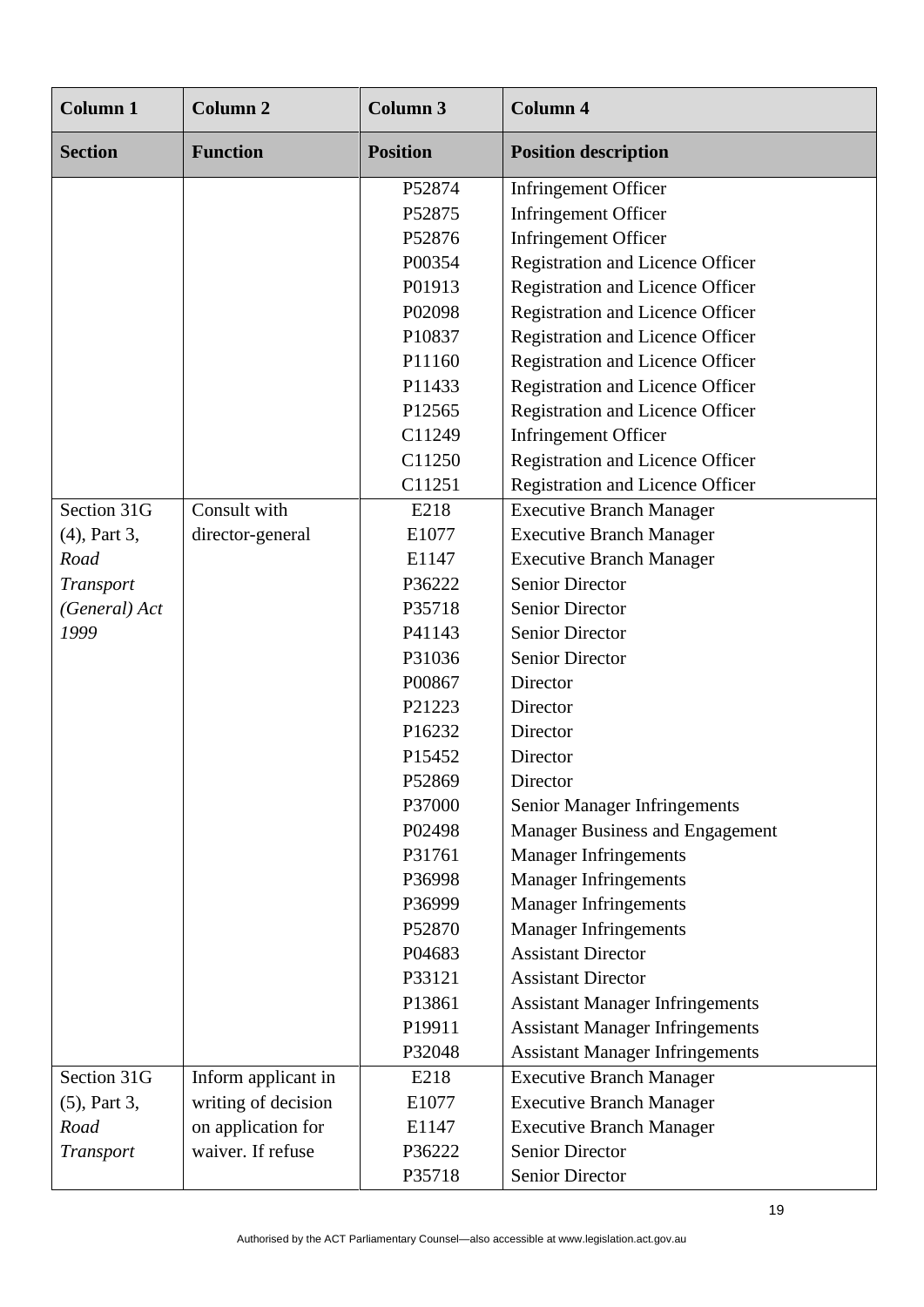| <b>Column 1</b> | <b>Column 2</b>      | <b>Column 3</b>    | <b>Column 4</b>                        |
|-----------------|----------------------|--------------------|----------------------------------------|
| <b>Section</b>  | <b>Function</b>      | <b>Position</b>    | <b>Position description</b>            |
| (General) Act   | must include reasons | P41143             | <b>Senior Director</b>                 |
| 1999            | for refusal          | P31036             | <b>Senior Director</b>                 |
|                 |                      | P00867             | Director                               |
|                 |                      | P21223             | Director                               |
|                 |                      | P16232             | Director                               |
|                 |                      | P15452             | Director                               |
|                 |                      | P52869             | Director                               |
|                 |                      | P37000             | <b>Senior Manager Infringements</b>    |
|                 |                      | P02498             | <b>Manager Business and Engagement</b> |
|                 |                      | P31761             | <b>Manager Infringements</b>           |
|                 |                      | P36998             | <b>Manager Infringements</b>           |
|                 |                      | P36999             | <b>Manager Infringements</b>           |
|                 |                      | P52870             | <b>Manager Infringements</b>           |
|                 |                      | P13861             | <b>Assistant Manager Infringements</b> |
|                 |                      | P19911             | <b>Assistant Manager Infringements</b> |
|                 |                      | P32048             | <b>Assistant Manager Infringements</b> |
|                 |                      | P33199             | <b>Manager Business Development</b>    |
|                 |                      | P04683             | <b>Assistant Director</b>              |
|                 |                      | P33121             | <b>Assistant Director</b>              |
|                 |                      | P01038             | Infringement Officer                   |
|                 |                      | P04686             | Infringement Officer                   |
|                 |                      | P04986             | <b>Infringement Officer</b>            |
|                 |                      | P11968             | <b>Infringement Officer</b>            |
|                 |                      | P11970             | <b>Infringement Officer</b>            |
|                 |                      | P11971             | <b>Infringement Officer</b>            |
|                 |                      | P17807             | <b>Infringement Officer</b>            |
|                 |                      | P17811             | Infringement Officer                   |
|                 |                      | P17812             | Infringement Officer                   |
|                 |                      | P17819             | Infringement Officer                   |
|                 |                      | P17820             | Infringement Officer                   |
|                 |                      | P17821             | Infringement Officer                   |
|                 |                      | P21754             | Infringement Officer                   |
|                 |                      | P <sub>21755</sub> | <b>Infringement Officer</b>            |
|                 |                      | P21756             | <b>Infringement Officer</b>            |
|                 |                      | P21816             | Infringement Officer                   |
|                 |                      | P25954             | <b>Infringement Officer</b>            |
|                 |                      | P32050             | Infringement Officer                   |
|                 |                      | P32057             | Infringement Officer                   |
|                 |                      | P32179             | <b>Infringement Officer</b>            |
|                 |                      | P32187             | Infringement Officer                   |
|                 |                      | P34158             | Infringement Officer                   |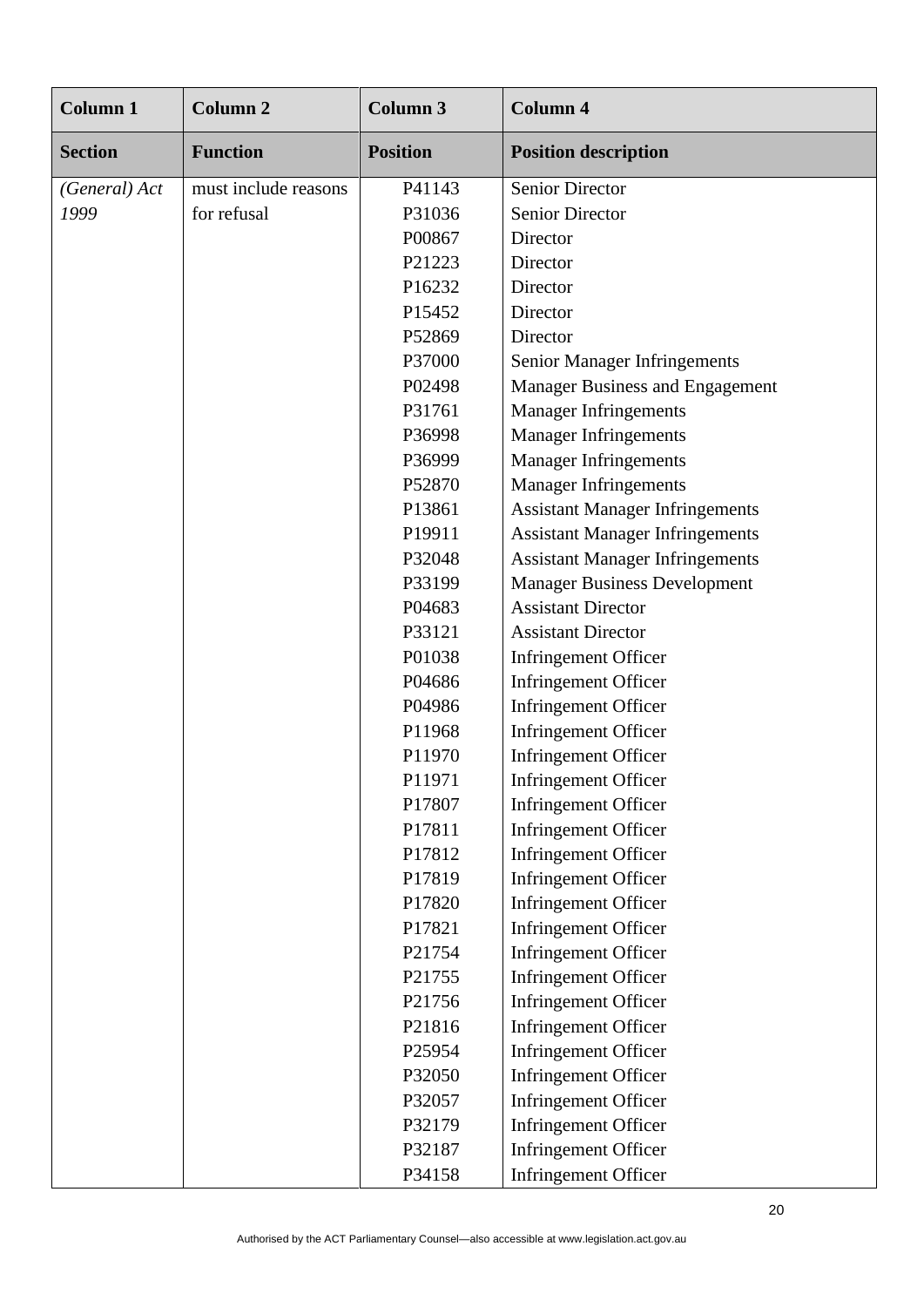| <b>Column 1</b> | <b>Column 2</b>     | <b>Column 3</b> | <b>Column 4</b>                  |
|-----------------|---------------------|-----------------|----------------------------------|
| <b>Section</b>  | <b>Function</b>     | <b>Position</b> | <b>Position description</b>      |
|                 |                     | P37064          | Infringement Officer             |
|                 |                     | P37065          | <b>Infringement Officer</b>      |
|                 |                     | P50014          | <b>Infringement Officer</b>      |
|                 |                     | P50015          | Infringement Officer             |
|                 |                     | P50016          | <b>Infringement Officer</b>      |
|                 |                     | P50017          | Infringement Officer             |
|                 |                     | P55645          | <b>Infringement Officer</b>      |
|                 |                     | P50117          | Infringement Officer             |
|                 |                     | P43746          | Infringement Officer             |
|                 |                     | P11387          | <b>Infringement Officer</b>      |
|                 |                     | P41246          | Infringement Officer             |
|                 |                     | P43417          | Infringement Officer             |
|                 |                     | P24001          | Infringement Officer             |
|                 |                     | P39416          | <b>Infringement Officer</b>      |
|                 |                     | P41099          | Infringement Officer             |
|                 |                     | P41100          | Infringement Officer             |
|                 |                     | P41102          | Infringement Officer             |
|                 |                     | P41103          | <b>Infringement Officer</b>      |
|                 |                     | P50392          | <b>Infringement Officer</b>      |
|                 |                     | P50397          | Infringement Officer             |
|                 |                     | P52871          | Infringement Officer             |
|                 |                     | P52872          | Infringement Officer             |
|                 |                     | P52873          | Infringement Officer             |
|                 |                     | P52874          | <b>Infringement Officer</b>      |
|                 |                     | P52875          | Infringement Officer             |
|                 |                     | P52876          | <b>Infringement Officer</b>      |
|                 |                     | P00354          | Registration and Licence Officer |
|                 |                     | P01913          | Registration and Licence Officer |
|                 |                     | P02098          | Registration and Licence Officer |
|                 |                     | P10837          | Registration and Licence Officer |
|                 |                     | P11160          | Registration and Licence Officer |
|                 |                     | P11433          | Registration and Licence Officer |
|                 |                     | P12565          | Registration and Licence Officer |
|                 |                     | C11249          | Infringement Officer             |
|                 |                     | C11250          | Registration and Licence Officer |
|                 |                     | C11251          | Registration and Licence Officer |
| Section 35,     | Take action in      | E218            | <b>Executive Branch Manager</b>  |
| Part 3, Road    | response to an      | E1077           | <b>Executive Branch Manager</b>  |
| Transport       | application for     | E1147           | <b>Executive Branch Manager</b>  |
| (General) Act   | withdrawal of an    | P36222          | <b>Senior Director</b>           |
| 1999            | infringement notice | P35718          | Senior Director                  |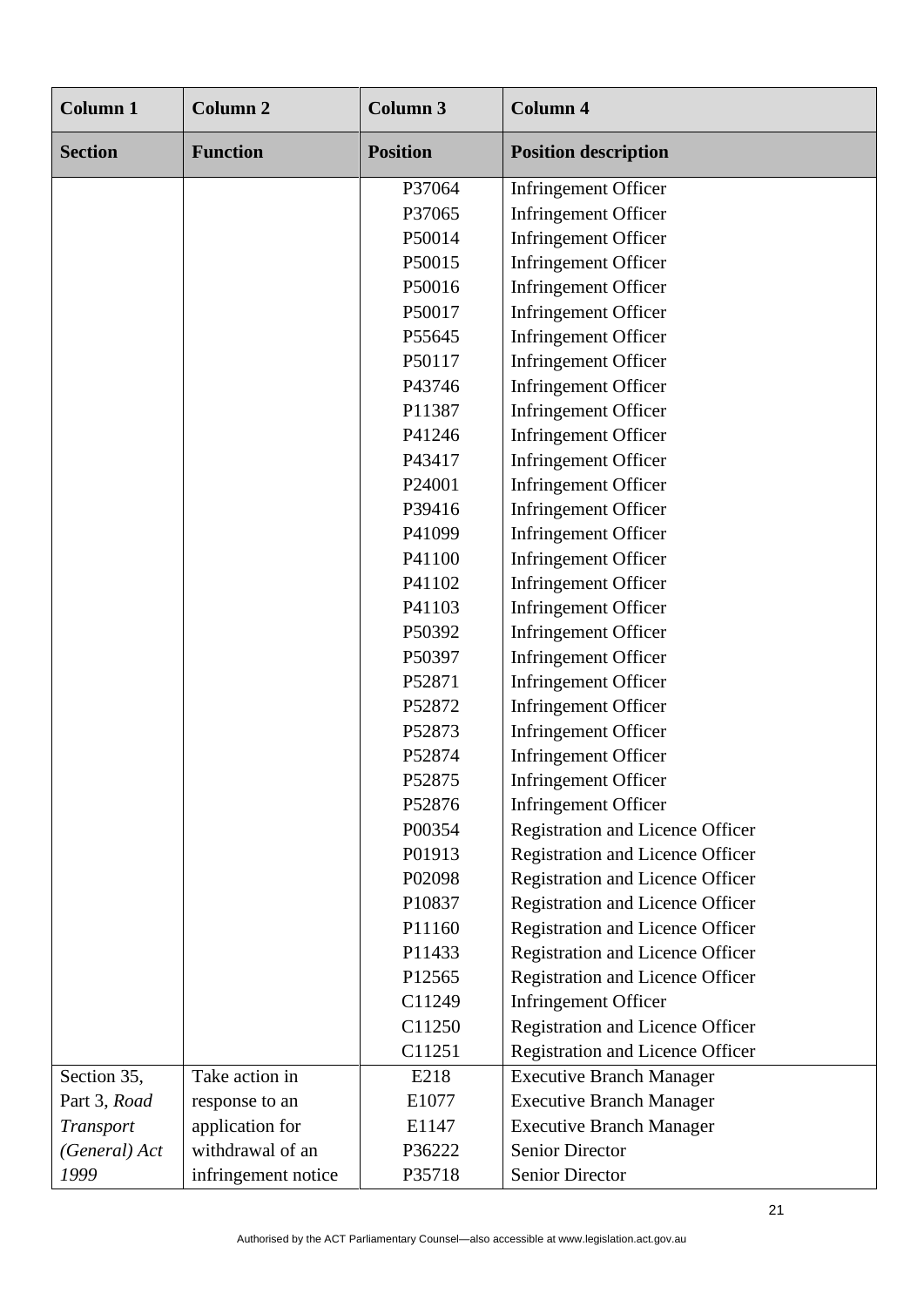| <b>Column 1</b> | <b>Column 2</b> | <b>Column 3</b>    | <b>Column 4</b>                        |
|-----------------|-----------------|--------------------|----------------------------------------|
| <b>Section</b>  | <b>Function</b> | <b>Position</b>    | <b>Position description</b>            |
|                 |                 | P41143             | <b>Senior Director</b>                 |
|                 |                 | P31036             | <b>Senior Director</b>                 |
|                 |                 | P21223             | Director                               |
|                 |                 | P <sub>24490</sub> | <b>Assistant Director</b>              |
|                 |                 | P00867             | Director                               |
|                 |                 | P16232             | Director                               |
|                 |                 | P15452             | Director                               |
|                 |                 | P52869             | Director                               |
|                 |                 | P37000             | Senior Manager Infringements           |
|                 |                 | P02498             | Manager Business and Engagement        |
|                 |                 | P31761             | <b>Manager Infringements</b>           |
|                 |                 | P36998             | <b>Manager Infringements</b>           |
|                 |                 | P36999             | <b>Manager Infringements</b>           |
|                 |                 | P52870             | <b>Manager Infringements</b>           |
|                 |                 | P13861             | <b>Assistant Manager Infringements</b> |
|                 |                 | P19911             | <b>Assistant Manager Infringements</b> |
|                 |                 | P32048             | <b>Assistant Manager Infringements</b> |
|                 |                 | P33199             | <b>Manager Business Development</b>    |
|                 |                 | P04683             | <b>Assistant Director</b>              |
|                 |                 | P33121             | <b>Assistant Director</b>              |
|                 |                 | P01038             | Infringement Officer                   |
|                 |                 | P04686             | Infringement Officer                   |
|                 |                 | P04986             | <b>Infringement Officer</b>            |
|                 |                 | P11968             | <b>Infringement Officer</b>            |
|                 |                 | P11970             | <b>Infringement Officer</b>            |
|                 |                 | P11971             | <b>Infringement Officer</b>            |
|                 |                 | P17807             | Infringement Officer                   |
|                 |                 | P17811             | Infringement Officer                   |
|                 |                 | P17812             | Infringement Officer                   |
|                 |                 | P17819             | Infringement Officer                   |
|                 |                 | P17820             | Infringement Officer                   |
|                 |                 | P17821             | Infringement Officer                   |
|                 |                 | P21754             | Infringement Officer                   |
|                 |                 | P21755             | Infringement Officer                   |
|                 |                 | P21756             | <b>Infringement Officer</b>            |
|                 |                 | P21816             | Infringement Officer                   |
|                 |                 | P25954             | Infringement Officer                   |
|                 |                 | P32050             | <b>Infringement Officer</b>            |
|                 |                 | P32057             | Infringement Officer                   |
|                 |                 | P32179             | Infringement Officer                   |
|                 |                 | P32187             | Infringement Officer                   |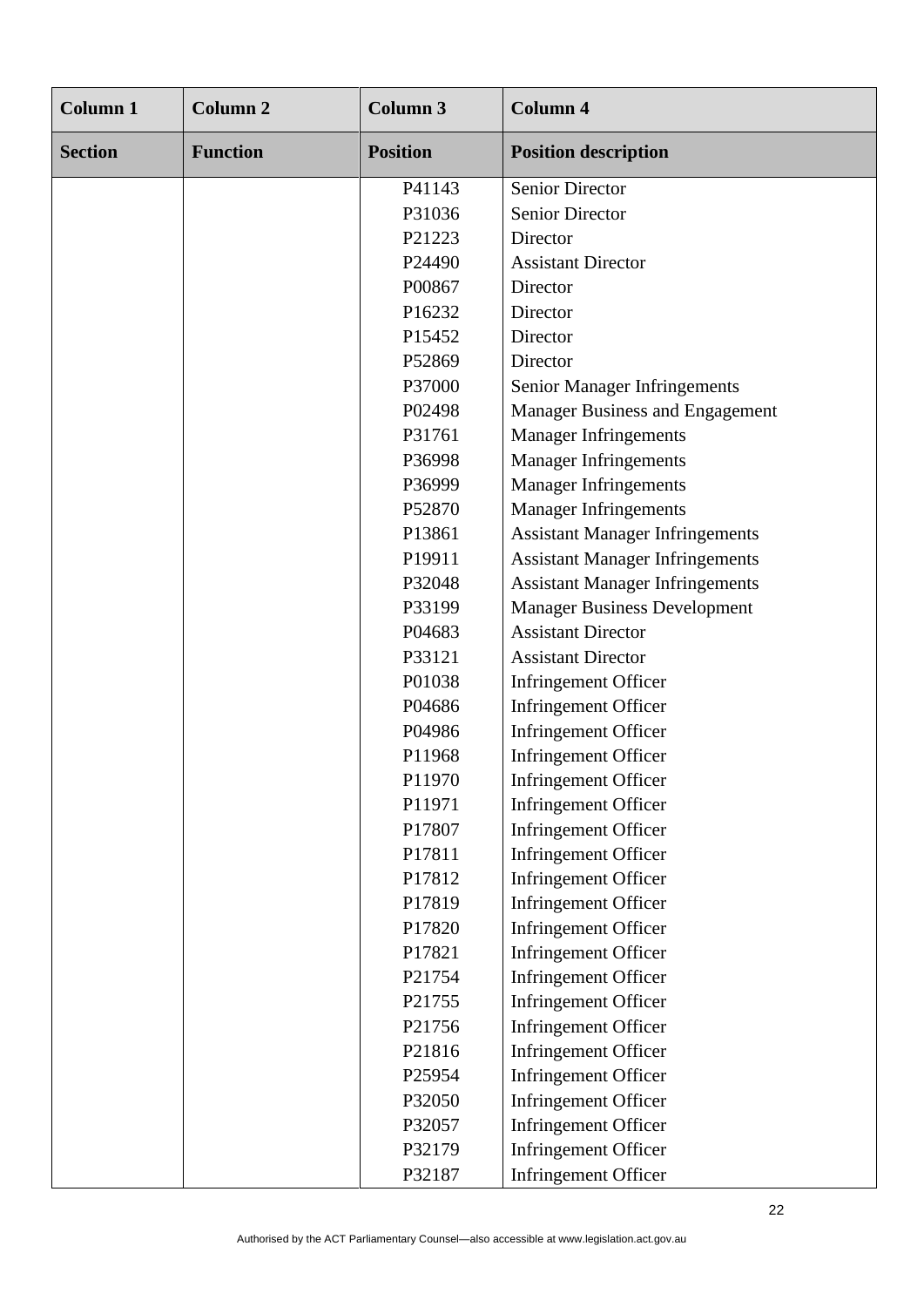| <b>Column 1</b> | <b>Column 2</b>     | <b>Column 3</b>    | <b>Column 4</b>                         |
|-----------------|---------------------|--------------------|-----------------------------------------|
| <b>Section</b>  | <b>Function</b>     | <b>Position</b>    | <b>Position description</b>             |
|                 |                     | P34158             | Infringement Officer                    |
|                 |                     | P37064             | <b>Infringement Officer</b>             |
|                 |                     | P37065             | <b>Infringement Officer</b>             |
|                 |                     | P50014             | <b>Infringement Officer</b>             |
|                 |                     | P50015             | <b>Infringement Officer</b>             |
|                 |                     | P50016             | Infringement Officer                    |
|                 |                     | P50017             | <b>Infringement Officer</b>             |
|                 |                     | P55645             | Infringement Officer                    |
|                 |                     | P50117             | Infringement Officer                    |
|                 |                     | P43746             | <b>Infringement Officer</b>             |
|                 |                     | P11387             | <b>Infringement Officer</b>             |
|                 |                     | P41246             | Infringement Officer                    |
|                 |                     | P43417             | Infringement Officer                    |
|                 |                     | P24001             | <b>Infringement Officer</b>             |
|                 |                     | P39416             | <b>Infringement Officer</b>             |
|                 |                     | P41099             | Infringement Officer                    |
|                 |                     | P41100             | <b>Infringement Officer</b>             |
|                 |                     | P41102             | <b>Infringement Officer</b>             |
|                 |                     | P41103             | <b>Infringement Officer</b>             |
|                 |                     | P50392             | <b>Infringement Officer</b>             |
|                 |                     | P50397             | Infringement Officer                    |
|                 |                     | P52871             | Infringement Officer                    |
|                 |                     | P52872             | <b>Infringement Officer</b>             |
|                 |                     | P52873             | Infringement Officer                    |
|                 |                     | P52874             | <b>Infringement Officer</b>             |
|                 |                     | P52875             | <b>Infringement Officer</b>             |
|                 |                     | P52876             | Infringement Officer                    |
|                 |                     | P00354             | Registration and Licence Officer        |
|                 |                     | P01913             | Registration and Licence Officer        |
|                 |                     | P02098             | Registration and Licence Officer        |
|                 |                     | P10837             | <b>Registration and Licence Officer</b> |
|                 |                     | P11160             | Registration and Licence Officer        |
|                 |                     | P11433             | Registration and Licence Officer        |
|                 |                     | P <sub>12565</sub> | Registration and Licence Officer        |
|                 |                     | C11249             | <b>Infringement Officer</b>             |
|                 |                     | C11250             | Registration and Licence Officer        |
|                 |                     | C11251             | Registration and Licence Officer        |
| Section 36,     | Withdraw            | E218               | <b>Executive Branch Manager</b>         |
| Part 3, Road    | infringement notice | E1077              | <b>Executive Branch Manager</b>         |
| Transport       |                     | E1147              | <b>Executive Branch Manager</b>         |
|                 |                     | P36222             | Senior Director                         |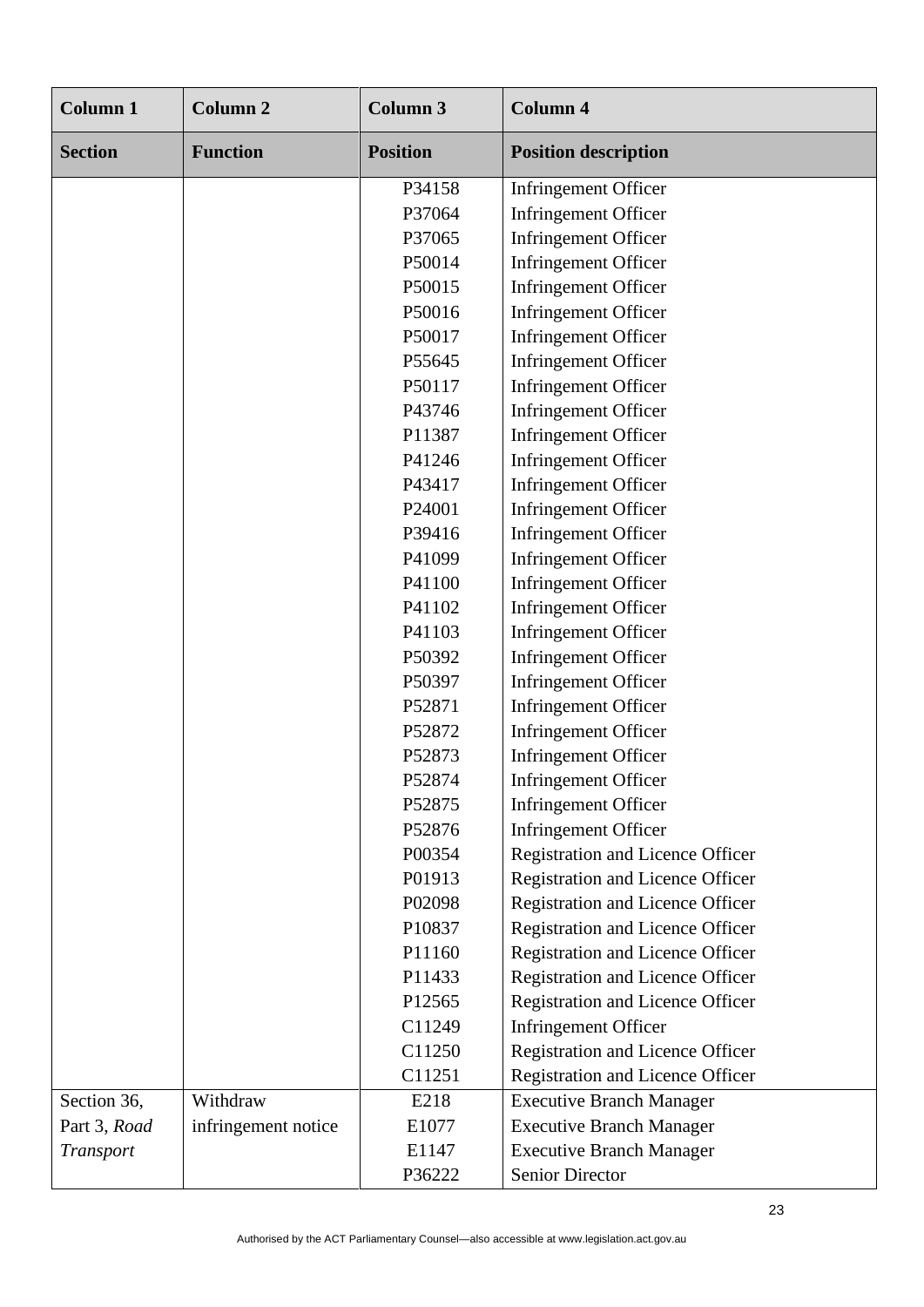| <b>Column 1</b> | <b>Column 2</b> | <b>Column 3</b>    | <b>Column 4</b>                        |
|-----------------|-----------------|--------------------|----------------------------------------|
| <b>Section</b>  | <b>Function</b> | <b>Position</b>    | <b>Position description</b>            |
| (General) Act   |                 | P35718             | <b>Senior Director</b>                 |
| 1999            |                 | P41143             | <b>Senior Director</b>                 |
|                 |                 | P31036             | <b>Senior Director</b>                 |
|                 |                 | P21223             | Director                               |
|                 |                 | P <sub>24490</sub> | <b>Assistant Director</b>              |
|                 |                 | P00867             | Director                               |
|                 |                 | P16232             | Director                               |
|                 |                 | P15452             | Director                               |
|                 |                 | P52869             | Director                               |
|                 |                 | P37000             | <b>Senior Manager Infringements</b>    |
|                 |                 | P02498             | Manager Business and Engagement        |
|                 |                 | P31761             | <b>Manager Infringements</b>           |
|                 |                 | P36998             | <b>Manager Infringements</b>           |
|                 |                 | P36999             | <b>Manager Infringements</b>           |
|                 |                 | P52870             | <b>Manager Infringements</b>           |
|                 |                 | P13861             | <b>Assistant Manager Infringements</b> |
|                 |                 | P19911             | <b>Assistant Manager Infringements</b> |
|                 |                 | P32048             | <b>Assistant Manager Infringements</b> |
|                 |                 | P33199             | <b>Manager Business Development</b>    |
|                 |                 | P04683             | <b>Assistant Director</b>              |
|                 |                 | P33121             | <b>Assistant Director</b>              |
|                 |                 | P01038             | Infringement Officer                   |
|                 |                 | P04686             | <b>Infringement Officer</b>            |
|                 |                 | P04986             | <b>Infringement Officer</b>            |
|                 |                 | P11968             | <b>Infringement Officer</b>            |
|                 |                 | P11970             | Infringement Officer                   |
|                 |                 | P11971             | <b>Infringement Officer</b>            |
|                 |                 | P17807             | Infringement Officer                   |
|                 |                 | P17811             | Infringement Officer                   |
|                 |                 | P17812             | <b>Infringement Officer</b>            |
|                 |                 | P17819             | Infringement Officer                   |
|                 |                 | P17820             | Infringement Officer                   |
|                 |                 | P17821             | Infringement Officer                   |
|                 |                 | P21754             | <b>Infringement Officer</b>            |
|                 |                 | P21755             | Infringement Officer                   |
|                 |                 | P21756             | <b>Infringement Officer</b>            |
|                 |                 | P21816             | <b>Infringement Officer</b>            |
|                 |                 | P25954             | <b>Infringement Officer</b>            |
|                 |                 | P32050             | Infringement Officer                   |
|                 |                 | P32057             | Infringement Officer                   |
|                 |                 | P32179             | Infringement Officer                   |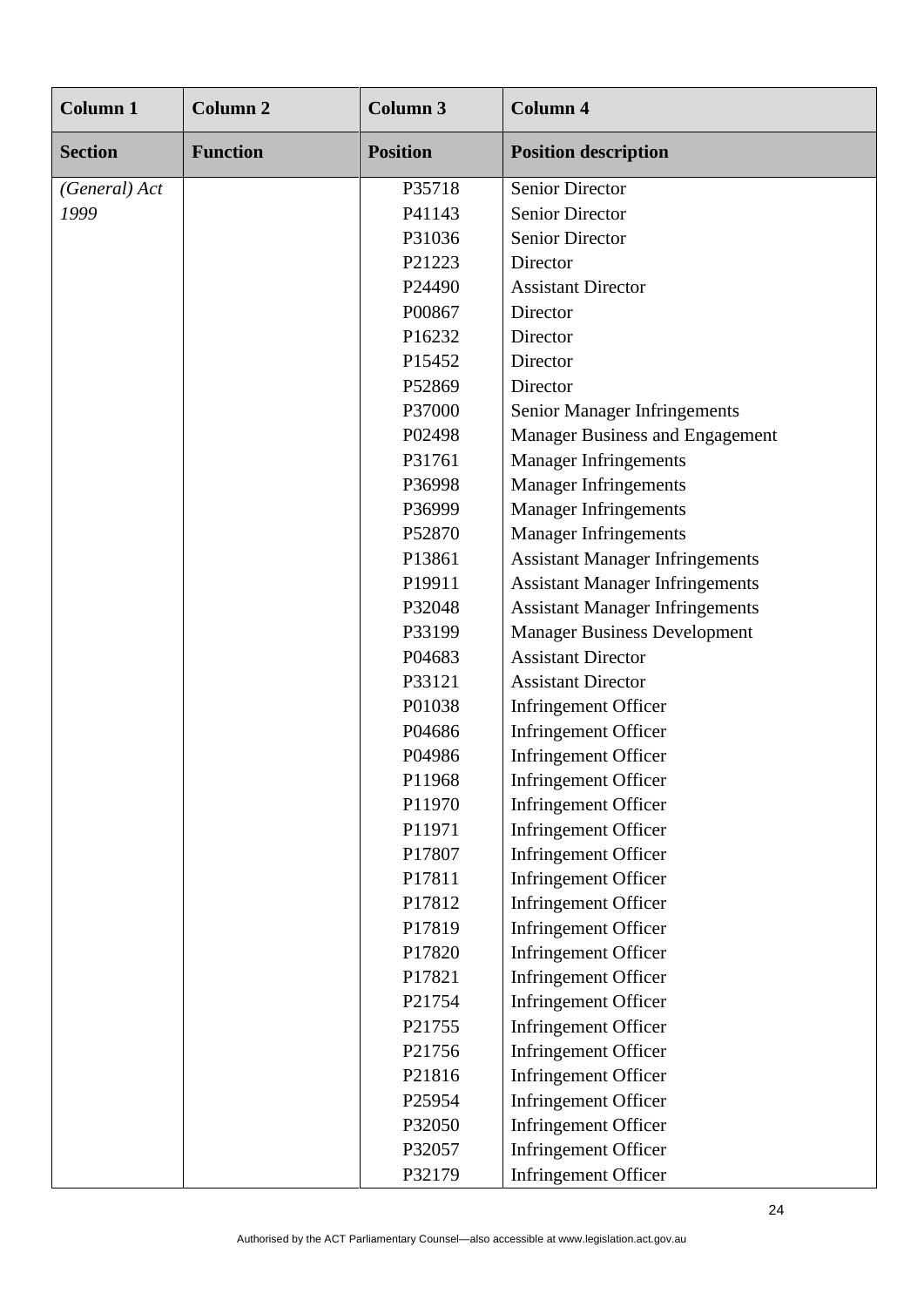| <b>Column 1</b> | <b>Column 2</b>     | <b>Column 3</b> | <b>Column 4</b>                  |
|-----------------|---------------------|-----------------|----------------------------------|
| <b>Section</b>  | <b>Function</b>     | <b>Position</b> | <b>Position description</b>      |
|                 |                     | P32187          | Infringement Officer             |
|                 |                     | P34158          | <b>Infringement Officer</b>      |
|                 |                     | P37064          | Infringement Officer             |
|                 |                     | P37065          | <b>Infringement Officer</b>      |
|                 |                     | P50014          | <b>Infringement Officer</b>      |
|                 |                     | P50015          | Infringement Officer             |
|                 |                     | P50016          | <b>Infringement Officer</b>      |
|                 |                     | P50017          | Infringement Officer             |
|                 |                     | P55645          | Infringement Officer             |
|                 |                     | P50117          | <b>Infringement Officer</b>      |
|                 |                     | P43746          | <b>Infringement Officer</b>      |
|                 |                     | P11387          | Infringement Officer             |
|                 |                     | P41246          | Infringement Officer             |
|                 |                     | P43417          | <b>Infringement Officer</b>      |
|                 |                     | P24001          | <b>Infringement Officer</b>      |
|                 |                     | P39416          | <b>Infringement Officer</b>      |
|                 |                     | P41099          | <b>Infringement Officer</b>      |
|                 |                     | P41100          | Infringement Officer             |
|                 |                     | P41102          | <b>Infringement Officer</b>      |
|                 |                     | P41103          | <b>Infringement Officer</b>      |
|                 |                     | P50392          | Infringement Officer             |
|                 |                     | P50397          | Infringement Officer             |
|                 |                     | P52871          | <b>Infringement Officer</b>      |
|                 |                     | P52872          | <b>Infringement Officer</b>      |
|                 |                     | P52873          | <b>Infringement Officer</b>      |
|                 |                     | P52874          | <b>Infringement Officer</b>      |
|                 |                     | P52875          | Infringement Officer             |
|                 |                     | P52876          | Infringement Officer             |
|                 |                     | P00354          | Registration and Licence Officer |
|                 |                     | P01913          | Registration and Licence Officer |
|                 |                     | P02098          | Registration and Licence Officer |
|                 |                     | P10837          | Registration and Licence Officer |
|                 |                     | P11160          | Registration and Licence Officer |
|                 |                     | P11433          | Registration and Licence Officer |
|                 |                     | P12565          | Registration and Licence Officer |
|                 |                     | C11249          | Infringement Officer             |
|                 |                     | C11250          | Registration and Licence Officer |
|                 |                     | C11251          | Registration and Licence Officer |
| Section 36A,    | Cancel or amend     | E218            | <b>Executive Branch Manager</b>  |
| Part 3, Road    | infringement notice | E1077           | <b>Executive Branch Manager</b>  |
| Transport       | management plan     | E1147           | <b>Executive Branch Manager</b>  |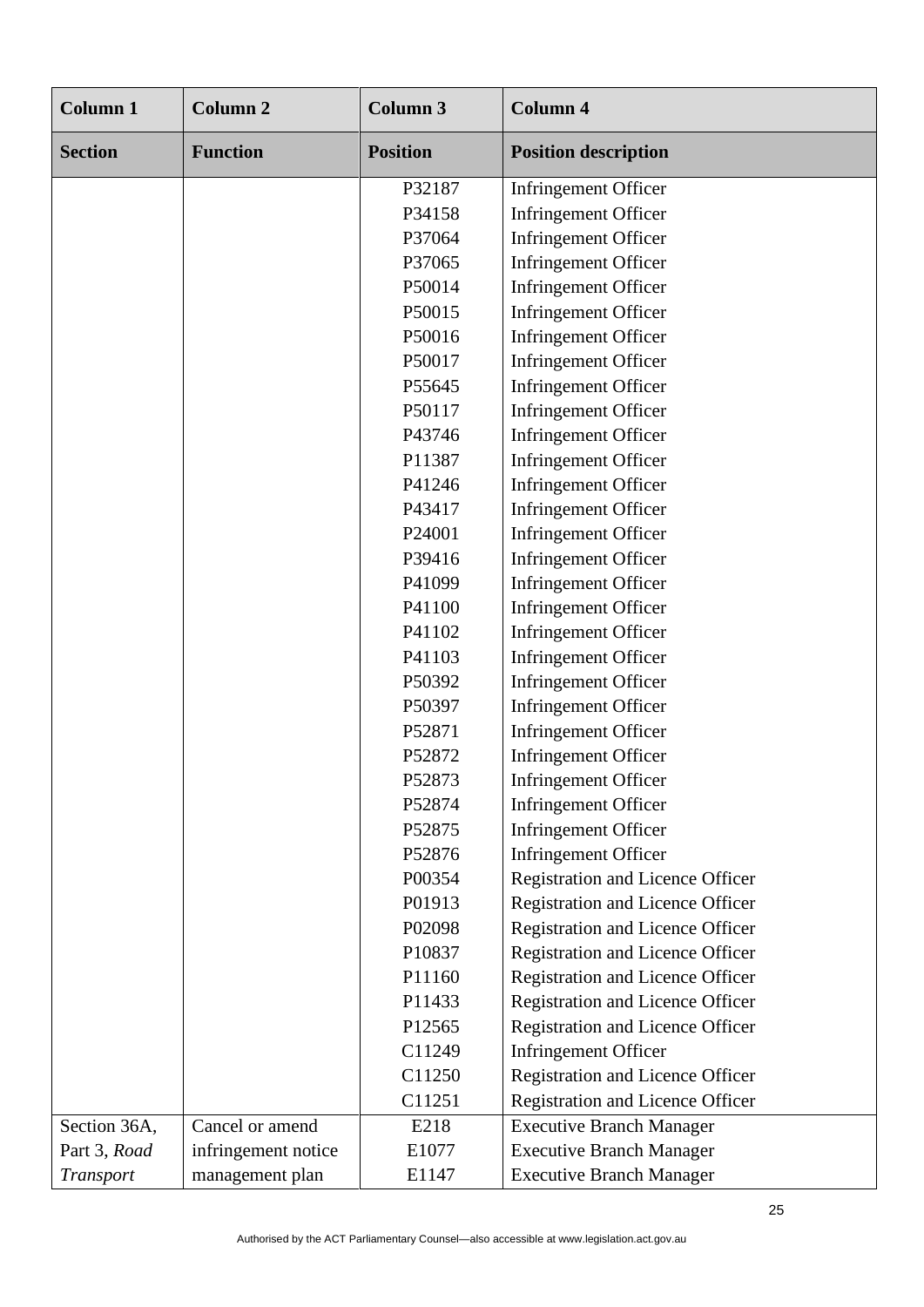| <b>Column 1</b> | <b>Column 2</b>    | <b>Column 3</b> | <b>Column 4</b>                        |
|-----------------|--------------------|-----------------|----------------------------------------|
| <b>Section</b>  | <b>Function</b>    | <b>Position</b> | <b>Position description</b>            |
| (General) Act   | following decision | P36222          | <b>Senior Director</b>                 |
| 1999            | on application for | P35718          | <b>Senior Director</b>                 |
|                 | withdrawal         | P41143          | <b>Senior Director</b>                 |
|                 |                    | P31036          | <b>Senior Director</b>                 |
|                 |                    | P00867          | Director                               |
|                 |                    | P21223          | Director                               |
|                 |                    | P16232          | Director                               |
|                 |                    | P15452          | Director                               |
|                 |                    | P52869          | Director                               |
|                 |                    | P37000          | <b>Senior Manager Infringements</b>    |
|                 |                    | P02498          | Manager Business and Engagement        |
|                 |                    | P31761          | <b>Manager Infringements</b>           |
|                 |                    | P36998          | <b>Manager Infringements</b>           |
|                 |                    | P36999          | <b>Manager Infringements</b>           |
|                 |                    | P52870          | <b>Manager Infringements</b>           |
|                 |                    | P13861          | <b>Assistant Manager Infringements</b> |
|                 |                    | P19911          | <b>Assistant Manager Infringements</b> |
|                 |                    | P32048          | <b>Assistant Manager Infringements</b> |
|                 |                    | P33199          | <b>Manager Business Development</b>    |
|                 |                    | P04683          | <b>Assistant Director</b>              |
|                 |                    | P33121          | <b>Assistant Director</b>              |
|                 |                    | P01038          | <b>Infringement Officer</b>            |
|                 |                    | P04686          | <b>Infringement Officer</b>            |
|                 |                    | P04986          | <b>Infringement Officer</b>            |
|                 |                    | P11968          | <b>Infringement Officer</b>            |
|                 |                    | P11970          | Infringement Officer                   |
|                 |                    | P11971          | Infringement Officer                   |
|                 |                    | P17807          | Infringement Officer                   |
|                 |                    | P17811          | Infringement Officer                   |
|                 |                    | P17812          | Infringement Officer                   |
|                 |                    | P17819          | Infringement Officer                   |
|                 |                    | P17820          | Infringement Officer                   |
|                 |                    | P17821          | Infringement Officer                   |
|                 |                    | P21754          | Infringement Officer                   |
|                 |                    | P21755          | Infringement Officer                   |
|                 |                    | P21756          | Infringement Officer                   |
|                 |                    | P21816          | <b>Infringement Officer</b>            |
|                 |                    | P25954          | Infringement Officer                   |
|                 |                    | P32050          | Infringement Officer                   |
|                 |                    | P32057          | <b>Infringement Officer</b>            |
|                 |                    | P32179          | Infringement Officer                   |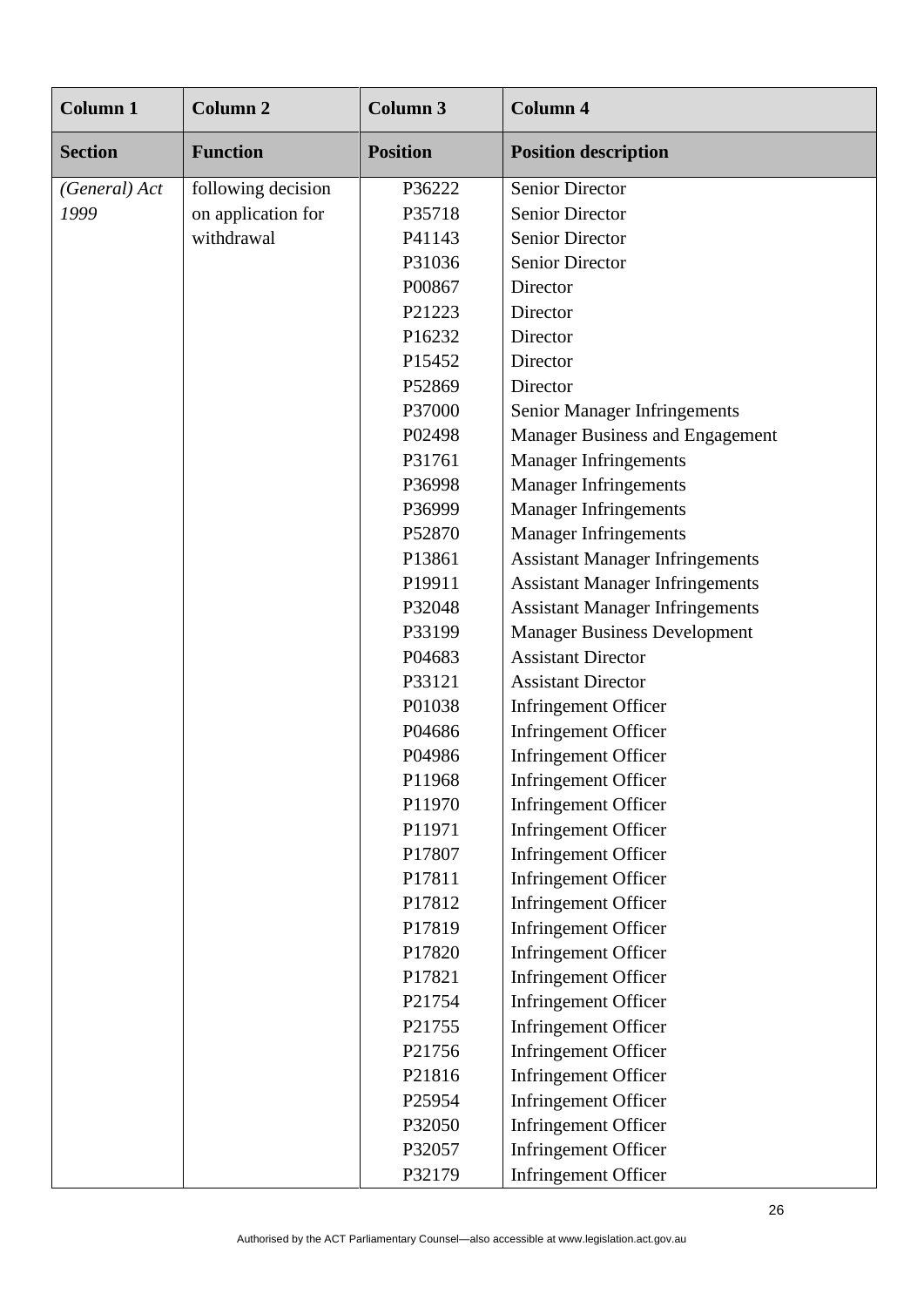| <b>Column 1</b> | <b>Column 2</b> | <b>Column 3</b> | <b>Column 4</b>                  |
|-----------------|-----------------|-----------------|----------------------------------|
| <b>Section</b>  | <b>Function</b> | <b>Position</b> | <b>Position description</b>      |
|                 |                 | P32187          | <b>Infringement Officer</b>      |
|                 |                 | P34158          | <b>Infringement Officer</b>      |
|                 |                 | P37064          | Infringement Officer             |
|                 |                 | P37065          | <b>Infringement Officer</b>      |
|                 |                 | P50014          | Infringement Officer             |
|                 |                 | P50015          | Infringement Officer             |
|                 |                 | P50016          | <b>Infringement Officer</b>      |
|                 |                 | P50017          | Infringement Officer             |
|                 |                 | P55645          | Infringement Officer             |
|                 |                 | P50117          | Infringement Officer             |
|                 |                 | P43746          | Infringement Officer             |
|                 |                 | P11387          | Infringement Officer             |
|                 |                 | P41246          | Infringement Officer             |
|                 |                 | P43417          | Infringement Officer             |
|                 |                 | P24001          | <b>Infringement Officer</b>      |
|                 |                 | P39416          | Infringement Officer             |
|                 |                 | P41099          | Infringement Officer             |
|                 |                 | P41100          | Infringement Officer             |
|                 |                 | P41102          | Infringement Officer             |
|                 |                 | P41103          | Infringement Officer             |
|                 |                 | P50392          | Infringement Officer             |
|                 |                 | P50397          | Infringement Officer             |
|                 |                 | P52871          | Infringement Officer             |
|                 |                 | P52872          | <b>Infringement Officer</b>      |
|                 |                 | P52873          | <b>Infringement Officer</b>      |
|                 |                 | P52874          | Infringement Officer             |
|                 |                 | P52875          | Infringement Officer             |
|                 |                 | P52876          | Infringement Officer             |
|                 |                 | P00354          | Registration and Licence Officer |
|                 |                 | P01913          | Registration and Licence Officer |
|                 |                 | P02098          | Registration and Licence Officer |
|                 |                 | P10837          | Registration and Licence Officer |
|                 |                 | P11160          | Registration and Licence Officer |
|                 |                 | P11433          | Registration and Licence Officer |
|                 |                 | P12565          | Registration and Licence Officer |
|                 |                 | C11249          | Infringement Officer             |
|                 |                 | C11250          | Registration and Licence Officer |
|                 |                 | C11251          | Registration and Licence Officer |
| Section 44,     | Take suspension | E218            | <b>Executive Branch Manager</b>  |
| Part 3, Road    | action for non- | E1077           | <b>Executive Branch Manager</b>  |
| Transport       | payment of      | E1147           | <b>Executive Branch Manager</b>  |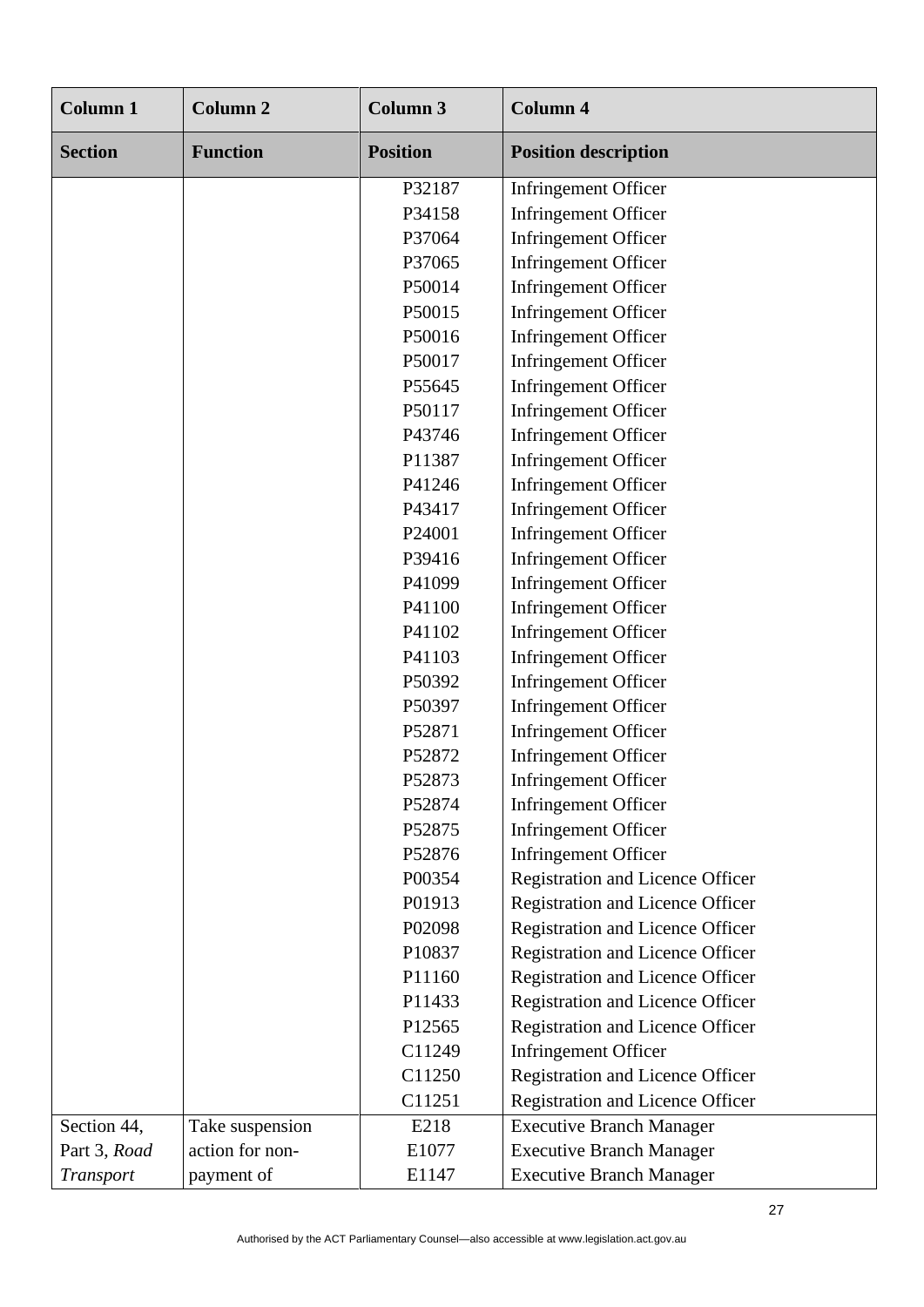| <b>Column 1</b> | <b>Column 2</b>     | <b>Column 3</b> | <b>Column 4</b>                        |
|-----------------|---------------------|-----------------|----------------------------------------|
| <b>Section</b>  | <b>Function</b>     | <b>Position</b> | <b>Position description</b>            |
| (General) Act   | infringement notice | P36222          | <b>Senior Director</b>                 |
| 1999            | penalties           | P35718          | <b>Senior Director</b>                 |
|                 |                     | P41143          | <b>Senior Director</b>                 |
|                 |                     | P31036          | <b>Senior Director</b>                 |
|                 |                     | P21223          | Director                               |
|                 |                     | P24490          | <b>Assistant Director</b>              |
|                 |                     | P00867          | Director                               |
|                 |                     | P16232          | Director                               |
|                 |                     | P15452          | Director                               |
|                 |                     | P52869          | Director                               |
|                 |                     | P04683          | <b>Assistant Director</b>              |
|                 |                     | P33121          | <b>Assistant Director</b>              |
|                 |                     | P33199          | <b>Assistant Director</b>              |
|                 |                     | P37000          | <b>Assistant Director</b>              |
|                 |                     | P02498          | <b>Manager Business and Engagement</b> |
|                 |                     | P31761          | <b>Manager Infringements</b>           |
|                 |                     | P36998          | <b>Manager Infringements</b>           |
|                 |                     | P36999          | <b>Manager Infringements</b>           |
|                 |                     | P52870          | <b>Manager Infringements</b>           |
|                 |                     | P13861          | <b>Assistant Manager Infringements</b> |
|                 |                     | P19911          | <b>Assistant Manager Infringements</b> |
|                 |                     | P32048          | <b>Assistant Manager Infringements</b> |
| Section 44A,    | Take suspension     | E218            | <b>Executive Branch Manager</b>        |
| Part 3, Road    | action for non-     | E1077           | <b>Executive Branch Manager</b>        |
| Transport       | compliance with an  | E1147           | <b>Executive Branch Manager</b>        |
| (General) Act   | infringement notice | P36222          | <b>Senior Director</b>                 |
| 1999            | management plan     | P35718          | <b>Senior Director</b>                 |
|                 |                     | P41143          | <b>Senior Director</b>                 |
|                 |                     | P31036          | <b>Senior Director</b>                 |
|                 |                     | P21223          | Director                               |
|                 |                     | P16232          | Director                               |
|                 |                     | P15452          | Director                               |
|                 |                     | P52869          | Director                               |
|                 |                     | P24490          | <b>Assistant Director</b>              |
|                 |                     | P00867          | Director                               |
|                 |                     | P04683          | <b>Assistant Director</b>              |
|                 |                     | P33121          | <b>Assistant Director</b>              |
|                 |                     | P33199          | <b>Assistant Director</b>              |
|                 |                     | P37000          | <b>Assistant Director</b>              |
|                 |                     | P02498          | Manager Business and Engagement        |
|                 |                     | P31761          | <b>Manager Infringements</b>           |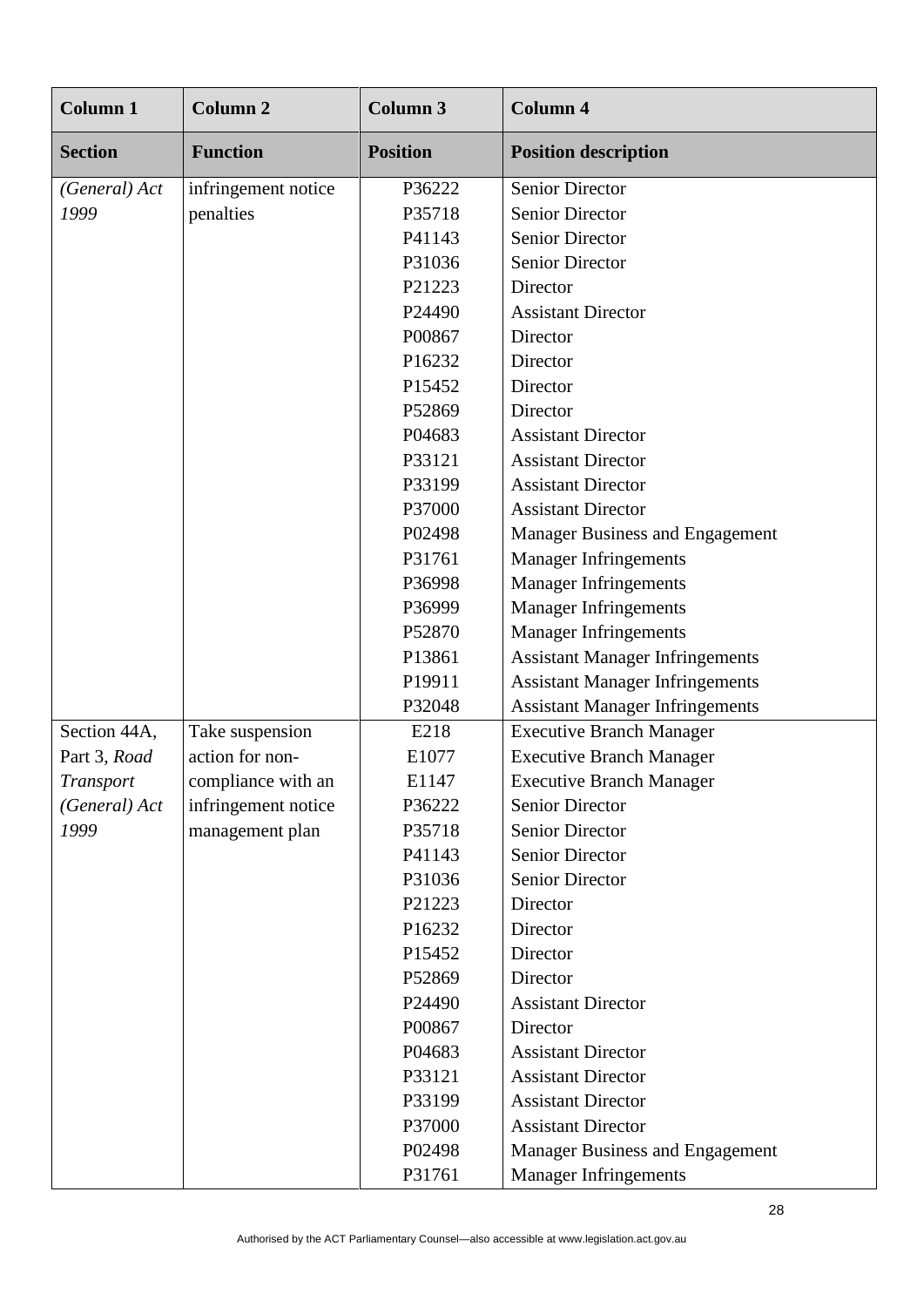| <b>Column 1</b> | <b>Column 2</b> | <b>Column 3</b> | <b>Column 4</b>                        |
|-----------------|-----------------|-----------------|----------------------------------------|
| <b>Section</b>  | <b>Function</b> | <b>Position</b> | <b>Position description</b>            |
|                 |                 | P36998          | <b>Manager Infringements</b>           |
|                 |                 | P36999          | <b>Manager Infringements</b>           |
|                 |                 | P52870          | <b>Manager Infringements</b>           |
|                 |                 | P13861          | <b>Manager Business Development</b>    |
|                 |                 | P19911          | <b>Assistant Manager Infringements</b> |
|                 |                 | P32048          | <b>Assistant Manager Infringements</b> |
|                 |                 | P01038          | <b>Infringement Officer</b>            |
|                 |                 | P04686          | <b>Infringement Officer</b>            |
|                 |                 | P04986          | <b>Infringement Officer</b>            |
|                 |                 | P11968          | Infringement Officer                   |
|                 |                 | P11970          | Infringement Officer                   |
|                 |                 | P11971          | <b>Infringement Officer</b>            |
|                 |                 | P17807          | Infringement Officer                   |
|                 |                 | P17811          | <b>Infringement Officer</b>            |
|                 |                 | P17812          | Infringement Officer                   |
|                 |                 | P17819          | Infringement Officer                   |
|                 |                 | P17820          | <b>Infringement Officer</b>            |
|                 |                 | P17821          | <b>Infringement Officer</b>            |
|                 |                 | P21754          | Infringement Officer                   |
|                 |                 | P21755          | Infringement Officer                   |
|                 |                 | P21756          | Infringement Officer                   |
|                 |                 | P21816          | <b>Infringement Officer</b>            |
|                 |                 | P25954          | Infringement Officer                   |
|                 |                 | P32050          | Infringement Officer                   |
|                 |                 | P32057          | Infringement Officer                   |
|                 |                 | P32179          | Infringement Officer                   |
|                 |                 | P32187          | <b>Infringement Officer</b>            |
|                 |                 | P34158          | Infringement Officer                   |
|                 |                 | P37064          | <b>Infringement Officer</b>            |
|                 |                 | P37065          | Infringement Officer                   |
|                 |                 | P50014          | Infringement Officer                   |
|                 |                 | P50015          | <b>Infringement Officer</b>            |
|                 |                 | P50016          | <b>Infringement Officer</b>            |
|                 |                 | P50017          | Infringement Officer                   |
|                 |                 | P55645          | <b>Infringement Officer</b>            |
|                 |                 | P50117          | <b>Infringement Officer</b>            |
|                 |                 | P43746          | Infringement Officer                   |
|                 |                 | P11387          | <b>Infringement Officer</b>            |
|                 |                 | P41246          | Infringement Officer                   |
|                 |                 | P43417          | <b>Infringement Officer</b>            |
|                 |                 | P24001          | Infringement Officer                   |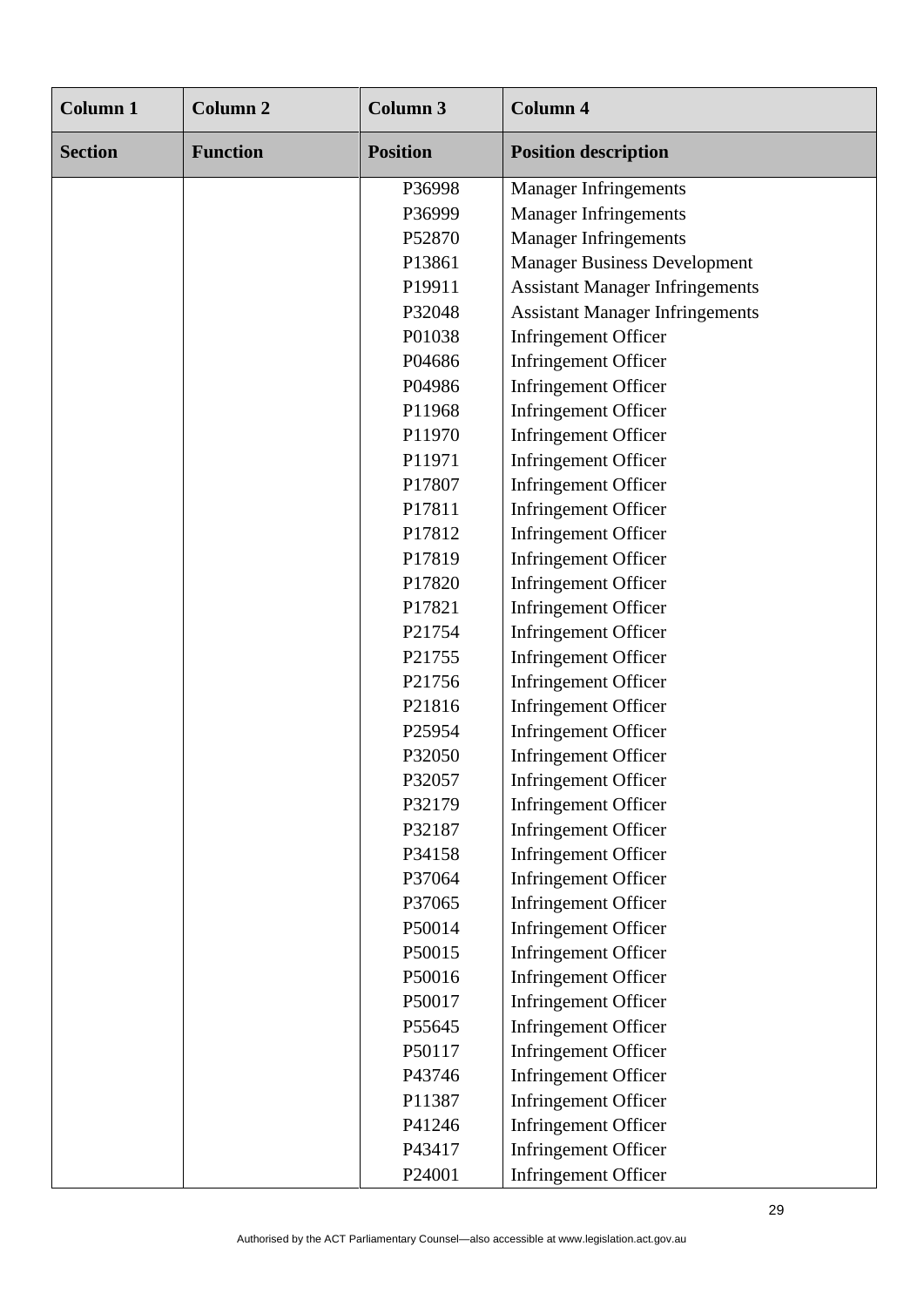| <b>Column 1</b>  | <b>Column 2</b>       | <b>Column 3</b> | <b>Column 4</b>                         |
|------------------|-----------------------|-----------------|-----------------------------------------|
| <b>Section</b>   | <b>Function</b>       | <b>Position</b> | <b>Position description</b>             |
|                  |                       | P39416          | <b>Infringement Officer</b>             |
|                  |                       | P41099          | <b>Infringement Officer</b>             |
|                  |                       | P41100          | <b>Infringement Officer</b>             |
|                  |                       | P41102          | Infringement Officer                    |
|                  |                       | P41103          | <b>Infringement Officer</b>             |
|                  |                       | P50392          | Infringement Officer                    |
|                  |                       | P50397          | <b>Infringement Officer</b>             |
|                  |                       | P52871          | <b>Infringement Officer</b>             |
|                  |                       | P52872          | Infringement Officer                    |
|                  |                       | P52873          | <b>Infringement Officer</b>             |
|                  |                       | P52874          | <b>Infringement Officer</b>             |
|                  |                       | P52875          | <b>Infringement Officer</b>             |
|                  |                       | P52876          | <b>Infringement Officer</b>             |
|                  |                       | P00354          | <b>Registration and Licence Officer</b> |
|                  |                       | P01913          | <b>Registration and Licence Officer</b> |
|                  |                       | P02098          | <b>Registration and Licence Officer</b> |
|                  |                       | P10837          | <b>Registration and Licence Officer</b> |
|                  |                       | P11160          | <b>Registration and Licence Officer</b> |
|                  |                       | P11433          | <b>Registration and Licence Officer</b> |
|                  |                       | P12565          | <b>Registration and Licence Officer</b> |
|                  |                       | C11249          | <b>Infringement Officer</b>             |
|                  |                       | C11250          | <b>Registration and Licence Officer</b> |
|                  |                       | C11251          | <b>Registration and Licence Officer</b> |
| Section 44A,     | Inform road transport | E218            | <b>Executive Branch Manager</b>         |
| Part 3, Road     | authority of          | E1077           | <b>Executive Branch Manager</b>         |
| <b>Transport</b> | non-compliance with   | E1147           | <b>Executive Branch Manager</b>         |
| (General) Act    | an infringement       | P36222          | <b>Senior Director</b>                  |
| 1999             | notice management     | P35718          | Senior Director                         |
|                  | plan                  | P41143          | <b>Senior Director</b>                  |
|                  |                       | P31036          | <b>Senior Director</b>                  |
|                  |                       | P00867          | Director                                |
|                  |                       | P21223          | Director                                |
|                  |                       | P16232          | Director                                |
|                  |                       | P15452          | Director                                |
|                  |                       | P52869          | Director                                |
|                  |                       | P37000          | <b>Senior Manager Infringements</b>     |
|                  |                       | P02498          | Manager Business and Engagement         |
|                  |                       | P31761          | <b>Manager Infringements</b>            |
|                  |                       | P36998          | <b>Manager Infringements</b>            |
|                  |                       | P36999          | <b>Manager Infringements</b>            |
|                  |                       | P52870          | <b>Manager Infringements</b>            |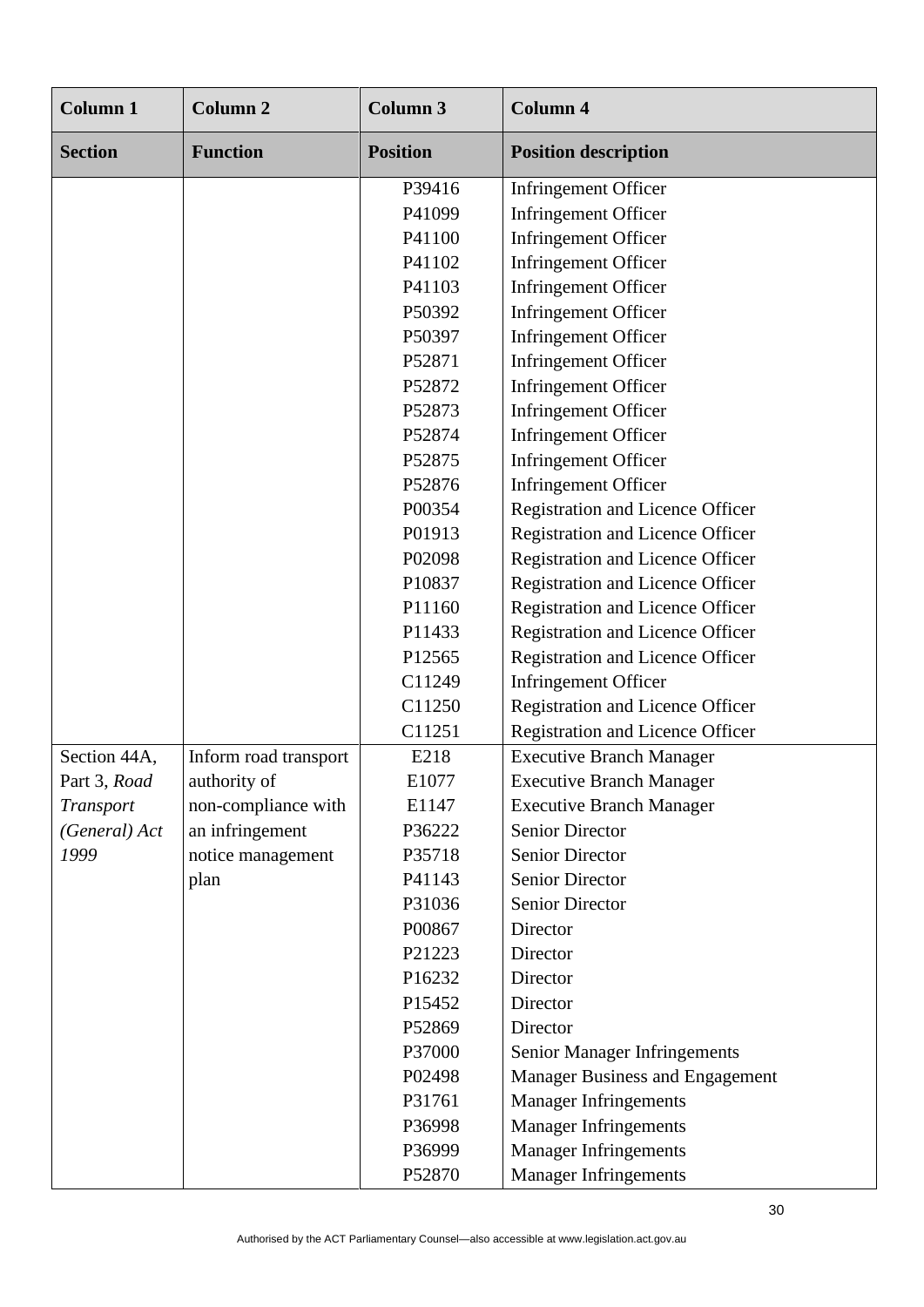| <b>Column 1</b> | <b>Column 2</b> | <b>Column 3</b> | <b>Column 4</b>                        |
|-----------------|-----------------|-----------------|----------------------------------------|
| <b>Section</b>  | <b>Function</b> | <b>Position</b> | <b>Position description</b>            |
|                 |                 | P13861          | <b>Assistant Manager Infringements</b> |
|                 |                 | P19911          | <b>Assistant Manager Infringements</b> |
|                 |                 | P32048          | <b>Assistant Manager Infringements</b> |
|                 |                 | P33199          | <b>Manager Business Development</b>    |
|                 |                 | P04683          | <b>Assistant Director</b>              |
|                 |                 | P33121          | <b>Assistant Director</b>              |
|                 |                 | P01038          | Infringement Officer                   |
|                 |                 | P04686          | <b>Infringement Officer</b>            |
|                 |                 | P04986          | Infringement Officer                   |
|                 |                 | P11968          | Infringement Officer                   |
|                 |                 | P11970          | Infringement Officer                   |
|                 |                 | P11971          | <b>Infringement Officer</b>            |
|                 |                 | P17807          | Infringement Officer                   |
|                 |                 | P17811          | <b>Infringement Officer</b>            |
|                 |                 | P17812          | <b>Infringement Officer</b>            |
|                 |                 | P17819          | <b>Infringement Officer</b>            |
|                 |                 | P17820          | <b>Infringement Officer</b>            |
|                 |                 | P17821          | <b>Infringement Officer</b>            |
|                 |                 | P21754          | <b>Infringement Officer</b>            |
|                 |                 | P21755          | <b>Infringement Officer</b>            |
|                 |                 | P21756          | <b>Infringement Officer</b>            |
|                 |                 | P21816          | <b>Infringement Officer</b>            |
|                 |                 | P25954          | <b>Infringement Officer</b>            |
|                 |                 | P32050          | <b>Infringement Officer</b>            |
|                 |                 | P32057          | Infringement Officer                   |
|                 |                 | P32179          | Infringement Officer                   |
|                 |                 | P32187          | Infringement Officer                   |
|                 |                 | P34158          | Infringement Officer                   |
|                 |                 | P37064          | <b>Infringement Officer</b>            |
|                 |                 | P37065          | <b>Infringement Officer</b>            |
|                 |                 | P50014          | Infringement Officer                   |
|                 |                 | P50015          | <b>Infringement Officer</b>            |
|                 |                 | P50016          | Infringement Officer                   |
|                 |                 | P50017          | Infringement Officer                   |
|                 |                 | P55645          | <b>Infringement Officer</b>            |
|                 |                 | P50117          | <b>Infringement Officer</b>            |
|                 |                 | P43746          | <b>Infringement Officer</b>            |
|                 |                 | P11387          | <b>Infringement Officer</b>            |
|                 |                 | P41246          | <b>Infringement Officer</b>            |
|                 |                 | P43417          | <b>Infringement Officer</b>            |
|                 |                 | P24001          | Infringement Officer                   |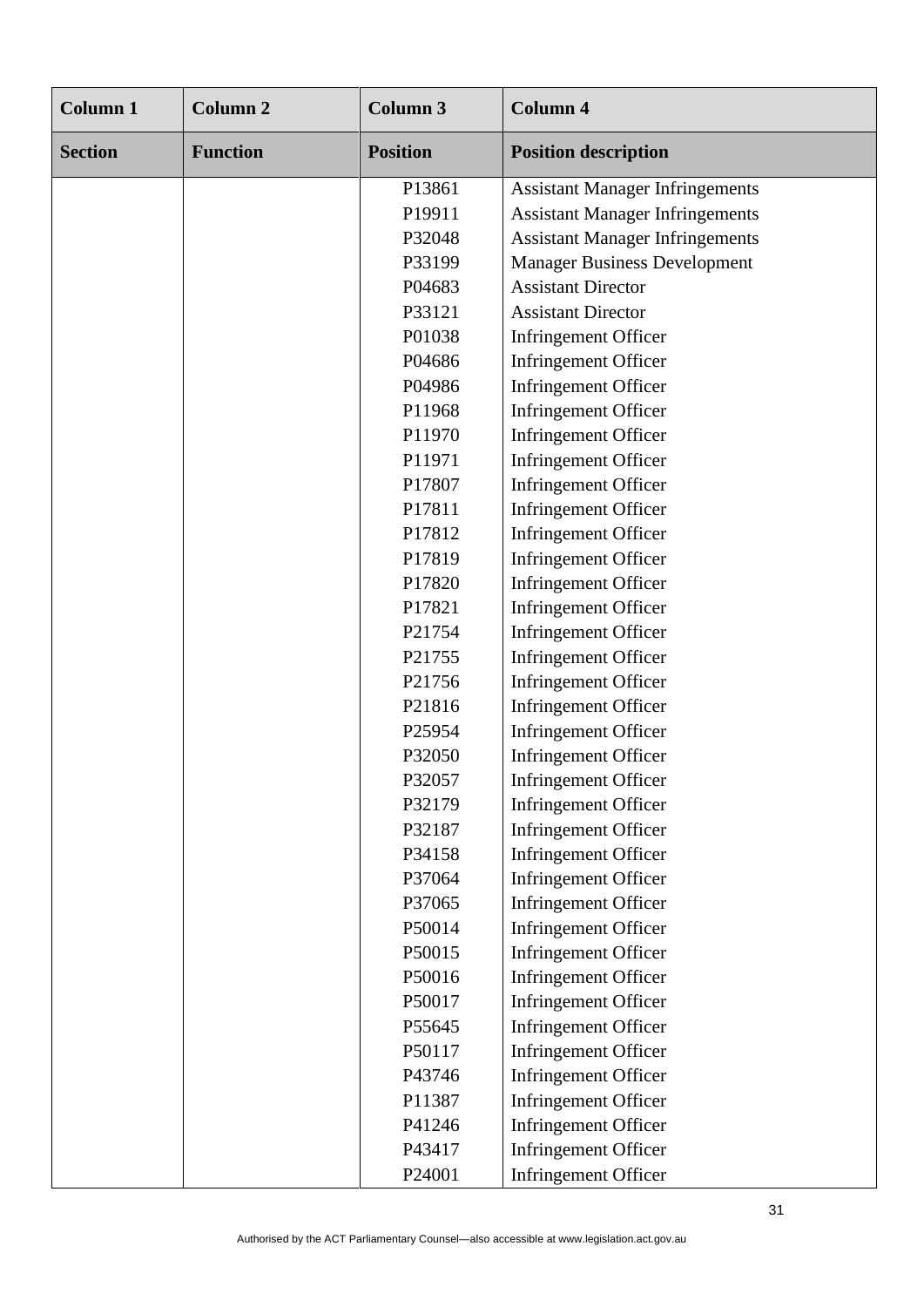| <b>Column 1</b>  | <b>Column 2</b>       | <b>Column 3</b> | <b>Column 4</b>                     |
|------------------|-----------------------|-----------------|-------------------------------------|
| <b>Section</b>   | <b>Function</b>       | <b>Position</b> | <b>Position description</b>         |
|                  |                       | P39416          | Infringement Officer                |
|                  |                       | P41099          | Infringement Officer                |
|                  |                       | P41100          | Infringement Officer                |
|                  |                       | P41102          | <b>Infringement Officer</b>         |
|                  |                       | P41103          | Infringement Officer                |
|                  |                       | P50392          | Infringement Officer                |
|                  |                       | P50397          | Infringement Officer                |
|                  |                       | P52871          | Infringement Officer                |
|                  |                       | P52872          | Infringement Officer                |
|                  |                       | P52873          | Infringement Officer                |
|                  |                       | P52874          | Infringement Officer                |
|                  |                       | P52875          | Infringement Officer                |
|                  |                       | P52876          | Infringement Officer                |
|                  |                       | P00354          | Registration and Licence Officer    |
|                  |                       | P01913          | Registration and Licence Officer    |
|                  |                       | P02098          | Registration and Licence Officer    |
|                  |                       | P10837          | Registration and Licence Officer    |
|                  |                       | P11160          | Registration and Licence Officer    |
|                  |                       | P11433          | Registration and Licence Officer    |
|                  |                       | P12565          | Registration and Licence Officer    |
|                  |                       | C11249          | Infringement Officer                |
|                  |                       | C11250          | Registration and Licence Officer    |
|                  |                       | C11251          | Registration and Licence Officer    |
| Section 47A,     | Inform road transport | E218            | <b>Executive Branch Manager</b>     |
| Part 3, Road     | authority of          | E1077           | <b>Executive Branch Manager</b>     |
| <b>Transport</b> | compliance with       | E1147           | <b>Executive Branch Manager</b>     |
| (General) Act    | infringement notice   | P36222          | <b>Senior Director</b>              |
| 1999             | management plan       | P35718          | Senior Director                     |
|                  | following suspension  | P41143          | <b>Senior Director</b>              |
|                  | for non-compliance    | P31036          | <b>Senior Director</b>              |
|                  |                       | P00867          | Director                            |
|                  |                       | P21223          | Director                            |
|                  |                       | P16232          | Director                            |
|                  |                       | P15452          | Director                            |
|                  |                       | P52869          | Director                            |
|                  |                       | P37000          | <b>Senior Manager Infringements</b> |
|                  |                       | P02498          | Manager Business and Engagement     |
|                  |                       | P31761          | <b>Manager Infringements</b>        |
|                  |                       | P36998          | <b>Manager Infringements</b>        |
|                  |                       | P36999          | <b>Manager Infringements</b>        |
|                  |                       | P52870          | <b>Manager Infringements</b>        |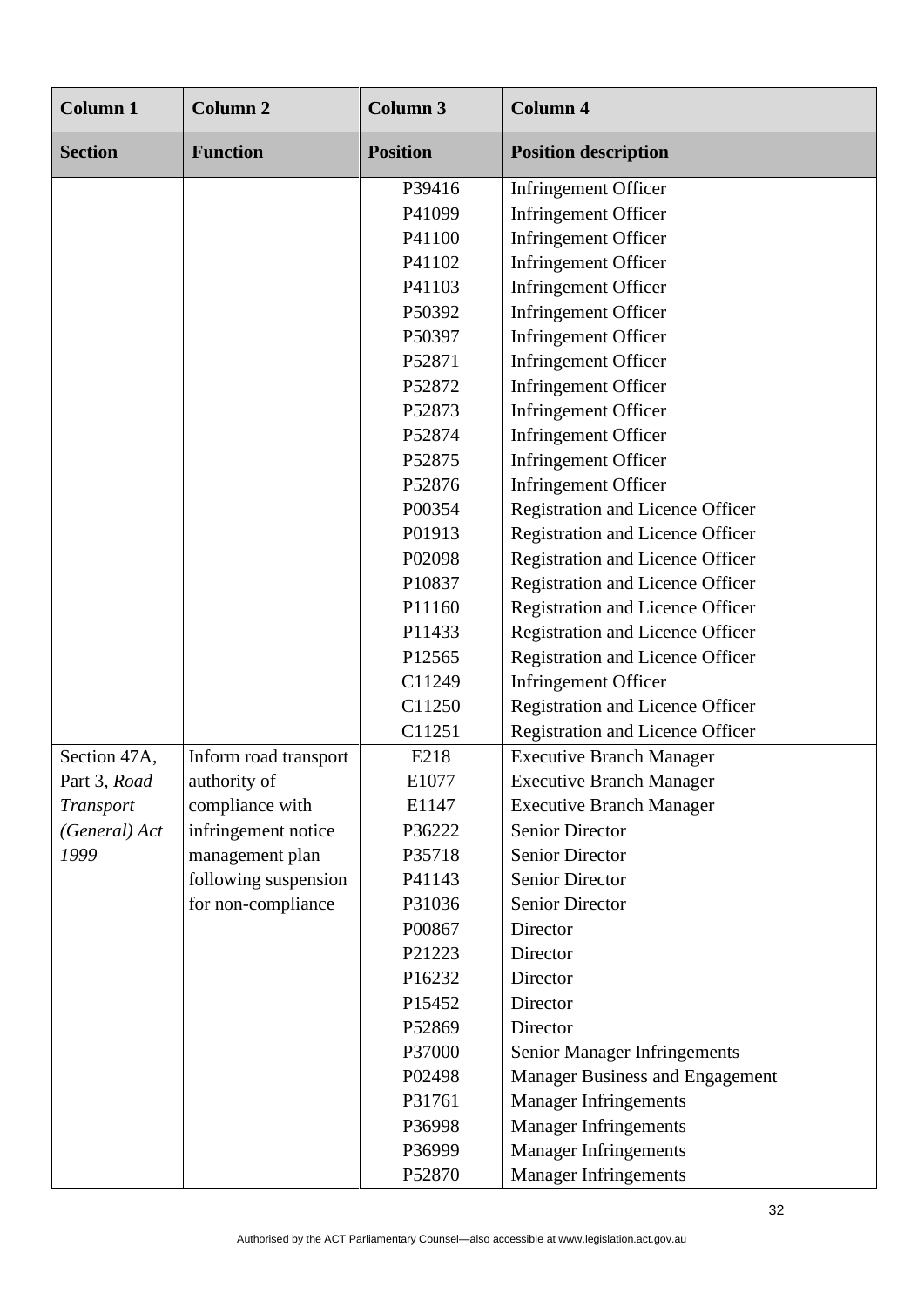| <b>Column 1</b> | <b>Column 2</b> | <b>Column 3</b> | <b>Column 4</b>                        |
|-----------------|-----------------|-----------------|----------------------------------------|
| <b>Section</b>  | <b>Function</b> | <b>Position</b> | <b>Position description</b>            |
|                 |                 | P13861          | <b>Assistant Manager Infringements</b> |
|                 |                 | P19911          | <b>Assistant Manager Infringements</b> |
|                 |                 | P32048          | <b>Assistant Manager Infringements</b> |
|                 |                 | P33199          | <b>Manager Business Development</b>    |
|                 |                 | P04683          | <b>Assistant Director</b>              |
|                 |                 | P33121          | <b>Assistant Director</b>              |
|                 |                 | P01038          | Infringement Officer                   |
|                 |                 | P04686          | <b>Infringement Officer</b>            |
|                 |                 | P04986          | Infringement Officer                   |
|                 |                 | P11968          | Infringement Officer                   |
|                 |                 | P11970          | Infringement Officer                   |
|                 |                 | P11971          | Infringement Officer                   |
|                 |                 | P17807          | Infringement Officer                   |
|                 |                 | P17811          | <b>Infringement Officer</b>            |
|                 |                 | P17812          | Infringement Officer                   |
|                 |                 | P17819          | <b>Infringement Officer</b>            |
|                 |                 | P17820          | <b>Infringement Officer</b>            |
|                 |                 | P17821          | Infringement Officer                   |
|                 |                 | P21754          | <b>Infringement Officer</b>            |
|                 |                 | P21755          | <b>Infringement Officer</b>            |
|                 |                 | P21756          | Infringement Officer                   |
|                 |                 | P21816          | Infringement Officer                   |
|                 |                 | P25954          | Infringement Officer                   |
|                 |                 | P32050          | <b>Infringement Officer</b>            |
|                 |                 | P32057          | Infringement Officer                   |
|                 |                 | P32179          | Infringement Officer                   |
|                 |                 | P32187          | Infringement Officer                   |
|                 |                 | P34158          | Infringement Officer                   |
|                 |                 | P37064          | Infringement Officer                   |
|                 |                 | P37065          | Infringement Officer                   |
|                 |                 | P50014          | Infringement Officer                   |
|                 |                 | P50015          | Infringement Officer                   |
|                 |                 | P50016          | Infringement Officer                   |
|                 |                 | P50017          | Infringement Officer                   |
|                 |                 | P55645          | Infringement Officer                   |
|                 |                 | P50117          | Infringement Officer                   |
|                 |                 | P43746          | <b>Infringement Officer</b>            |
|                 |                 | P11387          | Infringement Officer                   |
|                 |                 | P41246          | Infringement Officer                   |
|                 |                 | P43417          | <b>Infringement Officer</b>            |
|                 |                 | P24001          | Infringement Officer                   |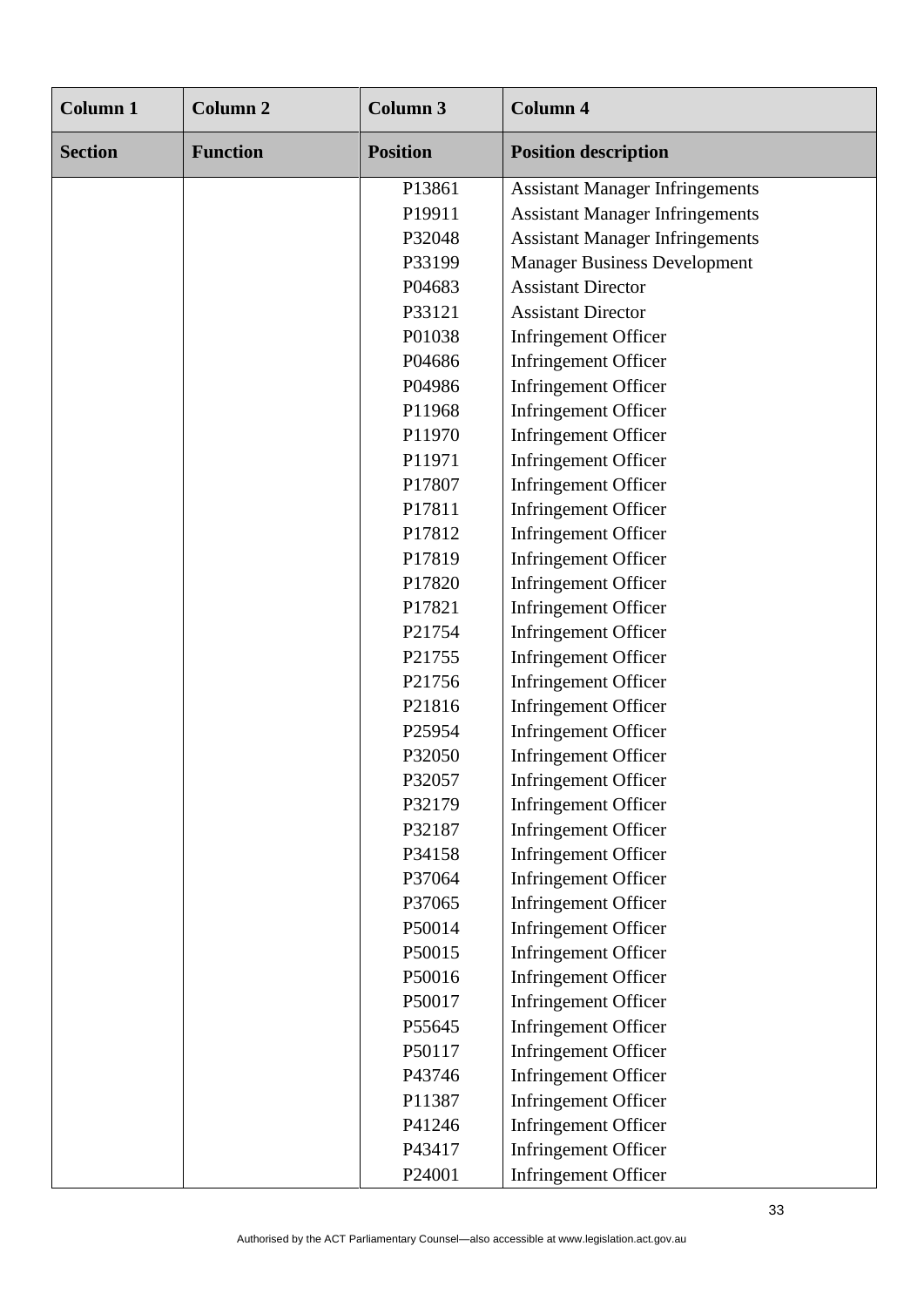| <b>Column 1</b>  | <b>Column 2</b>     | <b>Column 3</b> | <b>Column 4</b>                         |
|------------------|---------------------|-----------------|-----------------------------------------|
| <b>Section</b>   | <b>Function</b>     | <b>Position</b> | <b>Position description</b>             |
|                  |                     | P39416          | <b>Infringement Officer</b>             |
|                  |                     | P41099          | <b>Infringement Officer</b>             |
|                  |                     | P41100          | <b>Infringement Officer</b>             |
|                  |                     | P41102          | Infringement Officer                    |
|                  |                     | P41103          | <b>Infringement Officer</b>             |
|                  |                     | P50392          | <b>Infringement Officer</b>             |
|                  |                     | P50397          | <b>Infringement Officer</b>             |
|                  |                     | P52871          | <b>Infringement Officer</b>             |
|                  |                     | P52872          | Infringement Officer                    |
|                  |                     | P52873          | <b>Infringement Officer</b>             |
|                  |                     | P52874          | <b>Infringement Officer</b>             |
|                  |                     | P52875          | <b>Infringement Officer</b>             |
|                  |                     | P52876          | <b>Infringement Officer</b>             |
|                  |                     | P00354          | <b>Registration and Licence Officer</b> |
|                  |                     | P01913          | <b>Registration and Licence Officer</b> |
|                  |                     | P02098          | <b>Registration and Licence Officer</b> |
|                  |                     | P10837          | <b>Registration and Licence Officer</b> |
|                  |                     | P11160          | <b>Registration and Licence Officer</b> |
|                  |                     | P11433          | <b>Registration and Licence Officer</b> |
|                  |                     | P12565          | <b>Registration and Licence Officer</b> |
|                  |                     | C11249          | <b>Infringement Officer</b>             |
|                  |                     | C11250          | <b>Registration and Licence Officer</b> |
|                  |                     | C11251          | <b>Registration and Licence Officer</b> |
| Section 53,      | Take action where a | E218            | <b>Executive Branch Manager</b>         |
| Part 3, Road     | person disputes     | E1077           | <b>Executive Branch Manager</b>         |
| <b>Transport</b> | liability for an    | E1147           | <b>Executive Branch Manager</b>         |
| (General) Act    | infringement notice | P36222          | <b>Senior Director</b>                  |
| 1999             | offence             | P35718          | Senior Director                         |
|                  |                     | P41143          | <b>Senior Director</b>                  |
|                  |                     | P31036          | <b>Senior Director</b>                  |
|                  |                     | P00867          | Director                                |
|                  |                     | P21223          | Director                                |
|                  |                     | P16232          | Director                                |
|                  |                     | P15452          | Director                                |
|                  |                     | P52869          | Director                                |
|                  |                     | P37000          | <b>Senior Manager Infringements</b>     |
|                  |                     | P02498          | <b>Manager Business and Engagement</b>  |
|                  |                     | P31761          | <b>Manager Infringements</b>            |
|                  |                     | P36998          | <b>Manager Infringements</b>            |
|                  |                     | P36999          | <b>Manager Infringements</b>            |
|                  |                     | P52870          | <b>Manager Infringements</b>            |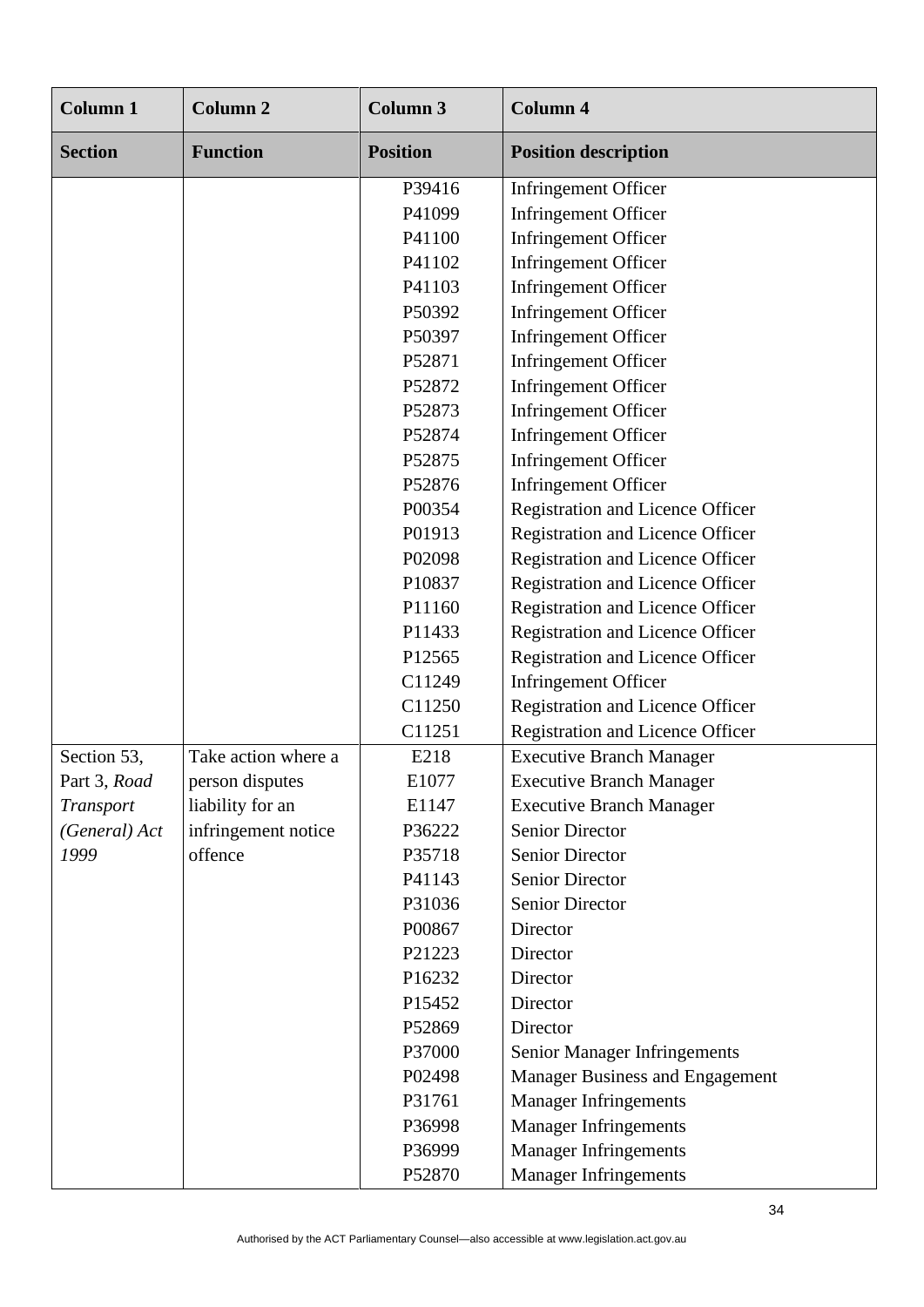| <b>Column 1</b> | <b>Column 2</b> | <b>Column 3</b> | <b>Column 4</b>                        |
|-----------------|-----------------|-----------------|----------------------------------------|
| <b>Section</b>  | <b>Function</b> | <b>Position</b> | <b>Position description</b>            |
|                 |                 | P13861          | <b>Assistant Manager Infringements</b> |
|                 |                 | P19911          | <b>Assistant Manager Infringements</b> |
|                 |                 | P32048          | <b>Assistant Manager Infringements</b> |
|                 |                 | P33199          | <b>Manager Business Development</b>    |
|                 |                 | P04683          | <b>Assistant Director</b>              |
|                 |                 | P33121          | <b>Assistant Director</b>              |
|                 |                 | P01038          | Infringement Officer                   |
|                 |                 | P04686          | <b>Infringement Officer</b>            |
|                 |                 | P04986          | Infringement Officer                   |
|                 |                 | P11968          | Infringement Officer                   |
|                 |                 | P11970          | Infringement Officer                   |
|                 |                 | P11971          | <b>Infringement Officer</b>            |
|                 |                 | P17807          | Infringement Officer                   |
|                 |                 | P17811          | <b>Infringement Officer</b>            |
|                 |                 | P17812          | <b>Infringement Officer</b>            |
|                 |                 | P17819          | <b>Infringement Officer</b>            |
|                 |                 | P17820          | <b>Infringement Officer</b>            |
|                 |                 | P17821          | <b>Infringement Officer</b>            |
|                 |                 | P21754          | <b>Infringement Officer</b>            |
|                 |                 | P21755          | <b>Infringement Officer</b>            |
|                 |                 | P21756          | Infringement Officer                   |
|                 |                 | P21816          | <b>Infringement Officer</b>            |
|                 |                 | P25954          | <b>Infringement Officer</b>            |
|                 |                 | P32050          | <b>Infringement Officer</b>            |
|                 |                 | P32057          | Infringement Officer                   |
|                 |                 | P32179          | Infringement Officer                   |
|                 |                 | P32187          | Infringement Officer                   |
|                 |                 | P34158          | Infringement Officer                   |
|                 |                 | P37064          | Infringement Officer                   |
|                 |                 | P37065          | Infringement Officer                   |
|                 |                 | P50014          | Infringement Officer                   |
|                 |                 | P50015          | Infringement Officer                   |
|                 |                 | P50016          | Infringement Officer                   |
|                 |                 | P50017          | Infringement Officer                   |
|                 |                 | P55645          | Infringement Officer                   |
|                 |                 | P50117          | Infringement Officer                   |
|                 |                 | P43746          | <b>Infringement Officer</b>            |
|                 |                 | P11387          | Infringement Officer                   |
|                 |                 | P41246          | Infringement Officer                   |
|                 |                 | P43417          | <b>Infringement Officer</b>            |
|                 |                 | P24001          | Infringement Officer                   |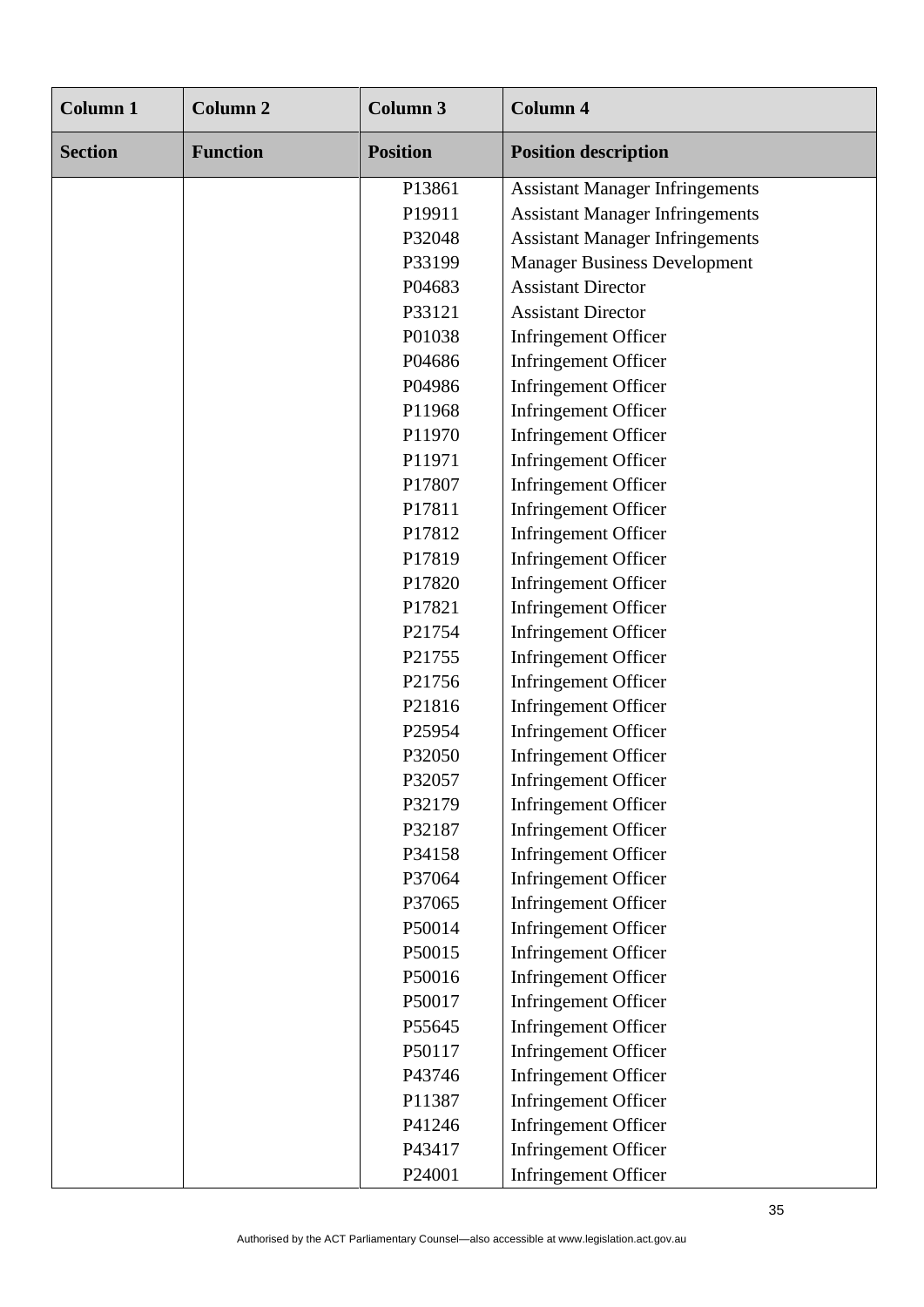| <b>Column 1</b>  | <b>Column 2</b>     | <b>Column 3</b> | <b>Column 4</b>                         |
|------------------|---------------------|-----------------|-----------------------------------------|
| <b>Section</b>   | <b>Function</b>     | <b>Position</b> | <b>Position description</b>             |
|                  |                     | P39416          | Infringement Officer                    |
|                  |                     | P41099          | <b>Infringement Officer</b>             |
|                  |                     | P41100          | <b>Infringement Officer</b>             |
|                  |                     | P41102          | Infringement Officer                    |
|                  |                     | P41103          | <b>Infringement Officer</b>             |
|                  |                     | P50392          | <b>Infringement Officer</b>             |
|                  |                     | P50397          | <b>Infringement Officer</b>             |
|                  |                     | P52871          | <b>Infringement Officer</b>             |
|                  |                     | P52872          | <b>Infringement Officer</b>             |
|                  |                     | P52873          | <b>Infringement Officer</b>             |
|                  |                     | P52874          | <b>Infringement Officer</b>             |
|                  |                     | P52875          | <b>Infringement Officer</b>             |
|                  |                     | P52876          | Infringement Officer                    |
|                  |                     | P00354          | Registration and Licence Officer        |
|                  |                     | P01913          | <b>Registration and Licence Officer</b> |
|                  |                     | P02098          | Registration and Licence Officer        |
|                  |                     | P10837          | Registration and Licence Officer        |
|                  |                     | P11160          | Registration and Licence Officer        |
|                  |                     | P11433          | Registration and Licence Officer        |
|                  |                     | P12565          | Registration and Licence Officer        |
|                  |                     | C11249          | <b>Infringement Officer</b>             |
|                  |                     | C11250          | Registration and Licence Officer        |
|                  |                     | C11251          | <b>Registration and Licence Officer</b> |
| Section 53A,     | Appoint authorised  | E105            | <b>Executive Branch Manager</b>         |
| Part 3, Road     | persons for         | E141            | <b>Executive Branch Manager</b>         |
| Transport        | infringement notice | E218            | <b>Executive Branch Manager</b>         |
| (General) Act    | offences            | E1077           | <b>Executive Branch Manager</b>         |
| 1999             |                     | E1005           | <b>Executive Branch Manager</b>         |
|                  |                     | P36222          | <b>Senior Director</b>                  |
|                  |                     | P35718          | <b>Senior Director</b>                  |
|                  |                     | P41143          | <b>Senior Director</b>                  |
|                  |                     | P31036          | <b>Senior Director</b>                  |
|                  |                     | P21223          | Director                                |
|                  |                     | P00867          | Director                                |
|                  |                     | P16232          | Director                                |
|                  |                     | P15452          | Director                                |
|                  |                     | P52869          | Director                                |
|                  |                     | P41812          | Director                                |
| Section 56,      | Provide evidentiary | E218            | <b>Executive Branch Manager</b>         |
| Part 3, Road     | certificates for    | E1077           | <b>Executive Branch Manager</b>         |
| <b>Transport</b> | proceedings for     | E1147           | <b>Executive Branch Manager</b>         |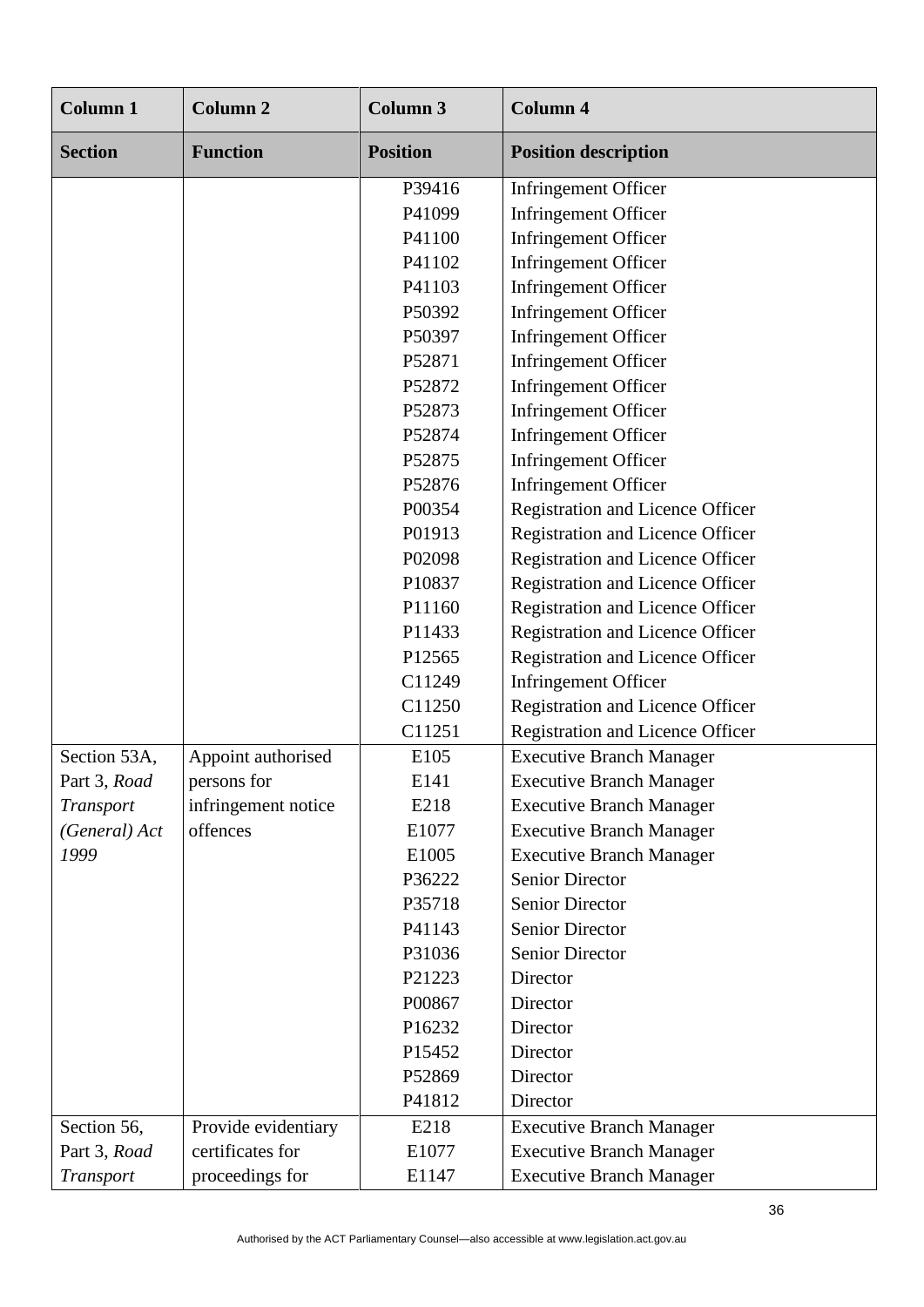| <b>Column 1</b> | <b>Column 2</b>       | <b>Column 3</b> | <b>Column 4</b>                         |
|-----------------|-----------------------|-----------------|-----------------------------------------|
| <b>Section</b>  | <b>Function</b>       | <b>Position</b> | <b>Position description</b>             |
| (General) Act   | infringement notice   | P36222          | <b>Senior Director</b>                  |
| 1999            | offences              | P35718          | <b>Senior Director</b>                  |
|                 |                       | P41143          | <b>Senior Director</b>                  |
|                 |                       | P31036          | <b>Senior Director</b>                  |
|                 |                       | P00867          | Director                                |
|                 |                       | P16232          | Director                                |
|                 |                       | P15452          | Director                                |
|                 |                       | P52869          | Director                                |
|                 |                       | P21223          | Director                                |
|                 |                       | P24490          | <b>Assistant Director</b>               |
|                 |                       | P37000          | <b>Senior Manager Infringements</b>     |
|                 |                       | P02498          | Manager Business and Engagement         |
|                 |                       | P31761          | <b>Manager Infringements</b>            |
|                 |                       | P36998          | <b>Manager Infringements</b>            |
|                 |                       | P36999          | <b>Manager Infringements</b>            |
|                 |                       | P52870          | <b>Manager Infringements</b>            |
|                 |                       | P13861          | <b>Assistant Manager Infringements</b>  |
|                 |                       | P19911          | <b>Assistant Manager Infringements</b>  |
|                 |                       | P32048          | <b>Assistant Manager Infringements</b>  |
|                 |                       | P33199          | <b>Manager Business Development</b>     |
|                 |                       | P04683          | <b>Assistant Director</b>               |
|                 |                       | P33121          | <b>Assistant Director</b>               |
|                 |                       | P21239          | <b>Internal Business Auditor</b>        |
|                 |                       | P21869          | <b>Administration Officer</b>           |
|                 |                       | P00354          | <b>Registration and Licence Officer</b> |
|                 |                       | P12565          | <b>Registration and Licence Officer</b> |
| Section 92A,    | Arrange for a person  | E218            | <b>Executive Branch Manager</b>         |
| Part 7, Road    | to review an          | E1077           | <b>Executive Branch Manager</b>         |
| Transport       | internally reviewable | E1147           | <b>Executive Branch Manager</b>         |
| (General) Act   | decision              | P36222          | <b>Senior Director</b>                  |
| 1999            |                       | P35718          | <b>Senior Director</b>                  |
|                 |                       | P41143          | <b>Senior Director</b>                  |
|                 |                       | P31036          | <b>Senior Director</b>                  |
|                 |                       | P00867          | Director                                |
|                 |                       | P21223          | Director                                |
|                 |                       | P16232          | Director                                |
|                 |                       | P15452          | Director                                |
|                 |                       | P52869          | Director                                |
|                 |                       | P24490          | <b>Assistant Director</b>               |
|                 |                       | P37000          | Senior Manager Infringements            |
|                 |                       | P02498          | Manager Business and Engagement         |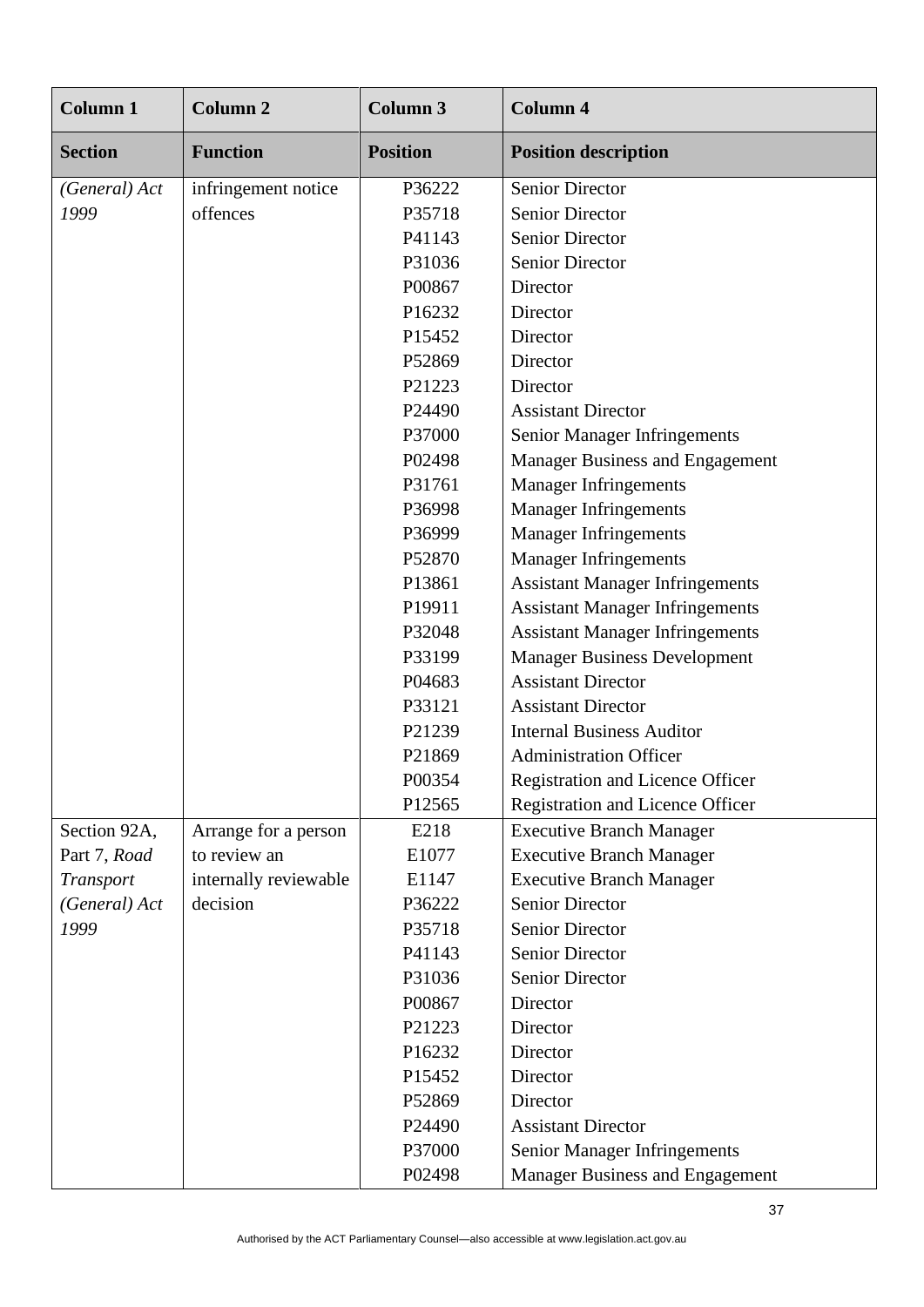| <b>Column 1</b> | <b>Column 2</b>      | <b>Column 3</b> | <b>Column 4</b>                        |
|-----------------|----------------------|-----------------|----------------------------------------|
| <b>Section</b>  | <b>Function</b>      | <b>Position</b> | <b>Position description</b>            |
|                 |                      | P31761          | <b>Manager Infringements</b>           |
|                 |                      | P36998          | <b>Manager Infringements</b>           |
|                 |                      | P36999          | <b>Manager Infringements</b>           |
|                 |                      | P52870          | <b>Manager Infringements</b>           |
|                 |                      | P13861          | <b>Assistant Manager Infringements</b> |
|                 |                      | P19911          | <b>Assistant Manager Infringements</b> |
|                 |                      | P32048          | <b>Assistant Manager Infringements</b> |
|                 |                      | P33199          | <b>Manager Business Development</b>    |
|                 |                      | P04683          | <b>Assistant Director</b>              |
|                 |                      | P33121          | <b>Assistant Director</b>              |
|                 |                      | P21239          | <b>Internal Business Auditor</b>       |
|                 |                      | P21869          | <b>Administration Officer</b>          |
|                 |                      | P00354          | Registration and Licence Officer       |
|                 |                      | P12565          | Registration and Licence Officer       |
| Section 93,     | Review an internally | E218            | <b>Executive Branch Manager</b>        |
| Part 7, Road    | reviewable decision  | E1077           | <b>Executive Branch Manager</b>        |
| Transport       |                      | E1147           | <b>Executive Branch Manager</b>        |
| (General) Act   |                      | P36222          | <b>Senior Director</b>                 |
| 1999            |                      | P35718          | <b>Senior Director</b>                 |
|                 |                      | P41143          | <b>Senior Director</b>                 |
|                 |                      | P31036          | <b>Senior Director</b>                 |
|                 |                      | P21223          | Director                               |
|                 |                      | P24490          | <b>Assistant Director</b>              |
|                 |                      | P00867          | Director                               |
|                 |                      | P16232          | Director                               |
|                 |                      | P15452          | Director                               |
|                 |                      | P52869          | Director                               |
|                 |                      | P04683          | <b>Assistant Director</b>              |
|                 |                      | P33121          | <b>Assistant Director</b>              |
|                 |                      | P37000          | <b>Assistant Director</b>              |
|                 |                      | P02498          | Manager Business and Engagement        |
|                 |                      | P31761          | <b>Manager Infringements</b>           |
|                 |                      | P36998          | <b>Manager Infringements</b>           |
|                 |                      | P36999          | <b>Manager Infringements</b>           |
|                 |                      | P52870          | <b>Manager Infringements</b>           |
|                 |                      | P13861          | <b>Assistant Manager Infringements</b> |
|                 |                      | P19911          | <b>Assistant Manager Infringements</b> |
|                 |                      | P32048          | <b>Assistant Manager Infringements</b> |
|                 |                      | P21239          | <b>Internal Business Auditor</b>       |
|                 |                      | P21869          | <b>Administration Officer</b>          |
|                 |                      | P00354          | Registration and Licence Officer       |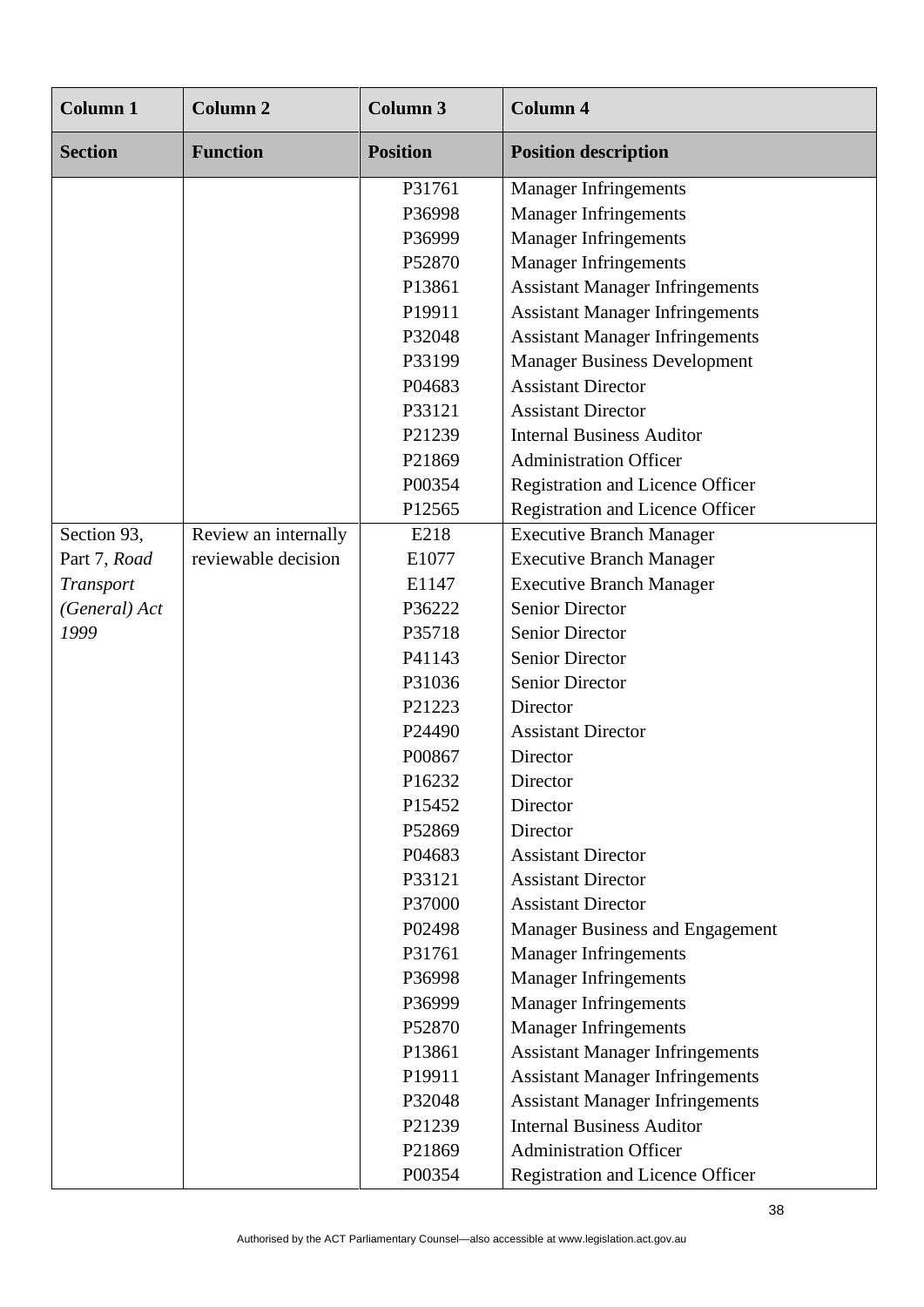| Column 1       | Column 2        | Column 3           | Column 4                                |
|----------------|-----------------|--------------------|-----------------------------------------|
| <b>Section</b> | <b>Function</b> | <b>Position</b>    | <b>Position description</b>             |
|                |                 | P <sub>12565</sub> | <b>Registration and Licence Officer</b> |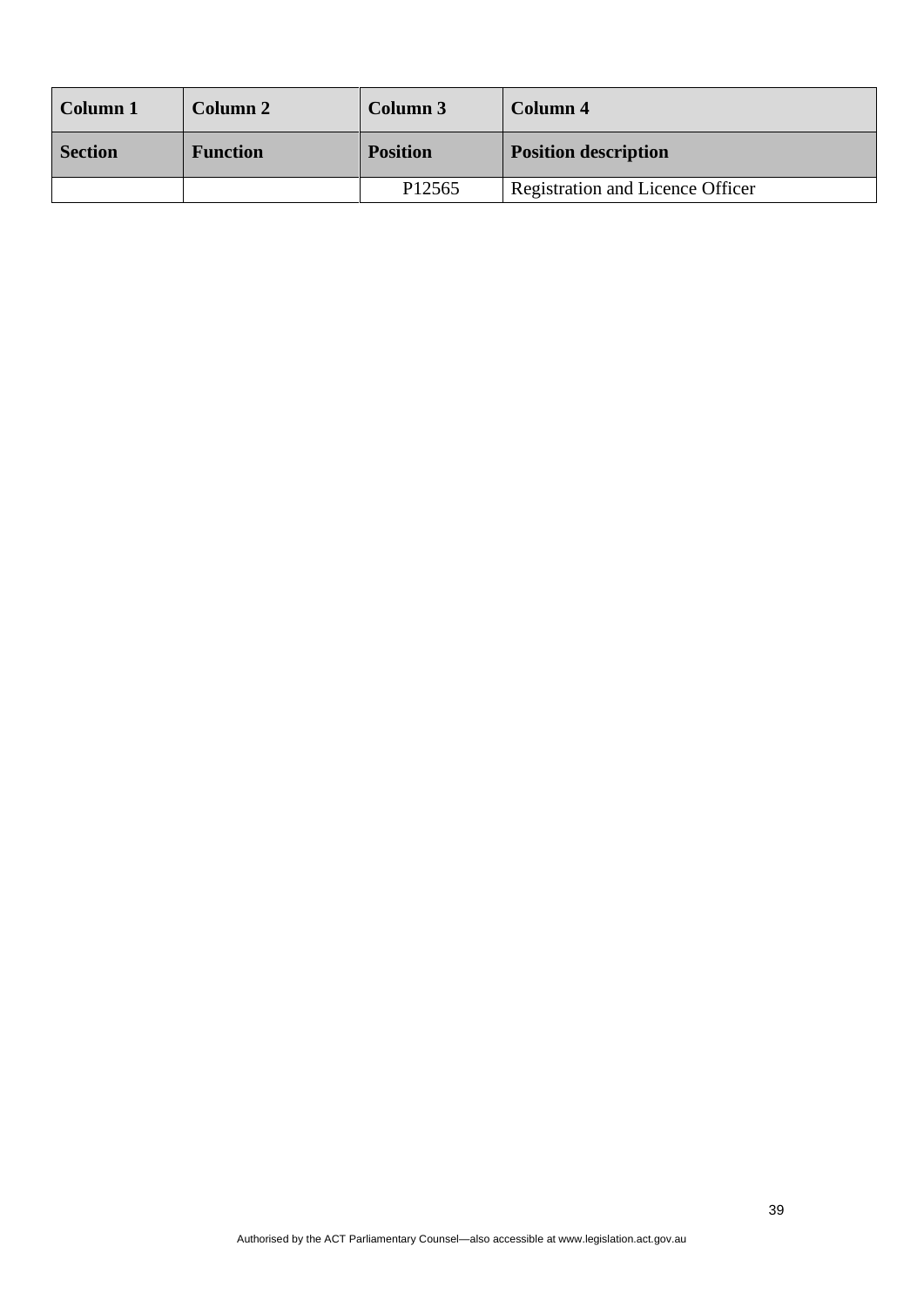|  |  |  | <b>Road Transport (Offences) Regulation 2005</b> |  |
|--|--|--|--------------------------------------------------|--|
|--|--|--|--------------------------------------------------|--|

| <b>Column 1</b> | <b>Column 2</b>      | <b>Column 3</b> | <b>Column 4</b>                        |
|-----------------|----------------------|-----------------|----------------------------------------|
| <b>Section</b>  | <b>Function</b>      | <b>Position</b> | <b>Position description</b>            |
| Section 11,     | Issue an authorised  | E105            | <b>Executive Branch Manager</b>        |
| Road            | person with a unique | E141            | <b>Executive Branch Manager</b>        |
| Transport       | identifier           | E218            | <b>Executive Branch Manager</b>        |
| (Offences)      |                      | E1077           | <b>Executive Branch Manager</b>        |
| Regulation      |                      | E1005           | <b>Executive Branch Manager</b>        |
| 2005            |                      | E1147           | <b>Executive Branch Manager</b>        |
|                 |                      | P36222          | <b>Senior Director</b>                 |
|                 |                      | P35718          | <b>Senior Director</b>                 |
|                 |                      | P41143          | <b>Senior Director</b>                 |
|                 |                      | P31036          | <b>Senior Director</b>                 |
|                 |                      | P21223          | Director                               |
|                 |                      | P00867          | Director                               |
|                 |                      | P16232          | Director                               |
|                 |                      | P15452          | Director                               |
|                 |                      | P52869          | Director                               |
|                 |                      | P41812          | Director                               |
| Section 14,     | Serve infringement   | E218            | <b>Executive Branch Manager</b>        |
| Road            | notice on nominated  | E1077           | <b>Executive Branch Manager</b>        |
| Transport       | person               | E1147           | <b>Executive Branch Manager</b>        |
| (Offences)      |                      | P36222          | <b>Senior Director</b>                 |
| Regulation      |                      | P35718          | <b>Senior Director</b>                 |
| 2005            |                      | P41143          | <b>Senior Director</b>                 |
|                 |                      | P31036          | <b>Senior Director</b>                 |
|                 |                      | P00867          | Director                               |
|                 |                      | P21223          | Director                               |
|                 |                      | P16232          | Director                               |
|                 |                      | P15452          | Director                               |
|                 |                      | P52869          | Director                               |
|                 |                      | P37000          | Senior Manager Infringements           |
|                 |                      | P02498          | Manager Business and Engagement        |
|                 |                      | P31761          | <b>Manager Infringements</b>           |
|                 |                      | P36998          | <b>Manager Infringements</b>           |
|                 |                      | P36999          | <b>Manager Infringements</b>           |
|                 |                      | P52870          | <b>Manager Infringements</b>           |
|                 |                      | P13861          | <b>Assistant Manager Infringements</b> |
|                 |                      | P19911          | <b>Assistant Manager Infringements</b> |
|                 |                      | P32048          | <b>Assistant Manager Infringements</b> |
|                 |                      | P33199          | <b>Manager Business Development</b>    |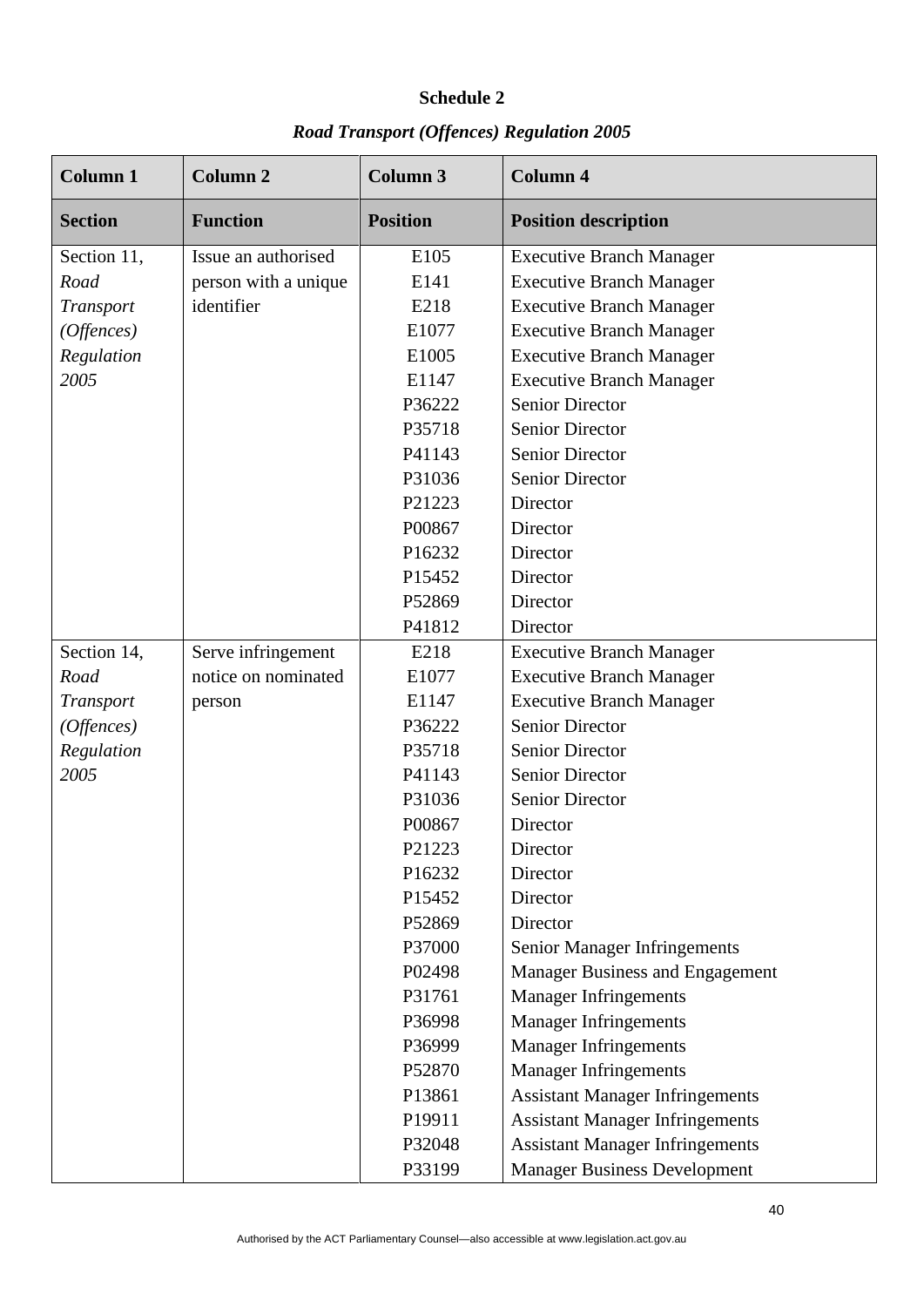| <b>Column 1</b> | <b>Column 2</b> | <b>Column 3</b> | <b>Column 4</b>             |
|-----------------|-----------------|-----------------|-----------------------------|
| <b>Section</b>  | <b>Function</b> | <b>Position</b> | <b>Position description</b> |
|                 |                 | P04683          | <b>Manager Operations</b>   |
|                 |                 | P33121          | <b>Manager Licensing</b>    |
|                 |                 | P01038          | Infringement Officer        |
|                 |                 | P04686          | <b>Infringement Officer</b> |
|                 |                 | P04986          | Infringement Officer        |
|                 |                 | P11968          | <b>Infringement Officer</b> |
|                 |                 | P11970          | <b>Infringement Officer</b> |
|                 |                 | P11971          | Infringement Officer        |
|                 |                 | P17807          | Infringement Officer        |
|                 |                 | P17811          | Infringement Officer        |
|                 |                 | P17812          | <b>Infringement Officer</b> |
|                 |                 | P17819          | Infringement Officer        |
|                 |                 | P17820          | <b>Infringement Officer</b> |
|                 |                 | P17821          | <b>Infringement Officer</b> |
|                 |                 | P21754          | Infringement Officer        |
|                 |                 | P21755          | Infringement Officer        |
|                 |                 | P21756          | <b>Infringement Officer</b> |
|                 |                 | P21816          | Infringement Officer        |
|                 |                 | P25954          | <b>Infringement Officer</b> |
|                 |                 | P32050          | Infringement Officer        |
|                 |                 | P32057          | Infringement Officer        |
|                 |                 | P32179          | <b>Infringement Officer</b> |
|                 |                 | P32187          | <b>Infringement Officer</b> |
|                 |                 | P34158          | <b>Infringement Officer</b> |
|                 |                 | P37064          | <b>Infringement Officer</b> |
|                 |                 | P37065          | Infringement Officer        |
|                 |                 | P50014          | Infringement Officer        |
|                 |                 | P50015          | Infringement Officer        |
|                 |                 | P50016          | <b>Infringement Officer</b> |
|                 |                 | P50017          | Infringement Officer        |
|                 |                 | P55645          | Infringement Officer        |
|                 |                 | P50117          | <b>Infringement Officer</b> |
|                 |                 | P43746          | Infringement Officer        |
|                 |                 | P11387          | Infringement Officer        |
|                 |                 | P41246          | Infringement Officer        |
|                 |                 | P43417          | Infringement Officer        |
|                 |                 | P24001          | Infringement Officer        |
|                 |                 | P39416          | Infringement Officer        |
|                 |                 | P41099          | Infringement Officer        |
|                 |                 | P41100          | <b>Infringement Officer</b> |
|                 |                 | P41102          | Infringement Officer        |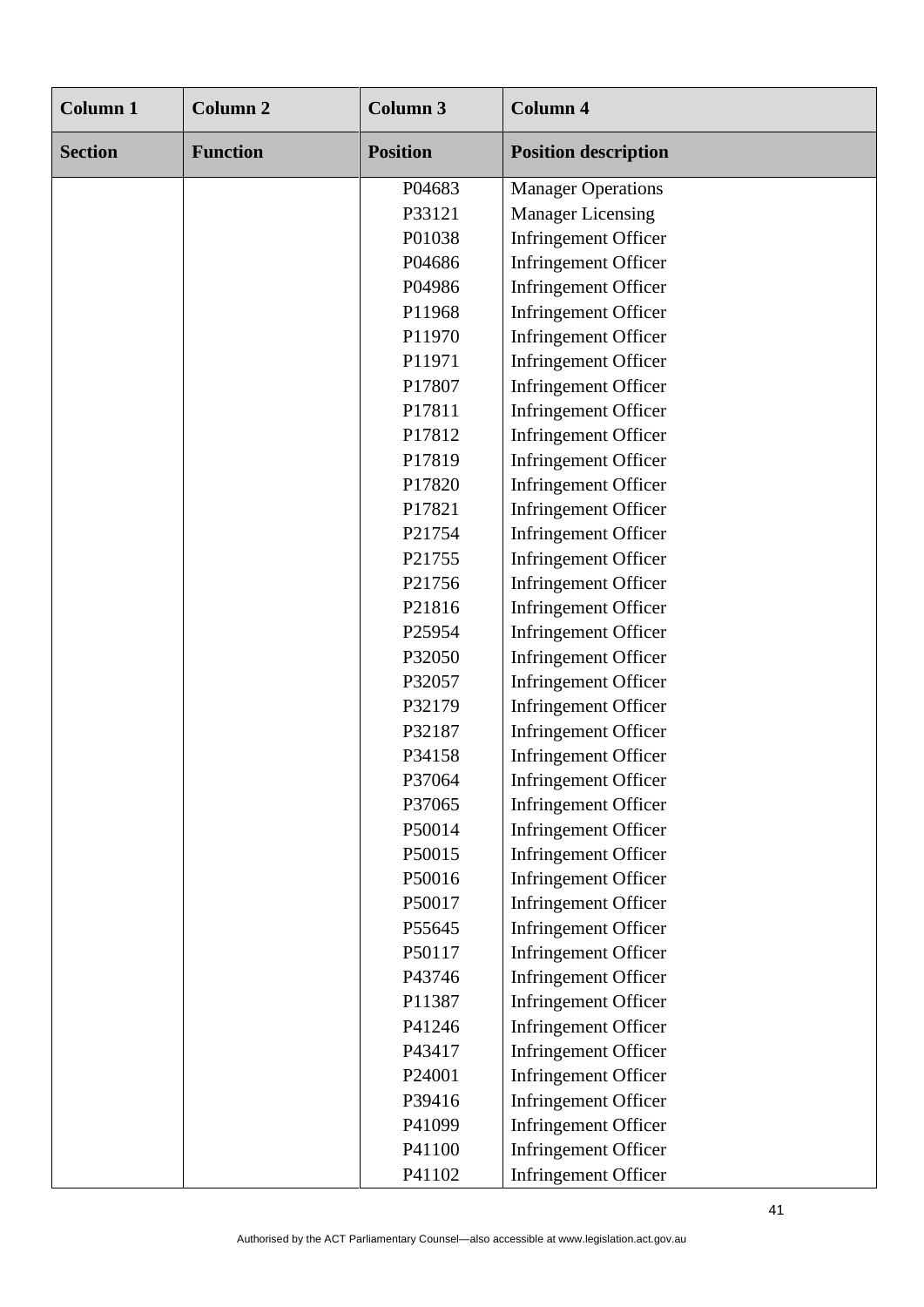| <b>Column 1</b> | <b>Column 2</b>      | <b>Column 3</b> | <b>Column 4</b>                                                             |
|-----------------|----------------------|-----------------|-----------------------------------------------------------------------------|
| <b>Section</b>  | <b>Function</b>      | <b>Position</b> | <b>Position description</b>                                                 |
|                 |                      | P41103          | Infringement Officer                                                        |
|                 |                      | P50392          | Infringement Officer                                                        |
|                 |                      | P50397          | Infringement Officer                                                        |
|                 |                      | P52871          | Infringement Officer                                                        |
|                 |                      | P52872          | Infringement Officer                                                        |
|                 |                      | P52873          | Infringement Officer                                                        |
|                 |                      | P52874          | Infringement Officer                                                        |
|                 |                      | P52875          | Infringement Officer                                                        |
|                 |                      | P52876          | <b>Infringement Officer</b>                                                 |
|                 |                      | P00354          | Registration and Licence Officer                                            |
|                 |                      | P01913          | Registration and Licence Officer                                            |
|                 |                      | P02098          | Registration and Licence Officer                                            |
|                 |                      | P10837          | Registration and Licence Officer                                            |
|                 |                      | P11160          | Registration and Licence Officer                                            |
|                 |                      | P11433          | Registration and Licence Officer                                            |
|                 |                      | P12565          | Registration and Licence Officer                                            |
|                 |                      | C11249          | Infringement Officer                                                        |
|                 |                      | C11250          | Registration and Licence Officer<br><b>Registration and Licence Officer</b> |
|                 |                      | C11251          |                                                                             |
| Section 14A,    | Determine additional | E218            | <b>Executive Branch Manager</b>                                             |
| Road            | information to       | E1077           | <b>Executive Branch Manager</b>                                             |
| Transport       | include in           | E1147           | <b>Executive Branch Manager</b>                                             |
| (Offences)      | infringement notice  | P36222          | <b>Senior Director</b>                                                      |
| Regulation      |                      | P35718          | <b>Senior Director</b>                                                      |
| 2005            |                      | P41143          | <b>Senior Director</b>                                                      |
|                 |                      | P31036          | <b>Senior Director</b>                                                      |
|                 |                      | P00867          | Director                                                                    |
|                 |                      | P21223          | Director                                                                    |
|                 |                      | P16232          | Director                                                                    |
|                 |                      | P15452          | Director                                                                    |
|                 |                      | P52869          | Director                                                                    |
|                 |                      | P37000          | <b>Senior Manager Infringements</b>                                         |
|                 |                      | P02498          | Manager Business and Engagement                                             |
|                 |                      | P31761          | <b>Manager Infringements</b>                                                |
|                 |                      | P36998          | <b>Manager Infringements</b>                                                |
|                 |                      | P36999          | <b>Manager Infringements</b>                                                |
|                 |                      | P52870          | <b>Manager Infringements</b>                                                |
|                 |                      | P13861          | <b>Assistant Manager Infringements</b>                                      |
|                 |                      | P19911          | <b>Assistant Manager Infringements</b>                                      |
|                 |                      | P32048          | <b>Assistant Manager Infringements</b>                                      |
|                 |                      | P33199          | <b>Manager Business Development</b>                                         |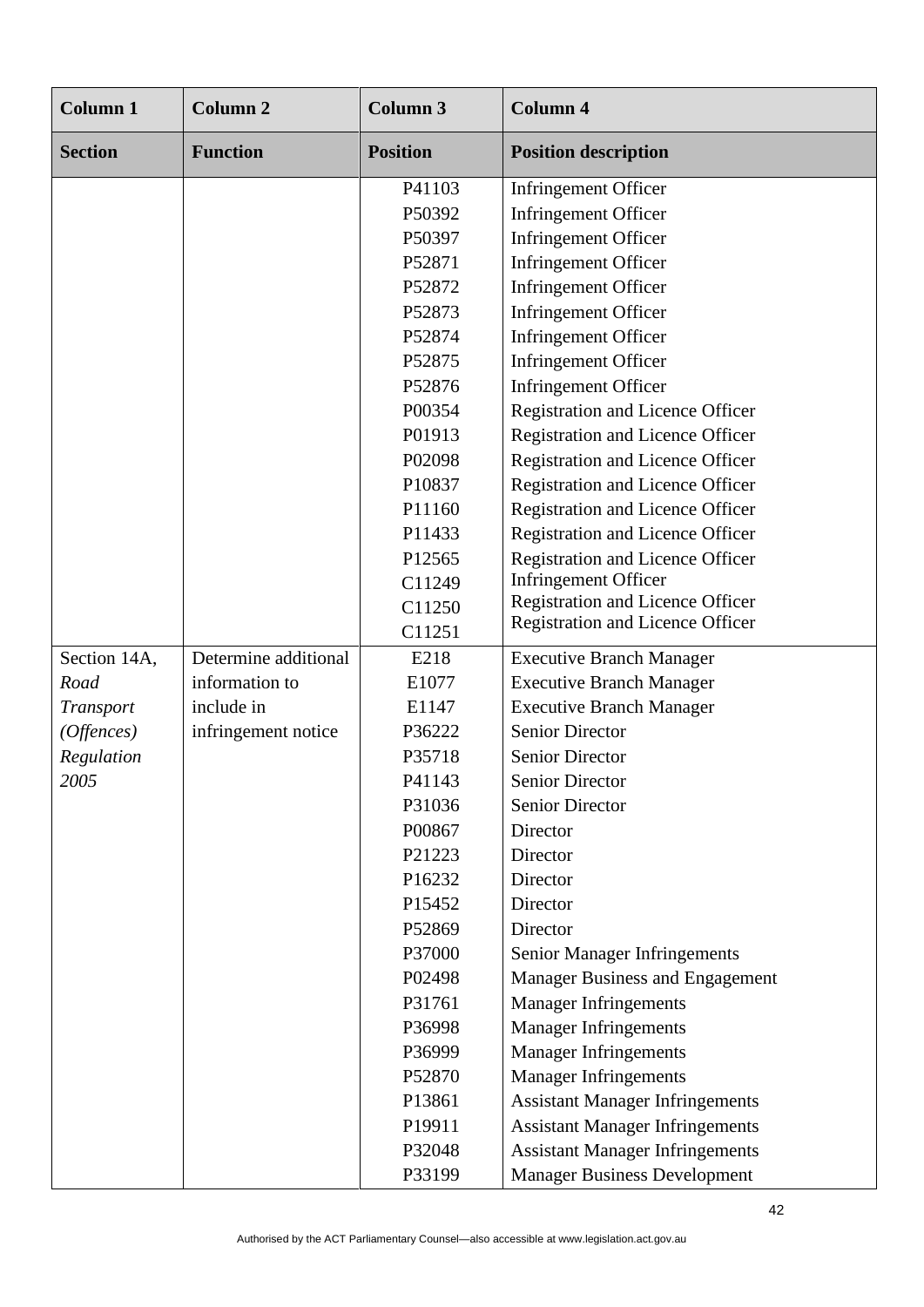| <b>Column 1</b> | <b>Column 2</b> | <b>Column 3</b> | <b>Column 4</b>             |
|-----------------|-----------------|-----------------|-----------------------------|
| <b>Section</b>  | <b>Function</b> | <b>Position</b> | <b>Position description</b> |
|                 |                 | P04683          | <b>Assistant Director</b>   |
|                 |                 | P33121          | <b>Assistant Director</b>   |
|                 |                 | P01038          | Infringement Officer        |
|                 |                 | P04686          | <b>Infringement Officer</b> |
|                 |                 | P04986          | Infringement Officer        |
|                 |                 | P11968          | Infringement Officer        |
|                 |                 | P11970          | <b>Infringement Officer</b> |
|                 |                 | P11971          | Infringement Officer        |
|                 |                 | P17807          | <b>Infringement Officer</b> |
|                 |                 | P17811          | Infringement Officer        |
|                 |                 | P17812          | Infringement Officer        |
|                 |                 | P17819          | Infringement Officer        |
|                 |                 | P17820          | Infringement Officer        |
|                 |                 | P17821          | <b>Infringement Officer</b> |
|                 |                 | P21754          | Infringement Officer        |
|                 |                 | P21755          | Infringement Officer        |
|                 |                 | P21756          | <b>Infringement Officer</b> |
|                 |                 | P21816          | Infringement Officer        |
|                 |                 | P25954          | Infringement Officer        |
|                 |                 | P32050          | <b>Infringement Officer</b> |
|                 |                 | P32057          | Infringement Officer        |
|                 |                 | P32179          | <b>Infringement Officer</b> |
|                 |                 | P32187          | <b>Infringement Officer</b> |
|                 |                 | P34158          | <b>Infringement Officer</b> |
|                 |                 | P37064          | <b>Infringement Officer</b> |
|                 |                 | P37065          | Infringement Officer        |
|                 |                 | P50014          | Infringement Officer        |
|                 |                 | P50015          | <b>Infringement Officer</b> |
|                 |                 | P50016          | Infringement Officer        |
|                 |                 | P50017          | Infringement Officer        |
|                 |                 | P55645          | Infringement Officer        |
|                 |                 | P50117          | <b>Infringement Officer</b> |
|                 |                 | P43746          | Infringement Officer        |
|                 |                 | P11387          | <b>Infringement Officer</b> |
|                 |                 | P41246          | Infringement Officer        |
|                 |                 | P43417          | Infringement Officer        |
|                 |                 | P24001          | <b>Infringement Officer</b> |
|                 |                 | P39416          | Infringement Officer        |
|                 |                 | P41099          | Infringement Officer        |
|                 |                 | P41100          | <b>Infringement Officer</b> |
|                 |                 | P41102          | Infringement Officer        |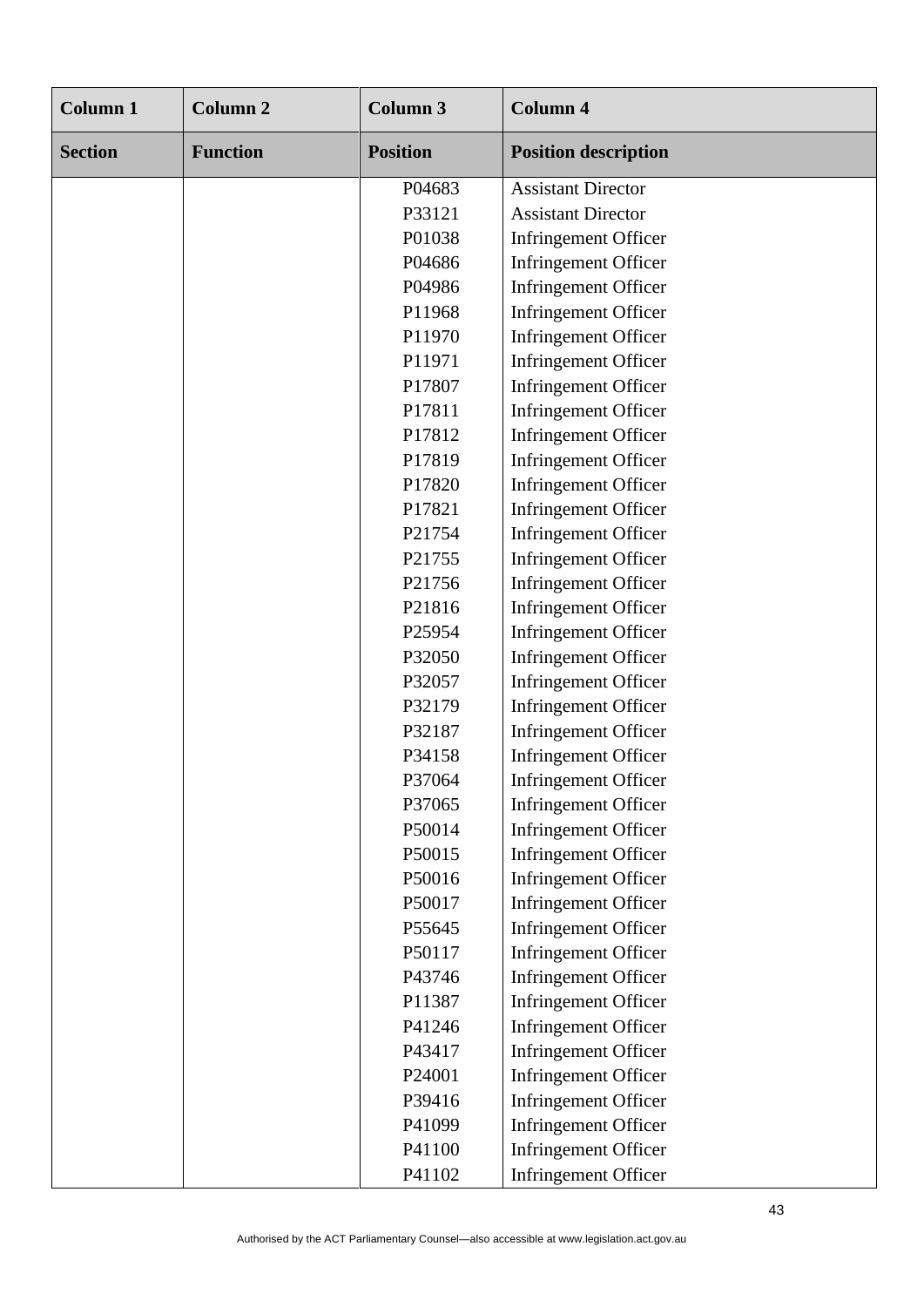| <b>Column 1</b> | <b>Column 2</b>      | <b>Column 3</b> | <b>Column 4</b>                        |
|-----------------|----------------------|-----------------|----------------------------------------|
| <b>Section</b>  | <b>Function</b>      | <b>Position</b> | <b>Position description</b>            |
|                 |                      | P41103          | Infringement Officer                   |
|                 |                      | P50392          | Infringement Officer                   |
|                 |                      | P50397          | Infringement Officer                   |
|                 |                      | P52871          | <b>Infringement Officer</b>            |
|                 |                      | P52872          | Infringement Officer                   |
|                 |                      | P52873          | Infringement Officer                   |
|                 |                      | P52874          | Infringement Officer                   |
|                 |                      | P52875          | Infringement Officer                   |
|                 |                      | P52876          | Infringement Officer                   |
|                 |                      | P00354          | Registration and Licence Officer       |
|                 |                      | P01913          | Registration and Licence Officer       |
|                 |                      | P02098          | Registration and Licence Officer       |
|                 |                      | P10837          | Registration and Licence Officer       |
|                 |                      | P11160          | Registration and Licence Officer       |
|                 |                      | P11433          | Registration and Licence Officer       |
|                 |                      | P12565          | Registration and Licence Officer       |
|                 |                      | C11249          | <b>Infringement Officer</b>            |
|                 |                      | C11250          | Registration and Licence Officer       |
|                 |                      | C11251          | Registration and Licence Officer       |
| Section 14B,    | Determine additional | E218            | <b>Executive Branch Manager</b>        |
| Road            | information to       | E1077           | <b>Executive Branch Manager</b>        |
| Transport       | include in reminder  | E1147           | <b>Executive Branch Manager</b>        |
| (Offences)      | notice               | P36222          | <b>Senior Director</b>                 |
| Regulation      |                      | P35718          | <b>Senior Director</b>                 |
| 2005            |                      | P41143          | <b>Senior Director</b>                 |
|                 |                      | P31036          | <b>Senior Director</b>                 |
|                 |                      | P00867          | Director                               |
|                 |                      | P21223          | Director                               |
|                 |                      | P16232          | Director                               |
|                 |                      | P15452          | Director                               |
|                 |                      | P52869          | Director                               |
|                 |                      | P37000          | <b>Senior Manager Infringements</b>    |
|                 |                      | P02498          | Manager Business and Engagement        |
|                 |                      | P31761          | <b>Manager Infringements</b>           |
|                 |                      | P36998          | <b>Manager Infringements</b>           |
|                 |                      | P36999          | <b>Manager Infringements</b>           |
|                 |                      | P52870          | <b>Manager Infringements</b>           |
|                 |                      | P13861          | <b>Assistant Manager Infringements</b> |
|                 |                      | P19911          | <b>Assistant Manager Infringements</b> |
|                 |                      | P32048          | <b>Assistant Manager Infringements</b> |
|                 |                      | P33199          | <b>Manager Business Development</b>    |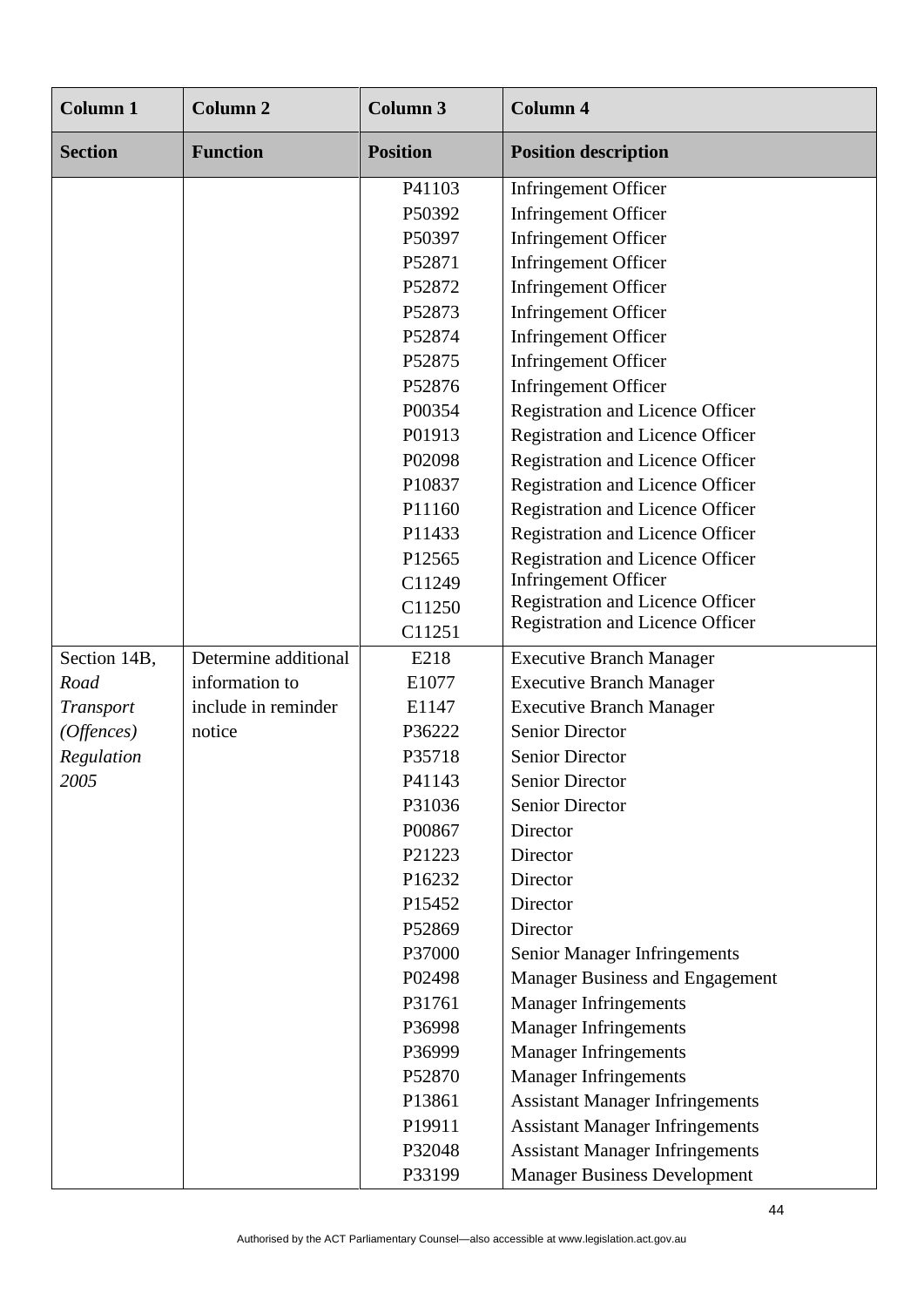| <b>Column 1</b> | <b>Column 2</b> | <b>Column 3</b> | <b>Column 4</b>             |
|-----------------|-----------------|-----------------|-----------------------------|
| <b>Section</b>  | <b>Function</b> | <b>Position</b> | <b>Position description</b> |
|                 |                 | P04683          | <b>Assistant Director</b>   |
|                 |                 | P33121          | <b>Assistant Director</b>   |
|                 |                 | P01038          | <b>Infringement Officer</b> |
|                 |                 | P04686          | <b>Infringement Officer</b> |
|                 |                 | P04986          | Infringement Officer        |
|                 |                 | P11968          | <b>Infringement Officer</b> |
|                 |                 | P11970          | <b>Infringement Officer</b> |
|                 |                 | P11971          | Infringement Officer        |
|                 |                 | P17807          | <b>Infringement Officer</b> |
|                 |                 | P17811          | Infringement Officer        |
|                 |                 | P17812          | Infringement Officer        |
|                 |                 | P17819          | Infringement Officer        |
|                 |                 | P17820          | <b>Infringement Officer</b> |
|                 |                 | P17821          | <b>Infringement Officer</b> |
|                 |                 | P21754          | Infringement Officer        |
|                 |                 | P21755          | <b>Infringement Officer</b> |
|                 |                 | P21756          | <b>Infringement Officer</b> |
|                 |                 | P21816          | Infringement Officer        |
|                 |                 | P25954          | Infringement Officer        |
|                 |                 | P32050          | <b>Infringement Officer</b> |
|                 |                 | P32057          | Infringement Officer        |
|                 |                 | P32179          | Infringement Officer        |
|                 |                 | P32187          | Infringement Officer        |
|                 |                 | P34158          | <b>Infringement Officer</b> |
|                 |                 | P37064          | <b>Infringement Officer</b> |
|                 |                 | P37065          | Infringement Officer        |
|                 |                 | P50014          | Infringement Officer        |
|                 |                 | P50015          | <b>Infringement Officer</b> |
|                 |                 | P50016          | Infringement Officer        |
|                 |                 | P50017          | Infringement Officer        |
|                 |                 | P55645          | Infringement Officer        |
|                 |                 | P50117          | <b>Infringement Officer</b> |
|                 |                 | P43746          | Infringement Officer        |
|                 |                 | P11387          | <b>Infringement Officer</b> |
|                 |                 | P41246          | Infringement Officer        |
|                 |                 | P43417          | Infringement Officer        |
|                 |                 | P24001          | <b>Infringement Officer</b> |
|                 |                 | P39416          | Infringement Officer        |
|                 |                 | P41099          | Infringement Officer        |
|                 |                 | P41100          | <b>Infringement Officer</b> |
|                 |                 | P41102          | Infringement Officer        |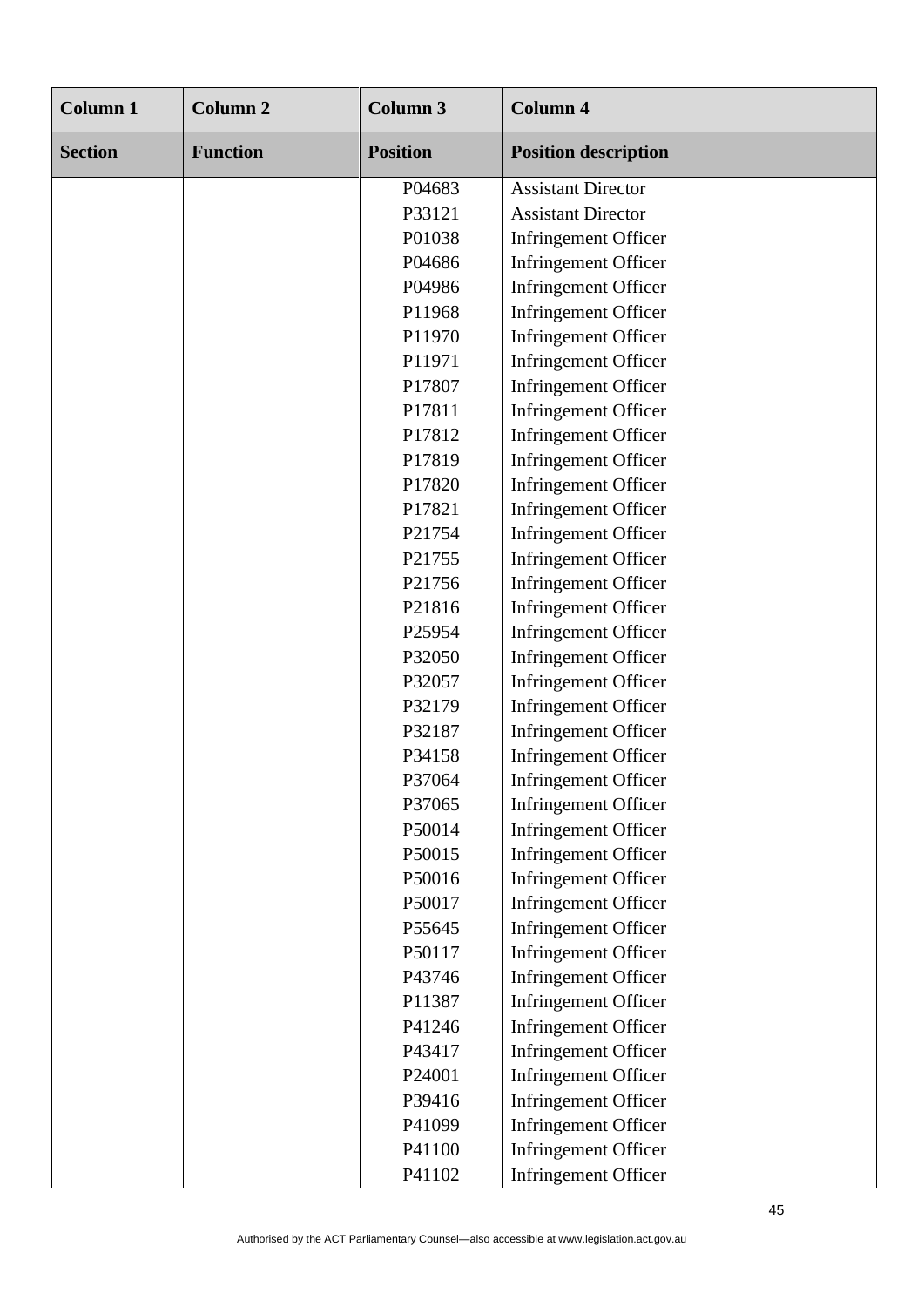| <b>Column 1</b>  | <b>Column 2</b>       | <b>Column 3</b> | <b>Column 4</b>                         |
|------------------|-----------------------|-----------------|-----------------------------------------|
| <b>Section</b>   | <b>Function</b>       | <b>Position</b> | <b>Position description</b>             |
|                  |                       | P41103          | <b>Infringement Officer</b>             |
|                  |                       | P50392          | Infringement Officer                    |
|                  |                       | P50397          | Infringement Officer                    |
|                  |                       | P52871          | <b>Infringement Officer</b>             |
|                  |                       | P52872          | <b>Infringement Officer</b>             |
|                  |                       | P52873          | <b>Infringement Officer</b>             |
|                  |                       | P52874          | <b>Infringement Officer</b>             |
|                  |                       | P52875          | Infringement Officer                    |
|                  |                       | P52876          | Infringement Officer                    |
|                  |                       | P00354          | Registration and Licence Officer        |
|                  |                       | P01913          | Registration and Licence Officer        |
|                  |                       | P02098          | Registration and Licence Officer        |
|                  |                       | P10837          | Registration and Licence Officer        |
|                  |                       | P11160          | Registration and Licence Officer        |
|                  |                       | P11433          | Registration and Licence Officer        |
|                  |                       | P12565          | Registration and Licence Officer        |
|                  |                       | C11249          | <b>Infringement Officer</b>             |
|                  |                       | C11250          | Registration and Licence Officer        |
|                  |                       | C11251          | <b>Registration and Licence Officer</b> |
| Section 14D,     | Allow application     | E218            | <b>Executive Branch Manager</b>         |
| Road             | out of time if        | E1077           | <b>Executive Branch Manager</b>         |
| <b>Transport</b> | reasonably believe    | E1147           | <b>Executive Branch Manager</b>         |
| (Offences)       | special               | P36222          | <b>Senior Director</b>                  |
| Regulation       | circumstances justify | P35718          | <b>Senior Director</b>                  |
| 2005             |                       | P41143          | <b>Senior Director</b>                  |
|                  |                       | P31036          | <b>Senior Director</b>                  |
|                  |                       | P00867          | Director                                |
|                  |                       | P21223          | Director                                |
|                  |                       | P16232          | Director                                |
|                  |                       | P15452          | Director                                |
|                  |                       | P52869          | Director                                |
|                  |                       | P37000          | <b>Senior Manager Infringements</b>     |
|                  |                       | P02498          | Manager Business and Engagement         |
|                  |                       | P31761          | <b>Manager Infringements</b>            |
|                  |                       | P36998          | <b>Manager Infringements</b>            |
|                  |                       | P36999          | <b>Manager Infringements</b>            |
|                  |                       | P52870          | <b>Manager Infringements</b>            |
|                  |                       | P13861          | <b>Assistant Manager Infringements</b>  |
|                  |                       | P19911          | <b>Assistant Manager Infringements</b>  |
|                  |                       | P32048          | <b>Assistant Manager Infringements</b>  |
|                  |                       | P33199          | <b>Manager Business Development</b>     |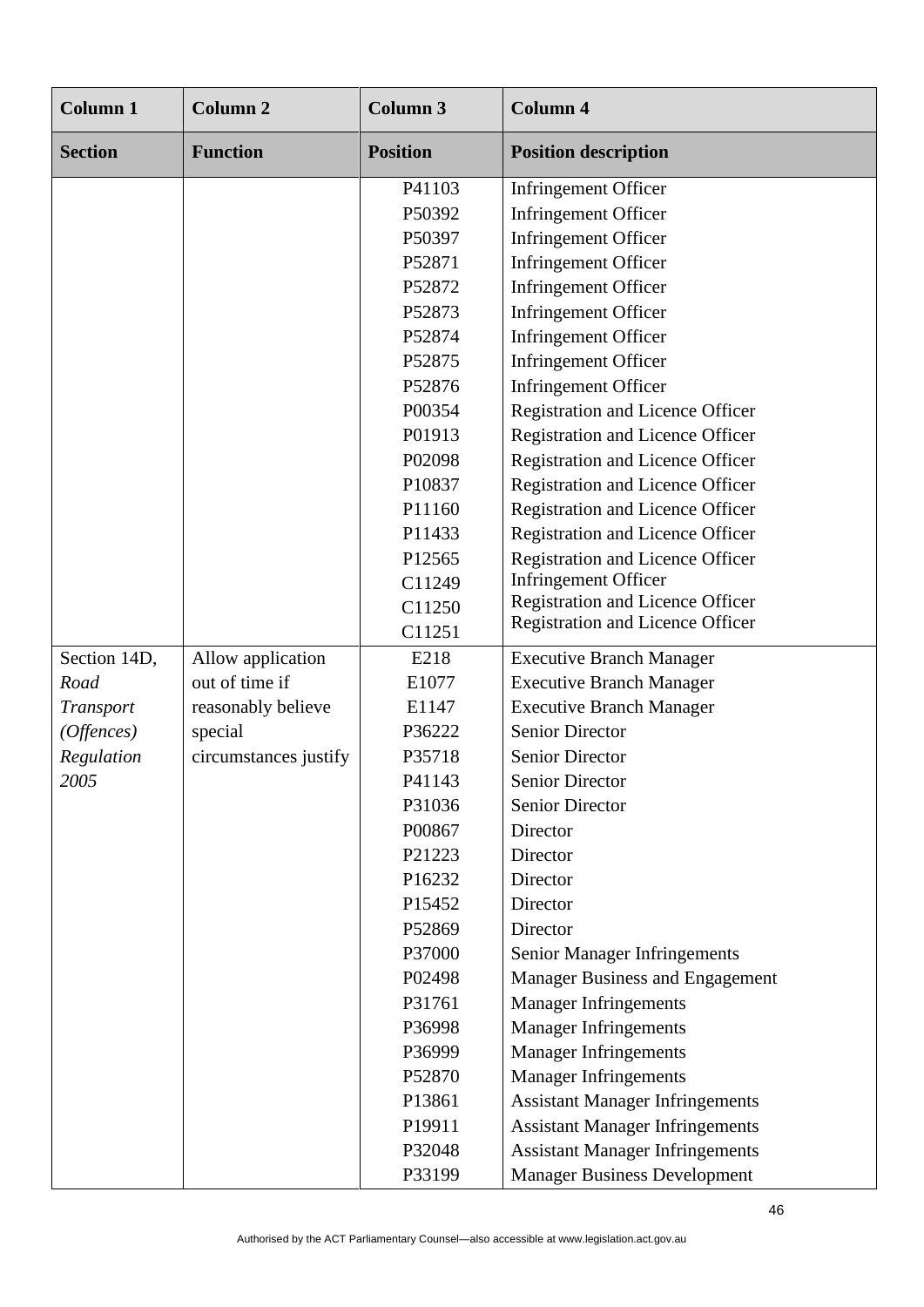| <b>Column 1</b> | <b>Column 2</b> | <b>Column 3</b> | <b>Column 4</b>             |
|-----------------|-----------------|-----------------|-----------------------------|
| <b>Section</b>  | <b>Function</b> | <b>Position</b> | <b>Position description</b> |
|                 |                 | P04683          | <b>Assistant Director</b>   |
|                 |                 | P33121          | <b>Assistant Director</b>   |
|                 |                 | P24490          | <b>Assistant Director</b>   |
|                 |                 | P01038          | Infringement Officer        |
|                 |                 | P04686          | <b>Infringement Officer</b> |
|                 |                 | P04986          | Infringement Officer        |
|                 |                 | P11968          | <b>Infringement Officer</b> |
|                 |                 | P11970          | Infringement Officer        |
|                 |                 | P11971          | <b>Infringement Officer</b> |
|                 |                 | P17807          | Infringement Officer        |
|                 |                 | P17811          | Infringement Officer        |
|                 |                 | P17812          | Infringement Officer        |
|                 |                 | P17819          | <b>Infringement Officer</b> |
|                 |                 | P17820          | <b>Infringement Officer</b> |
|                 |                 | P17821          | Infringement Officer        |
|                 |                 | P21754          | Infringement Officer        |
|                 |                 | P21755          | <b>Infringement Officer</b> |
|                 |                 | P21756          | <b>Infringement Officer</b> |
|                 |                 | P21816          | <b>Infringement Officer</b> |
|                 |                 | P25954          | <b>Infringement Officer</b> |
|                 |                 | P32050          | Infringement Officer        |
|                 |                 | P32057          | Infringement Officer        |
|                 |                 | P32179          | Infringement Officer        |
|                 |                 | P32187          | <b>Infringement Officer</b> |
|                 |                 | P34158          | <b>Infringement Officer</b> |
|                 |                 | P37064          | Infringement Officer        |
|                 |                 | P37065          | Infringement Officer        |
|                 |                 | P50014          | <b>Infringement Officer</b> |
|                 |                 | P50015          | Infringement Officer        |
|                 |                 | P50016          | Infringement Officer        |
|                 |                 | P50017          | Infringement Officer        |
|                 |                 | P55645          | <b>Infringement Officer</b> |
|                 |                 | P50117          | Infringement Officer        |
|                 |                 | P43746          | <b>Infringement Officer</b> |
|                 |                 | P11387          | Infringement Officer        |
|                 |                 | P41246          | <b>Infringement Officer</b> |
|                 |                 | P43417          | <b>Infringement Officer</b> |
|                 |                 | P24001          | Infringement Officer        |
|                 |                 | P39416          | Infringement Officer        |
|                 |                 | P41099          | <b>Infringement Officer</b> |
|                 |                 | P41100          | Infringement Officer        |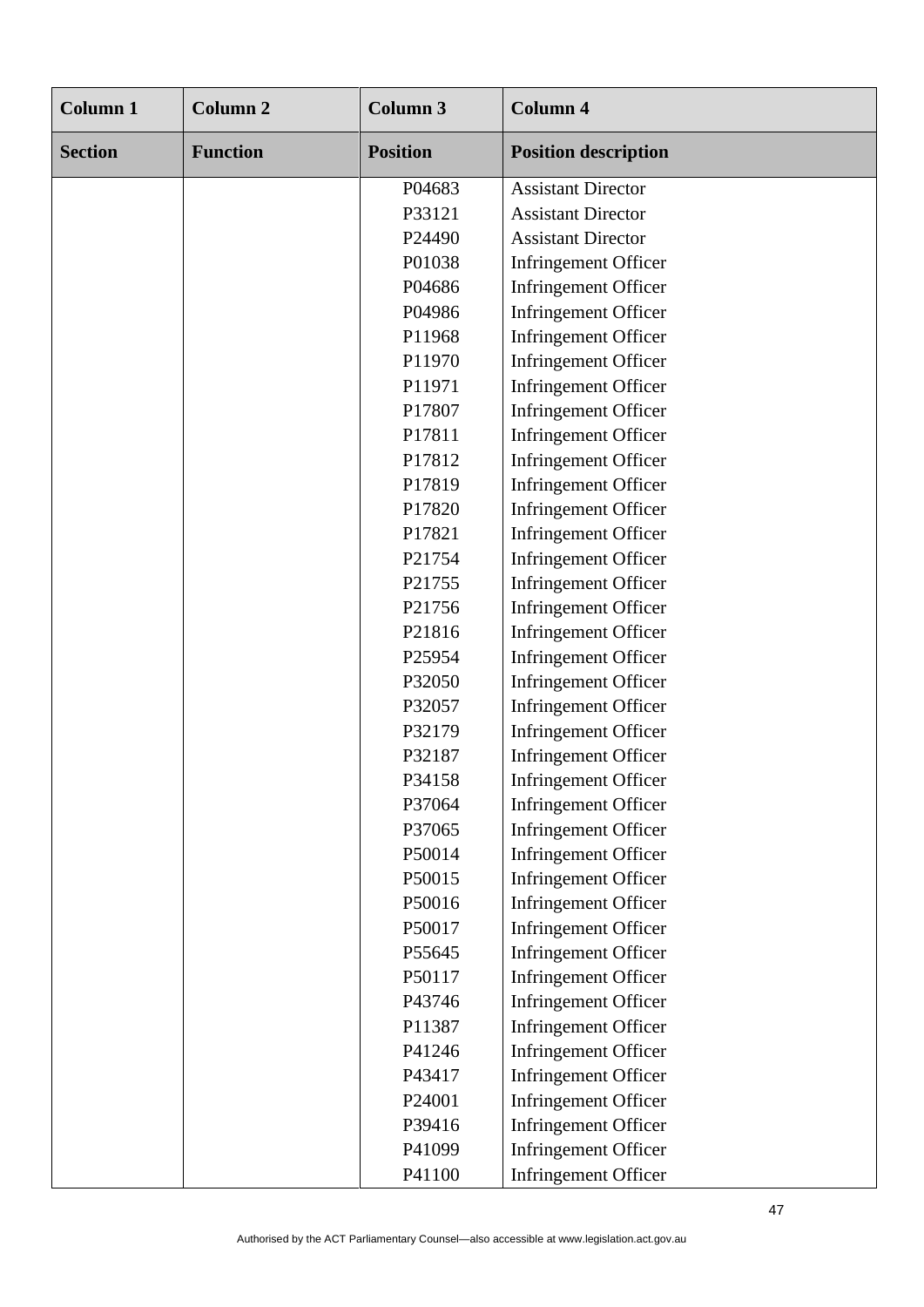| <b>Column 1</b> | <b>Column 2</b>     | <b>Column 3</b> | <b>Column 4</b>                                                                    |
|-----------------|---------------------|-----------------|------------------------------------------------------------------------------------|
| <b>Section</b>  | <b>Function</b>     | <b>Position</b> | <b>Position description</b>                                                        |
|                 |                     | P41102          | <b>Infringement Officer</b>                                                        |
|                 |                     | P41103          | <b>Infringement Officer</b>                                                        |
|                 |                     | P50392          | <b>Infringement Officer</b>                                                        |
|                 |                     | P50397          | <b>Infringement Officer</b>                                                        |
|                 |                     | P52871          | <b>Infringement Officer</b>                                                        |
|                 |                     | P52872          | Infringement Officer                                                               |
|                 |                     | P52873          | <b>Infringement Officer</b>                                                        |
|                 |                     | P52874          | <b>Infringement Officer</b>                                                        |
|                 |                     | P52875          | <b>Infringement Officer</b>                                                        |
|                 |                     | P52876          | <b>Infringement Officer</b>                                                        |
|                 |                     | P00354          | Registration and Licence Officer                                                   |
|                 |                     | P01913          | Registration and Licence Officer                                                   |
|                 |                     | P02098          | Registration and Licence Officer                                                   |
|                 |                     | P10837          | Registration and Licence Officer                                                   |
|                 |                     | P11160          | Registration and Licence Officer                                                   |
|                 |                     | P11433          | Registration and Licence Officer                                                   |
|                 |                     | P12565          | Registration and Licence Officer                                                   |
|                 |                     | C11249          | <b>Infringement Officer</b>                                                        |
|                 |                     | C11250          | <b>Registration and Licence Officer</b><br><b>Registration and Licence Officer</b> |
|                 |                     | C11251          |                                                                                    |
| Section 16B,    | Defer payment under | E218            | <b>Executive Branch Manager</b>                                                    |
| Road            | an infringement     | E1077           | <b>Executive Branch Manager</b>                                                    |
| Transport       | notice management   | E1147           | <b>Executive Branch Manager</b>                                                    |
| (Offences)      | plan                | P36222          | <b>Senior Director</b>                                                             |
| Regulation      |                     | P35718          | <b>Senior Director</b>                                                             |
| 2005            |                     | P41143          | <b>Senior Director</b>                                                             |
|                 |                     | P31036          | <b>Senior Director</b>                                                             |
|                 |                     | P00867          | Director                                                                           |
|                 |                     | P21223          | Director                                                                           |
|                 |                     | P16232          | Director                                                                           |
|                 |                     | P15452          | Director                                                                           |
|                 |                     | P52869          | Director                                                                           |
|                 |                     | P37000          | <b>Senior Manager Infringements</b>                                                |
|                 |                     | P02498          | Manager Business and Engagement                                                    |
|                 |                     | P31761          | <b>Manager Infringements</b>                                                       |
|                 |                     | P36998          | <b>Manager Infringements</b>                                                       |
|                 |                     | P36999          | <b>Manager Infringements</b>                                                       |
|                 |                     | P52870          | <b>Manager Infringements</b>                                                       |
|                 |                     | P13861          | <b>Assistant Manager Infringements</b>                                             |
|                 |                     | P19911          | <b>Assistant Manager Infringements</b>                                             |
|                 |                     | P32048          | <b>Assistant Manager Infringements</b>                                             |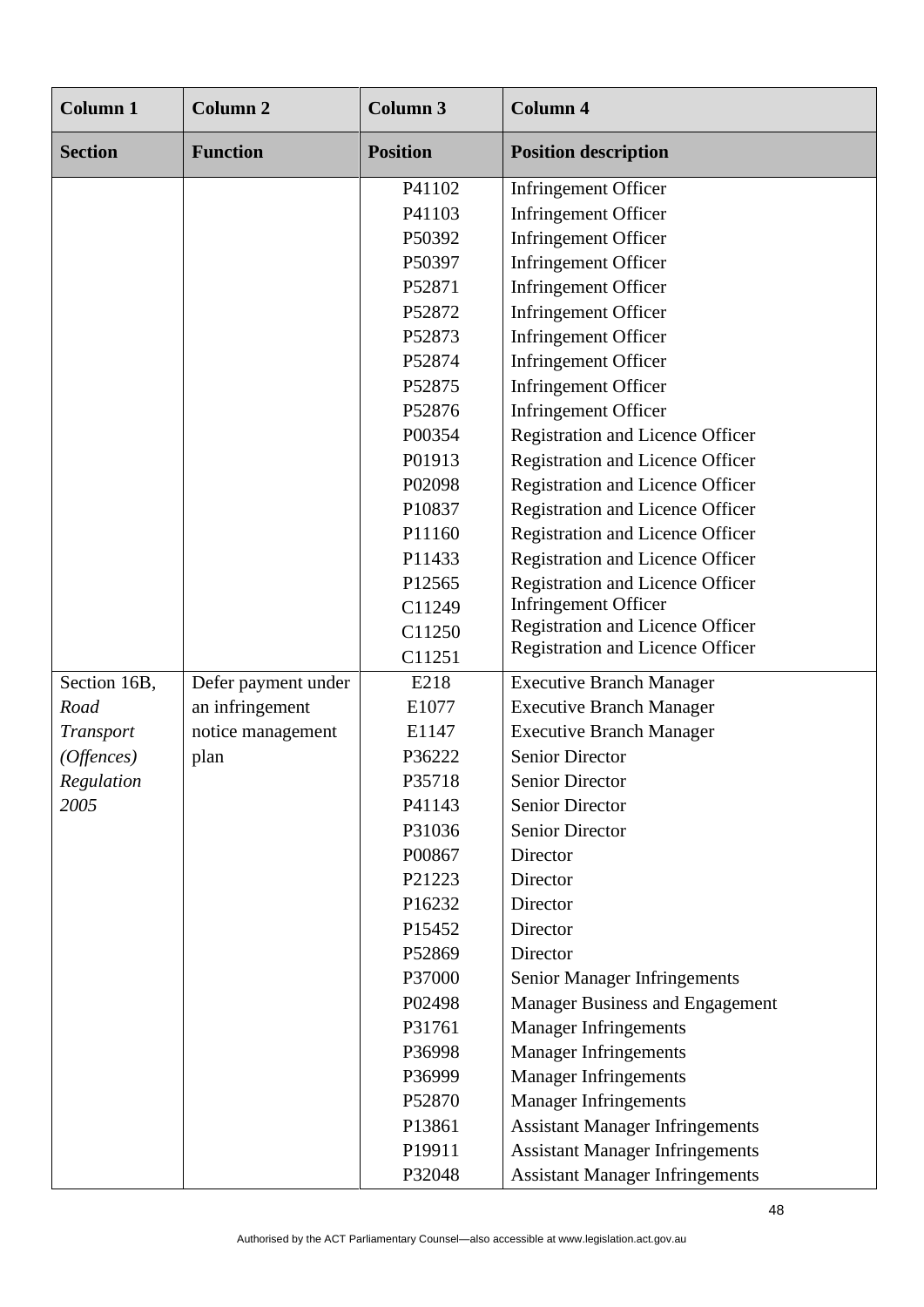| <b>Column 1</b> | <b>Column 2</b> | <b>Column 3</b> | <b>Column 4</b>                     |
|-----------------|-----------------|-----------------|-------------------------------------|
| <b>Section</b>  | <b>Function</b> | <b>Position</b> | <b>Position description</b>         |
|                 |                 | P33199          | <b>Manager Business Development</b> |
|                 |                 | P04683          | <b>Assistant Director</b>           |
|                 |                 | P33121          | <b>Assistant Director</b>           |
|                 |                 | P01038          | Infringement Officer                |
|                 |                 | P04686          | Infringement Officer                |
|                 |                 | P04986          | Infringement Officer                |
|                 |                 | P11968          | Infringement Officer                |
|                 |                 | P11970          | Infringement Officer                |
|                 |                 | P11971          | <b>Infringement Officer</b>         |
|                 |                 | P17807          | Infringement Officer                |
|                 |                 | P17811          | Infringement Officer                |
|                 |                 | P17812          | Infringement Officer                |
|                 |                 | P17819          | <b>Infringement Officer</b>         |
|                 |                 | P17820          | <b>Infringement Officer</b>         |
|                 |                 | P17821          | <b>Infringement Officer</b>         |
|                 |                 | P21754          | Infringement Officer                |
|                 |                 | P21755          | <b>Infringement Officer</b>         |
|                 |                 | P21756          | <b>Infringement Officer</b>         |
|                 |                 | P21816          | <b>Infringement Officer</b>         |
|                 |                 | P25954          | <b>Infringement Officer</b>         |
|                 |                 | P32050          | Infringement Officer                |
|                 |                 | P32057          | <b>Infringement Officer</b>         |
|                 |                 | P32179          | <b>Infringement Officer</b>         |
|                 |                 | P32187          | <b>Infringement Officer</b>         |
|                 |                 | P34158          | Infringement Officer                |
|                 |                 | P37064          | Infringement Officer                |
|                 |                 | P37065          | Infringement Officer                |
|                 |                 | P50014          | Infringement Officer                |
|                 |                 | P50015          | <b>Infringement Officer</b>         |
|                 |                 | P50016          | <b>Infringement Officer</b>         |
|                 |                 | P50017          | <b>Infringement Officer</b>         |
|                 |                 | P55645          | Infringement Officer                |
|                 |                 | P50117          | <b>Infringement Officer</b>         |
|                 |                 | P43746          | Infringement Officer                |
|                 |                 | P11387          | <b>Infringement Officer</b>         |
|                 |                 | P41246          | <b>Infringement Officer</b>         |
|                 |                 | P43417          | Infringement Officer                |
|                 |                 | P24001          | Infringement Officer                |
|                 |                 | P39416          | Infringement Officer                |
|                 |                 | P41099          | Infringement Officer                |
|                 |                 | P41100          | Infringement Officer                |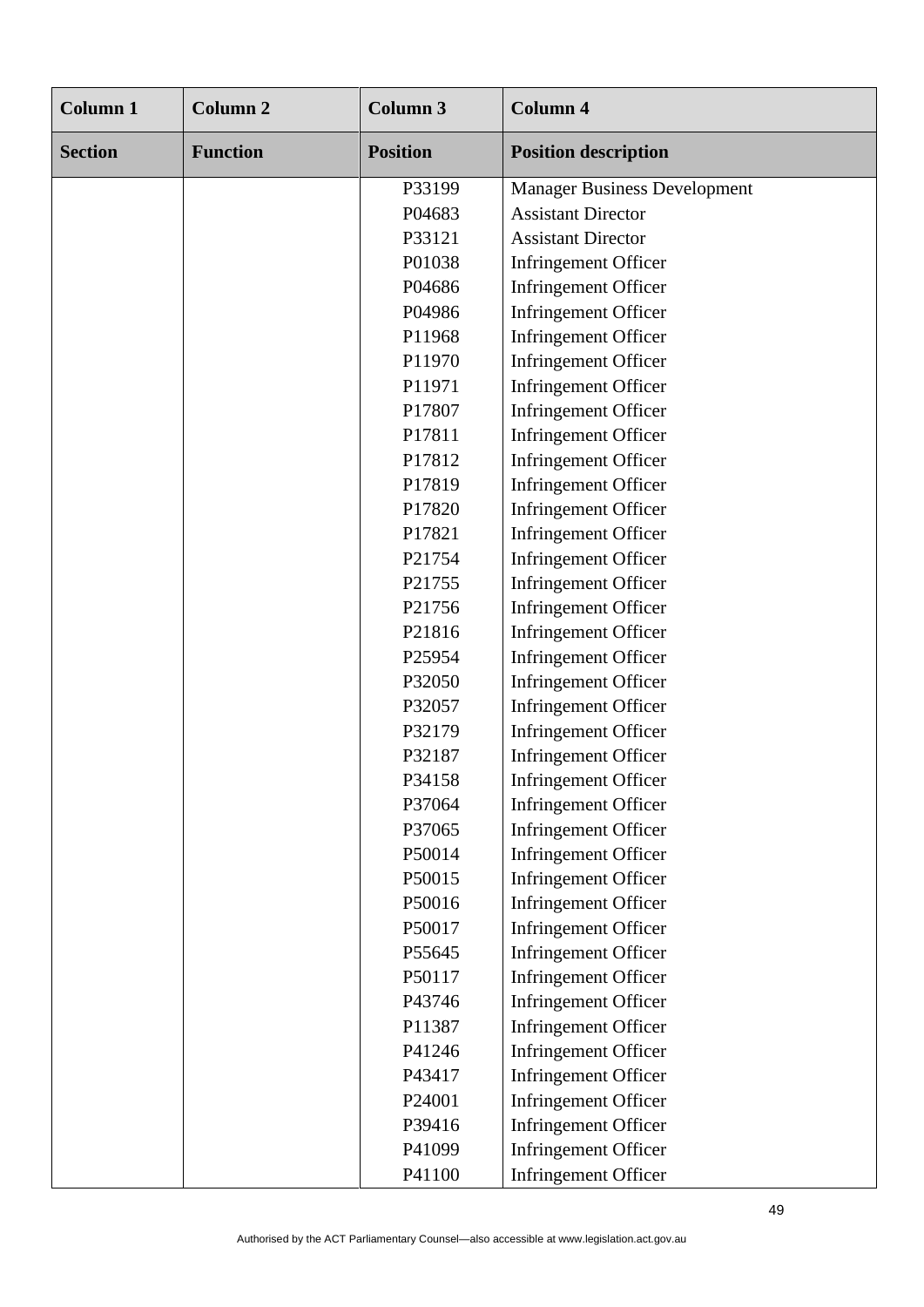| <b>Column 1</b> | <b>Column 2</b>     | <b>Column 3</b> | <b>Column 4</b>                                                                    |
|-----------------|---------------------|-----------------|------------------------------------------------------------------------------------|
| <b>Section</b>  | <b>Function</b>     | <b>Position</b> | <b>Position description</b>                                                        |
|                 |                     | P41102          | <b>Infringement Officer</b>                                                        |
|                 |                     | P41103          | Infringement Officer                                                               |
|                 |                     | P50392          | <b>Infringement Officer</b>                                                        |
|                 |                     | P50397          | <b>Infringement Officer</b>                                                        |
|                 |                     | P52871          | <b>Infringement Officer</b>                                                        |
|                 |                     | P52872          | Infringement Officer                                                               |
|                 |                     | P52873          | <b>Infringement Officer</b>                                                        |
|                 |                     | P52874          | Infringement Officer                                                               |
|                 |                     | P52875          | <b>Infringement Officer</b>                                                        |
|                 |                     | P52876          | <b>Infringement Officer</b>                                                        |
|                 |                     | P00354          | Registration and Licence Officer                                                   |
|                 |                     | P01913          | Registration and Licence Officer                                                   |
|                 |                     | P02098          | <b>Registration and Licence Officer</b>                                            |
|                 |                     | P10837          | Registration and Licence Officer                                                   |
|                 |                     | P11160          | Registration and Licence Officer                                                   |
|                 |                     | P11433          | Registration and Licence Officer                                                   |
|                 |                     | P12565          | Registration and Licence Officer                                                   |
|                 |                     | C11249          | <b>Infringement Officer</b>                                                        |
|                 |                     | C11250          | <b>Registration and Licence Officer</b><br><b>Registration and Licence Officer</b> |
|                 |                     | C11251          |                                                                                    |
| Section 16BA,   | Vary or suspend an  | E218            | <b>Executive Branch Manager</b>                                                    |
| Road            | infringement notice | E1077           | <b>Executive Branch Manager</b>                                                    |
| Transport       | management plan     | E1147           | <b>Executive Branch Manager</b>                                                    |
| (Offences)      |                     | P36222          | <b>Senior Director</b>                                                             |
| Regulation      |                     | P35718          | <b>Senior Director</b>                                                             |
| 2005            |                     | P41143          | <b>Senior Director</b>                                                             |
|                 |                     | P31036          | <b>Senior Director</b>                                                             |
|                 |                     | P00867          | Director                                                                           |
|                 |                     | P21223          | Director                                                                           |
|                 |                     | P16232          | Director                                                                           |
|                 |                     | P15452          | Director                                                                           |
|                 |                     | P52869          | Director                                                                           |
|                 |                     | P37000          | <b>Senior Manager Infringements</b>                                                |
|                 |                     | P02498          | Manager Business and Engagement                                                    |
|                 |                     | P31761          | <b>Manager Infringements</b>                                                       |
|                 |                     | P36998          | <b>Manager Infringements</b>                                                       |
|                 |                     | P36999          | <b>Manager Infringements</b>                                                       |
|                 |                     | P52870          | <b>Manager Infringements</b>                                                       |
|                 |                     | P13861          | <b>Assistant Manager Infringements</b>                                             |
|                 |                     | P19911          | <b>Assistant Manager Infringements</b>                                             |
|                 |                     | P32048          | <b>Assistant Manager Infringements</b>                                             |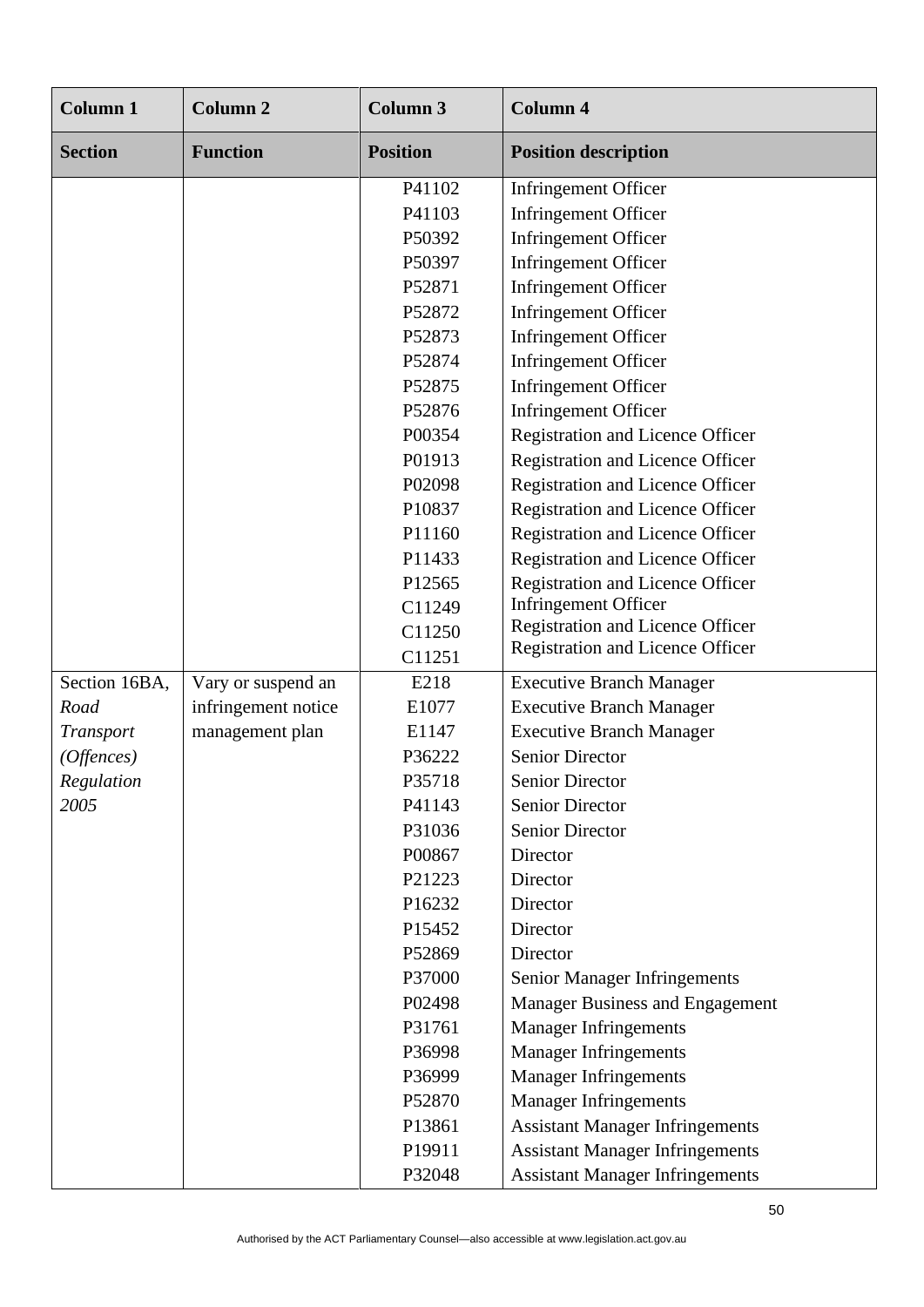| <b>Column 1</b> | <b>Column 2</b> | <b>Column 3</b> | <b>Column 4</b>                     |
|-----------------|-----------------|-----------------|-------------------------------------|
| <b>Section</b>  | <b>Function</b> | <b>Position</b> | <b>Position description</b>         |
|                 |                 | P33199          | <b>Manager Business Development</b> |
|                 |                 | P04683          | <b>Assistant Director</b>           |
|                 |                 | P33121          | <b>Assistant Director</b>           |
|                 |                 | P01038          | <b>Infringement Officer</b>         |
|                 |                 | P04686          | Infringement Officer                |
|                 |                 | P04986          | Infringement Officer                |
|                 |                 | P11968          | Infringement Officer                |
|                 |                 | P11970          | <b>Infringement Officer</b>         |
|                 |                 | P11971          | Infringement Officer                |
|                 |                 | P17807          | Infringement Officer                |
|                 |                 | P17811          | <b>Infringement Officer</b>         |
|                 |                 | P17812          | Infringement Officer                |
|                 |                 | P17819          | Infringement Officer                |
|                 |                 | P17820          | <b>Infringement Officer</b>         |
|                 |                 | P17821          | <b>Infringement Officer</b>         |
|                 |                 | P21754          | <b>Infringement Officer</b>         |
|                 |                 | P21755          | <b>Infringement Officer</b>         |
|                 |                 | P21756          | Infringement Officer                |
|                 |                 | P21816          | <b>Infringement Officer</b>         |
|                 |                 | P25954          | Infringement Officer                |
|                 |                 | P32050          | Infringement Officer                |
|                 |                 | P32057          | Infringement Officer                |
|                 |                 | P32179          | Infringement Officer                |
|                 |                 | P32187          | Infringement Officer                |
|                 |                 | P34158          | Infringement Officer                |
|                 |                 | P37064          | Infringement Officer                |
|                 |                 | P37065          | <b>Infringement Officer</b>         |
|                 |                 | P50014          | Infringement Officer                |
|                 |                 | P50015          | Infringement Officer                |
|                 |                 | P50016          | Infringement Officer                |
|                 |                 | P50017          | Infringement Officer                |
|                 |                 | P55645          | <b>Infringement Officer</b>         |
|                 |                 | P50117          | Infringement Officer                |
|                 |                 | P43746          | <b>Infringement Officer</b>         |
|                 |                 | P11387          | Infringement Officer                |
|                 |                 | P41246          | Infringement Officer                |
|                 |                 | P43417          | Infringement Officer                |
|                 |                 | P24001          | Infringement Officer                |
|                 |                 | P39416          | Infringement Officer                |
|                 |                 | P41099          | <b>Infringement Officer</b>         |
|                 |                 | P41100          | Infringement Officer                |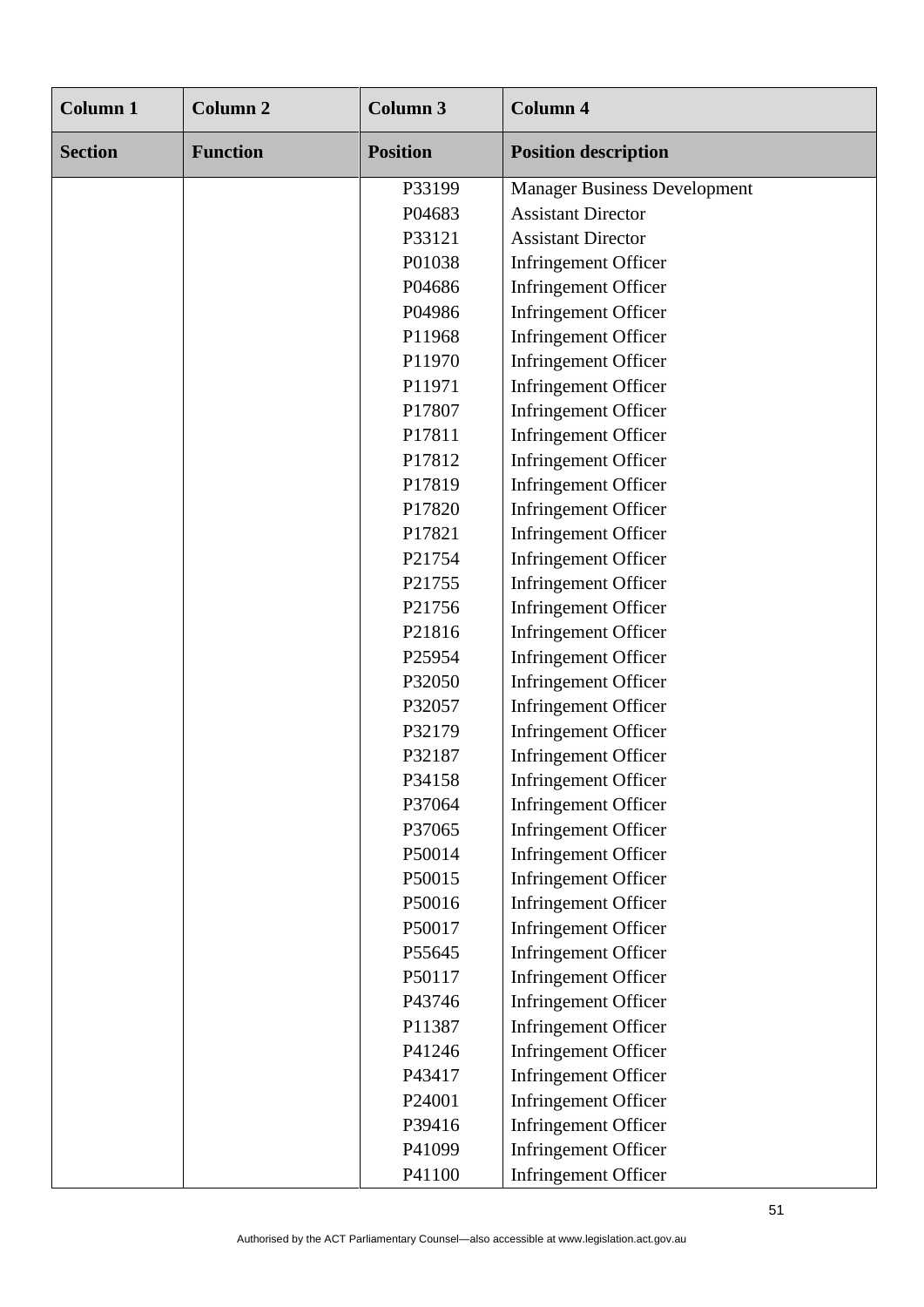| <b>Column 1</b> | <b>Column 2</b> | <b>Column 3</b>    | <b>Column 4</b>                         |
|-----------------|-----------------|--------------------|-----------------------------------------|
| <b>Section</b>  | <b>Function</b> | <b>Position</b>    | <b>Position description</b>             |
|                 |                 | P41102             | Infringement Officer                    |
|                 |                 | P41103             | <b>Infringement Officer</b>             |
|                 |                 | P50392             | Infringement Officer                    |
|                 |                 | P50397             | Infringement Officer                    |
|                 |                 | P52871             | Infringement Officer                    |
|                 |                 | P52872             | Infringement Officer                    |
|                 |                 | P52873             | Infringement Officer                    |
|                 |                 | P52874             | Infringement Officer                    |
|                 |                 | P52875             | <b>Infringement Officer</b>             |
|                 |                 | P52876             | Infringement Officer                    |
|                 |                 | P00354             | Registration and Licence Officer        |
|                 |                 | P01913             | Registration and Licence Officer        |
|                 |                 | P02098             | <b>Registration and Licence Officer</b> |
|                 |                 | P10837             | Registration and Licence Officer        |
|                 |                 | P11160             | Registration and Licence Officer        |
|                 |                 | P11433             | Registration and Licence Officer        |
|                 |                 | P <sub>12565</sub> | Registration and Licence Officer        |
|                 |                 | C11249             | Infringement Officer                    |
|                 |                 | C11250             | Registration and Licence Officer        |
|                 |                 | C11251             | Registration and Licence Officer        |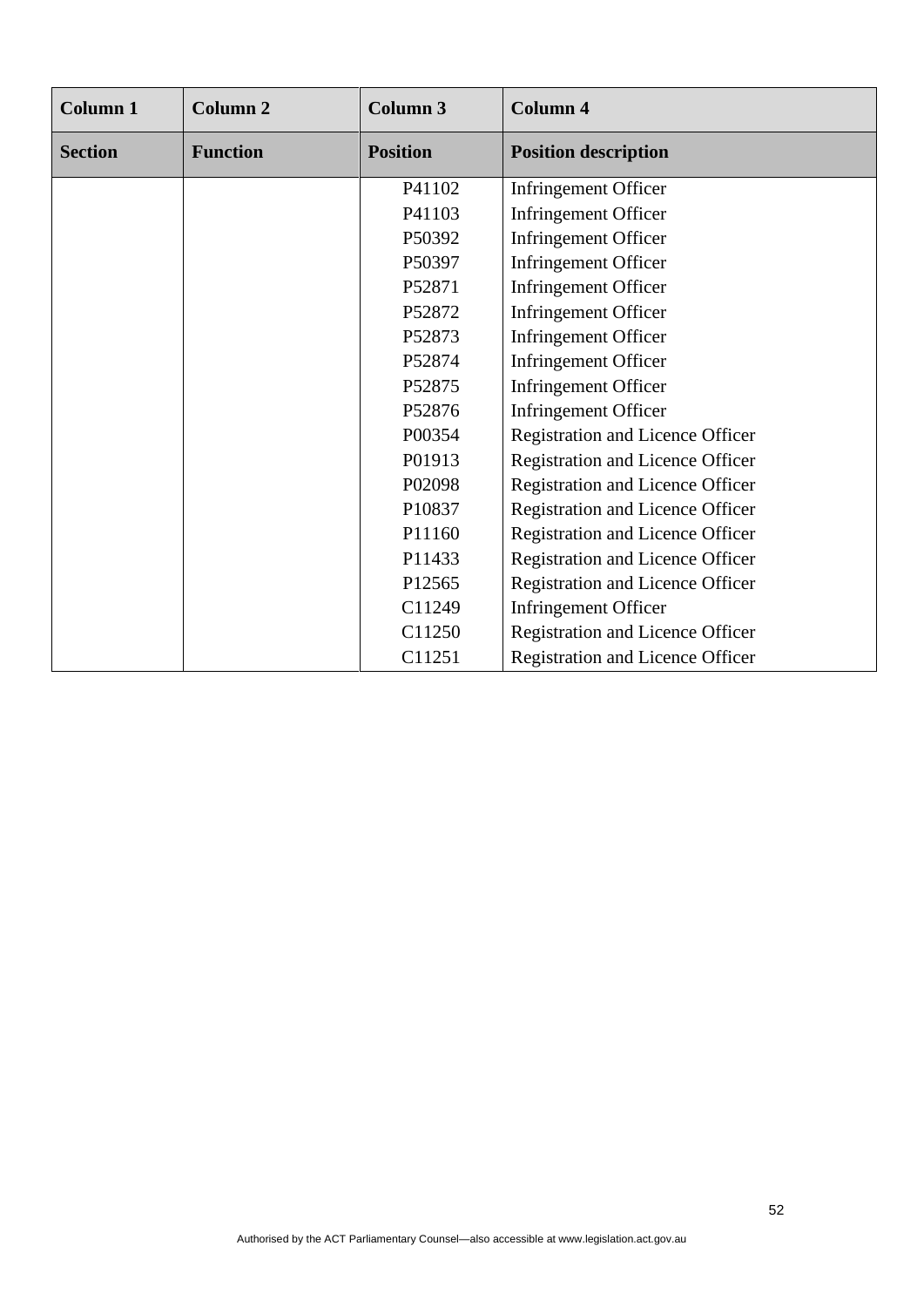# *Road Transport (Safety and Traffic Management) Act 1999*

| <b>Column 1</b> | <b>Column 2</b>       | <b>Column 3</b> | <b>Column 4</b>                        |
|-----------------|-----------------------|-----------------|----------------------------------------|
| <b>Section</b>  | <b>Function</b>       | <b>Position</b> | <b>Position description</b>            |
| Section 29,     | Use or disclosure of  | E218            | <b>Executive Branch Manager</b>        |
| Road            | data collected in     | E1077           | <b>Executive Branch Manager</b>        |
| Transport       | relation to a traffic | E1147           | <b>Executive Branch Manager</b>        |
| (Safety and     | offence detection     | P36222          | <b>Senior Director</b>                 |
| Traffic         | device for the        | P35718          | <b>Senior Director</b>                 |
| Management)     | permitted purposes    | P41143          | <b>Senior Director</b>                 |
| Act 1999        |                       | P31036          | <b>Senior Director</b>                 |
|                 |                       | P21223          | Director                               |
|                 |                       | P41812          | Director                               |
|                 |                       | P52869          | Director                               |
|                 |                       | P24490          | <b>Assistant Director</b>              |
|                 |                       | P24439          | <b>Assistant Director</b>              |
|                 |                       | P00867          | Director                               |
|                 |                       | P16232          | Director                               |
|                 |                       | P15452          | Director                               |
|                 |                       | P37000          | <b>Senior Manager Infringements</b>    |
|                 |                       | P02498          | Manager Business and Engagement        |
|                 |                       | P31761          | <b>Manager Infringements</b>           |
|                 |                       | P36998          | <b>Manager Infringements</b>           |
|                 |                       | P36999          | <b>Manager Infringements</b>           |
|                 |                       | P52870          | <b>Manager Infringements</b>           |
|                 |                       | P13861          | <b>Assistant Manager Infringements</b> |
|                 |                       | P19911          | <b>Assistant Manager Infringements</b> |
|                 |                       | P32048          | <b>Assistant Manager Infringements</b> |
|                 |                       | P33199          | <b>Manager Business Development</b>    |
|                 |                       | P04683          | <b>Assistant Director</b>              |
|                 |                       | P33121          | <b>Assistant Director</b>              |
|                 |                       | P01038          | <b>Infringement Officer</b>            |
|                 |                       | P04686          | <b>Infringement Officer</b>            |
|                 |                       | P04986          | <b>Infringement Officer</b>            |
|                 |                       | P11968          | Infringement Officer                   |
|                 |                       | P11970          | <b>Infringement Officer</b>            |
|                 |                       | P11971          | <b>Infringement Officer</b>            |
|                 |                       | P17807          | <b>Infringement Officer</b>            |
|                 |                       | P17811          | Infringement Officer                   |
|                 |                       | P17812          | <b>Infringement Officer</b>            |
|                 |                       | P17819          | Infringement Officer                   |
|                 |                       | P17820          | Infringement Officer                   |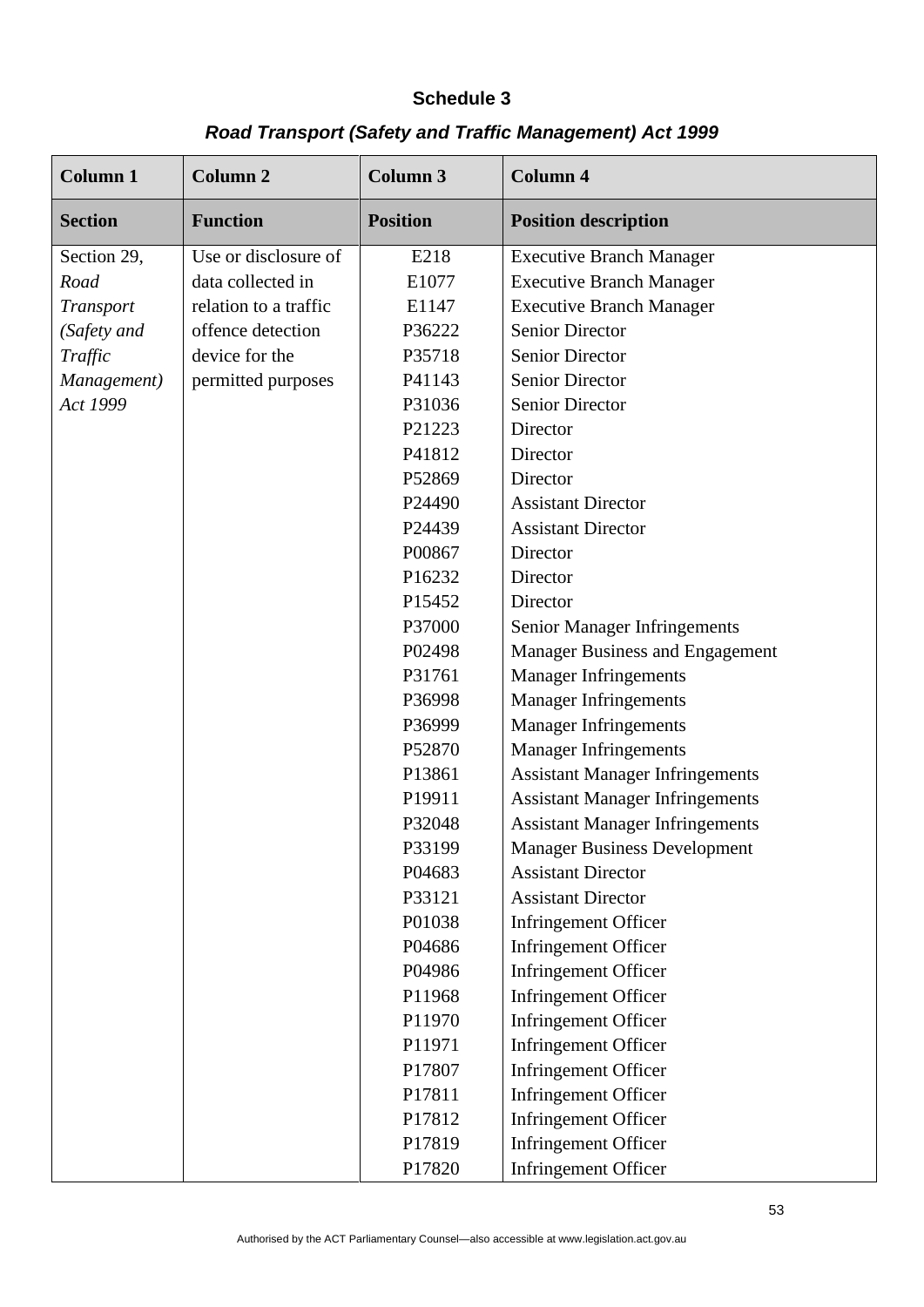| <b>Column 1</b> | <b>Column 2</b> | <b>Column 3</b>    | <b>Column 4</b>                         |
|-----------------|-----------------|--------------------|-----------------------------------------|
| <b>Section</b>  | <b>Function</b> | <b>Position</b>    | <b>Position description</b>             |
|                 |                 | P17821             | Infringement Officer                    |
|                 |                 | P21754             | <b>Infringement Officer</b>             |
|                 |                 | P21755             | Infringement Officer                    |
|                 |                 | P21756             | Infringement Officer                    |
|                 |                 | P21816             | <b>Infringement Officer</b>             |
|                 |                 | P25954             | Infringement Officer                    |
|                 |                 | P32050             | <b>Infringement Officer</b>             |
|                 |                 | P32057             | <b>Infringement Officer</b>             |
|                 |                 | P32179             | Infringement Officer                    |
|                 |                 | P32187             | Infringement Officer                    |
|                 |                 | P34158             | <b>Infringement Officer</b>             |
|                 |                 | P37064             | Infringement Officer                    |
|                 |                 | P37065             | Infringement Officer                    |
|                 |                 | P41099             | Infringement Officer                    |
|                 |                 | P41100             | Infringement Officer                    |
|                 |                 | P41102             | Infringement Officer                    |
|                 |                 | P41103             | <b>Infringement Officer</b>             |
|                 |                 | P50014             | Infringement Officer                    |
|                 |                 | P50015             | <b>Infringement Officer</b>             |
|                 |                 | P50016             | <b>Infringement Officer</b>             |
|                 |                 | P50017             | Infringement Officer                    |
|                 |                 | P52871             | Infringement Officer                    |
|                 |                 | P52872             | <b>Infringement Officer</b>             |
|                 |                 | P52873             | Infringement Officer                    |
|                 |                 | P52874             | Infringement Officer                    |
|                 |                 | P52875             | Infringement Officer                    |
|                 |                 | P52876             | Infringement Officer                    |
|                 |                 | P50392             | Infringement Officer                    |
|                 |                 | P50397             | <b>Infringement Officer</b>             |
|                 |                 | P00354             | <b>Registration and Licence Officer</b> |
|                 |                 | P01913             | Registration and Licence Officer        |
|                 |                 | P02098             | Registration and Licence Officer        |
|                 |                 | P10837             | <b>Registration and Licence Officer</b> |
|                 |                 | P11160             | Registration and Licence Officer        |
|                 |                 | P11433             | Registration and Licence Officer        |
|                 |                 | P <sub>12565</sub> | Registration and Licence Officer        |
|                 |                 | P21869             | <b>Administration Officer</b>           |
|                 |                 | C <sub>11249</sub> | Infringement Officer                    |
|                 |                 | C11250             | <b>Registration and Licence Officer</b> |
|                 |                 | C11251             | Registration and Licence Officer        |
|                 |                 | P49146             | Manager, Traffic Compliance             |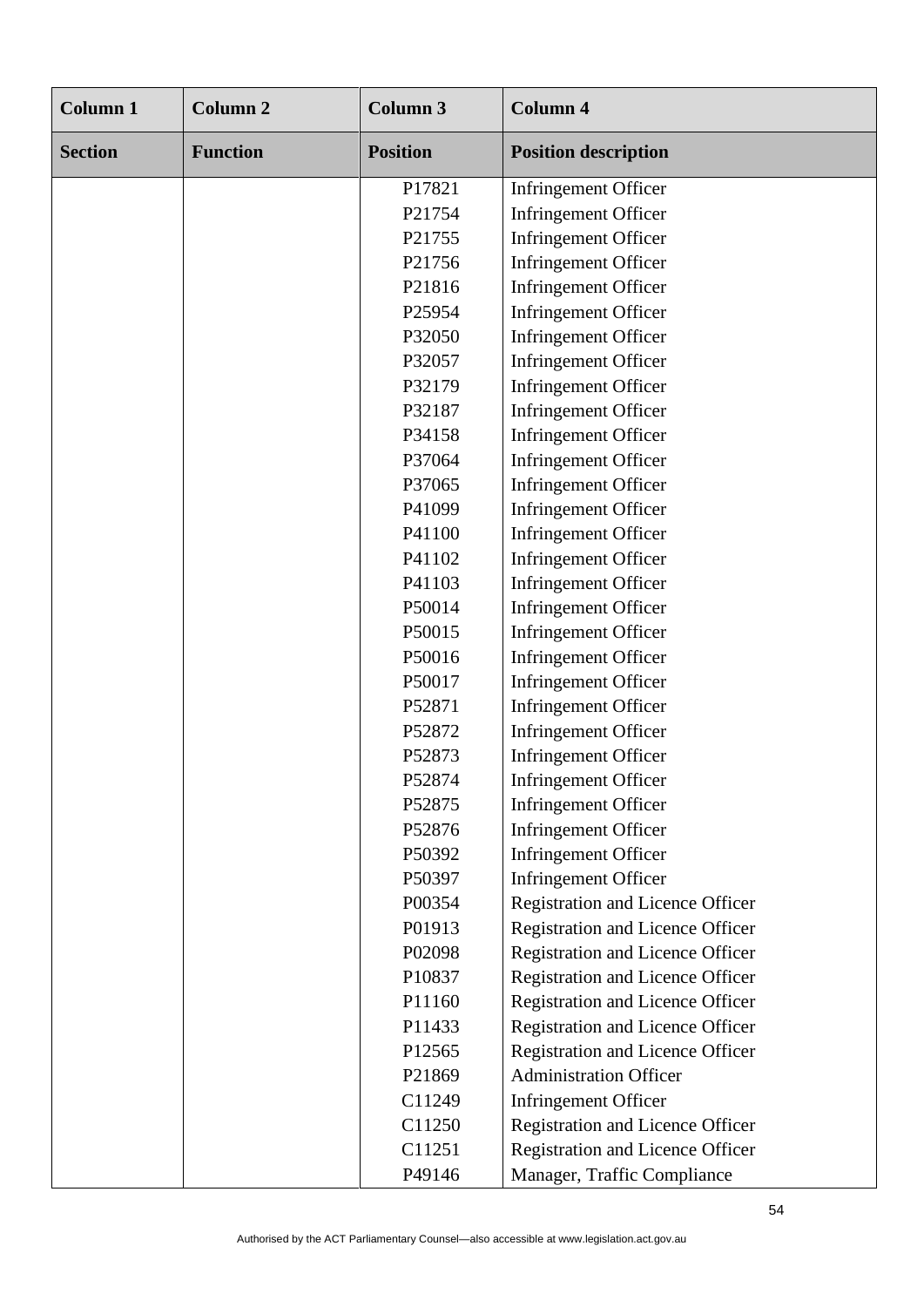| <b>Column 1</b> | <b>Column 2</b> | <b>Column 3</b> | <b>Column 4</b>                 |
|-----------------|-----------------|-----------------|---------------------------------|
| <b>Section</b>  | <b>Function</b> | <b>Position</b> | <b>Position description</b>     |
|                 |                 | P17807          | Team Leader, Traffic Compliance |
|                 |                 | P41250          | Team Leader, Traffic Compliance |
|                 |                 | P04433          | Speed Camera Van Operator       |
|                 |                 | P04434          | Speed Camera Van Operator       |
|                 |                 | P04436          | Speed Camera Van Operator       |
|                 |                 | P21997          | Speed Camera Van Operator       |
|                 |                 | P31786          | Speed Camera Van Operator       |
|                 |                 | P33449          | Speed Camera Van Operator       |
|                 |                 | P33450          | Speed Camera Van Operator       |
|                 |                 | P36333          | Speed Camera Van Operator       |
|                 |                 | P36334          | Speed Camera Van Operator       |
|                 |                 | P36335          | Speed Camera Van Operator       |
|                 |                 | P36336          | Speed Camera Van Operator       |
|                 |                 | P37383          | Speed Camera Van Operator       |
|                 |                 | P37384          | Speed Camera Van Operator       |
|                 |                 | P37385          | Speed Camera Van Operator       |
|                 |                 | P37386          | Speed Camera Van Operator       |
|                 |                 | P42537          | Speed Camera Van Operator       |
|                 |                 | P42541          | Speed Camera Van Operator       |
|                 |                 | P42542          | Speed Camera Van Operator       |
|                 |                 | P44215          | Speed Camera Van Operator       |
|                 |                 | P44216          | Speed Camera Van Operator       |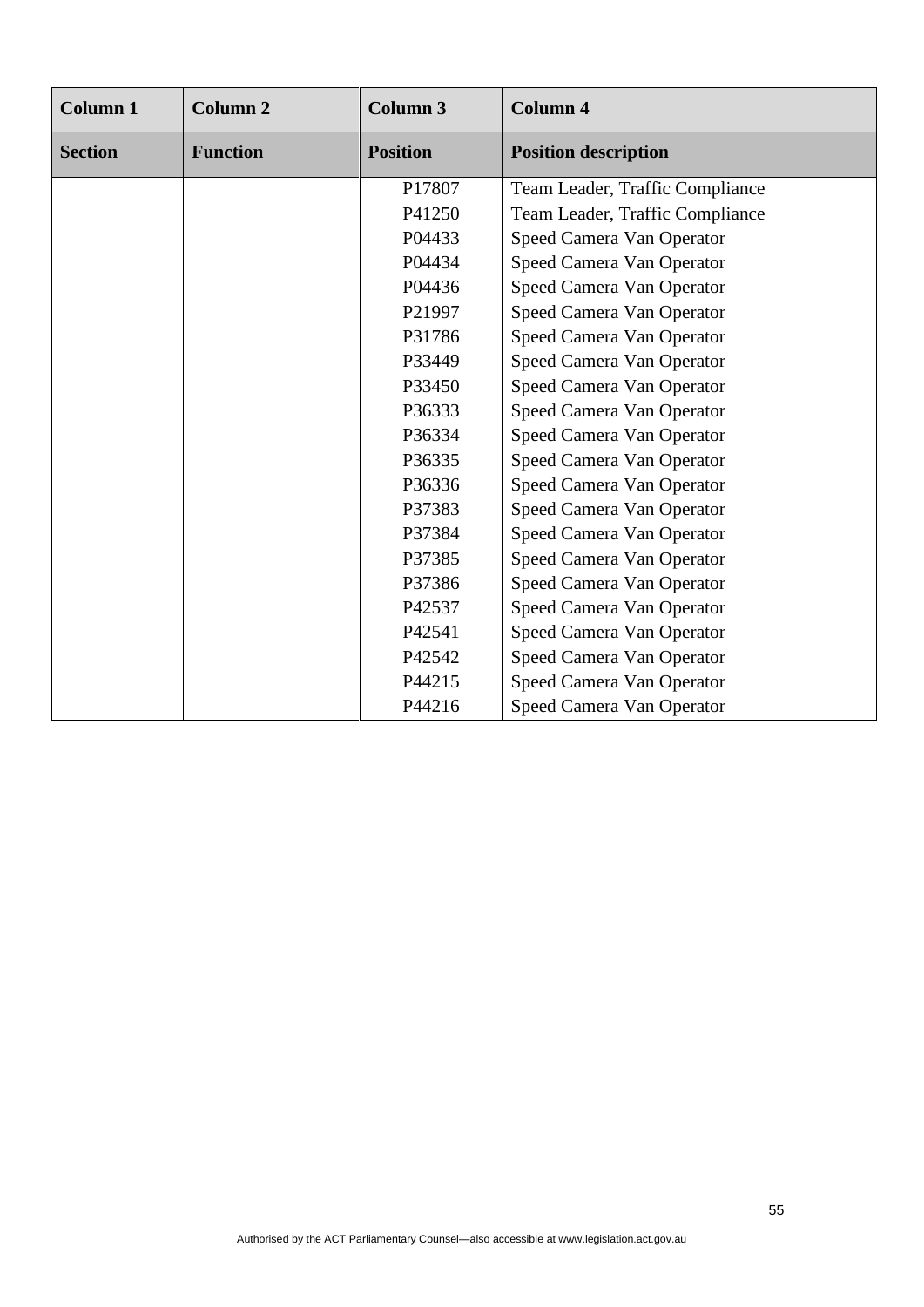# *Road Transport (General) Act 1999*

| <b>Column 1</b> | <b>Column 2</b>        | <b>Column 3</b> | <b>Column 4</b>                     |
|-----------------|------------------------|-----------------|-------------------------------------|
| <b>Section</b>  | <b>Function</b>        | <b>Position</b> | <b>Position description</b>         |
| Section 19,     | Appoint people to be   | E105            | <b>Executive Branch Manager</b>     |
| Part 2, Road    | an authorised person   | E141            | <b>Executive Branch Manager</b>     |
| Transport       | for the road transport | E218            | <b>Executive Branch Manager</b>     |
| (General) Act   | legislation or a       | E1077           | <b>Executive Branch Manager</b>     |
| 1999            | provision of the road  | E1005           | <b>Executive Branch Manager</b>     |
|                 | transport legislation  | E1147           | <b>Executive Branch Manager</b>     |
|                 |                        | P36222          | <b>Senior Director</b>              |
|                 |                        | P35718          | <b>Senior Director</b>              |
|                 |                        | P41143          | <b>Senior Director</b>              |
|                 |                        | P31036          | <b>Senior Director</b>              |
|                 |                        | P41812          | Director                            |
| Section 20,     | Provide identity card  | E105            | <b>Executive Branch Manager</b>     |
| Part 2, Road    | to authorised people   | E141            | <b>Executive Branch Manager</b>     |
| Transport       |                        | E218            | <b>Executive Branch Manager</b>     |
| (General) Act   |                        | E1077           | <b>Executive Branch Manager</b>     |
| 1999            |                        | E1005           | <b>Executive Branch Manager</b>     |
|                 |                        | E1147           | <b>Executive Branch Manager</b>     |
|                 |                        | P36222          | <b>Senior Director</b>              |
|                 |                        | P35718          | <b>Senior Director</b>              |
|                 |                        | P41143          | <b>Senior Director</b>              |
|                 |                        | P31036          | <b>Senior Director</b>              |
|                 |                        | P41812          | Director                            |
| Section 45,     | Refuse issue or        | E218            | <b>Executive Branch Manager</b>     |
| Part 3, Road    | renewal of driver      | E1077           | <b>Executive Branch Manager</b>     |
| Transport       | licence if person's    | E1147           | <b>Executive Branch Manager</b>     |
| (General) Act   | driver licence or      | P36222          | <b>Senior Director</b>              |
| 1999            | right to drive is      | P35718          | <b>Senior Director</b>              |
|                 | suspended under        | P41143          | <b>Senior Director</b>              |
|                 | division 3.4;          | P31036          | <b>Senior Director</b>              |
|                 |                        | P00867          | Director                            |
|                 |                        | P21223          | Director                            |
|                 |                        | P16232          | Director                            |
|                 |                        | P15452          | Director                            |
|                 |                        | P52869          | Director                            |
|                 |                        | P37000          | <b>Senior Manager Infringements</b> |
|                 |                        | P02498          | Manager Business and Engagement     |
|                 |                        | P31761          | <b>Manager Infringements</b>        |
|                 |                        | P36998          | <b>Manager Infringements</b>        |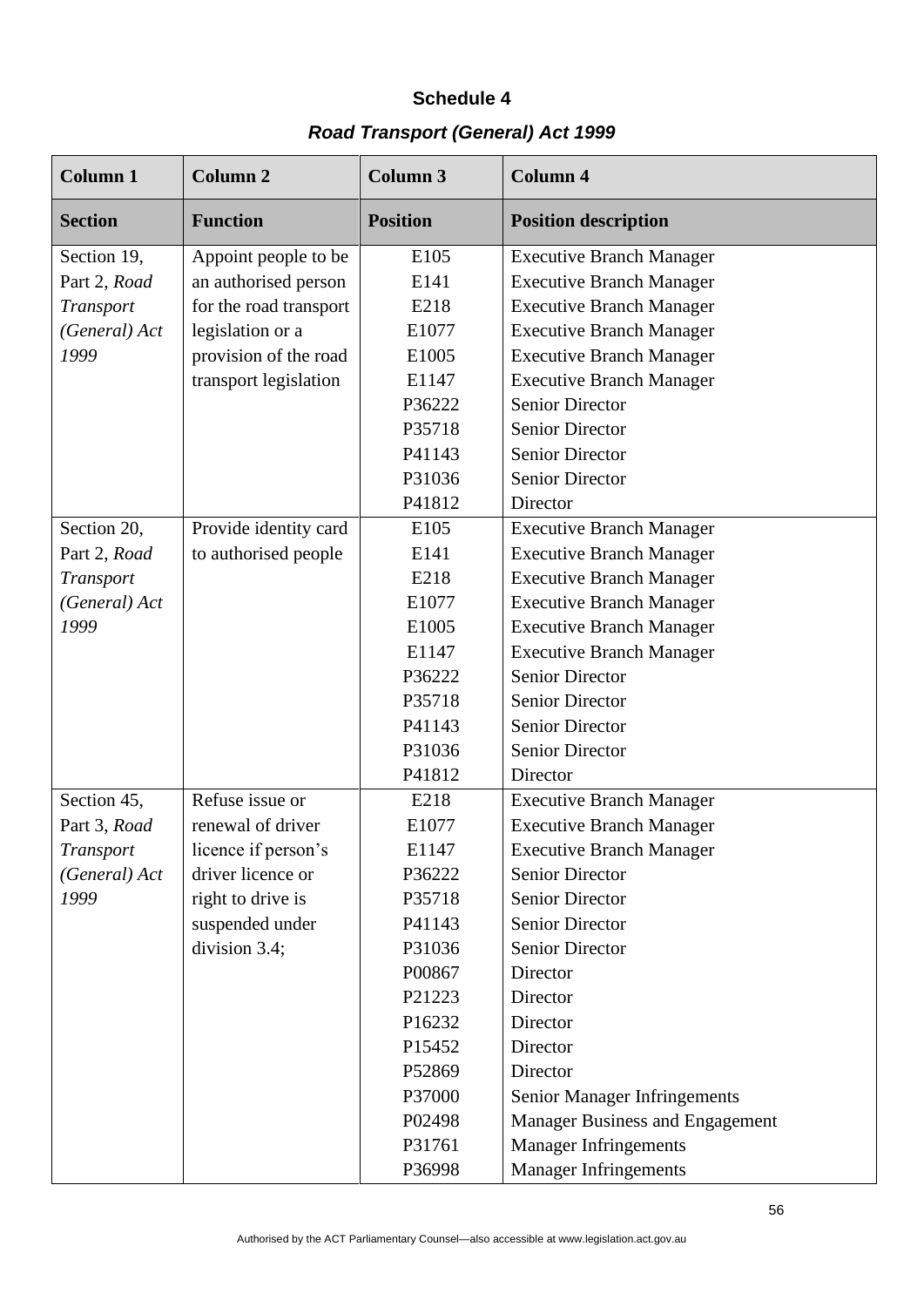| <b>Column 1</b> | <b>Column 2</b> | <b>Column 3</b> | <b>Column 4</b>                        |
|-----------------|-----------------|-----------------|----------------------------------------|
| <b>Section</b>  | <b>Function</b> | <b>Position</b> | <b>Position description</b>            |
|                 |                 | P36999          | <b>Manager Infringements</b>           |
|                 |                 | P52870          | <b>Manager Infringements</b>           |
|                 |                 | P13861          | <b>Assistant Manager Infringements</b> |
|                 |                 | P19911          | <b>Assistant Manager Infringements</b> |
|                 |                 | P32048          | <b>Assistant Manager Infringements</b> |
|                 |                 | P33199          | <b>Manager Business Development</b>    |
|                 |                 | P04683          | <b>Assistant Director</b>              |
|                 |                 | P33121          | <b>Assistant Director</b>              |
|                 |                 | P01038          | Infringement Officer                   |
|                 |                 | P04686          | Infringement Officer                   |
|                 |                 | P04986          | Infringement Officer                   |
|                 |                 | P11968          | Infringement Officer                   |
|                 |                 | P11970          | <b>Infringement Officer</b>            |
|                 |                 | P11971          | <b>Infringement Officer</b>            |
|                 |                 | P17807          | Infringement Officer                   |
|                 |                 | P17811          | <b>Infringement Officer</b>            |
|                 |                 | P17812          | <b>Infringement Officer</b>            |
|                 |                 | P17819          | Infringement Officer                   |
|                 |                 | P17820          | <b>Infringement Officer</b>            |
|                 |                 | P17821          | <b>Infringement Officer</b>            |
|                 |                 | P21754          | Infringement Officer                   |
|                 |                 | P21755          | Infringement Officer                   |
|                 |                 | P21756          | <b>Infringement Officer</b>            |
|                 |                 | P21816          | <b>Infringement Officer</b>            |
|                 |                 | P25954          | Infringement Officer                   |
|                 |                 | P32050          | Infringement Officer                   |
|                 |                 | P32057          | Infringement Officer                   |
|                 |                 | P32179          | Infringement Officer                   |
|                 |                 | P32187          | Infringement Officer                   |
|                 |                 | P34158          | Infringement Officer                   |
|                 |                 | P37064          | Infringement Officer                   |
|                 |                 | P37065          | Infringement Officer                   |
|                 |                 | P50014          | Infringement Officer                   |
|                 |                 | P50015          | Infringement Officer                   |
|                 |                 | P50016          | Infringement Officer                   |
|                 |                 | P50017          | Infringement Officer                   |
|                 |                 | P55645          | Infringement Officer                   |
|                 |                 | P50117          | Infringement Officer                   |
|                 |                 | P43746          | Infringement Officer                   |
|                 |                 | P11387          | <b>Infringement Officer</b>            |
|                 |                 | P41246          | Infringement Officer                   |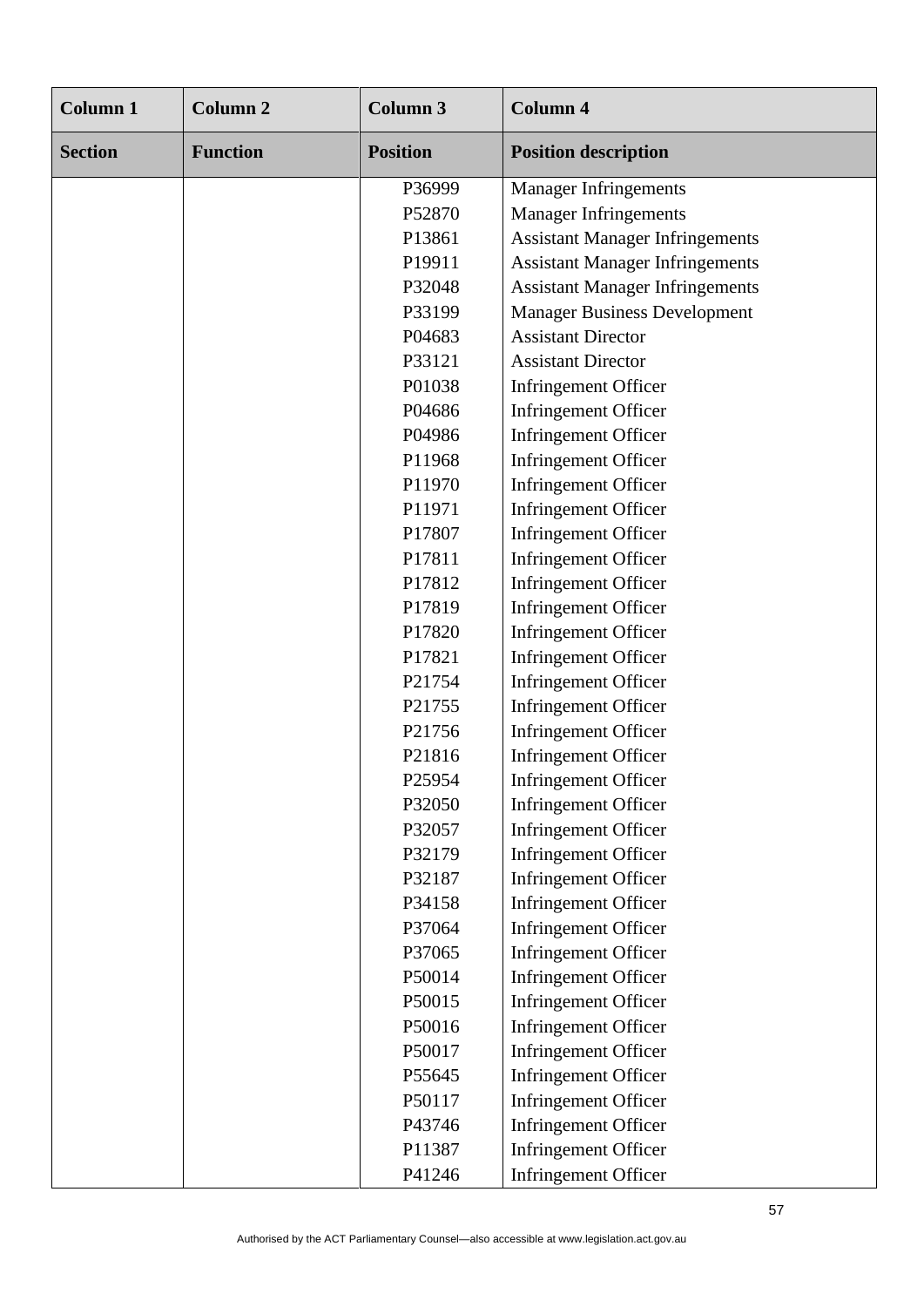| <b>Column 1</b> | <b>Column 2</b>    | <b>Column 3</b> | <b>Column 4</b>                         |
|-----------------|--------------------|-----------------|-----------------------------------------|
| <b>Section</b>  | <b>Function</b>    | <b>Position</b> | <b>Position description</b>             |
|                 |                    | P43417          | Infringement Officer                    |
|                 |                    | P24001          | Infringement Officer                    |
|                 |                    | P39416          | <b>Infringement Officer</b>             |
|                 |                    | P41099          | Infringement Officer                    |
|                 |                    | P41100          | <b>Infringement Officer</b>             |
|                 |                    | P41102          | <b>Infringement Officer</b>             |
|                 |                    | P41103          | <b>Infringement Officer</b>             |
|                 |                    | P50392          | <b>Infringement Officer</b>             |
|                 |                    | P50397          | Infringement Officer                    |
|                 |                    | P52871          | <b>Infringement Officer</b>             |
|                 |                    | P52872          | <b>Infringement Officer</b>             |
|                 |                    | P52873          | Infringement Officer                    |
|                 |                    | P52874          | <b>Infringement Officer</b>             |
|                 |                    | P52875          | <b>Infringement Officer</b>             |
|                 |                    | P52876          | Infringement Officer                    |
|                 |                    | P00354          | Registration and Licence Officer        |
|                 |                    | P01913          | Registration and Licence Officer        |
|                 |                    | P02098          | Registration and Licence Officer        |
|                 |                    | P10837          | Registration and Licence Officer        |
|                 |                    | P11160          | Registration and Licence Officer        |
|                 |                    | P11433          | Registration and Licence Officer        |
|                 |                    | P12565          | Registration and Licence Officer        |
|                 |                    | C11249          | <b>Infringement Officer</b>             |
|                 |                    | C11250          | <b>Registration and Licence Officer</b> |
|                 |                    | C11251          | Registration and Licence Officer        |
|                 |                    | P21239          | <b>Internal Business Auditor</b>        |
|                 |                    | P21869          | <b>Administration Officer</b>           |
|                 |                    | P00354          | Registration and Licence Officer        |
|                 |                    | P12565          | Registration and Licence Officer        |
| Section 45,     | Refuse to register | E218            | <b>Executive Branch Manager</b>         |
| Part 3, Road    | vehicle where the  | E1077           | <b>Executive Branch Manager</b>         |
| Transport       | right to drive any | E1147           | <b>Executive Branch Manager</b>         |
| (General) Act   | vehicle in the ACT | P36222          | Senior Director                         |
| 1999            | is suspended under | P35718          | Senior Director                         |
|                 | division 3.4       | P41143          | <b>Senior Director</b>                  |
|                 |                    | P31036          | <b>Senior Director</b>                  |
|                 |                    | P00867          | Director                                |
|                 |                    | P21223          | Director                                |
|                 |                    | P16232          | Director                                |
|                 |                    | P15452          | Director                                |
|                 |                    | P52869          | Director                                |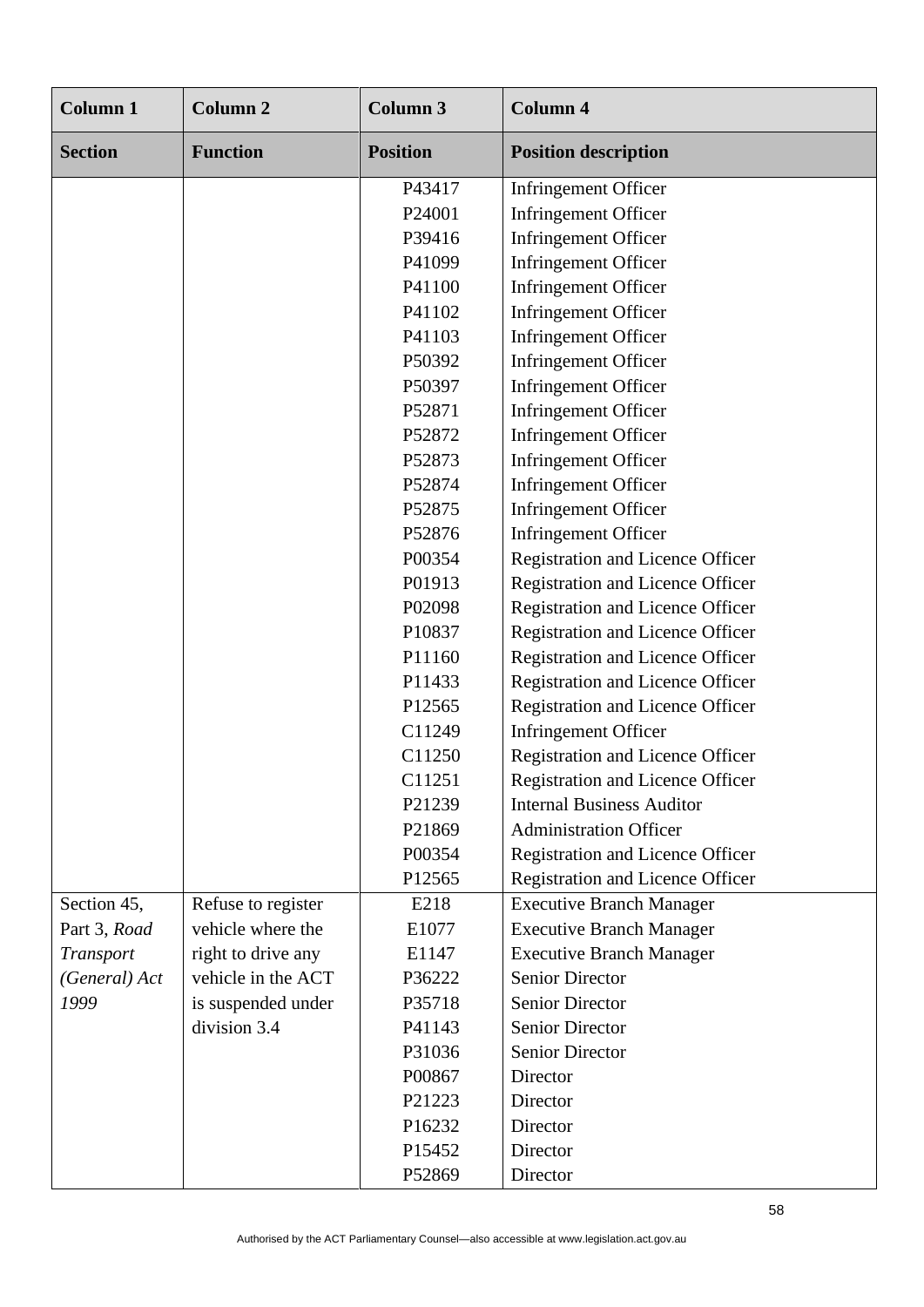| <b>Column 1</b> | <b>Column 2</b> | <b>Column 3</b> | <b>Column 4</b>                        |
|-----------------|-----------------|-----------------|----------------------------------------|
| <b>Section</b>  | <b>Function</b> | <b>Position</b> | <b>Position description</b>            |
|                 |                 | P37000          | <b>Senior Manager Infringements</b>    |
|                 |                 | P02498          | Manager Business and Engagement        |
|                 |                 | P31761          | <b>Manager Infringements</b>           |
|                 |                 | P36998          | <b>Manager Infringements</b>           |
|                 |                 | P36999          | <b>Manager Infringements</b>           |
|                 |                 | P52870          | <b>Manager Infringements</b>           |
|                 |                 | P13861          | <b>Assistant Manager Infringements</b> |
|                 |                 | P19911          | <b>Assistant Manager Infringements</b> |
|                 |                 | P32048          | <b>Assistant Manager Infringements</b> |
|                 |                 | P33199          | <b>Manager Business Development</b>    |
|                 |                 | P04683          | <b>Assistant Director</b>              |
|                 |                 | P33121          | <b>Assistant Director</b>              |
|                 |                 | P01038          | Infringement Officer                   |
|                 |                 | P04686          | <b>Infringement Officer</b>            |
|                 |                 | P04986          | Infringement Officer                   |
|                 |                 | P11968          | Infringement Officer                   |
|                 |                 | P11970          | <b>Infringement Officer</b>            |
|                 |                 | P11971          | Infringement Officer                   |
|                 |                 | P17807          | <b>Infringement Officer</b>            |
|                 |                 | P17811          | <b>Infringement Officer</b>            |
|                 |                 | P17812          | Infringement Officer                   |
|                 |                 | P17819          | Infringement Officer                   |
|                 |                 | P17820          | <b>Infringement Officer</b>            |
|                 |                 | P17821          | <b>Infringement Officer</b>            |
|                 |                 | P21754          | Infringement Officer                   |
|                 |                 | P21755          | <b>Infringement Officer</b>            |
|                 |                 | P21756          | Infringement Officer                   |
|                 |                 | P21816          | Infringement Officer                   |
|                 |                 | P25954          | <b>Infringement Officer</b>            |
|                 |                 | P32050          | <b>Infringement Officer</b>            |
|                 |                 | P32057          | Infringement Officer                   |
|                 |                 | P32179          | Infringement Officer                   |
|                 |                 | P32187          | Infringement Officer                   |
|                 |                 | P34158          | <b>Infringement Officer</b>            |
|                 |                 | P37064          | <b>Infringement Officer</b>            |
|                 |                 | P37065          | Infringement Officer                   |
|                 |                 | P50014          | <b>Infringement Officer</b>            |
|                 |                 | P50015          | Infringement Officer                   |
|                 |                 | P50016          | Infringement Officer                   |
|                 |                 | P50017          | <b>Infringement Officer</b>            |
|                 |                 | P55645          | Infringement Officer                   |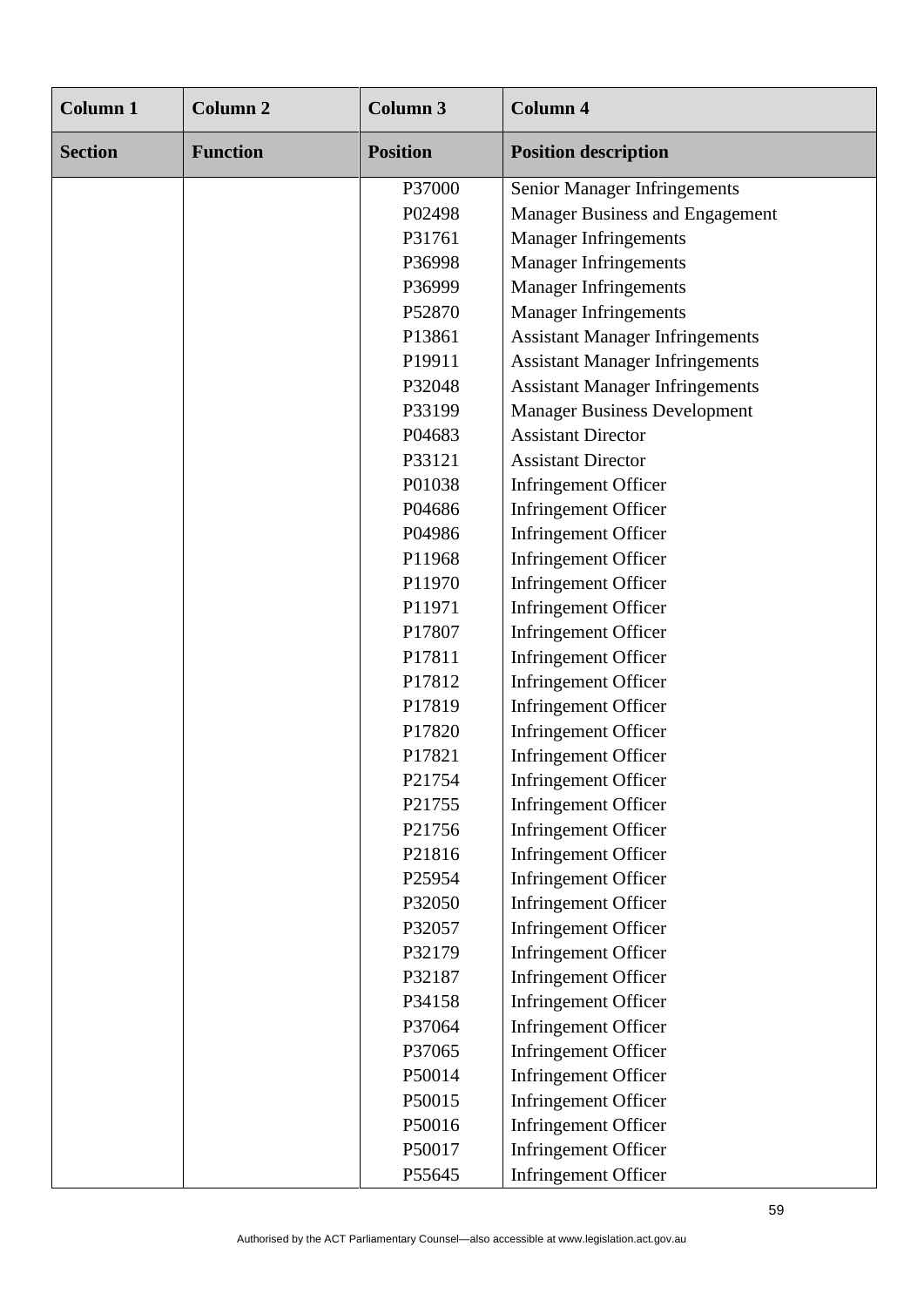| <b>Column 1</b> | <b>Column 2</b>       | <b>Column 3</b>    | <b>Column 4</b>                         |
|-----------------|-----------------------|--------------------|-----------------------------------------|
| <b>Section</b>  | <b>Function</b>       | <b>Position</b>    | <b>Position description</b>             |
|                 |                       | P50117             | Infringement Officer                    |
|                 |                       | P43746             | <b>Infringement Officer</b>             |
|                 |                       | P11387             | Infringement Officer                    |
|                 |                       | P41246             | <b>Infringement Officer</b>             |
|                 |                       | P43417             | <b>Infringement Officer</b>             |
|                 |                       | P24001             | <b>Infringement Officer</b>             |
|                 |                       | P39416             | <b>Infringement Officer</b>             |
|                 |                       | P41099             | <b>Infringement Officer</b>             |
|                 |                       | P41100             | Infringement Officer                    |
|                 |                       | P41102             | Infringement Officer                    |
|                 |                       | P41103             | <b>Infringement Officer</b>             |
|                 |                       | P50392             | Infringement Officer                    |
|                 |                       | P50397             | Infringement Officer                    |
|                 |                       | P52871             | <b>Infringement Officer</b>             |
|                 |                       | P52872             | Infringement Officer                    |
|                 |                       | P52873             | <b>Infringement Officer</b>             |
|                 |                       | P52874             | <b>Infringement Officer</b>             |
|                 |                       | P52875             | Infringement Officer                    |
|                 |                       | P52876             | <b>Infringement Officer</b>             |
|                 |                       | P00354             | Registration and Licence Officer        |
|                 |                       | P01913             | Registration and Licence Officer        |
|                 |                       | P02098             | Registration and Licence Officer        |
|                 |                       | P10837             | Registration and Licence Officer        |
|                 |                       | P11160             | Registration and Licence Officer        |
|                 |                       | P11433             | <b>Registration and Licence Officer</b> |
|                 |                       | P12565             | <b>Registration and Licence Officer</b> |
|                 |                       | C <sub>11249</sub> | <b>Infringement Officer</b>             |
|                 |                       | C11250             | Registration and Licence Officer        |
|                 |                       | C11251             | Registration and Licence Officer        |
|                 |                       | P21239             | <b>Internal Business Auditor</b>        |
|                 |                       | P21869             | <b>Administration Officer</b>           |
|                 |                       | P00354             | Registration and Licence Officer        |
|                 |                       | P12565             | <b>Registration and Licence Officer</b> |
| Section 45,     | Not register vehicle  | E218               | <b>Executive Branch Manager</b>         |
| Part 3, Road    | if the right of       | E1077              | <b>Executive Branch Manager</b>         |
| Transport       | everyone to drive the | E1147              | <b>Executive Branch Manager</b>         |
| (General) Act   | vehicle in the ACT    | P36222             | <b>Senior Director</b>                  |
| 1999            | is suspended under    | P35718             | <b>Senior Director</b>                  |
|                 | division 3.4          | P41143             | <b>Senior Director</b>                  |
|                 |                       | P31036             | <b>Senior Director</b>                  |
|                 |                       | P00867             | Director                                |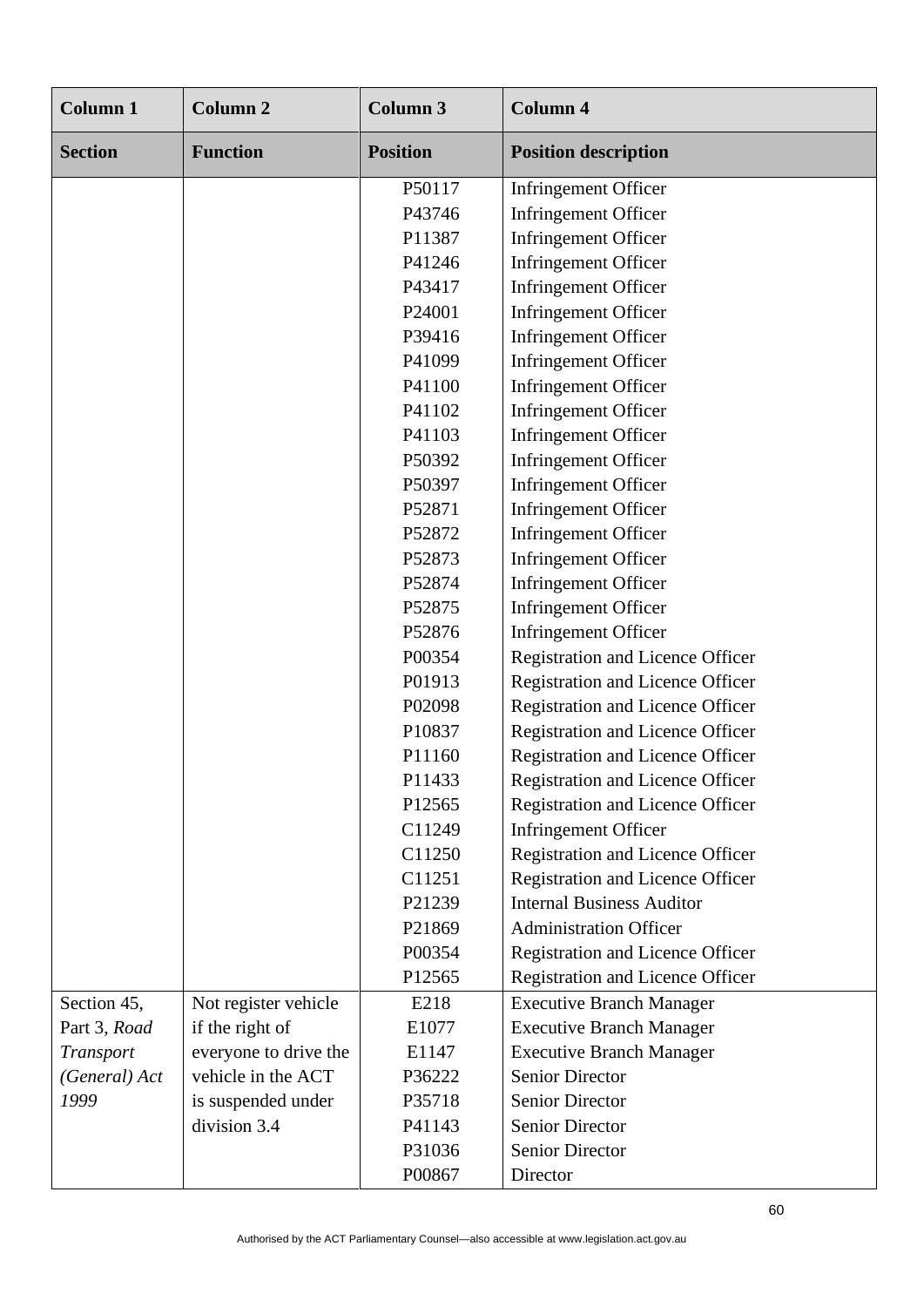| <b>Column 1</b> | <b>Column 2</b> | <b>Column 3</b>    | <b>Column 4</b>                        |
|-----------------|-----------------|--------------------|----------------------------------------|
| <b>Section</b>  | <b>Function</b> | <b>Position</b>    | <b>Position description</b>            |
|                 |                 | P21223             | Director                               |
|                 |                 | P16232             | Director                               |
|                 |                 | P15452             | Director                               |
|                 |                 | P52869             | Director                               |
|                 |                 | P37000             | <b>Senior Manager Infringements</b>    |
|                 |                 | P02498             | <b>Manager Business and Engagement</b> |
|                 |                 | P31761             | <b>Manager Infringements</b>           |
|                 |                 | P36998             | <b>Manager Infringements</b>           |
|                 |                 | P36999             | <b>Manager Infringements</b>           |
|                 |                 | P52870             | <b>Manager Infringements</b>           |
|                 |                 | P13861             | <b>Assistant Manager Infringements</b> |
|                 |                 | P19911             | <b>Assistant Manager Infringements</b> |
|                 |                 | P32048             | <b>Assistant Manager Infringements</b> |
|                 |                 | P33199             | <b>Manager Business Development</b>    |
|                 |                 | P04683             | <b>Assistant Director</b>              |
|                 |                 | P33121             | <b>Assistant Director</b>              |
|                 |                 | P01038             | <b>Infringement Officer</b>            |
|                 |                 | P04686             | Infringement Officer                   |
|                 |                 | P04986             | <b>Infringement Officer</b>            |
|                 |                 | P11968             | <b>Infringement Officer</b>            |
|                 |                 | P11970             | <b>Infringement Officer</b>            |
|                 |                 | P11971             | <b>Infringement Officer</b>            |
|                 |                 | P17807             | <b>Infringement Officer</b>            |
|                 |                 | P17811             | <b>Infringement Officer</b>            |
|                 |                 | P17812             | Infringement Officer                   |
|                 |                 | P17819             | <b>Infringement Officer</b>            |
|                 |                 | P17820             | Infringement Officer                   |
|                 |                 | P17821             | <b>Infringement Officer</b>            |
|                 |                 | P21754             | <b>Infringement Officer</b>            |
|                 |                 | P21755             | <b>Infringement Officer</b>            |
|                 |                 | P21756             | <b>Infringement Officer</b>            |
|                 |                 | P21816             | Infringement Officer                   |
|                 |                 | P <sub>25954</sub> | <b>Infringement Officer</b>            |
|                 |                 | P32050             | <b>Infringement Officer</b>            |
|                 |                 | P32057             | <b>Infringement Officer</b>            |
|                 |                 | P32179             | <b>Infringement Officer</b>            |
|                 |                 | P32187             | <b>Infringement Officer</b>            |
|                 |                 | P34158             | Infringement Officer                   |
|                 |                 | P37064             | <b>Infringement Officer</b>            |
|                 |                 | P37065             | <b>Infringement Officer</b>            |
|                 |                 | P50014             | Infringement Officer                   |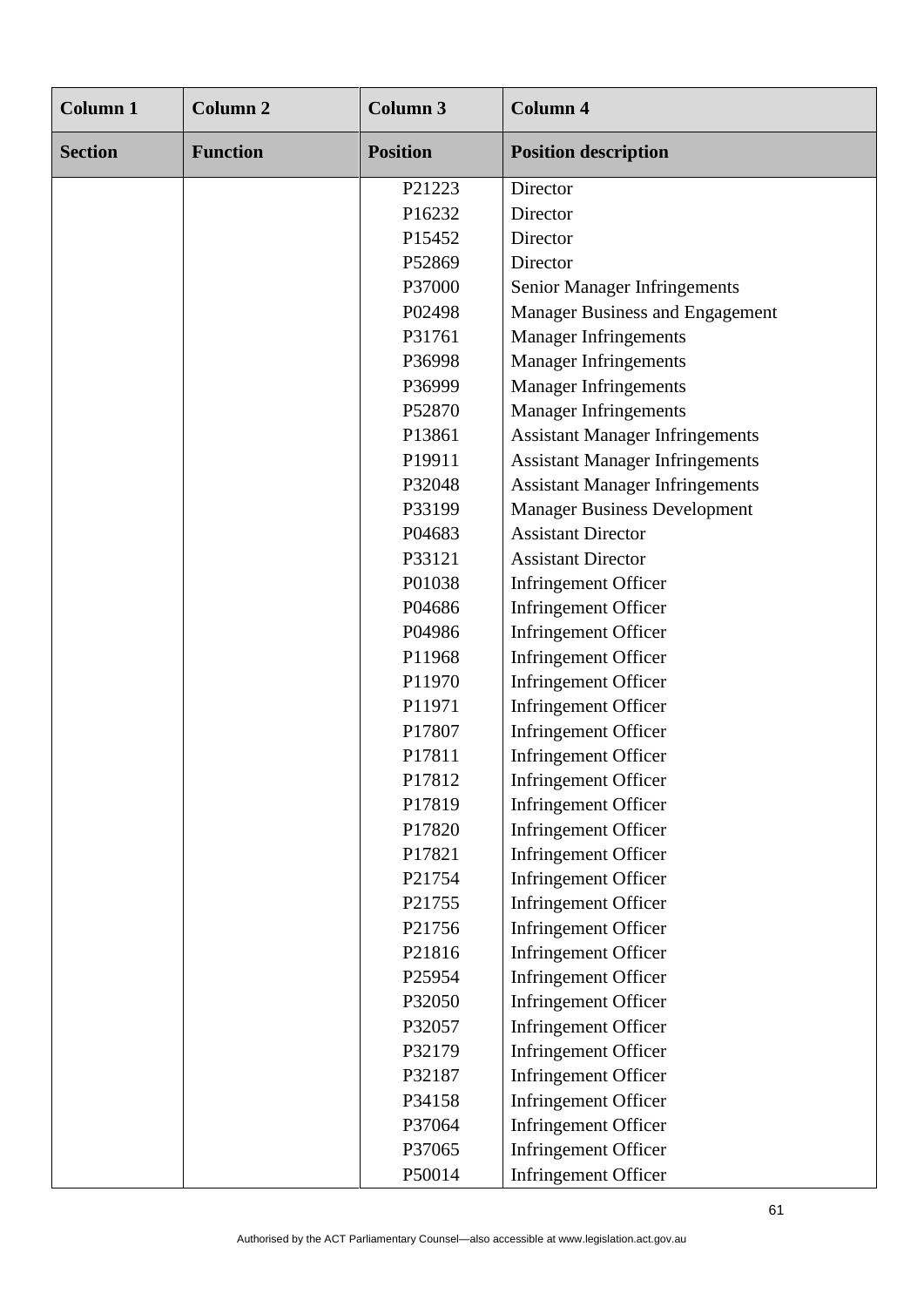| <b>Column 1</b> | <b>Column 2</b>    | <b>Column 3</b>    | <b>Column 4</b>                         |
|-----------------|--------------------|--------------------|-----------------------------------------|
| <b>Section</b>  | <b>Function</b>    | <b>Position</b>    | <b>Position description</b>             |
|                 |                    | P50015             | Infringement Officer                    |
|                 |                    | P50016             | <b>Infringement Officer</b>             |
|                 |                    | P50017             | Infringement Officer                    |
|                 |                    | P55645             | <b>Infringement Officer</b>             |
|                 |                    | P50117             | <b>Infringement Officer</b>             |
|                 |                    | P43746             | Infringement Officer                    |
|                 |                    | P11387             | <b>Infringement Officer</b>             |
|                 |                    | P41246             | <b>Infringement Officer</b>             |
|                 |                    | P43417             | Infringement Officer                    |
|                 |                    | P24001             | Infringement Officer                    |
|                 |                    | P39416             | <b>Infringement Officer</b>             |
|                 |                    | P41099             | Infringement Officer                    |
|                 |                    | P41100             | Infringement Officer                    |
|                 |                    | P41102             | <b>Infringement Officer</b>             |
|                 |                    | P41103             | Infringement Officer                    |
|                 |                    | P50392             | <b>Infringement Officer</b>             |
|                 |                    | P50397             | <b>Infringement Officer</b>             |
|                 |                    | P52871             | Infringement Officer                    |
|                 |                    | P52872             | <b>Infringement Officer</b>             |
|                 |                    | P52873             | <b>Infringement Officer</b>             |
|                 |                    | P52874             | Infringement Officer                    |
|                 |                    | P52875             | Infringement Officer                    |
|                 |                    | P52876             | <b>Infringement Officer</b>             |
|                 |                    | P00354             | Registration and Licence Officer        |
|                 |                    | P01913             | <b>Registration and Licence Officer</b> |
|                 |                    | P02098             | Registration and Licence Officer        |
|                 |                    | P10837             | Registration and Licence Officer        |
|                 |                    | P11160             | Registration and Licence Officer        |
|                 |                    | P11433             | Registration and Licence Officer        |
|                 |                    | P <sub>12565</sub> | <b>Registration and Licence Officer</b> |
|                 |                    | C11249             | <b>Infringement Officer</b>             |
|                 |                    | C <sub>11250</sub> | Registration and Licence Officer        |
|                 |                    | C11251             | Registration and Licence Officer        |
|                 |                    | P21239             | <b>Internal Business Auditor</b>        |
|                 |                    | P <sub>21869</sub> | <b>Administration Officer</b>           |
|                 |                    | P00354             | <b>Registration and Licence Officer</b> |
|                 |                    | P12565             | Registration and Licence Officer        |
| Section 46,     | Revoke suspension  | E218               | <b>Executive Branch Manager</b>         |
| Part 3, Road    | under division 3.4 | E1077              | <b>Executive Branch Manager</b>         |
| Transport       | because of an      | E1147              | <b>Executive Branch Manager</b>         |
|                 |                    | P36222             | Senior Director                         |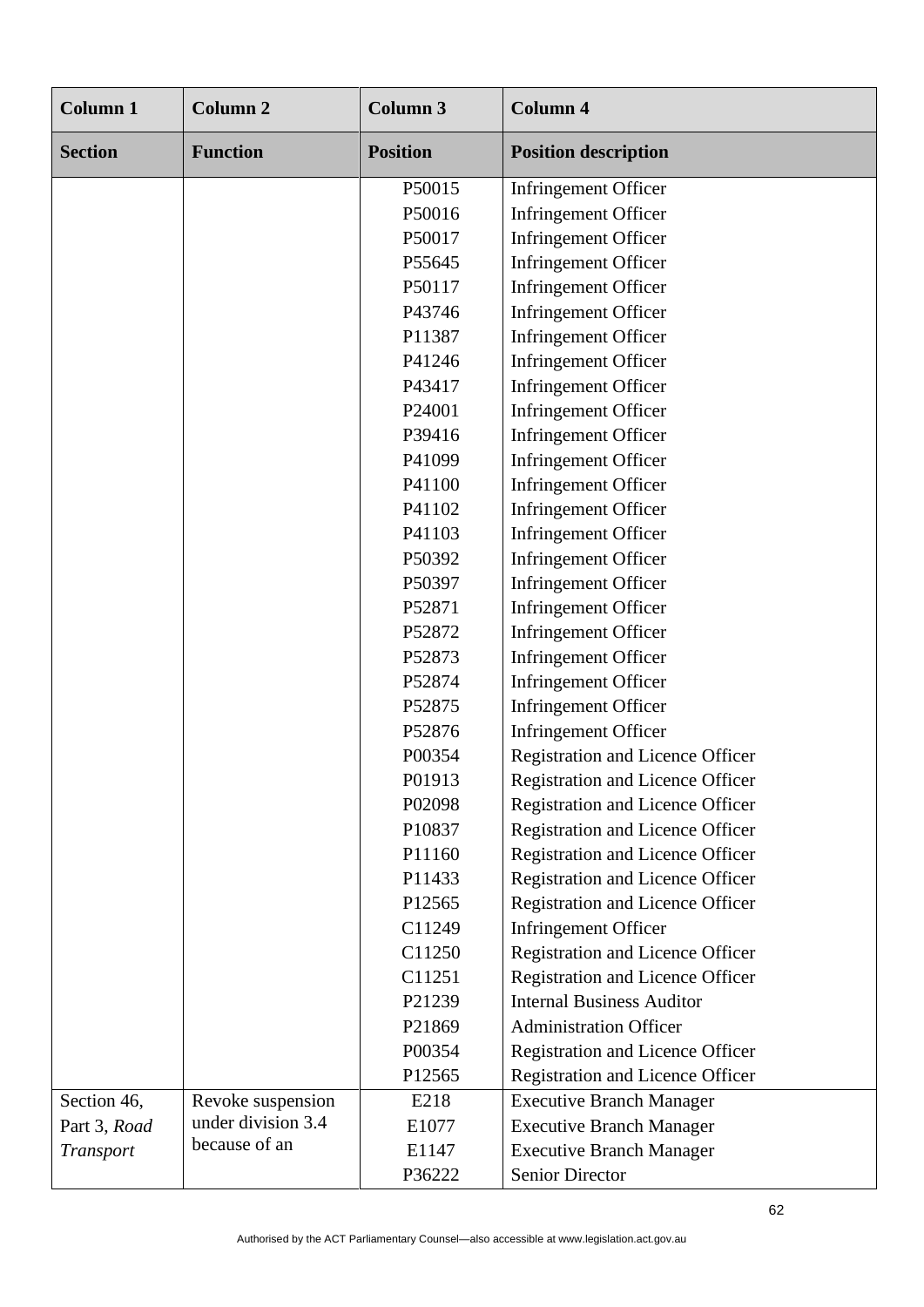| <b>Column 1</b> | <b>Column 2</b>                              | <b>Column 3</b> | <b>Column 4</b>                        |
|-----------------|----------------------------------------------|-----------------|----------------------------------------|
| <b>Section</b>  | <b>Function</b>                              | <b>Position</b> | <b>Position description</b>            |
| (General) Act   | infringement notice                          | P35718          | <b>Senior Director</b>                 |
| 1999            | offence for which an                         | P41143          | <b>Senior Director</b>                 |
|                 | infringement notice                          | P31036          | <b>Senior Director</b>                 |
|                 | has been served on a<br>person where vehicle | P00867          | Director                               |
|                 | registration is                              | P21223          | Director                               |
|                 | transferred under the                        | P16232          | Director                               |
|                 | Road Transport                               | P15452          | Director                               |
|                 | (Vehicle                                     | P52869          | Director                               |
|                 | <b>Registration</b> ) Act                    | P37000          | <b>Senior Manager Infringements</b>    |
|                 | 1999 and the person                          | P02498          | Manager Business and Engagement        |
|                 | no longer has an<br>interest in the          | P31761          | <b>Manager Infringements</b>           |
|                 | vehicle                                      | P36998          | <b>Manager Infringements</b>           |
|                 |                                              | P36999          | <b>Manager Infringements</b>           |
|                 |                                              | P52870          | <b>Manager Infringements</b>           |
|                 |                                              | P13861          | <b>Assistant Manager Infringements</b> |
|                 |                                              | P19911          | <b>Assistant Manager Infringements</b> |
|                 |                                              | P32048          | <b>Assistant Manager Infringements</b> |
|                 |                                              | P33199          | <b>Manager Business Development</b>    |
|                 |                                              | P04683          | <b>Assistant Director</b>              |
|                 |                                              | P33121          | <b>Assistant Director</b>              |
|                 |                                              | P01038          | <b>Infringement Officer</b>            |
|                 |                                              | P04686          | <b>Infringement Officer</b>            |
|                 |                                              | P04986          | <b>Infringement Officer</b>            |
|                 |                                              | P11968          | <b>Infringement Officer</b>            |
|                 |                                              | P11970          | Infringement Officer                   |
|                 |                                              | P11971          | <b>Infringement Officer</b>            |
|                 |                                              | P17807          | Infringement Officer                   |
|                 |                                              | P17811          | Infringement Officer                   |
|                 |                                              | P17812          | <b>Infringement Officer</b>            |
|                 |                                              | P17819          | <b>Infringement Officer</b>            |
|                 |                                              | P17820          | Infringement Officer                   |
|                 |                                              | P17821          | Infringement Officer                   |
|                 |                                              | P21754          | Infringement Officer                   |
|                 |                                              | P21755          | <b>Infringement Officer</b>            |
|                 |                                              | P21756          | <b>Infringement Officer</b>            |
|                 |                                              | P21816          | <b>Infringement Officer</b>            |
|                 |                                              | P25954          | Infringement Officer                   |
|                 |                                              | P32050          | <b>Infringement Officer</b>            |
|                 |                                              | P32057          | <b>Infringement Officer</b>            |
|                 |                                              | P32179          | <b>Infringement Officer</b>            |
|                 |                                              | P32187          | <b>Infringement Officer</b>            |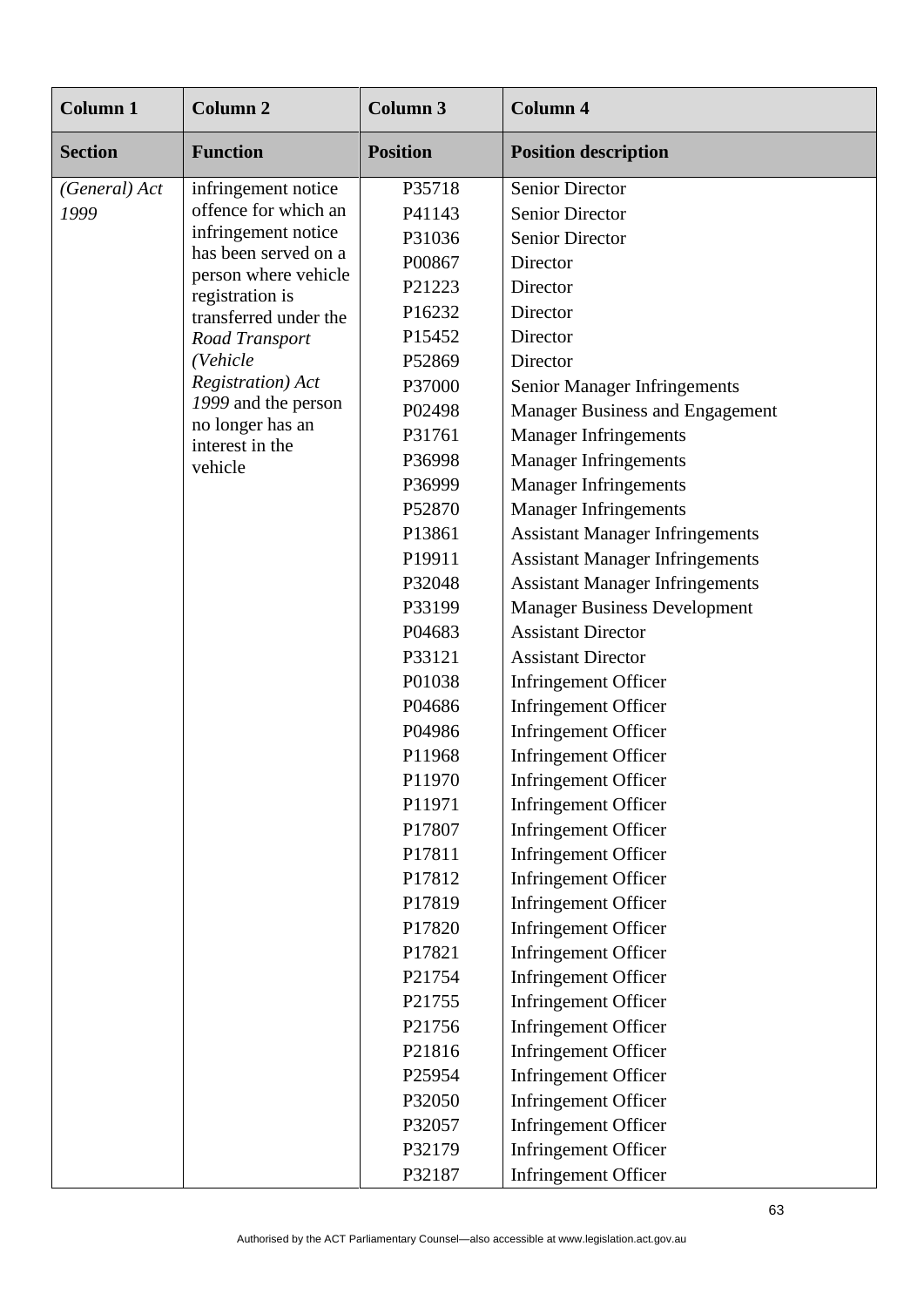| <b>Column 1</b> | <b>Column 2</b> | <b>Column 3</b>    | <b>Column 4</b>                         |
|-----------------|-----------------|--------------------|-----------------------------------------|
| <b>Section</b>  | <b>Function</b> | <b>Position</b>    | <b>Position description</b>             |
|                 |                 | P34158             | Infringement Officer                    |
|                 |                 | P37064             | <b>Infringement Officer</b>             |
|                 |                 | P37065             | <b>Infringement Officer</b>             |
|                 |                 | P50014             | Infringement Officer                    |
|                 |                 | P50015             | <b>Infringement Officer</b>             |
|                 |                 | P50016             | Infringement Officer                    |
|                 |                 | P50017             | <b>Infringement Officer</b>             |
|                 |                 | P55645             | <b>Infringement Officer</b>             |
|                 |                 | P50117             | Infringement Officer                    |
|                 |                 | P43746             | <b>Infringement Officer</b>             |
|                 |                 | P11387             | <b>Infringement Officer</b>             |
|                 |                 | P41246             | Infringement Officer                    |
|                 |                 | P43417             | <b>Infringement Officer</b>             |
|                 |                 | P24001             | <b>Infringement Officer</b>             |
|                 |                 | P39416             | Infringement Officer                    |
|                 |                 | P41099             | <b>Infringement Officer</b>             |
|                 |                 | P41100             | <b>Infringement Officer</b>             |
|                 |                 | P41102             | Infringement Officer                    |
|                 |                 | P41103             | <b>Infringement Officer</b>             |
|                 |                 | P50392             | <b>Infringement Officer</b>             |
|                 |                 | P50397             | Infringement Officer                    |
|                 |                 | P52871             | Infringement Officer                    |
|                 |                 | P52872             | <b>Infringement Officer</b>             |
|                 |                 | P52873             | Infringement Officer                    |
|                 |                 | P52874             | Infringement Officer                    |
|                 |                 | P52875             | <b>Infringement Officer</b>             |
|                 |                 | P52876             | <b>Infringement Officer</b>             |
|                 |                 | P00354             | Registration and Licence Officer        |
|                 |                 | P01913             | <b>Registration and Licence Officer</b> |
|                 |                 | P02098             | Registration and Licence Officer        |
|                 |                 | P10837             | <b>Registration and Licence Officer</b> |
|                 |                 | P11160             | <b>Registration and Licence Officer</b> |
|                 |                 | P11433             | Registration and Licence Officer        |
|                 |                 | P <sub>12565</sub> | Registration and Licence Officer        |
|                 |                 | C <sub>11249</sub> | <b>Infringement Officer</b>             |
|                 |                 | C11250             | Registration and Licence Officer        |
|                 |                 | C11251             | Registration and Licence Officer        |
|                 |                 | P21239             | <b>Internal Business Auditor</b>        |
|                 |                 | P <sub>21869</sub> | <b>Administration Officer</b>           |
|                 |                 | P00354             | <b>Registration and Licence Officer</b> |
|                 |                 | P12565             | Registration and Licence Officer        |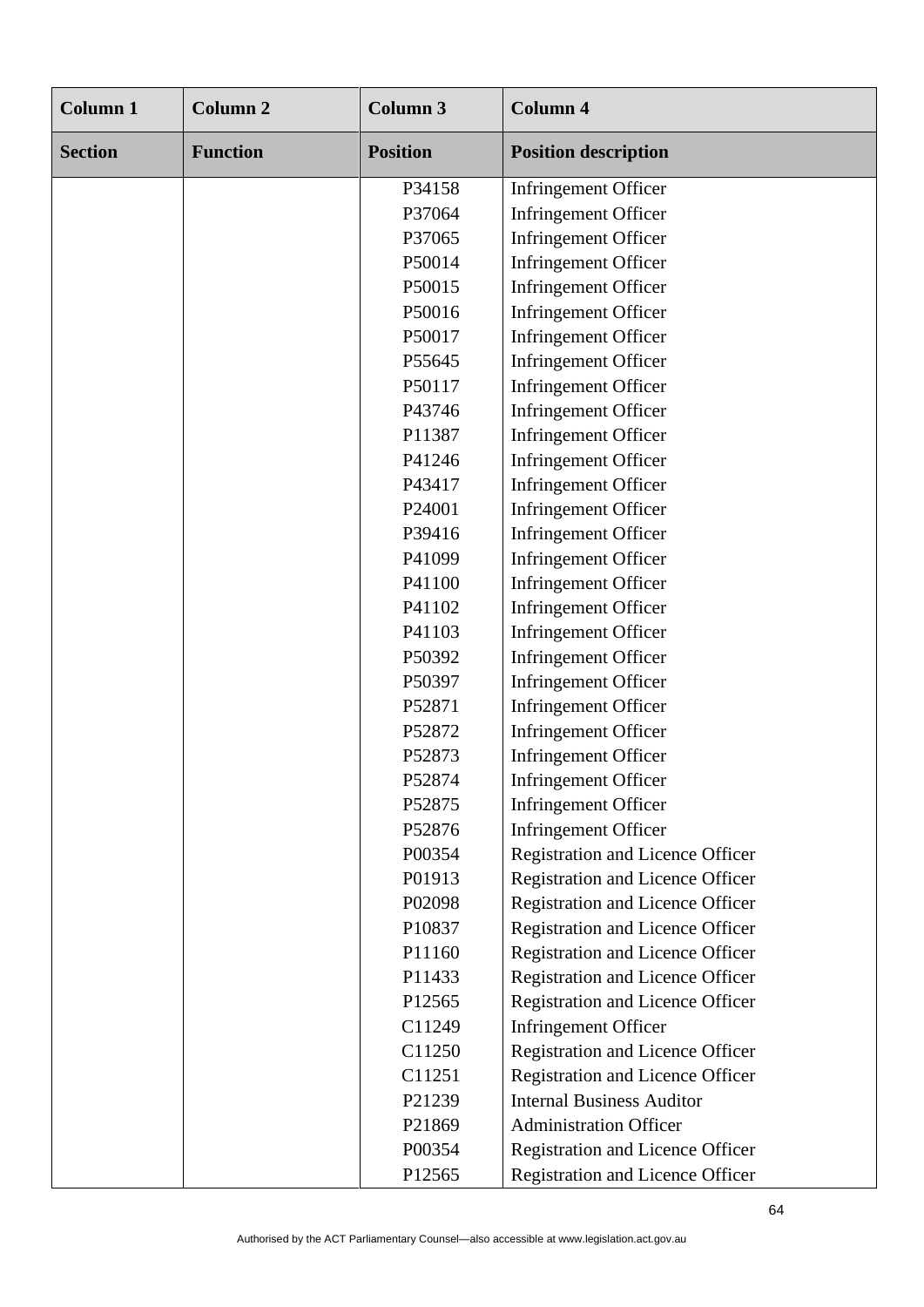| <b>Column 1</b> | <b>Column 2</b>       | <b>Column 3</b> | <b>Column 4</b>                        |
|-----------------|-----------------------|-----------------|----------------------------------------|
| <b>Section</b>  | <b>Function</b>       | <b>Position</b> | <b>Position description</b>            |
| Section 47,     | Revoke suspension     | E218            | <b>Executive Branch Manager</b>        |
| Part 3, Road    | where infringement    | E1077           | <b>Executive Branch Manager</b>        |
| Transport       | notice penalty paid,  | E1147           | <b>Executive Branch Manager</b>        |
| (General) Act   | discharged or         | P36222          | <b>Senior Director</b>                 |
| 1999            | waived and advise     | P35718          | <b>Senior Director</b>                 |
|                 | person of revocation  | P41143          | <b>Senior Director</b>                 |
|                 | unless would then be  | P31036          | <b>Senior Director</b>                 |
|                 | required to take      | P00867          | Director                               |
|                 | suspension action in  | P21223          | Director                               |
|                 | relation to another   | P16232          | Director                               |
|                 | infringement notice   | P15452          | Director                               |
|                 | offence               | P52869          | Director                               |
|                 |                       | P24490          | <b>Assistant Director</b>              |
|                 |                       | P37000          | <b>Senior Manager Infringements</b>    |
|                 |                       | P02498          | Manager Business and Engagement        |
|                 |                       | P31761          | <b>Manager Infringements</b>           |
|                 |                       | P36998          | <b>Manager Infringements</b>           |
|                 |                       | P36999          | <b>Manager Infringements</b>           |
|                 |                       | P52870          | <b>Manager Infringements</b>           |
|                 |                       | P13861          | <b>Assistant Manager Infringements</b> |
|                 |                       | P19911          | <b>Assistant Manager Infringements</b> |
|                 |                       | P32048          | <b>Assistant Manager Infringements</b> |
|                 |                       | P33199          | <b>Manager Business Development</b>    |
|                 |                       | P04683          | <b>Assistant Director</b>              |
|                 |                       | P33121          | <b>Assistant Director</b>              |
| Section 59,     | Return seized driver  | E218            | <b>Executive Branch Manager</b>        |
| Part 3, Road    | licence, public       | E1077           | <b>Executive Branch Manager</b>        |
| Transport       | vehicle driver        | E1147           | <b>Executive Branch Manager</b>        |
| (General) Act   | authority card or     | P36222          | <b>Senior Director</b>                 |
| 1999            | external driver       | P35718          | <b>Senior Director</b>                 |
|                 | licence to person if  | P41143          | <b>Senior Director</b>                 |
|                 | legally entitled to   | P31036          | <b>Senior Director</b>                 |
|                 | hold and deal with    | P00867          | Director                               |
|                 | anything else given   | P21223          | Director                               |
|                 | to the authority      | P16232          | Director                               |
|                 | under this section as | P15452          | Director                               |
|                 | appropriate           | P52869          | Director                               |
|                 |                       | P24490          | <b>Assistant Director</b>              |
|                 |                       | P37000          | <b>Senior Manager Infringements</b>    |
|                 |                       | P02498          | <b>Manager Business and Engagement</b> |
|                 |                       | P31761          | <b>Manager Infringements</b>           |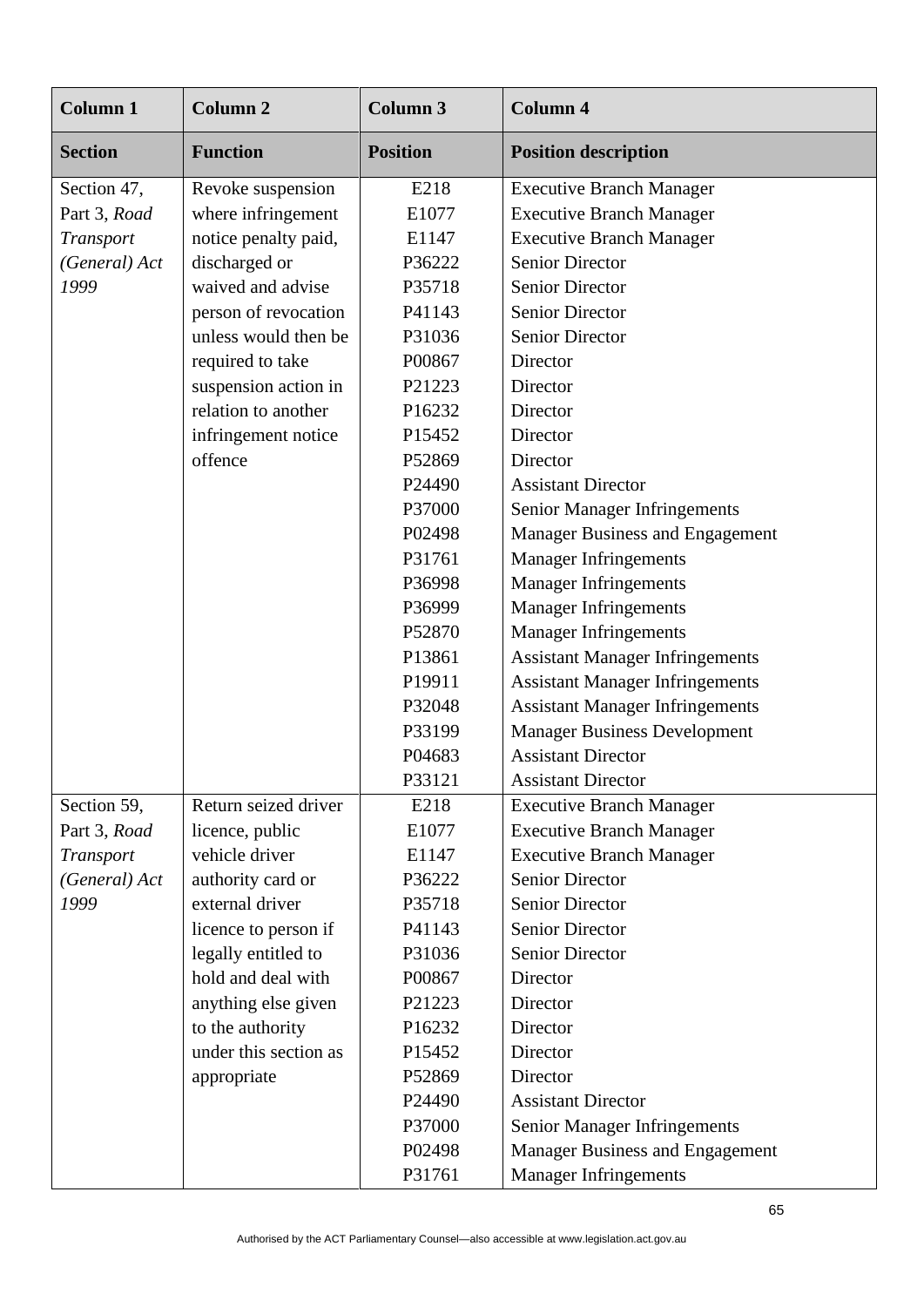| <b>Column 1</b> | <b>Column 2</b> | <b>Column 3</b> | <b>Column 4</b>                        |
|-----------------|-----------------|-----------------|----------------------------------------|
| <b>Section</b>  | <b>Function</b> | <b>Position</b> | <b>Position description</b>            |
|                 |                 | P36998          | <b>Manager Infringements</b>           |
|                 |                 | P36999          | <b>Manager Infringements</b>           |
|                 |                 | P52870          | <b>Manager Infringements</b>           |
|                 |                 | P13861          | <b>Assistant Manager Infringements</b> |
|                 |                 | P19911          | <b>Assistant Manager Infringements</b> |
|                 |                 | P32048          | <b>Assistant Manager Infringements</b> |
|                 |                 | P33199          | <b>Manager Business Development</b>    |
|                 |                 | P04683          | <b>Assistant Director</b>              |
|                 |                 | P33121          | <b>Assistant Director</b>              |
|                 |                 | P21239          | <b>Internal Business Auditor</b>       |
|                 |                 | P21869          | <b>Administration Officer</b>          |
|                 |                 | P00354          | Registration and Licence Officer       |
|                 |                 | P12565          | Registration and Licence Officer       |
| Section 225,    | Approve forms   | E105            | <b>Executive Branch Manager</b>        |
| Part 11, Road   |                 | E141            | <b>Executive Branch Manager</b>        |
| Transport       |                 | E218            | <b>Executive Branch Manager</b>        |
| (General) Act   |                 | E1077           | <b>Executive Branch Manager</b>        |
| 1999            |                 | E1005           | <b>Executive Branch Manager</b>        |
|                 |                 | E1147           | <b>Executive Branch Manager</b>        |
|                 |                 | P36222          | <b>Senior Director</b>                 |
|                 |                 | P35718          | <b>Senior Director</b>                 |
|                 |                 | P41143          | <b>Senior Director</b>                 |
|                 |                 | P31036          | <b>Senior Director</b>                 |
|                 |                 | P00867          | Director                               |
|                 |                 | P21223          | Director                               |
|                 |                 | P16232          | Director                               |
|                 |                 | P15452          | Director                               |
|                 |                 | P52869          | Director                               |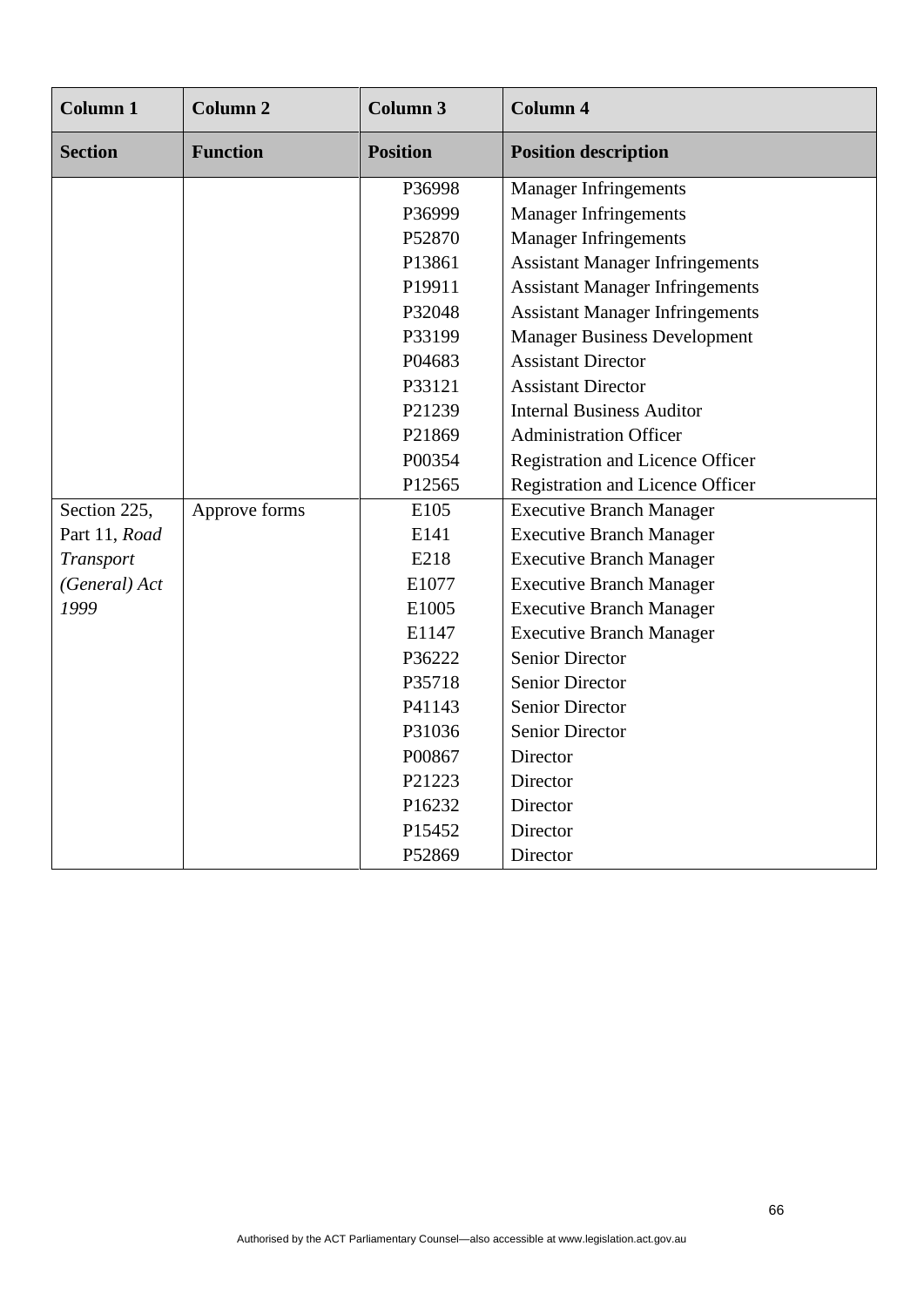| Road Transport (Safety and Traffic Management) Regulation 2017 |  |  |  |  |  |  |
|----------------------------------------------------------------|--|--|--|--|--|--|
|----------------------------------------------------------------|--|--|--|--|--|--|

| <b>Column 1</b>  | <b>Column 2</b>       | <b>Column 3</b> | <b>Column 4</b>                     |
|------------------|-----------------------|-----------------|-------------------------------------|
| <b>Section</b>   | <b>Function</b>       | <b>Position</b> | <b>Position description</b>         |
| Section 15 $(1)$ | Determine other       | E218            | <b>Executive Branch Manager</b>     |
| $(a)$ (v), Road  | information required  | E1077           | <b>Executive Branch Manager</b>     |
| Transport        | to be included in an  | E1147           | <b>Executive Branch Manager</b>     |
| (Safety and      | image of a vehicle or | P36222          | <b>Senior Director</b>              |
| Traffic          | the driver of a       | P35718          | <b>Senior Director</b>              |
| Management)      | vehicle, taken by a   | P41143          | <b>Senior Director</b>              |
| Regulation       | traffic offence       | P31036          | <b>Senior Director</b>              |
| 2017             | detection device      | P41812          | Director                            |
|                  |                       | P24439          | <b>Assistant Director</b>           |
| Section 19 (2),  | Approve a person      | E218            | <b>Executive Branch Manager</b>     |
| Road             | who is not a police   | E1077           | <b>Executive Branch Manager</b>     |
| Transport        | officer to operate a  | E1147           | <b>Executive Branch Manager</b>     |
| (Safety and      | traffic offence       | P36222          | <b>Senior Director</b>              |
| Traffic          | detection device      | P35718          | <b>Senior Director</b>              |
| Management)      |                       | P41143          | <b>Senior Director</b>              |
| Regulation       |                       | P31036          | <b>Senior Director</b>              |
| 2017             |                       | P41812          | Director                            |
| Section 36,      | Approval of an        | E218            | <b>Executive Branch Manager</b>     |
| Road             | e-payment method      | E1077           | <b>Executive Branch Manager</b>     |
| Transport        | for the use of a      | E1147           | <b>Executive Branch Manager</b>     |
| (Safety and      | parking space in a    |                 |                                     |
| Traffic          | ticket parking area   |                 |                                     |
| Management)      |                       |                 |                                     |
| Regulation       |                       |                 |                                     |
| 2017             |                       |                 |                                     |
| Section 64       | Issue parking permit  | E218            | <b>Executive Branch Manager</b>     |
| (except          |                       | E1077           | <b>Executive Branch Manager</b>     |
| subsection       |                       | E1147           | <b>Executive Branch Manager</b>     |
| $2(g)$ ), Road   |                       | P36222          | <b>Senior Director</b>              |
| Transport        |                       | P35718          | <b>Senior Director</b>              |
| (Safety and      |                       | P41143          | <b>Senior Director</b>              |
| Traffic          |                       | P31036          | <b>Senior Director</b>              |
| Management)      |                       | P00867          | Director                            |
| Regulation       |                       | P21223          | Director                            |
| 2017             |                       | P16232          | Director                            |
|                  |                       | P15452          | Director                            |
|                  |                       | P52869          | Director                            |
|                  |                       | P37000          | <b>Senior Manager Infringements</b> |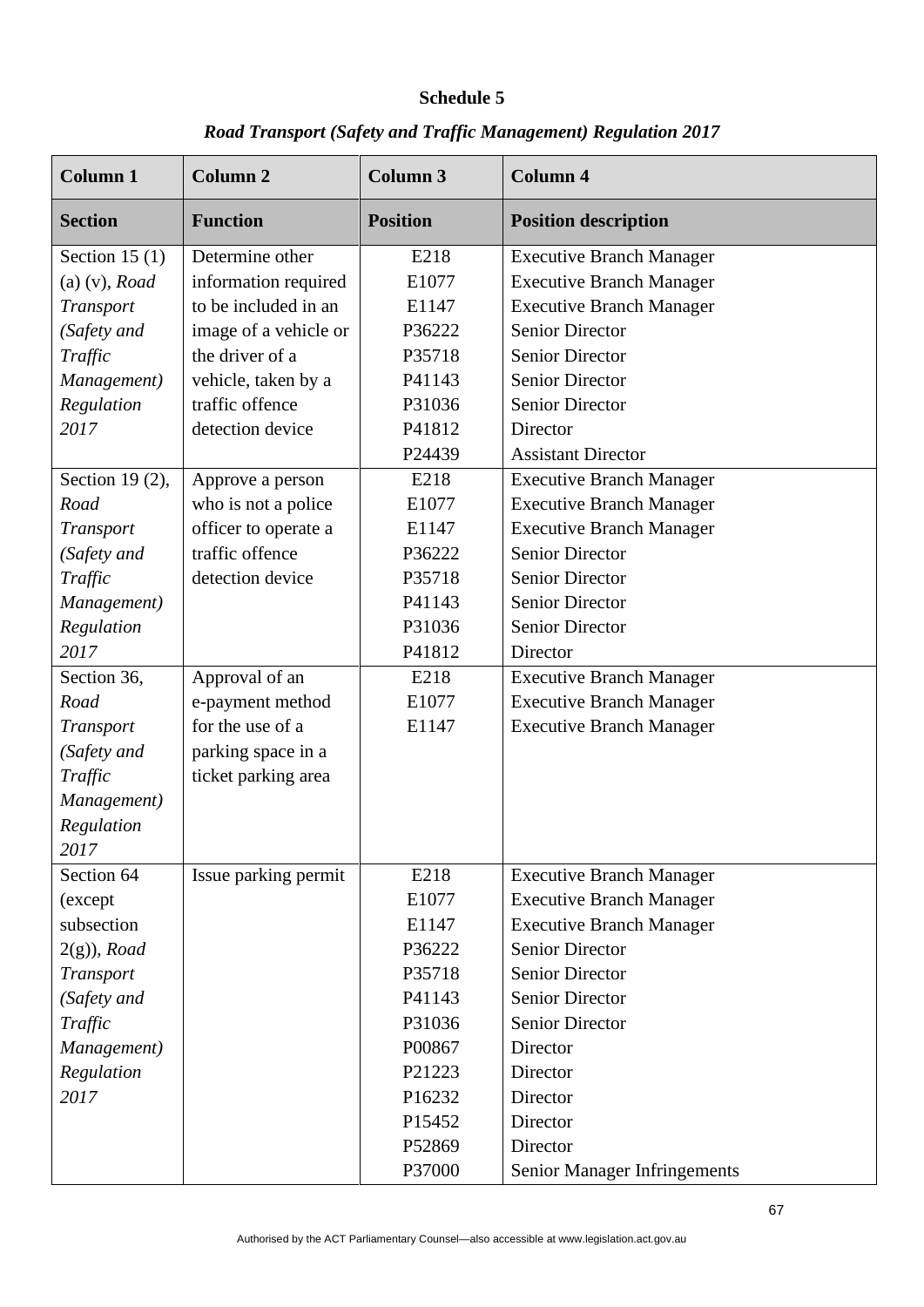| <b>Column 1</b> | <b>Column 2</b> | <b>Column 3</b> | <b>Column 4</b>                        |
|-----------------|-----------------|-----------------|----------------------------------------|
| <b>Section</b>  | <b>Function</b> | <b>Position</b> | <b>Position description</b>            |
|                 |                 | P02498          | Manager Business and Engagement        |
|                 |                 | P31761          | <b>Manager Infringements</b>           |
|                 |                 | P36998          | <b>Manager Infringements</b>           |
|                 |                 | P36999          | <b>Manager Infringements</b>           |
|                 |                 | P52870          | <b>Manager Infringements</b>           |
|                 |                 | P13861          | <b>Assistant Manager Infringements</b> |
|                 |                 | P19911          | <b>Assistant Manager Infringements</b> |
|                 |                 | P32048          | <b>Assistant Manager Infringements</b> |
|                 |                 | P33199          | <b>Manager Business Development</b>    |
|                 |                 | P04683          | <b>Assistant Director</b>              |
|                 |                 | P33121          | <b>Assistant Director</b>              |
|                 |                 | P01038          | Infringement Officer                   |
|                 |                 | P04686          | Infringement Officer                   |
|                 |                 | P04986          | <b>Infringement Officer</b>            |
|                 |                 | P11968          | <b>Infringement Officer</b>            |
|                 |                 | P11970          | Infringement Officer                   |
|                 |                 | P11971          | <b>Infringement Officer</b>            |
|                 |                 | P17807          | Infringement Officer                   |
|                 |                 | P17811          | Infringement Officer                   |
|                 |                 | P17812          | <b>Infringement Officer</b>            |
|                 |                 | P17819          | Infringement Officer                   |
|                 |                 | P17820          | <b>Infringement Officer</b>            |
|                 |                 | P17821          | <b>Infringement Officer</b>            |
|                 |                 | P21754          | Infringement Officer                   |
|                 |                 | P21755          | Infringement Officer                   |
|                 |                 | P21756          | Infringement Officer                   |
|                 |                 | P21816          | <b>Infringement Officer</b>            |
|                 |                 | P25954          | Infringement Officer                   |
|                 |                 | P32050          | <b>Infringement Officer</b>            |
|                 |                 | P32057          | Infringement Officer                   |
|                 |                 | P32179          | Infringement Officer                   |
|                 |                 | P32187          | <b>Infringement Officer</b>            |
|                 |                 | P34158          | Infringement Officer                   |
|                 |                 | P37064          | Infringement Officer                   |
|                 |                 | P37065          | <b>Infringement Officer</b>            |
|                 |                 | P50014          | <b>Infringement Officer</b>            |
|                 |                 | P50015          | Infringement Officer                   |
|                 |                 | P50016          | <b>Infringement Officer</b>            |
|                 |                 | P50017          | Infringement Officer                   |
|                 |                 | P55645          | <b>Infringement Officer</b>            |
|                 |                 | P50117          | Infringement Officer                   |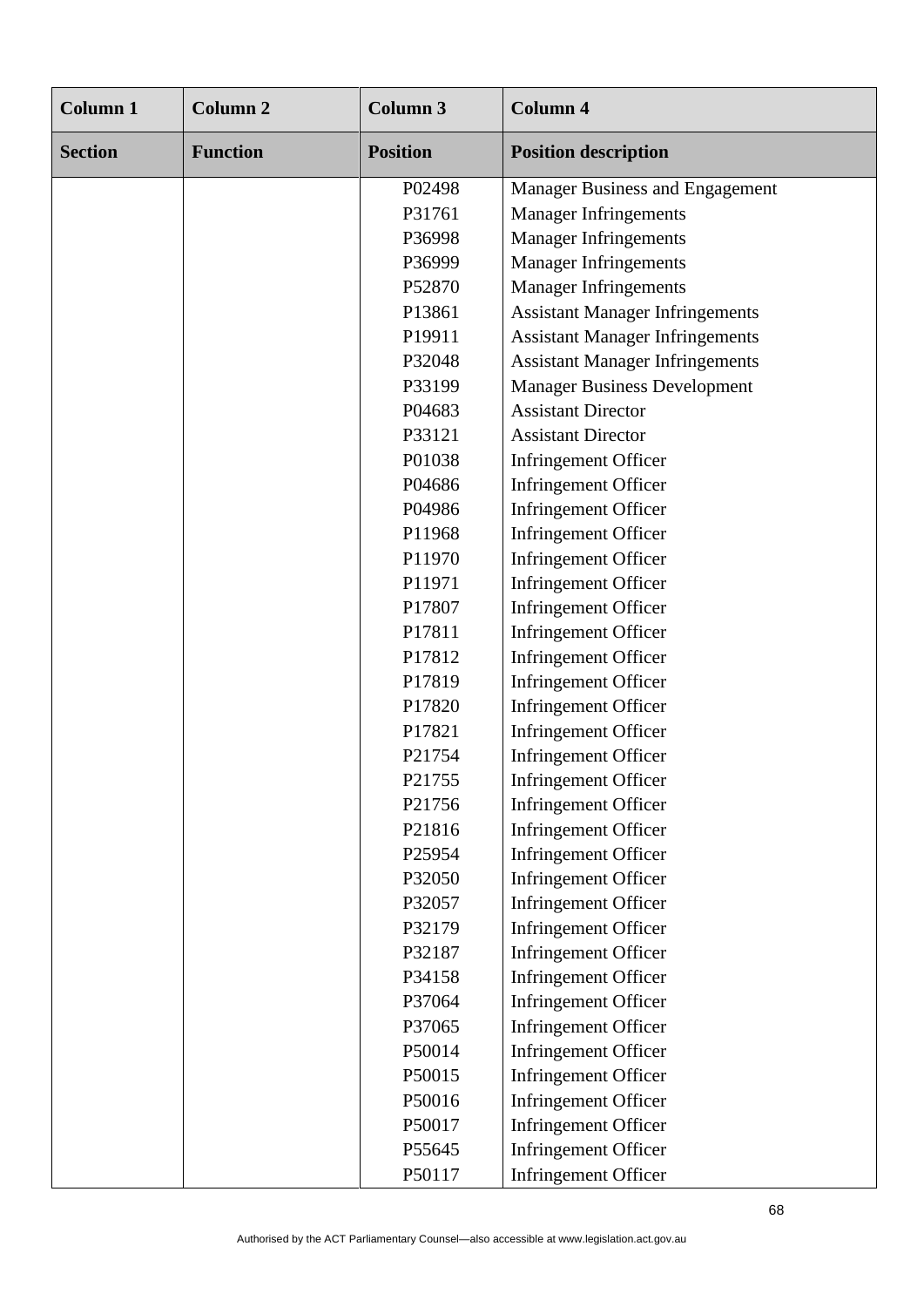| <b>Column 1</b> | <b>Column 2</b> | <b>Column 3</b> | <b>Column 4</b>                               |
|-----------------|-----------------|-----------------|-----------------------------------------------|
| <b>Section</b>  | <b>Function</b> | <b>Position</b> | <b>Position description</b>                   |
|                 |                 | P43746          | Infringement Officer                          |
|                 |                 | P11387          | <b>Infringement Officer</b>                   |
|                 |                 | P41246          | <b>Infringement Officer</b>                   |
|                 |                 | P43417          | <b>Infringement Officer</b>                   |
|                 |                 | P24001          | <b>Infringement Officer</b>                   |
|                 |                 | P39416          | Infringement Officer                          |
|                 |                 | P41099          | <b>Infringement Officer</b>                   |
|                 |                 | P41100          | <b>Infringement Officer</b>                   |
|                 |                 | P41102          | Infringement Officer                          |
|                 |                 | P41103          | <b>Infringement Officer</b>                   |
|                 |                 | P50392          | <b>Infringement Officer</b>                   |
|                 |                 | P50397          | Infringement Officer                          |
|                 |                 | P52871          | Infringement Officer                          |
|                 |                 | P52872          | <b>Infringement Officer</b>                   |
|                 |                 | P52873          | Infringement Officer                          |
|                 |                 | P52874          | <b>Infringement Officer</b>                   |
|                 |                 | P52875          | <b>Infringement Officer</b>                   |
|                 |                 | P52876          | Infringement Officer                          |
|                 |                 | P00354          | Registration and Licence Officer              |
|                 |                 | P01913          | Registration and Licence Officer              |
|                 |                 | P02098          | Registration and Licence Officer              |
|                 |                 | P10837          | <b>Registration and Licence Officer</b>       |
|                 |                 | P11160          | Registration and Licence Officer              |
|                 |                 | P11433          | Registration and Licence Officer              |
|                 |                 | P12565          | Registration and Licence Officer              |
|                 |                 | C11249          | Infringement Officer                          |
|                 |                 | C11250          | Registration and Licence Officer              |
|                 |                 | C11251          | Registration and Licence Officer              |
|                 |                 | All position    | Access Canberra Service Centre, Shopfront and |
|                 |                 | numbers         | <b>Contact Centre</b>                         |
| Section 65,     | Issue mobility  | E218            | <b>Executive Branch Manager</b>               |
| Road            | parking scheme  | E1077           | <b>Executive Branch Manager</b>               |
| Transport       | authority       | E1147           | <b>Executive Branch Manager</b>               |
| (Safety and     |                 | P36222          | <b>Senior Director</b>                        |
| Traffic         |                 | P35718          | <b>Senior Director</b>                        |
| Management)     |                 | P41143          | <b>Senior Director</b>                        |
| Regulation      |                 | P31036          | <b>Senior Director</b>                        |
| 2017            |                 | P00867          | Director                                      |
|                 |                 | P21223          | Director                                      |
|                 |                 | P16232          | Director                                      |
|                 |                 | P15452          | Director                                      |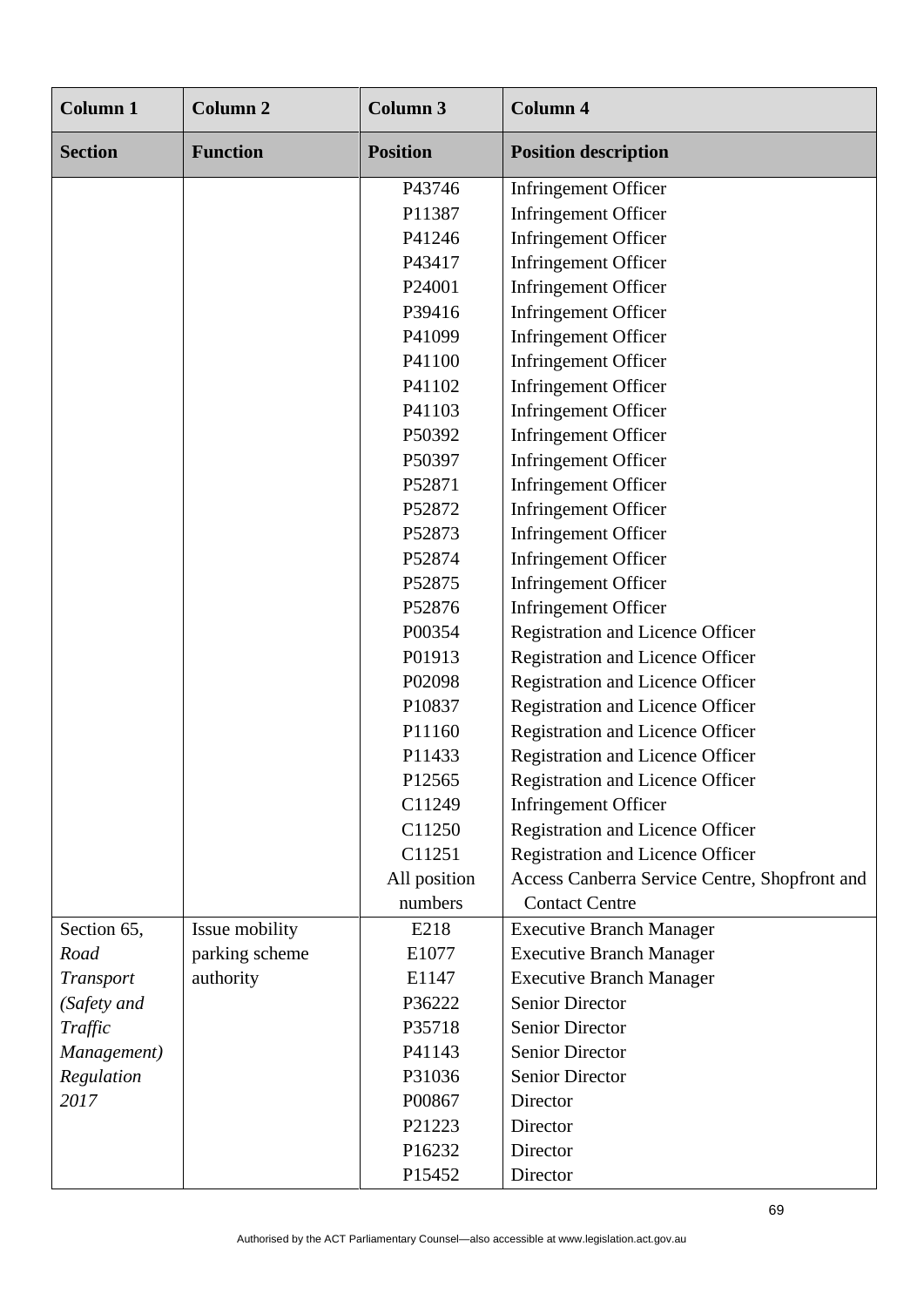| <b>Column 1</b> | <b>Column 2</b> | <b>Column 3</b> | <b>Column 4</b>                        |
|-----------------|-----------------|-----------------|----------------------------------------|
| <b>Section</b>  | <b>Function</b> | <b>Position</b> | <b>Position description</b>            |
|                 |                 | P52869          | Director                               |
|                 |                 | P37000          | <b>Senior Manager Infringements</b>    |
|                 |                 | P02498          | <b>Manager Business and Engagement</b> |
|                 |                 | P31761          | <b>Manager Infringements</b>           |
|                 |                 | P36998          | <b>Manager Infringements</b>           |
|                 |                 | P36999          | <b>Manager Infringements</b>           |
|                 |                 | P52870          | <b>Manager Infringements</b>           |
|                 |                 | P13861          | <b>Assistant Manager Infringements</b> |
|                 |                 | P19911          | <b>Assistant Manager Infringements</b> |
|                 |                 | P32048          | <b>Assistant Manager Infringements</b> |
|                 |                 | P33199          | <b>Manager Business Development</b>    |
|                 |                 | P04683          | <b>Assistant Director</b>              |
|                 |                 | P33121          | <b>Assistant Director</b>              |
|                 |                 | P01038          | <b>Infringement Officer</b>            |
|                 |                 | P04686          | Infringement Officer                   |
|                 |                 | P04986          | <b>Infringement Officer</b>            |
|                 |                 | P11968          | <b>Infringement Officer</b>            |
|                 |                 | P11970          | <b>Infringement Officer</b>            |
|                 |                 | P11971          | <b>Infringement Officer</b>            |
|                 |                 | P17807          | <b>Infringement Officer</b>            |
|                 |                 | P17811          | Infringement Officer                   |
|                 |                 | P17812          | Infringement Officer                   |
|                 |                 | P17819          | <b>Infringement Officer</b>            |
|                 |                 | P17820          | <b>Infringement Officer</b>            |
|                 |                 | P17821          | <b>Infringement Officer</b>            |
|                 |                 | P21754          | <b>Infringement Officer</b>            |
|                 |                 | P21755          | Infringement Officer                   |
|                 |                 | P21756          | Infringement Officer                   |
|                 |                 | P21816          | Infringement Officer                   |
|                 |                 | P25954          | <b>Infringement Officer</b>            |
|                 |                 | P32050          | Infringement Officer                   |
|                 |                 | P32057          | Infringement Officer                   |
|                 |                 | P32179          | <b>Infringement Officer</b>            |
|                 |                 | P32187          | Infringement Officer                   |
|                 |                 | P34158          | Infringement Officer                   |
|                 |                 | P37064          | <b>Infringement Officer</b>            |
|                 |                 | P37065          | <b>Infringement Officer</b>            |
|                 |                 | P50014          | Infringement Officer                   |
|                 |                 | P50015          | <b>Infringement Officer</b>            |
|                 |                 | P50016          | <b>Infringement Officer</b>            |
|                 |                 | P50017          | Infringement Officer                   |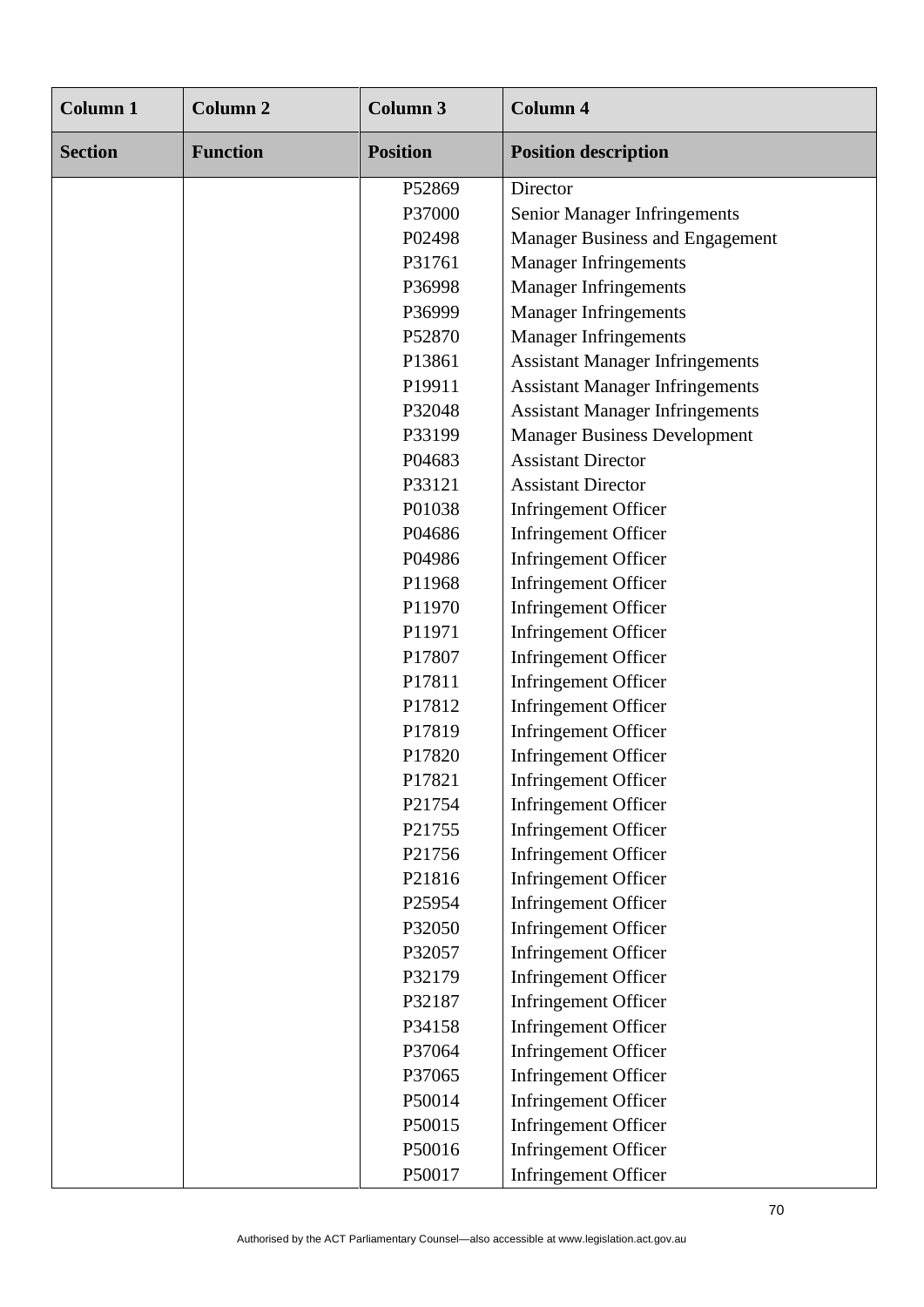| <b>Column 1</b> | <b>Column 2</b>      | <b>Column 3</b>    | <b>Column 4</b>                               |
|-----------------|----------------------|--------------------|-----------------------------------------------|
| <b>Section</b>  | <b>Function</b>      | <b>Position</b>    | <b>Position description</b>                   |
|                 |                      | P55645             | Infringement Officer                          |
|                 |                      | P50117             | <b>Infringement Officer</b>                   |
|                 |                      | P43746             | <b>Infringement Officer</b>                   |
|                 |                      | P11387             | Infringement Officer                          |
|                 |                      | P41246             | <b>Infringement Officer</b>                   |
|                 |                      | P43417             | <b>Infringement Officer</b>                   |
|                 |                      | P24001             | <b>Infringement Officer</b>                   |
|                 |                      | P39416             | <b>Infringement Officer</b>                   |
|                 |                      | P41099             | Infringement Officer                          |
|                 |                      | P41100             | Infringement Officer                          |
|                 |                      | P41102             | Infringement Officer                          |
|                 |                      | P41103             | <b>Infringement Officer</b>                   |
|                 |                      | P50392             | <b>Infringement Officer</b>                   |
|                 |                      | P50397             | Infringement Officer                          |
|                 |                      | P52871             | Infringement Officer                          |
|                 |                      | P52872             | Infringement Officer                          |
|                 |                      | P52873             | <b>Infringement Officer</b>                   |
|                 |                      | P52874             | Infringement Officer                          |
|                 |                      | P52875             | <b>Infringement Officer</b>                   |
|                 |                      | P52876             | <b>Infringement Officer</b>                   |
|                 |                      | P00354             | Registration and Licence Officer              |
|                 |                      | P01913             | <b>Registration and Licence Officer</b>       |
|                 |                      | P02098             | <b>Registration and Licence Officer</b>       |
|                 |                      | P10837             | Registration and Licence Officer              |
|                 |                      | P11160             | <b>Registration and Licence Officer</b>       |
|                 |                      | P11433             | Registration and Licence Officer              |
|                 |                      | P <sub>12565</sub> | Registration and Licence Officer              |
|                 |                      | C11249             | <b>Infringement Officer</b>                   |
|                 |                      | C11250             | Registration and Licence Officer              |
|                 |                      | C11251             | Registration and Licence Officer              |
|                 |                      | All position       | Access Canberra Service Centre, Shopfront and |
|                 |                      | numbers            | <b>Contact Centre</b>                         |
| Section 66,     | Cancel a parking     | E218               | <b>Executive Branch Manager</b>               |
| Road            | permit or mobility   | E1077              | <b>Executive Branch Manager</b>               |
| Transport       | parking scheme       | E1147              | <b>Executive Branch Manager</b>               |
| (Safety and     | authority, provide   | P36222             | <b>Senior Director</b>                        |
| Traffic         | notice to the holder | P35718             | <b>Senior Director</b>                        |
| Management)     | of permit or         | P41143             | <b>Senior Director</b>                        |
| Regulation      | authority of the     | P31036             | <b>Senior Director</b>                        |
| 2017            | decision to cancel   | P00867             | Director                                      |
|                 |                      | P21223             | Director                                      |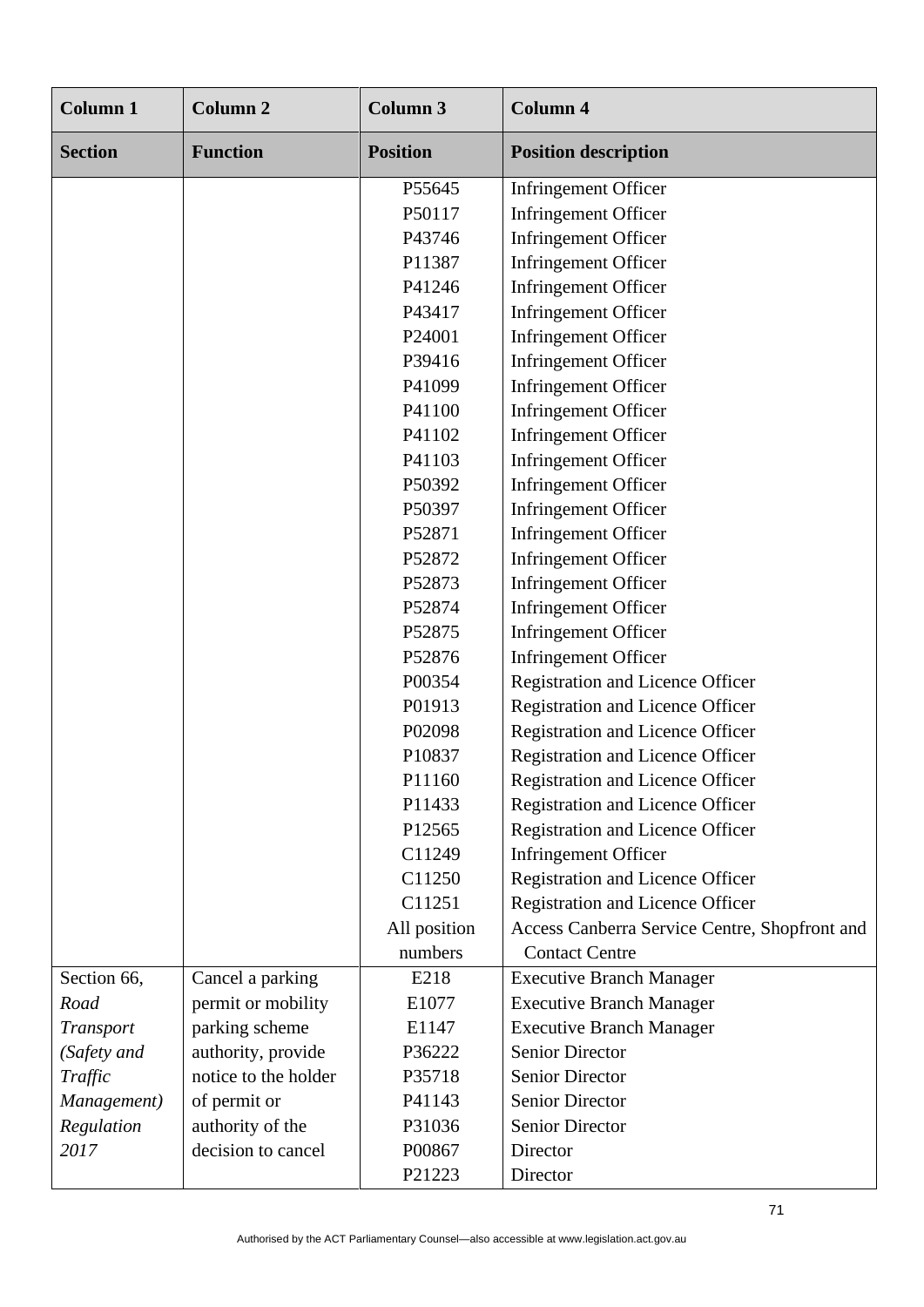| <b>Column 1</b> | <b>Column 2</b> | <b>Column 3</b> | <b>Column 4</b>                        |
|-----------------|-----------------|-----------------|----------------------------------------|
| <b>Section</b>  | <b>Function</b> | <b>Position</b> | <b>Position description</b>            |
|                 |                 | P16232          | Director                               |
|                 |                 | P15452          | Director                               |
|                 |                 | P52869          | Director                               |
|                 |                 | P37000          | <b>Senior Manager Infringements</b>    |
|                 |                 | P02498          | Manager Business and Engagement        |
|                 |                 | P31761          | <b>Manager Infringements</b>           |
|                 |                 | P36998          | <b>Manager Infringements</b>           |
|                 |                 | P36999          | <b>Manager Infringements</b>           |
|                 |                 | P52870          | <b>Manager Infringements</b>           |
|                 |                 | P13861          | <b>Assistant Manager Infringements</b> |
|                 |                 | P19911          | <b>Assistant Manager Infringements</b> |
|                 |                 | P32048          | <b>Assistant Manager Infringements</b> |
|                 |                 | P33199          | <b>Manager Business Development</b>    |
|                 |                 | P04683          | <b>Assistant Director</b>              |
|                 |                 | P33121          | <b>Assistant Director</b>              |
|                 |                 | P01038          | Infringement Officer                   |
|                 |                 | P04686          | <b>Infringement Officer</b>            |
|                 |                 | P04986          | <b>Infringement Officer</b>            |
|                 |                 | P11968          | Infringement Officer                   |
|                 |                 | P11970          | <b>Infringement Officer</b>            |
|                 |                 | P11971          | <b>Infringement Officer</b>            |
|                 |                 | P17807          | Infringement Officer                   |
|                 |                 | P17811          | <b>Infringement Officer</b>            |
|                 |                 | P17812          | Infringement Officer                   |
|                 |                 | P17819          | Infringement Officer                   |
|                 |                 | P17820          | Infringement Officer                   |
|                 |                 | P17821          | Infringement Officer                   |
|                 |                 | P21754          | Infringement Officer                   |
|                 |                 | P21755          | Infringement Officer                   |
|                 |                 | P21756          | <b>Infringement Officer</b>            |
|                 |                 | P21816          | Infringement Officer                   |
|                 |                 | P25954          | Infringement Officer                   |
|                 |                 | P32050          | <b>Infringement Officer</b>            |
|                 |                 | P32057          | <b>Infringement Officer</b>            |
|                 |                 | P32179          | Infringement Officer                   |
|                 |                 | P32187          | <b>Infringement Officer</b>            |
|                 |                 | P34158          | Infringement Officer                   |
|                 |                 | P37064          | Infringement Officer                   |
|                 |                 | P37065          | <b>Infringement Officer</b>            |
|                 |                 | P50014          | <b>Infringement Officer</b>            |
|                 |                 | P50015          | <b>Infringement Officer</b>            |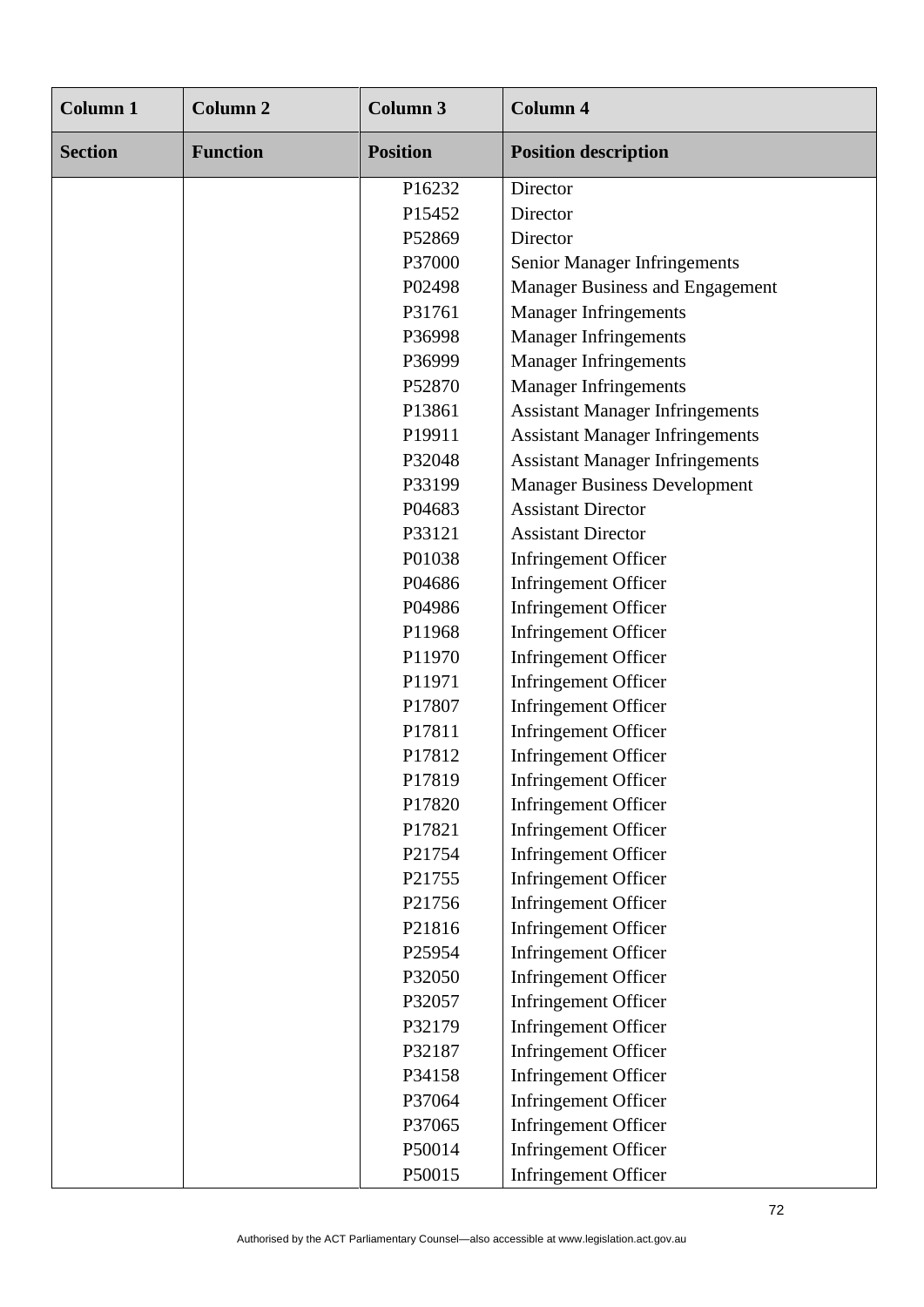| <b>Column 1</b> | <b>Column 2</b> | <b>Column 3</b> | <b>Column 4</b>                               |
|-----------------|-----------------|-----------------|-----------------------------------------------|
| <b>Section</b>  | <b>Function</b> | <b>Position</b> | <b>Position description</b>                   |
|                 |                 | P50016          | <b>Infringement Officer</b>                   |
|                 |                 | P50017          | <b>Infringement Officer</b>                   |
|                 |                 | P55645          | <b>Infringement Officer</b>                   |
|                 |                 | P50117          | <b>Infringement Officer</b>                   |
|                 |                 | P43746          | <b>Infringement Officer</b>                   |
|                 |                 | P11387          | Infringement Officer                          |
|                 |                 | P41246          | <b>Infringement Officer</b>                   |
|                 |                 | P43417          | <b>Infringement Officer</b>                   |
|                 |                 | P24001          | Infringement Officer                          |
|                 |                 | P39416          | <b>Infringement Officer</b>                   |
|                 |                 | P41099          | <b>Infringement Officer</b>                   |
|                 |                 | P41100          | Infringement Officer                          |
|                 |                 | P41102          | Infringement Officer                          |
|                 |                 | P41103          | <b>Infringement Officer</b>                   |
|                 |                 | P50392          | Infringement Officer                          |
|                 |                 | P50397          | <b>Infringement Officer</b>                   |
|                 |                 | P52871          | <b>Infringement Officer</b>                   |
|                 |                 | P52872          | Infringement Officer                          |
|                 |                 | P52873          | <b>Infringement Officer</b>                   |
|                 |                 | P52874          | <b>Infringement Officer</b>                   |
|                 |                 | P52875          | Infringement Officer                          |
|                 |                 | P52876          | <b>Infringement Officer</b>                   |
|                 |                 | P00354          | Registration and Licence Officer              |
|                 |                 | P01913          | <b>Registration and Licence Officer</b>       |
|                 |                 | P02098          | Registration and Licence Officer              |
|                 |                 | P10837          | <b>Registration and Licence Officer</b>       |
|                 |                 | P11160          | Registration and Licence Officer              |
|                 |                 | P11433          | Registration and Licence Officer              |
|                 |                 | P12565          | <b>Registration and Licence Officer</b>       |
|                 |                 | C11249          | <b>Infringement Officer</b>                   |
|                 |                 | C11250          | Registration and Licence Officer              |
|                 |                 | C11251          | Registration and Licence Officer              |
|                 |                 | All position    | Access Canberra Service Centre, Shopfront and |
|                 |                 | numbers         | <b>Contact Centre</b>                         |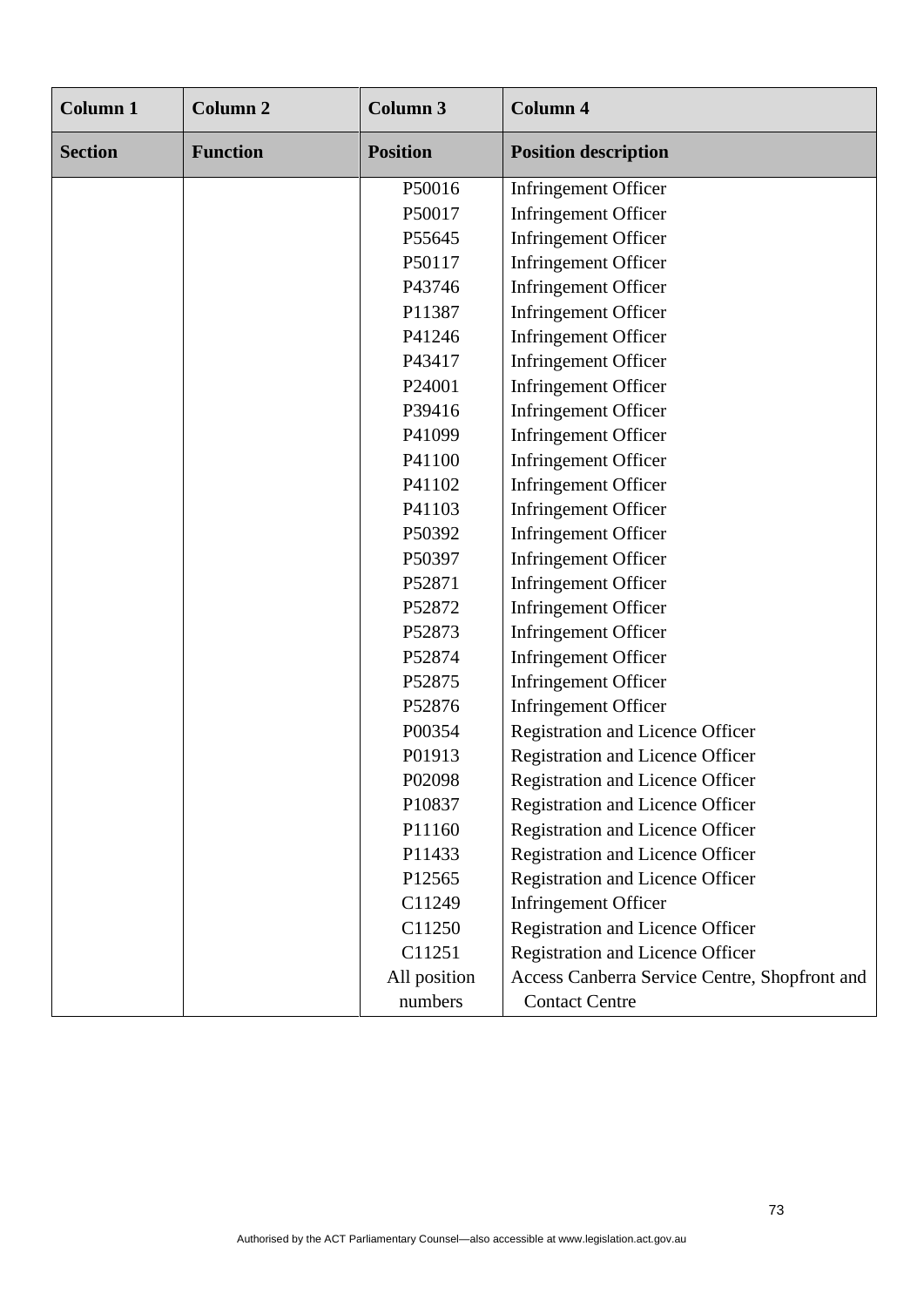## **Schedule 6**

| <b>Column 1</b> | <b>Column 2</b>     | <b>Column 3</b> | <b>Column 4</b>                              |
|-----------------|---------------------|-----------------|----------------------------------------------|
| <b>Section</b>  | <b>Function</b>     | <b>Position</b> | <b>Position description</b>                  |
| Section 13AA,   | Authority to remit  | E218            | <b>Executive Branch Manager</b>              |
| Road            | fees, charges and   | E1077           | <b>Executive Branch Manager</b>              |
| Transport       | other amounts       | E1147           | <b>Executive Branch Manager</b>              |
| (General)       |                     | P36222          | <b>Senior Director</b>                       |
| Regulation      |                     | P35718          | <b>Senior Director</b>                       |
| 2000            |                     | P41143          | <b>Senior Director</b>                       |
|                 |                     | P31036          | <b>Senior Director</b>                       |
|                 |                     | P00867          | Director                                     |
|                 |                     | P21223          | Director                                     |
|                 |                     | P16232          | Director                                     |
|                 |                     | P15452          | Director                                     |
|                 |                     | P52869          | Director                                     |
|                 |                     | P24490          | Manager Public Transport and Audit           |
|                 |                     | P37000          | <b>Senior Manager Infringements</b>          |
|                 |                     | P02498          | <b>Manager Business and Engagement</b>       |
|                 |                     | P31761          | <b>Manager Infringements</b>                 |
|                 |                     | P36998          | <b>Manager Infringements</b>                 |
|                 |                     | P36999          | <b>Manager Infringements</b>                 |
|                 |                     | P52870          | <b>Manager Infringements</b>                 |
|                 |                     | P13861          | <b>Assistant Manager Infringements</b>       |
|                 |                     | P19911          | <b>Assistant Manager Infringements</b>       |
|                 |                     | P32048          | <b>Assistant Manager Infringements</b>       |
|                 |                     | P33199          | <b>Manager Business Development</b>          |
|                 |                     | P04683          | <b>Assistant Director</b>                    |
|                 |                     | P33121          | <b>Assistant Director</b>                    |
|                 |                     | P20042          | <b>Manager Business Support and Training</b> |
|                 |                     | P41812          | Director                                     |
|                 |                     | P24439          | <b>Assistant Director</b>                    |
| Section 14 (1), | Authority to refund | E218            | <b>Executive Branch Manager</b>              |
| Road            | fees, charges and   | E1077           | <b>Executive Branch Manager</b>              |
| Transport       | other amounts       | E1147           | <b>Executive Branch Manager</b>              |
| (General)       |                     | P36222          | <b>Senior Director</b>                       |
| Regulation      |                     | P35718          | <b>Senior Director</b>                       |
| 2000            |                     | P41143          | <b>Senior Director</b>                       |
|                 |                     | P31036          | <b>Senior Director</b>                       |
|                 |                     | P00867          | Director                                     |
|                 |                     | P21223          | Director                                     |
|                 |                     | P16232          | Director                                     |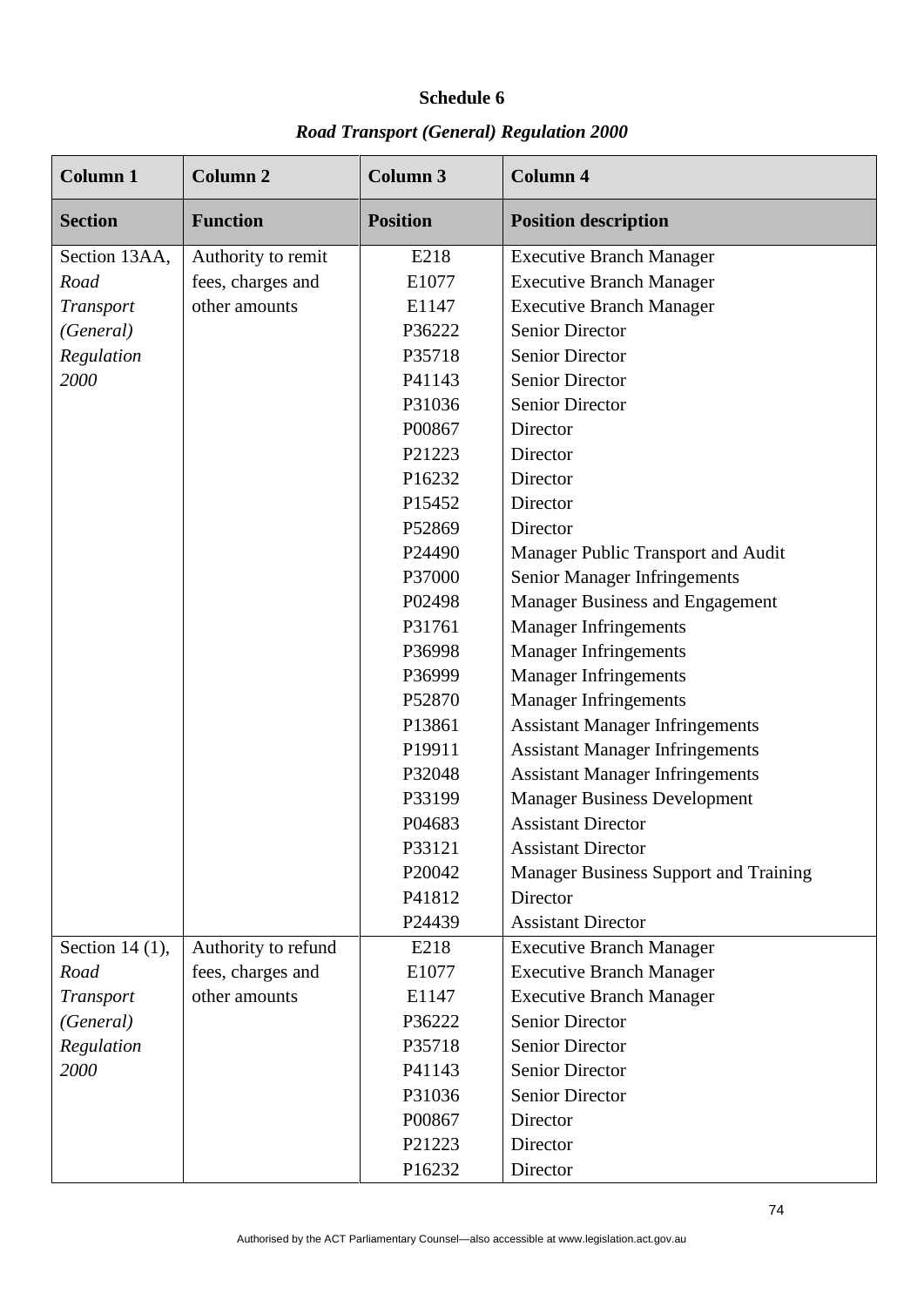| <b>Column 1</b> | <b>Column 2</b>     | <b>Column 3</b>    | <b>Column 4</b>                               |
|-----------------|---------------------|--------------------|-----------------------------------------------|
| <b>Section</b>  | <b>Function</b>     | <b>Position</b>    | <b>Position description</b>                   |
|                 |                     | P15452             | Director                                      |
|                 |                     | P52869             | Director                                      |
|                 |                     | P24490             | Manager Public Transport and Audit            |
|                 |                     | P37000             | Senior Manager Infringements                  |
|                 |                     | P02498             | Manager Business and Engagement               |
|                 |                     | P31761             | <b>Manager Infringements</b>                  |
|                 |                     | P36998             | <b>Manager Infringements</b>                  |
|                 |                     | P36999             | <b>Manager Infringements</b>                  |
|                 |                     | P52870             | <b>Manager Infringements</b>                  |
|                 |                     | P13861             | <b>Assistant Manager Infringements</b>        |
|                 |                     | P19911             | <b>Assistant Manager Infringements</b>        |
|                 |                     | P32048             | <b>Assistant Manager Infringements</b>        |
|                 |                     | P33199             | <b>Manager Business Development</b>           |
|                 |                     | P04683             | <b>Assistant Director</b>                     |
|                 |                     | P33121             | <b>Assistant Director</b>                     |
|                 |                     | P20042             | <b>Manager Business Support and Training</b>  |
|                 |                     | P41812             | Director                                      |
|                 |                     | P24439             | <b>Assistant Director</b>                     |
|                 |                     | All position       | Access Canberra Service Centre, Shopfront and |
|                 |                     | numbers            | <b>Contact Centre</b>                         |
| Section 14 (2), | Authority to refund | E <sub>218</sub>   | <b>Executive Branch Manager</b>               |
| Road            | part fees, charges  | E1077              | <b>Executive Branch Manager</b>               |
| Transport       | and other amounts   | E1147              | <b>Executive Branch Manager</b>               |
| (General)       |                     | P36222             | <b>Senior Director</b>                        |
| Regulation      |                     | P35718             | <b>Senior Director</b>                        |
| 2000            |                     | P41143             | <b>Senior Director</b>                        |
|                 |                     | P31036             | <b>Senior Director</b>                        |
|                 |                     | P00867             | Director                                      |
|                 |                     | P21223             | Director                                      |
|                 |                     | P16232             | Director                                      |
|                 |                     | P15452             | Director                                      |
|                 |                     | P52869             | Director                                      |
|                 |                     | P <sub>24490</sub> | <b>Assistant Director</b>                     |
|                 |                     | P37000             | <b>Senior Manager Infringements</b>           |
|                 |                     | P02498             | Manager Business and Engagement               |
|                 |                     | P31761             | <b>Manager Infringements</b>                  |
|                 |                     | P36998             | <b>Manager Infringements</b>                  |
|                 |                     | P36999             | <b>Manager Infringements</b>                  |
|                 |                     | P52870             | <b>Manager Infringements</b>                  |
|                 |                     | P13861             | <b>Assistant Manager Infringements</b>        |
|                 |                     | P19911             | <b>Assistant Manager Infringements</b>        |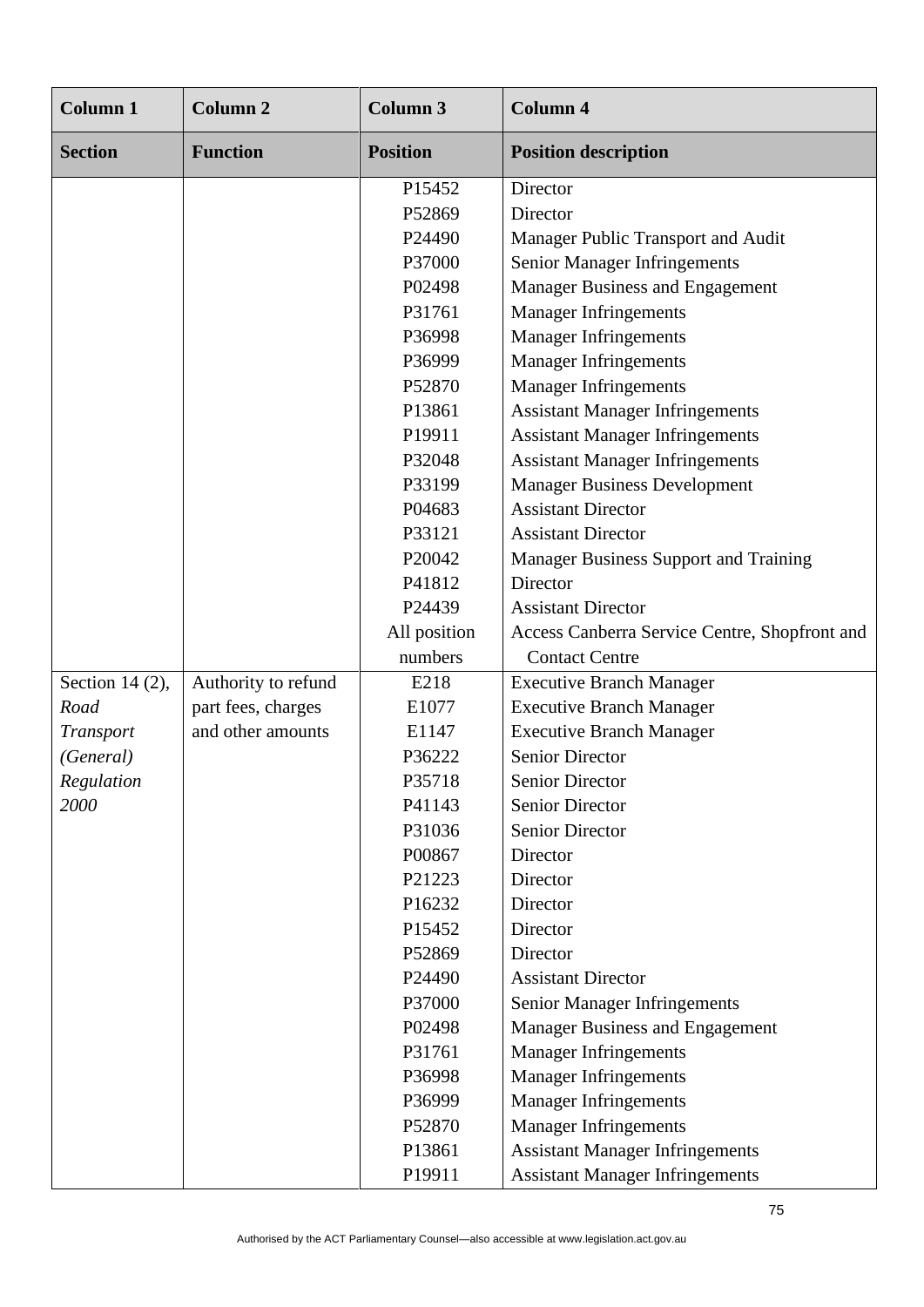| <b>Column 1</b> | <b>Column 2</b>       | <b>Column 3</b>    | <b>Column 4</b>                               |
|-----------------|-----------------------|--------------------|-----------------------------------------------|
| <b>Section</b>  | <b>Function</b>       | <b>Position</b>    | <b>Position description</b>                   |
|                 |                       | P32048             | <b>Assistant Manager Infringements</b>        |
|                 |                       | P33199             | <b>Manager Business Development</b>           |
|                 |                       | P04683             | <b>Assistant Director</b>                     |
|                 |                       | P33121             | <b>Assistant Director</b>                     |
|                 |                       | P20042             | <b>Manager Business Support and Training</b>  |
|                 |                       | P41812             | Director                                      |
|                 |                       | P24439             | <b>Assistant Director</b>                     |
|                 |                       | All position       | Access Canberra Service Centre, Shopfront and |
|                 |                       | numbers            | <b>Contact Centre</b>                         |
| Section 14 (3), | Authority to not      | E218               | <b>Executive Branch Manager</b>               |
| Road            | surrender item to the | E1077              | <b>Executive Branch Manager</b>               |
| Transport       | road transport        | E1147              | <b>Executive Branch Manager</b>               |
| (General)       | authority             | P36222             | <b>Senior Director</b>                        |
| Regulation      |                       | P35718             | <b>Senior Director</b>                        |
| 2000            |                       | P41143             | <b>Senior Director</b>                        |
|                 |                       | P31036             | <b>Senior Director</b>                        |
|                 |                       | P00867             | Director                                      |
|                 |                       | P21223             | Director                                      |
|                 |                       | P16232             | Director                                      |
|                 |                       | P15452             | Director                                      |
|                 |                       | P52869             | Director                                      |
|                 |                       | P <sub>24490</sub> | <b>Assistant Director</b>                     |
|                 |                       | P37000             | <b>Senior Manager Infringements</b>           |
|                 |                       | P02498             | Manager Business and Engagement               |
|                 |                       | P31761             | <b>Manager Infringements</b>                  |
|                 |                       | P36998             | <b>Manager Infringements</b>                  |
|                 |                       | P36999             | <b>Manager Infringements</b>                  |
|                 |                       | P52870             | <b>Manager Infringements</b>                  |
|                 |                       | P13861             | <b>Assistant Manager Infringements</b>        |
|                 |                       | P19911             | <b>Assistant Manager Infringements</b>        |
|                 |                       | P32048             | <b>Assistant Manager Infringements</b>        |
|                 |                       | P33199             | <b>Manager Business Development</b>           |
|                 |                       | P04683             | <b>Assistant Director</b>                     |
|                 |                       | P33121             | <b>Assistant Director</b>                     |
|                 |                       | P20042             | <b>Manager Business Support and Training</b>  |
|                 |                       | P33199             | <b>Manager Business Development</b>           |
|                 |                       | P41812             | Director                                      |
|                 |                       | P24439             | Assistant                                     |
|                 |                       | All position       | Access Canberra Service Centre, Shopfront and |
|                 |                       | numbers            | <b>Contact Centre</b>                         |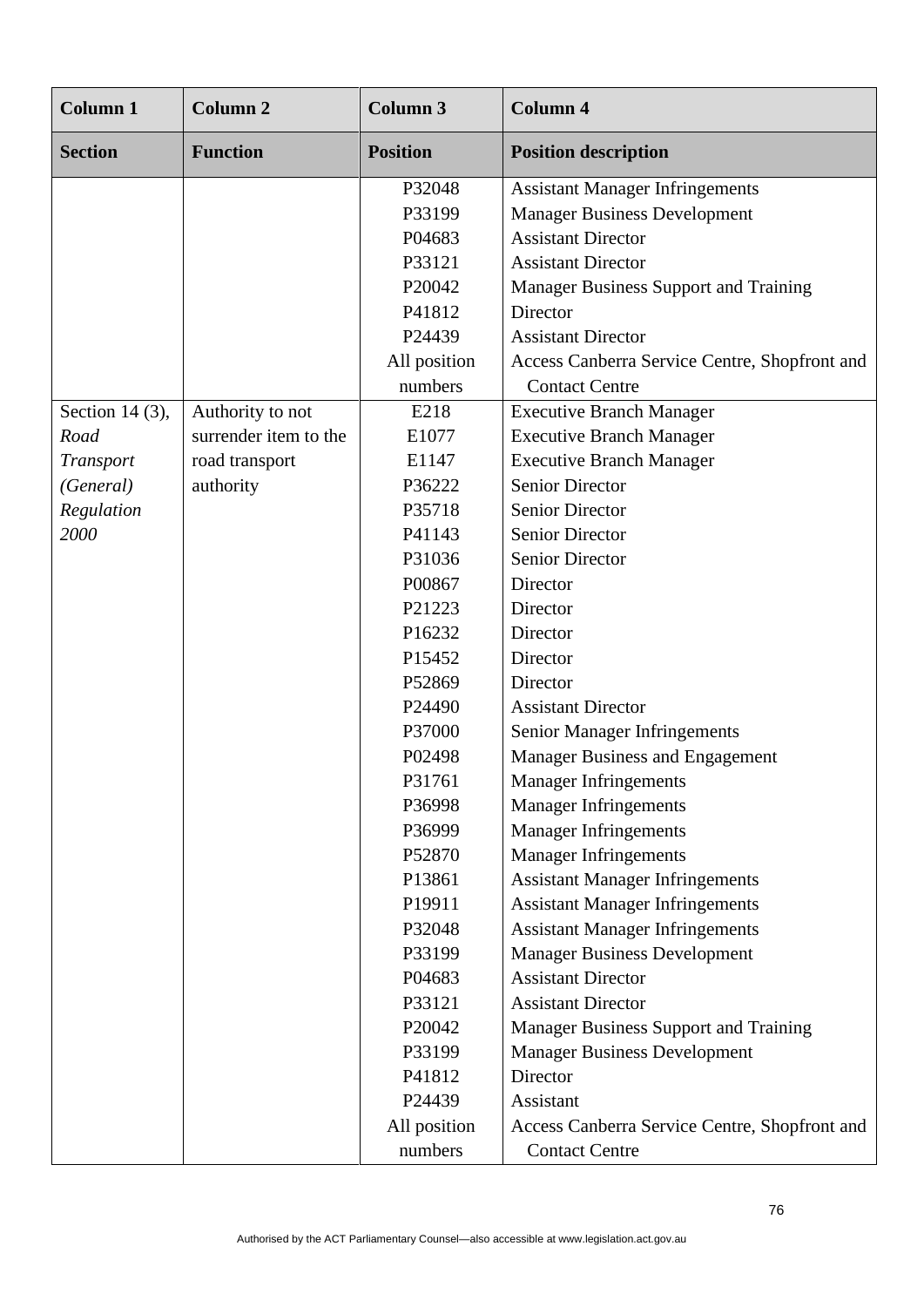## **Schedule 7**

| <b>Column 1</b>       | <b>Column 2</b>         | <b>Column 3</b>    | <b>Column 4</b>                              |
|-----------------------|-------------------------|--------------------|----------------------------------------------|
| <b>Section</b>        | <b>Function</b>         | <b>Position No</b> | <b>Position description</b>                  |
| Section 17,           | Issue a learner licence | E218               | <b>Executive Branch Manager</b>              |
| Road                  |                         | E1077              | <b>Executive Branch Manager</b>              |
| Transport             |                         | E1147              | <b>Executive Branch Manager</b>              |
| (Driver<br>Licensing) |                         | P36222             | <b>Senior Director</b>                       |
| Regulation            |                         | P35718             | <b>Senior Director</b>                       |
| 2000                  |                         | P41143             | <b>Senior Director</b>                       |
|                       |                         | P31036             | <b>Senior Director</b>                       |
|                       |                         | P00867             | Director                                     |
|                       |                         | P21223             | Director                                     |
|                       |                         | P16232             | Director                                     |
|                       |                         | P15452             | Director                                     |
|                       |                         | P52869             | Director                                     |
|                       |                         | P04683             | <b>Assistant Director</b>                    |
|                       |                         | P33121             | <b>Assistant Director</b>                    |
|                       |                         | P33199             | <b>Manager Business Development</b>          |
|                       |                         | P21239             | <b>Business Support and Training Auditor</b> |
|                       |                         | P20042             | <b>Information Manager</b>                   |
|                       |                         | P21869             | <b>Administration Officer</b>                |
|                       |                         | P00354             | Registration and Licence Officer             |
|                       |                         | P12565             | Registration and Licence Officer             |
|                       |                         | P02498             | <b>Managers Infringements</b>                |
|                       |                         | P31761             | <b>Manager Infringements</b>                 |
|                       |                         | P36998             | <b>Manager Infringements</b>                 |
|                       |                         | P36999             | <b>Manager Infringements</b>                 |
|                       |                         | P52870             | <b>Manager Infringements</b>                 |
|                       |                         | P13861             | <b>Assistant Manager Infringements</b>       |
|                       |                         | P19911             | <b>Assistant Manager Infringements</b>       |
|                       |                         | P32048             | <b>Assistant Manager Infringements</b>       |
|                       |                         | P01038             | <b>Infringement Officer</b>                  |
|                       |                         | P04686             | <b>Infringement Officer</b>                  |
|                       |                         | P04986             | Infringement Officer                         |
|                       |                         | P11968             | <b>Infringement Officer</b>                  |
|                       |                         | P11970             | <b>Infringement Officer</b>                  |
|                       |                         | P11971             | Infringement Officer                         |
|                       |                         | P17807             | Infringement Officer                         |
|                       |                         | P17811             | <b>Infringement Officer</b>                  |
|                       |                         | P17812             | Infringement Officer                         |
|                       |                         | P17819             | Infringement Officer                         |

## *Road Transport (Driver Licensing) Regulation 2000*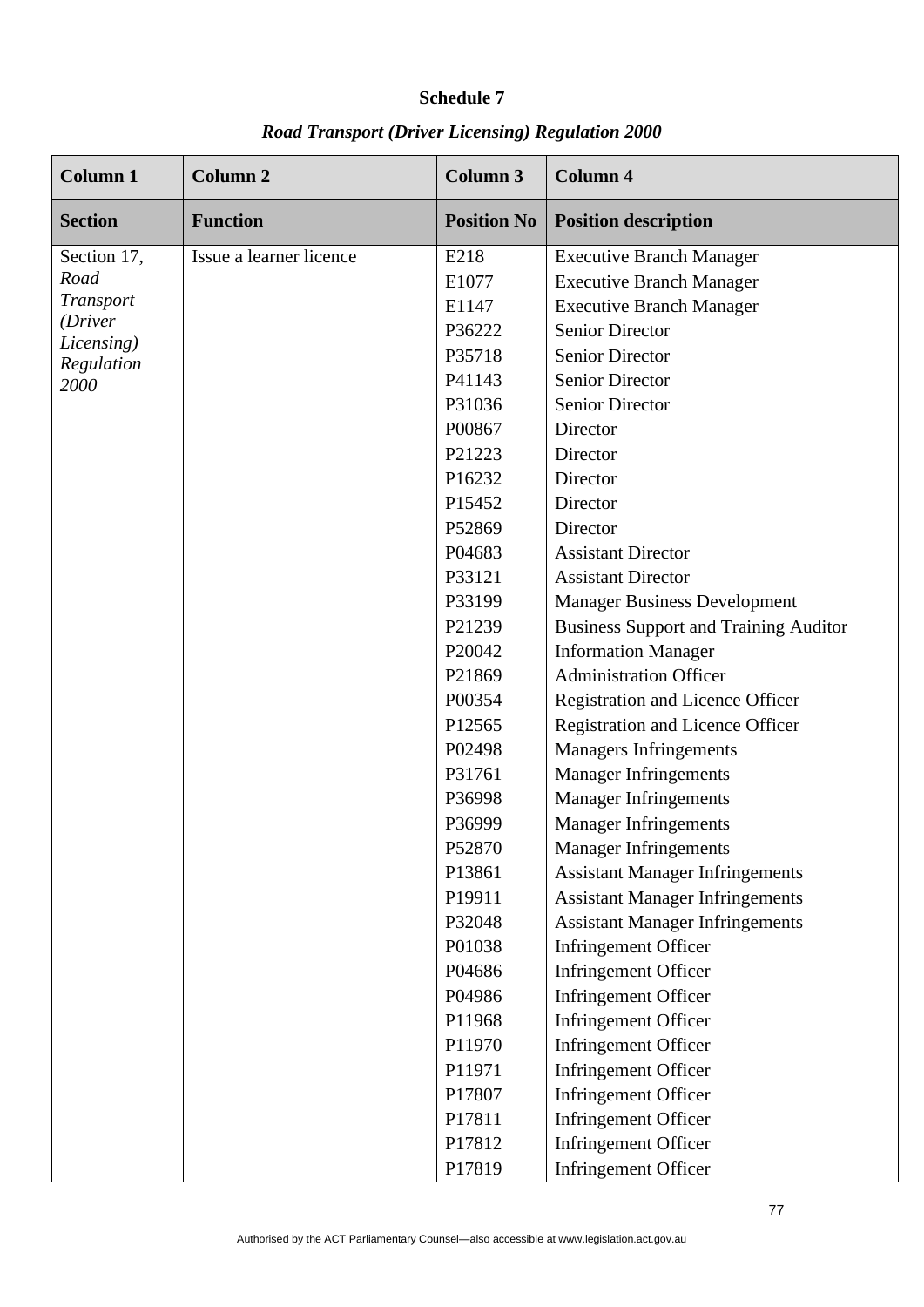| <b>Column 1</b> | <b>Column 2</b> | <b>Column 3</b>    | <b>Column 4</b>                  |
|-----------------|-----------------|--------------------|----------------------------------|
| <b>Section</b>  | <b>Function</b> | <b>Position No</b> | <b>Position description</b>      |
|                 |                 | P17820             | <b>Infringement Officer</b>      |
|                 |                 | P17821             | <b>Infringement Officer</b>      |
|                 |                 | P21754             | <b>Infringement Officer</b>      |
|                 |                 | P21755             | <b>Infringement Officer</b>      |
|                 |                 | P21756             | Infringement Officer             |
|                 |                 | P21816             | <b>Infringement Officer</b>      |
|                 |                 | P <sub>25954</sub> | Infringement Officer             |
|                 |                 | P32050             | Infringement Officer             |
|                 |                 | P32057             | Infringement Officer             |
|                 |                 | P32179             | Infringement Officer             |
|                 |                 | P32187             | <b>Infringement Officer</b>      |
|                 |                 | P34158             | <b>Infringement Officer</b>      |
|                 |                 | P37064             | Infringement Officer             |
|                 |                 | P37065             | <b>Infringement Officer</b>      |
|                 |                 | P50014             | Infringement Officer             |
|                 |                 | P50015             | <b>Infringement Officer</b>      |
|                 |                 | P50016             | Infringement Officer             |
|                 |                 | P50017             | <b>Infringement Officer</b>      |
|                 |                 | P55645             | <b>Infringement Officer</b>      |
|                 |                 | P50117             | Infringement Officer             |
|                 |                 | P43746             | <b>Infringement Officer</b>      |
|                 |                 | P11387             | <b>Infringement Officer</b>      |
|                 |                 | P41246             | Infringement Officer             |
|                 |                 | P43417             | <b>Infringement Officer</b>      |
|                 |                 | P24001             | Infringement Officer             |
|                 |                 | P39416             | <b>Infringement Officer</b>      |
|                 |                 | P41099             | Infringement Officer             |
|                 |                 | P41100             | <b>Infringement Officer</b>      |
|                 |                 | P41102             | Infringement Officer             |
|                 |                 | P41103             | Infringement Officer             |
|                 |                 | P50392             | <b>Infringement Officer</b>      |
|                 |                 | P50397             | Infringement Officer             |
|                 |                 | P52871             | <b>Infringement Officer</b>      |
|                 |                 | P52872             | <b>Infringement Officer</b>      |
|                 |                 | P52873             | Infringement Officer             |
|                 |                 | P52874             | <b>Infringement Officer</b>      |
|                 |                 | P52875             | <b>Infringement Officer</b>      |
|                 |                 | P52876             | Infringement Officer             |
|                 |                 | P00354             | Registration and Licence Officer |
|                 |                 | P01913             | Registration and Licence Officer |
|                 |                 | P02098             | Registration and Licence Officer |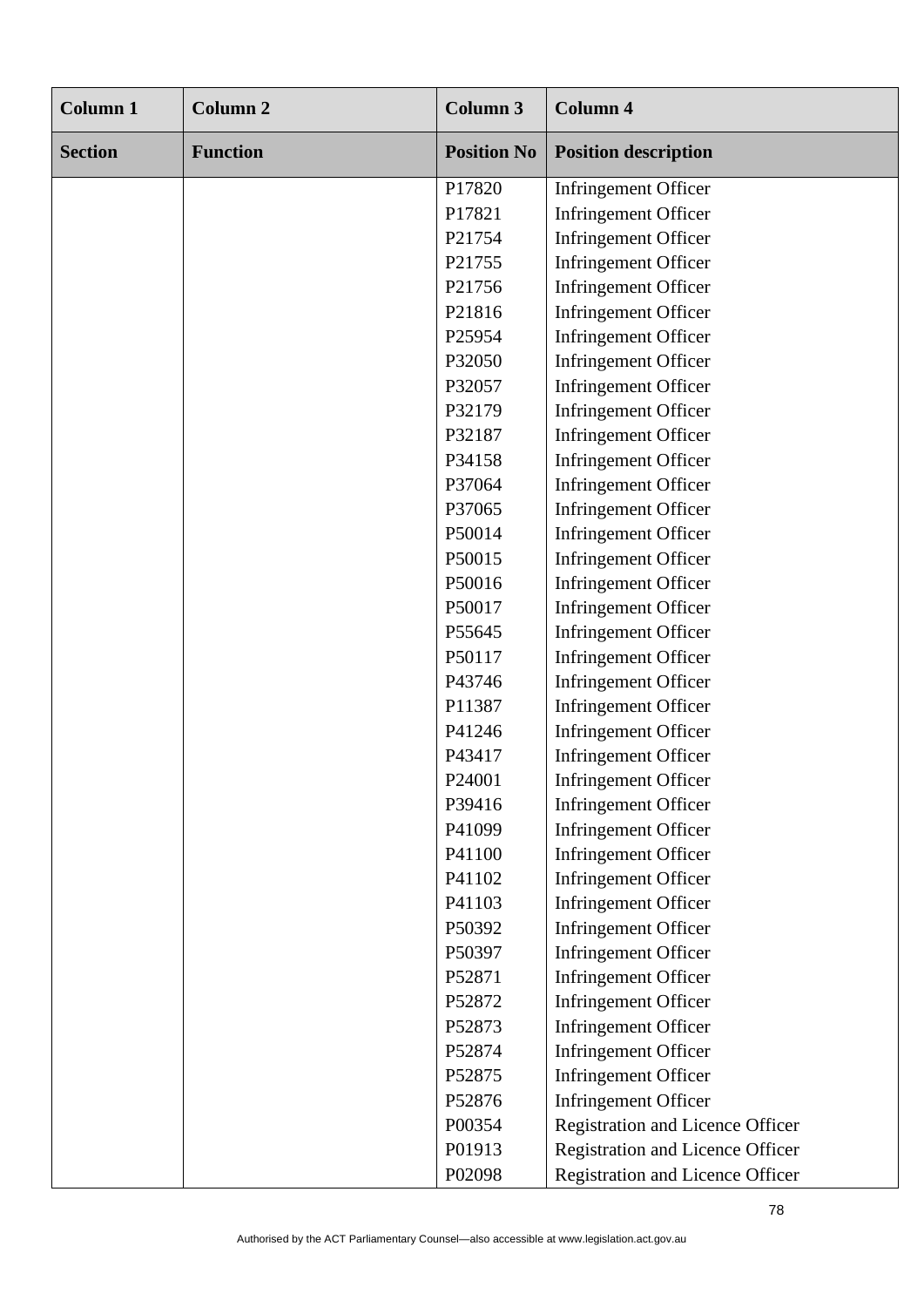| <b>Column 1</b>       | <b>Column 2</b>                    | <b>Column 3</b>    | <b>Column 4</b>                              |
|-----------------------|------------------------------------|--------------------|----------------------------------------------|
| <b>Section</b>        | <b>Function</b>                    | <b>Position No</b> | <b>Position description</b>                  |
|                       |                                    | P10837             | Registration and Licence Officer             |
|                       |                                    | P11160             | Registration and Licence Officer             |
|                       |                                    | P11433             | Registration and Licence Officer             |
|                       |                                    | P12565             | Registration and Licence Officer             |
|                       |                                    | C11249             | <b>Infringement Officer</b>                  |
|                       |                                    | C11250             | <b>Registration and Licence Officer</b>      |
|                       |                                    | C11251             | Registration and Licence Officer             |
|                       |                                    | P01870             | <b>Business Support Staff</b>                |
|                       |                                    | P02854             | <b>Business Support Staff</b>                |
|                       |                                    | P12978             | <b>Business Support Staff</b>                |
|                       |                                    | P15000             | <b>Business Support Staff</b>                |
|                       |                                    | P20006             | <b>Business Support Staff</b>                |
|                       |                                    | P23118             | <b>Business Support Staff</b>                |
|                       |                                    | P46012             | <b>Business Support Staff</b>                |
| Section 22,           | Determine that person has          | E218               | <b>Executive Branch Manager</b>              |
| Road                  | satisfied eligibility to apply for | E1077              | <b>Executive Branch Manager</b>              |
| Transport             | provisional licence                | E1147              | <b>Executive Branch Manager</b>              |
| (Driver<br>Licensing) |                                    | P36222             | <b>Senior Director</b>                       |
| Regulation            |                                    | P35718             | <b>Senior Director</b>                       |
| 2000                  |                                    | P41143             | <b>Senior Director</b>                       |
|                       |                                    | P31036             | <b>Senior Director</b>                       |
|                       |                                    | P00867             | Director                                     |
|                       |                                    | P21223             | Director                                     |
|                       |                                    | P16232             | Director                                     |
|                       |                                    | P15452             | Director                                     |
|                       |                                    | P52869             | Director                                     |
|                       |                                    | P04683             | <b>Assistant Director</b>                    |
|                       |                                    | P33121             | <b>Assistant Director</b>                    |
|                       |                                    | P33199             | <b>Manager Business Development</b>          |
|                       |                                    | P20042             | <b>Information Manager</b>                   |
|                       |                                    | P21239             | <b>Business Support and Training Auditor</b> |
|                       |                                    | P21869             | <b>Administration Officer</b>                |
|                       |                                    | P00354             | Registration and Licence Officer             |
|                       |                                    | P <sub>12565</sub> | Registration and Licence Officer             |
|                       |                                    | P02498             | <b>Manager Infringements</b>                 |
|                       |                                    | P31761             | <b>Manager Infringements</b>                 |
|                       |                                    | P36998             | <b>Manager Infringements</b>                 |
|                       |                                    | P36999             | <b>Manager Infringements</b>                 |
|                       |                                    | P52870             | <b>Manager Infringements</b>                 |
|                       |                                    | P13861             | <b>Assistant Manager Infringements</b>       |
|                       |                                    | P19911             | <b>Assistant Manager Infringements</b>       |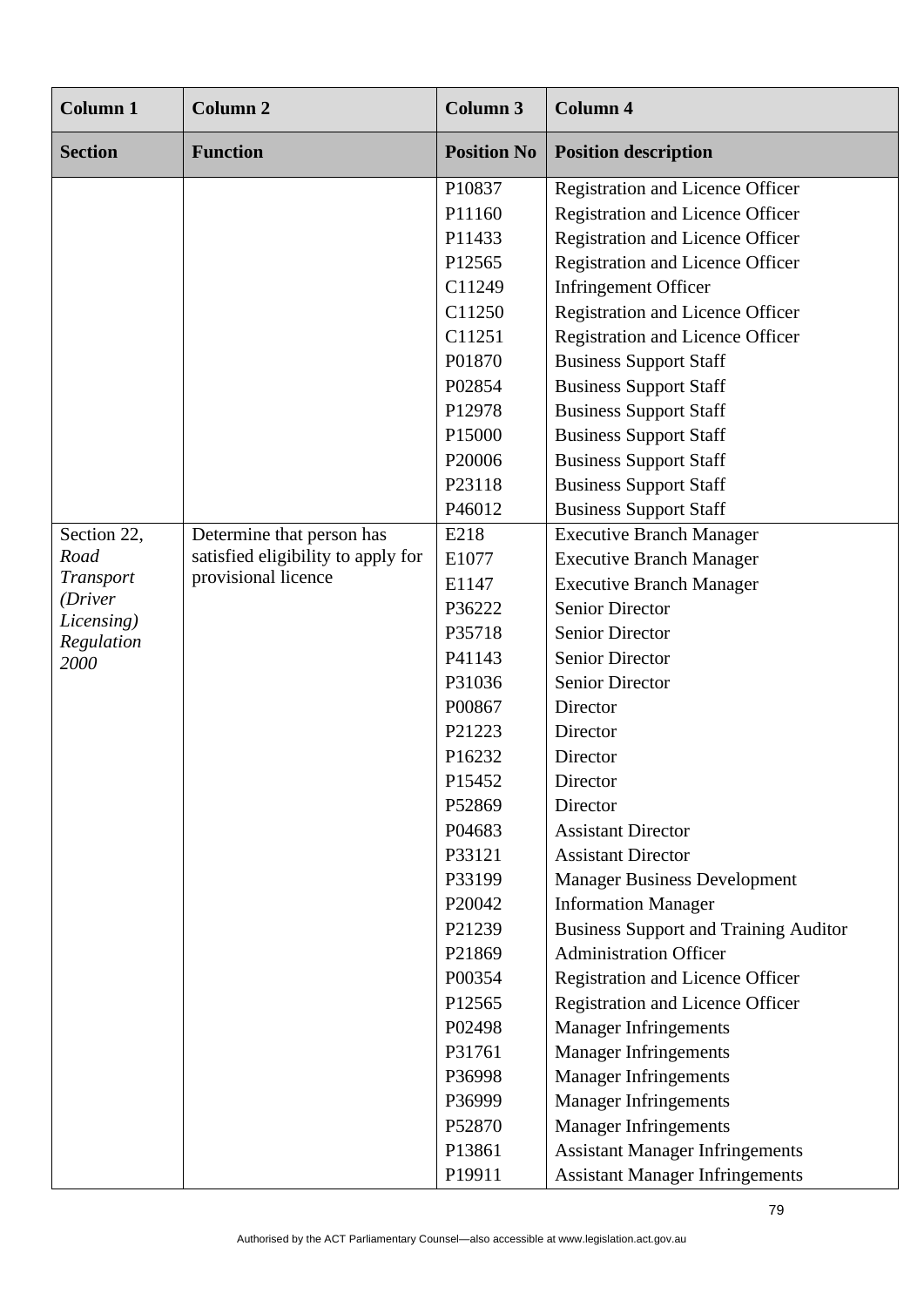| <b>Column 1</b> | <b>Column 2</b> | <b>Column 3</b>    | <b>Column 4</b>                        |
|-----------------|-----------------|--------------------|----------------------------------------|
| <b>Section</b>  | <b>Function</b> | <b>Position No</b> | <b>Position description</b>            |
|                 |                 | P32048             | <b>Assistant Manager Infringements</b> |
|                 |                 | P01038             | <b>Infringement Officer</b>            |
|                 |                 | P04686             | Infringement Officer                   |
|                 |                 | P04986             | Infringement Officer                   |
|                 |                 | P11968             | <b>Infringement Officer</b>            |
|                 |                 | P11970             | <b>Infringement Officer</b>            |
|                 |                 | P11971             | Infringement Officer                   |
|                 |                 | P17807             | <b>Infringement Officer</b>            |
|                 |                 | P17811             | <b>Infringement Officer</b>            |
|                 |                 | P17812             | <b>Infringement Officer</b>            |
|                 |                 | P17819             | <b>Infringement Officer</b>            |
|                 |                 | P17820             | Infringement Officer                   |
|                 |                 | P17821             | <b>Infringement Officer</b>            |
|                 |                 | P21754             | <b>Infringement Officer</b>            |
|                 |                 | P21755             | Infringement Officer                   |
|                 |                 | P21756             | Infringement Officer                   |
|                 |                 | P21816             | <b>Infringement Officer</b>            |
|                 |                 | P25954             | Infringement Officer                   |
|                 |                 | P32050             | <b>Infringement Officer</b>            |
|                 |                 | P32057             | <b>Infringement Officer</b>            |
|                 |                 | P32179             | <b>Infringement Officer</b>            |
|                 |                 | P32187             | <b>Infringement Officer</b>            |
|                 |                 | P34158             | <b>Infringement Officer</b>            |
|                 |                 | P37064             | Infringement Officer                   |
|                 |                 | P37065             | <b>Infringement Officer</b>            |
|                 |                 | P50014             | <b>Infringement Officer</b>            |
|                 |                 | P50015             | Infringement Officer                   |
|                 |                 | P50016             | <b>Infringement Officer</b>            |
|                 |                 | P50017             | <b>Infringement Officer</b>            |
|                 |                 | P55645             | <b>Infringement Officer</b>            |
|                 |                 | P50117             | <b>Infringement Officer</b>            |
|                 |                 | P43746             | Infringement Officer                   |
|                 |                 | P11387             | <b>Infringement Officer</b>            |
|                 |                 | P41246             | <b>Infringement Officer</b>            |
|                 |                 | P43417             | <b>Infringement Officer</b>            |
|                 |                 | P24001             | <b>Infringement Officer</b>            |
|                 |                 | P39416             | Infringement Officer                   |
|                 |                 | P41099             | <b>Infringement Officer</b>            |
|                 |                 | P41100             | <b>Infringement Officer</b>            |
|                 |                 | P41102             | Infringement Officer                   |
|                 |                 | P41103             | <b>Infringement Officer</b>            |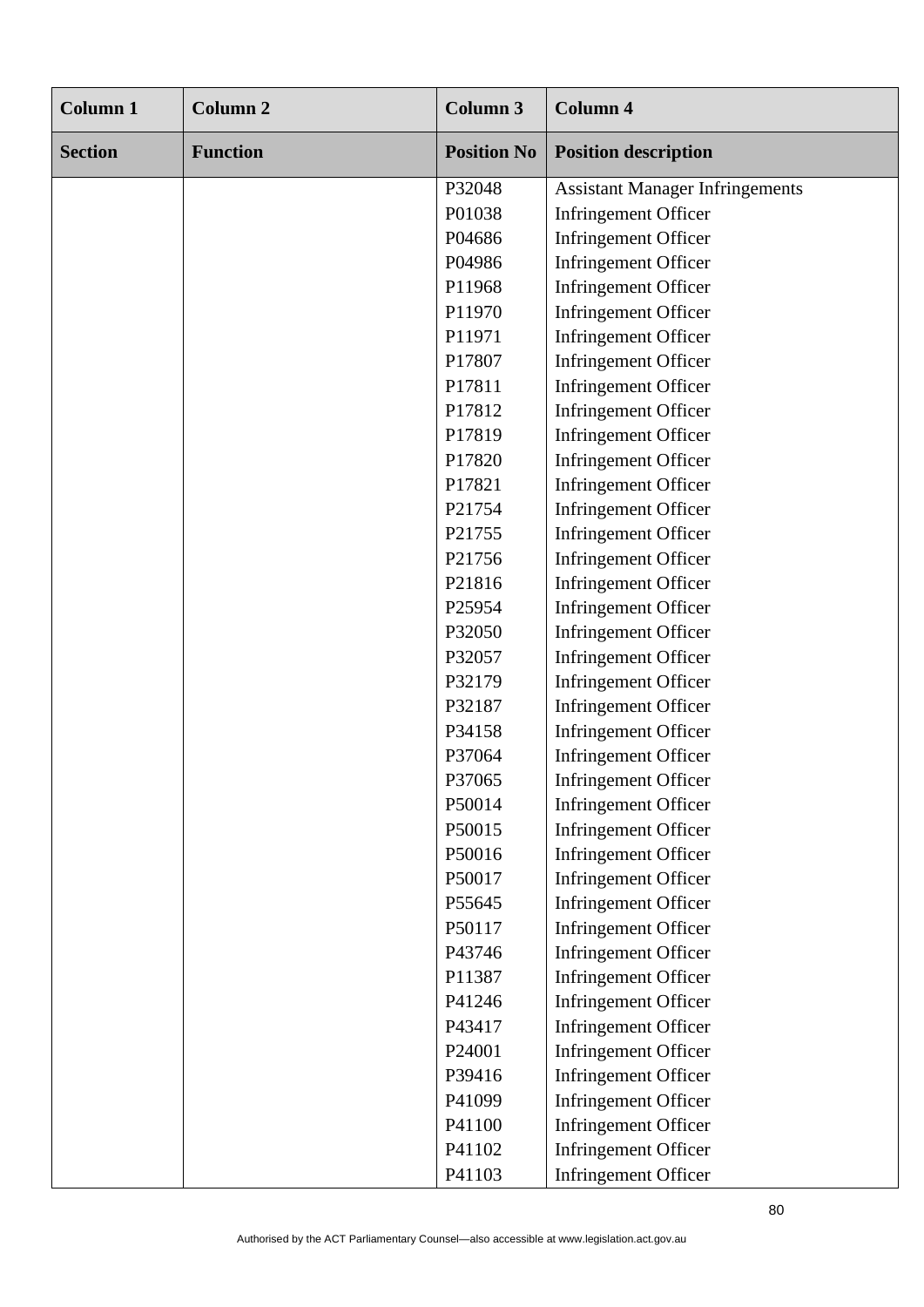| <b>Column 1</b>        | <b>Column 2</b>                | <b>Column 3</b>    | <b>Column 4</b>                         |
|------------------------|--------------------------------|--------------------|-----------------------------------------|
| <b>Section</b>         | <b>Function</b>                | <b>Position No</b> | <b>Position description</b>             |
|                        |                                | P50392             | Infringement Officer                    |
|                        |                                | P50397             | Infringement Officer                    |
|                        |                                | P52871             | Infringement Officer                    |
|                        |                                | P52872             | Infringement Officer                    |
|                        |                                | P52873             | <b>Infringement Officer</b>             |
|                        |                                | P52874             | Infringement Officer                    |
|                        |                                | P52875             | <b>Infringement Officer</b>             |
|                        |                                | P52876             | Infringement Officer                    |
|                        |                                | P00354             | Registration and Licence Officer        |
|                        |                                | P01913             | Registration and Licence Officer        |
|                        |                                | P02098             | Registration and Licence Officer        |
|                        |                                | P10837             | Registration and Licence Officer        |
|                        |                                | P11160             | Registration and Licence Officer        |
|                        |                                | P11433             | <b>Registration and Licence Officer</b> |
|                        |                                | C11249             | Infringement Officer                    |
|                        |                                | C11250             | Registration and Licence Officer        |
|                        |                                | C11251             | Registration and Licence Officer        |
|                        |                                | P12565             | Registration and Licence Officer        |
|                        |                                | P01870             | <b>Business Support Staff</b>           |
|                        |                                | P02854             | <b>Business Support Staff</b>           |
|                        |                                | P12978             | <b>Business Support Staff</b>           |
|                        |                                | P15000             | <b>Business Support Staff</b>           |
|                        |                                | P20006             | <b>Business Support Staff</b>           |
|                        |                                | P23118             | <b>Business Support Staff</b>           |
|                        |                                | P46012             | <b>Business Support Staff</b>           |
| Section 23,            | Provide hazard perception test | E218               | <b>Executive Branch Manager</b>         |
| Road                   |                                | E1077              | <b>Executive Branch Manager</b>         |
| Transport              |                                | E1147              | <b>Executive Branch Manager</b>         |
| (Driver)<br>Licensing) |                                | P36222             | <b>Senior Director</b>                  |
| Regulation             |                                | P35718             | Senior Director                         |
| 2000                   |                                | P41143             | <b>Senior Director</b>                  |
|                        |                                | P31036             | <b>Senior Director</b>                  |
|                        |                                | P00867             | Director                                |
|                        |                                | P21223             | Director                                |
|                        |                                | P <sub>16232</sub> | Director                                |
|                        |                                | P15452             | Director                                |
|                        |                                | P52869             | Director                                |
| Section 24,            | Issue a provisional licence    | E218               | <b>Executive Branch Manager</b>         |
| Road                   |                                | E1077              | <b>Executive Branch Manager</b>         |
| Transport              |                                | E1147              | <b>Executive Branch Manager</b>         |
| (Driver)               |                                | P36222             | <b>Senior Director</b>                  |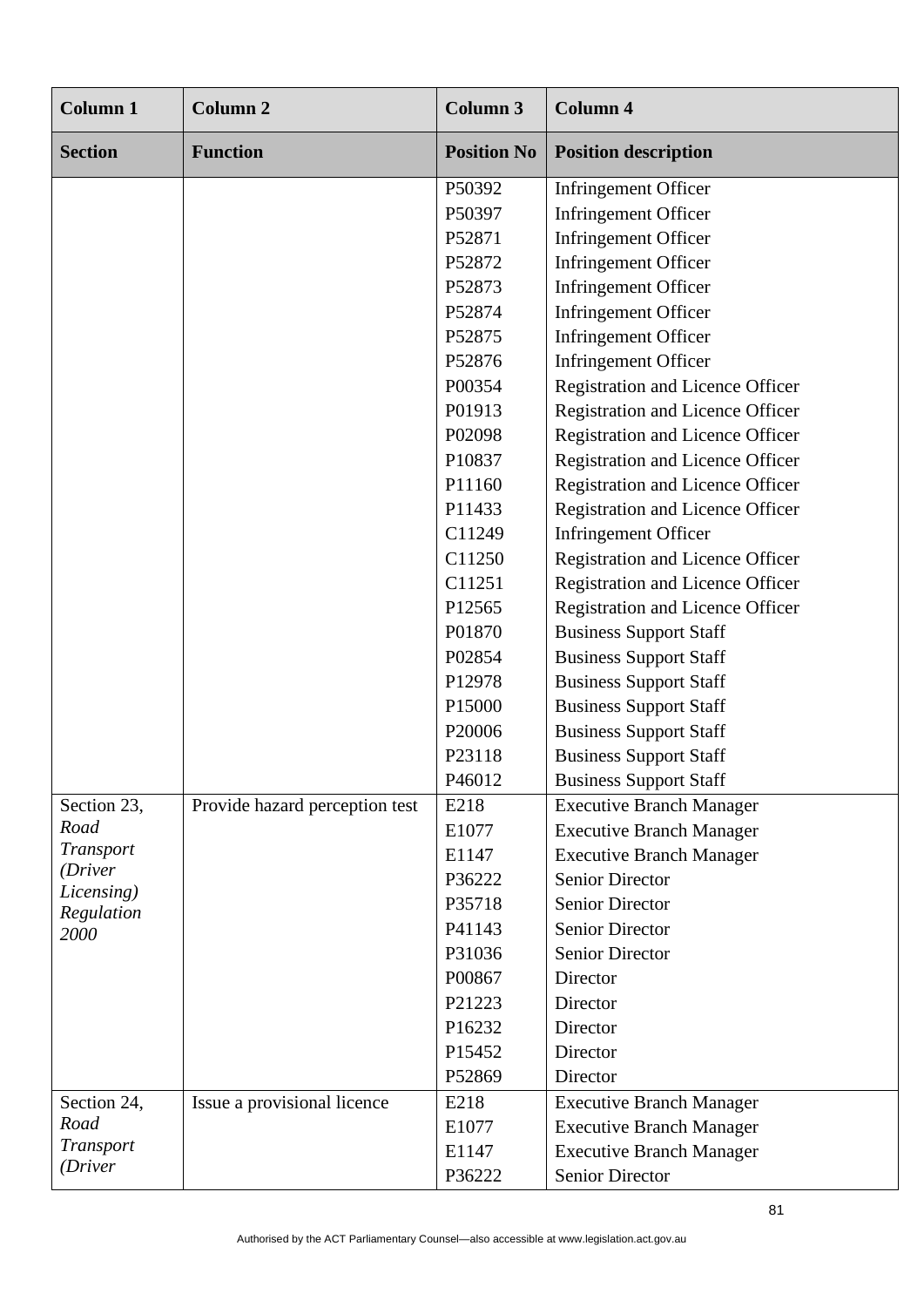| <b>Column 1</b> | <b>Column 2</b> | <b>Column 3</b>    | <b>Column 4</b>                              |
|-----------------|-----------------|--------------------|----------------------------------------------|
| <b>Section</b>  | <b>Function</b> | <b>Position No</b> | <b>Position description</b>                  |
| Licensing)      |                 | P35718             | <b>Senior Director</b>                       |
| Regulation      |                 | P41143             | <b>Senior Director</b>                       |
| 2000            |                 | P31036             | <b>Senior Director</b>                       |
|                 |                 | P00867             | Director                                     |
|                 |                 | P21223             | Director                                     |
|                 |                 | P16232             | Director                                     |
|                 |                 | P15452             | Director                                     |
|                 |                 | P52869             | Director                                     |
|                 |                 | P04683             | <b>Assistant Director</b>                    |
|                 |                 | P33121             | <b>Assistant Director</b>                    |
|                 |                 | P33199             | <b>Manager Business Development</b>          |
|                 |                 | P20042             | <b>Information Manager</b>                   |
|                 |                 | P21239             | <b>Business Support and Training Auditor</b> |
|                 |                 | P21869             | <b>Administration Officer</b>                |
|                 |                 | P00354             | <b>Registration and Licence Officer</b>      |
|                 |                 | P12565             | Registration and Licence Officer             |
|                 |                 | P02498             | <b>Manager Infringements</b>                 |
|                 |                 | P31761             | <b>Manager Infringements</b>                 |
|                 |                 | P36998             | <b>Manager Infringements</b>                 |
|                 |                 | P36999             | <b>Manager Infringements</b>                 |
|                 |                 | P52870             | <b>Manager Infringements</b>                 |
|                 |                 | P13861             | <b>Assistant Manager Infringements</b>       |
|                 |                 | P19911             | <b>Assistant Manager Infringements</b>       |
|                 |                 | P32048             | <b>Assistant Manager Infringements</b>       |
|                 |                 | P01038             | Infringement Officer                         |
|                 |                 | P04686             | <b>Infringement Officer</b>                  |
|                 |                 | P04986             | Infringement Officer                         |
|                 |                 | P11968             | Infringement Officer                         |
|                 |                 | P11970             | Infringement Officer                         |
|                 |                 | P11971             | <b>Infringement Officer</b>                  |
|                 |                 | P17807             | <b>Infringement Officer</b>                  |
|                 |                 | P17811             | Infringement Officer                         |
|                 |                 | P17812             | <b>Infringement Officer</b>                  |
|                 |                 | P17819             | <b>Infringement Officer</b>                  |
|                 |                 | P17820             | Infringement Officer                         |
|                 |                 | P17821             | Infringement Officer                         |
|                 |                 | P21754             | Infringement Officer                         |
|                 |                 | P21755             | Infringement Officer                         |
|                 |                 | P21756             | <b>Infringement Officer</b>                  |
|                 |                 | P21816             | Infringement Officer                         |
|                 |                 | P25954             | Infringement Officer                         |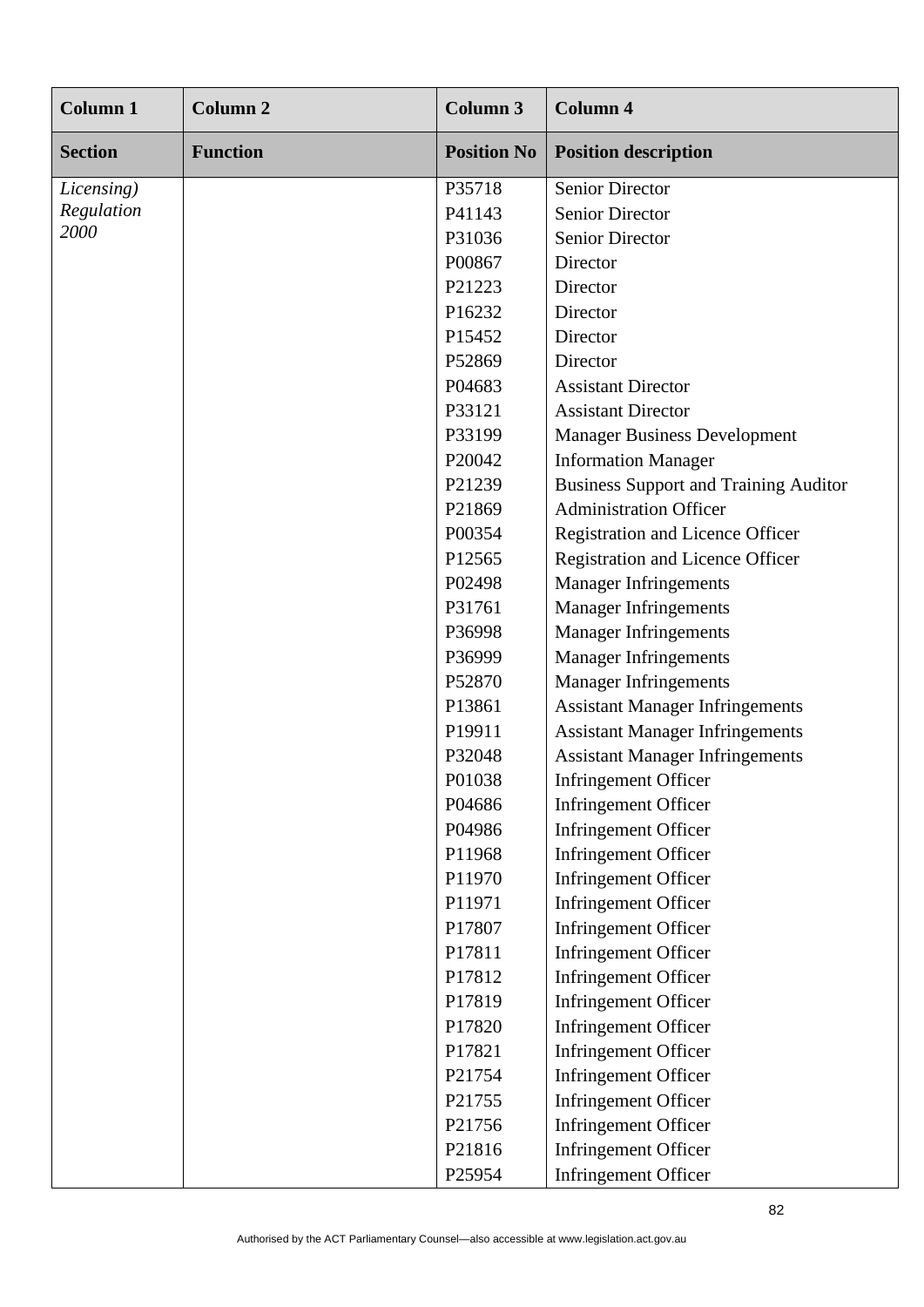| <b>Column 1</b> | <b>Column 2</b> | <b>Column 3</b>    | <b>Column 4</b>                  |
|-----------------|-----------------|--------------------|----------------------------------|
| <b>Section</b>  | <b>Function</b> | <b>Position No</b> | <b>Position description</b>      |
|                 |                 | P32050             | <b>Infringement Officer</b>      |
|                 |                 | P32057             | Infringement Officer             |
|                 |                 | P32179             | Infringement Officer             |
|                 |                 | P32187             | Infringement Officer             |
|                 |                 | P34158             | Infringement Officer             |
|                 |                 | P37064             | Infringement Officer             |
|                 |                 | P37065             | Infringement Officer             |
|                 |                 | P50014             | Infringement Officer             |
|                 |                 | P50015             | <b>Infringement Officer</b>      |
|                 |                 | P50016             | <b>Infringement Officer</b>      |
|                 |                 | P50017             | <b>Infringement Officer</b>      |
|                 |                 | P55645             | Infringement Officer             |
|                 |                 | P50117             | <b>Infringement Officer</b>      |
|                 |                 | P43746             | <b>Infringement Officer</b>      |
|                 |                 | P11387             | Infringement Officer             |
|                 |                 | P41246             | <b>Infringement Officer</b>      |
|                 |                 | P43417             | Infringement Officer             |
|                 |                 | P24001             | Infringement Officer             |
|                 |                 | P39416             | <b>Infringement Officer</b>      |
|                 |                 | P41099             | <b>Infringement Officer</b>      |
|                 |                 | P41100             | Infringement Officer             |
|                 |                 | P41102             | Infringement Officer             |
|                 |                 | P41103             | <b>Infringement Officer</b>      |
|                 |                 | P50392             | Infringement Officer             |
|                 |                 | P50397             | Infringement Officer             |
|                 |                 | P52871             | Infringement Officer             |
|                 |                 | P52872             | Infringement Officer             |
|                 |                 | P52873             | Infringement Officer             |
|                 |                 | P52874             | Infringement Officer             |
|                 |                 | P52875             | <b>Infringement Officer</b>      |
|                 |                 | P52876             | <b>Infringement Officer</b>      |
|                 |                 | P00354             | Registration and Licence Officer |
|                 |                 | P01913             | Registration and Licence Officer |
|                 |                 | P02098             | Registration and Licence Officer |
|                 |                 | P10837             | Registration and Licence Officer |
|                 |                 | P11160             | Registration and Licence Officer |
|                 |                 | P11433             | Registration and Licence Officer |
|                 |                 | P12565             | Registration and Licence Officer |
|                 |                 | P01870             | <b>Business Support Officer</b>  |
|                 |                 | C11249             | <b>Infringement Officer</b>      |
|                 |                 | C11250             | Registration and Licence Officer |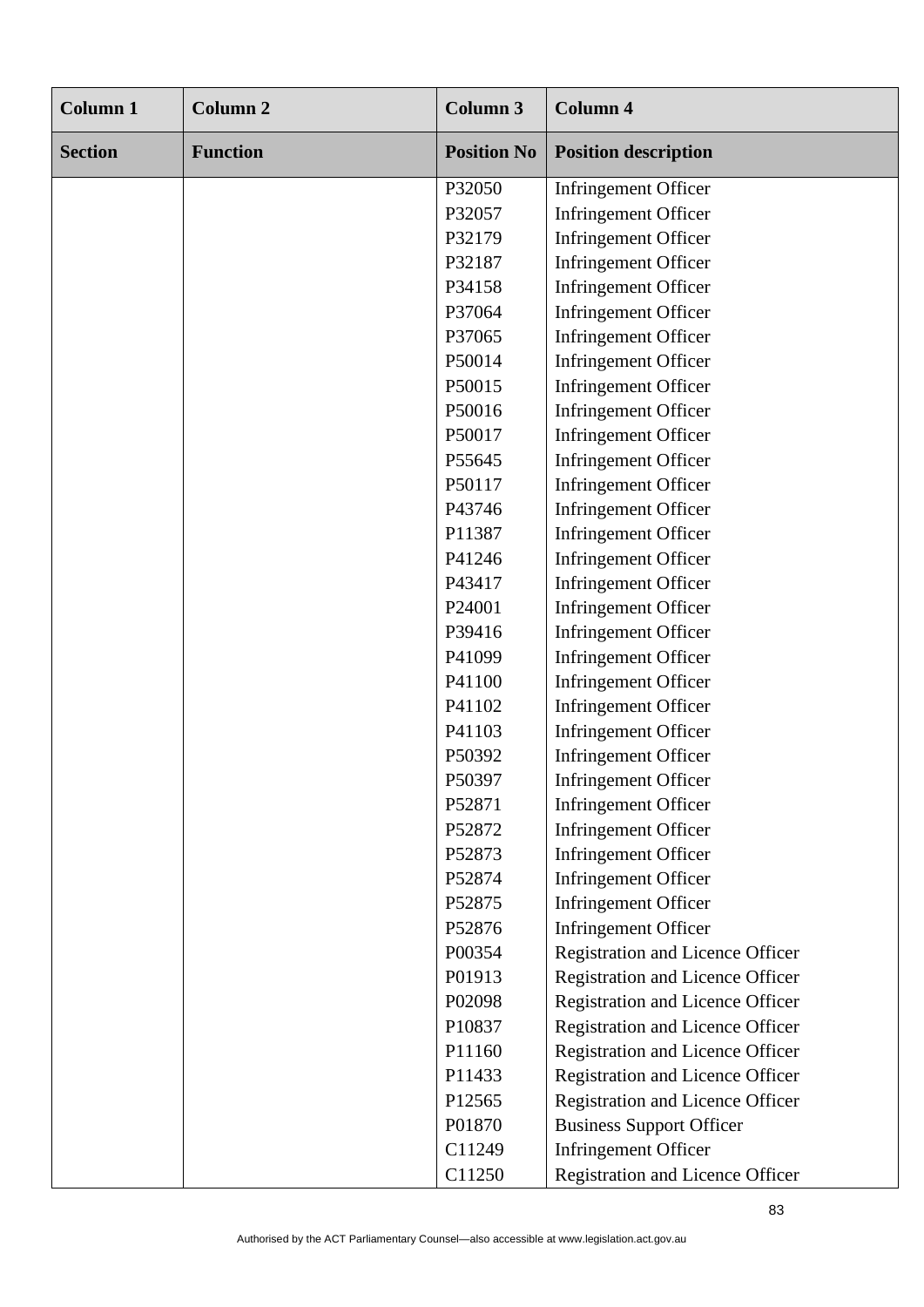| <b>Column 1</b>        | <b>Column 2</b>           | <b>Column 3</b>    | <b>Column 4</b>                              |
|------------------------|---------------------------|--------------------|----------------------------------------------|
| <b>Section</b>         | <b>Function</b>           | <b>Position No</b> | <b>Position description</b>                  |
|                        |                           | C11251             | Registration and Licence Officer             |
|                        |                           | P02854             | <b>Business Support Officer</b>              |
|                        |                           | P12978             | <b>Business Support Officer</b>              |
|                        |                           | P15000             | <b>Business Support Officer</b>              |
|                        |                           | P20006             | <b>Business Support Officer</b>              |
|                        |                           | P23118             | <b>Business Support Officer</b>              |
|                        |                           | P46012             | <b>Business Support Officer</b>              |
| Section 26,            | Add additional class to a | E218               | <b>Executive Branch Manager</b>              |
| Road                   | provisional licence       | E1077              | <b>Executive Branch Manager</b>              |
| Transport              |                           | E1147              | <b>Executive Branch Manager</b>              |
| (Driver)<br>Licensing) |                           | P36222             | <b>Senior Director</b>                       |
| Regulation             |                           | P35718             | <b>Senior Director</b>                       |
| 2000                   |                           | P41143             | <b>Senior Director</b>                       |
|                        |                           | P31036             | <b>Senior Director</b>                       |
|                        |                           | P00867             | Director                                     |
|                        |                           | P21223             | Director                                     |
|                        |                           | P16232             | Director                                     |
|                        |                           | P15452             | Director                                     |
|                        |                           | P52869             | Director                                     |
|                        |                           | P04683             | <b>Assistant Director</b>                    |
|                        |                           | P33121             | <b>Assistant Director</b>                    |
|                        |                           | P33199             | <b>Manager Business Development</b>          |
|                        |                           | P21239             | <b>Business Support and Training Auditor</b> |
|                        |                           | P20042             | <b>Information Manager</b>                   |
|                        |                           | P21869             | <b>Administration Officer</b>                |
|                        |                           | P00354             | <b>Registration and Licence Officer</b>      |
|                        |                           | P12565             | Registration and Licence Officer             |
|                        |                           | P02498             | <b>Manager Infringements</b>                 |
|                        |                           | P31761             | <b>Manager Infringements</b>                 |
|                        |                           | P36998             | <b>Manager Infringements</b>                 |
|                        |                           | P36999             | <b>Manager Infringements</b>                 |
|                        |                           | P52870             | <b>Manager Infringements</b>                 |
|                        |                           | P13861             | <b>Assistant Manager Infringements</b>       |
|                        |                           | P19911             | <b>Assistant Manager Infringements</b>       |
|                        |                           | P32048             | <b>Assistant Manager Infringements</b>       |
|                        |                           | P01038             | <b>Infringement Officer</b>                  |
|                        |                           | P04686             | <b>Infringement Officer</b>                  |
|                        |                           | P04986             | <b>Infringement Officer</b>                  |
|                        |                           | P11968             | <b>Infringement Officer</b>                  |
|                        |                           | P11970             | Infringement Officer                         |
|                        |                           | P11971             | <b>Infringement Officer</b>                  |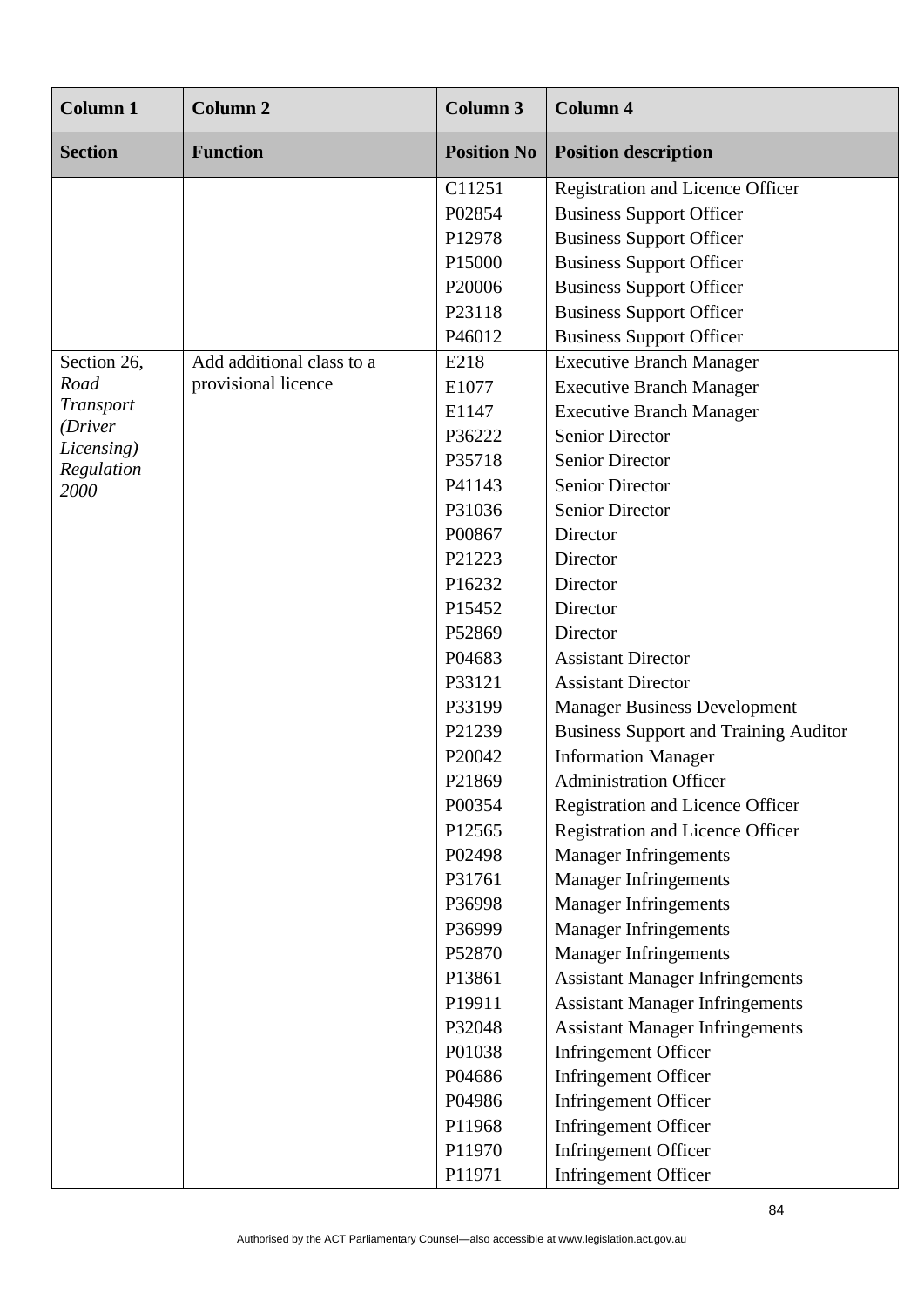| <b>Column 1</b> | <b>Column 2</b> | <b>Column 3</b>    | <b>Column 4</b>             |
|-----------------|-----------------|--------------------|-----------------------------|
| <b>Section</b>  | <b>Function</b> | <b>Position No</b> | <b>Position description</b> |
|                 |                 | P17807             | <b>Infringement Officer</b> |
|                 |                 | P17811             | Infringement Officer        |
|                 |                 | P17812             | Infringement Officer        |
|                 |                 | P17819             | Infringement Officer        |
|                 |                 | P17820             | <b>Infringement Officer</b> |
|                 |                 | P17821             | Infringement Officer        |
|                 |                 | P21754             | Infringement Officer        |
|                 |                 | P21755             | Infringement Officer        |
|                 |                 | P21756             | Infringement Officer        |
|                 |                 | P21816             | Infringement Officer        |
|                 |                 | P25954             | Infringement Officer        |
|                 |                 | P32050             | Infringement Officer        |
|                 |                 | P32057             | Infringement Officer        |
|                 |                 | P32179             | Infringement Officer        |
|                 |                 | P32187             | Infringement Officer        |
|                 |                 | P34158             | Infringement Officer        |
|                 |                 | P37064             | <b>Infringement Officer</b> |
|                 |                 | P37065             | Infringement Officer        |
|                 |                 | P50014             | Infringement Officer        |
|                 |                 | P50015             | <b>Infringement Officer</b> |
|                 |                 | P50016             | <b>Infringement Officer</b> |
|                 |                 | P50017             | Infringement Officer        |
|                 |                 | P55645             | Infringement Officer        |
|                 |                 | P50117             | <b>Infringement Officer</b> |
|                 |                 | P43746             | <b>Infringement Officer</b> |
|                 |                 | P11387             | Infringement Officer        |
|                 |                 | P41246             | Infringement Officer        |
|                 |                 | P43417             | Infringement Officer        |
|                 |                 | P24001             | Infringement Officer        |
|                 |                 | P39416             | Infringement Officer        |
|                 |                 | P41099             | Infringement Officer        |
|                 |                 | P41100             | <b>Infringement Officer</b> |
|                 |                 | P41102             | Infringement Officer        |
|                 |                 | P41103             | Infringement Officer        |
|                 |                 | P50392             | Infringement Officer        |
|                 |                 | P50397             | <b>Infringement Officer</b> |
|                 |                 | P52871             | Infringement Officer        |
|                 |                 | P52872             | <b>Infringement Officer</b> |
|                 |                 | P52873             | <b>Infringement Officer</b> |
|                 |                 | P52874             | Infringement Officer        |
|                 |                 | P52875             | Infringement Officer        |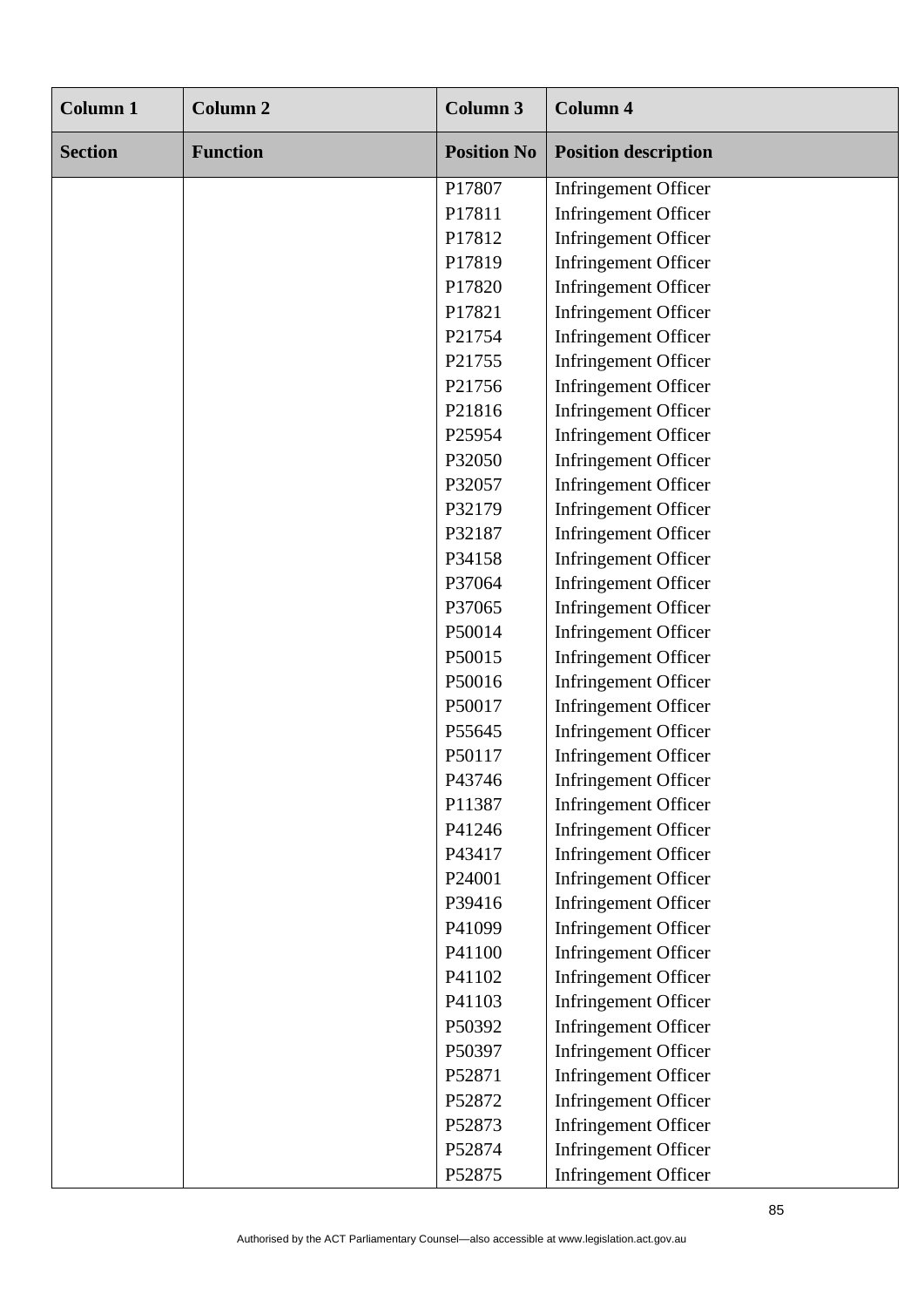| <b>Column 1</b>       | <b>Column 2</b>      | <b>Column 3</b>    | <b>Column 4</b>                              |
|-----------------------|----------------------|--------------------|----------------------------------------------|
| <b>Section</b>        | <b>Function</b>      | <b>Position No</b> | <b>Position description</b>                  |
|                       |                      | P52876             | <b>Infringement Officer</b>                  |
|                       |                      | P00354             | Registration and Licence Officer             |
|                       |                      | P01913             | Registration and Licence Officer             |
|                       |                      | P02098             | Registration and Licence Officer             |
|                       |                      | P10837             | Registration and Licence Officer             |
|                       |                      | P11160             | Registration and Licence Officer             |
|                       |                      | P11433             | Registration and Licence Officer             |
|                       |                      | P12565             | Registration and Licence Officer             |
|                       |                      | C11249             | Infringement Officer                         |
|                       |                      | C11250             | Registration and Licence Officer             |
|                       |                      | C11251             | Registration and Licence Officer             |
|                       |                      | P01870             | <b>Business Support Staff</b>                |
|                       |                      | P02854             | <b>Business Support Staff</b>                |
|                       |                      | P12978             | <b>Business Support Staff</b>                |
|                       |                      | P15000             | <b>Business Support Staff</b>                |
|                       |                      | P20006             | <b>Business Support Staff</b>                |
|                       |                      | P23118             | <b>Business Support Staff</b>                |
|                       |                      | P46012             | <b>Business Support Staff</b>                |
| Section 36,           | Issue a full licence | E218               | <b>Executive Branch Manager</b>              |
| Road                  |                      | E1077              | <b>Executive Branch Manager</b>              |
| Transport<br>(Driver) |                      | E1147              | <b>Executive Branch Manager</b>              |
| Licensing)            |                      | P36222             | <b>Senior Director</b>                       |
| Regulation            |                      | P35718             | <b>Senior Director</b>                       |
| 2000                  |                      | P41143             | <b>Senior Director</b>                       |
|                       |                      | P31036             | <b>Senior Director</b>                       |
|                       |                      | P00867             | Director                                     |
|                       |                      | P21223             | Director                                     |
|                       |                      | P <sub>16232</sub> | Director                                     |
|                       |                      | P15452             | Director                                     |
|                       |                      | P52869             | Director                                     |
|                       |                      | P04683             | <b>Assistant Director</b>                    |
|                       |                      | P33121             | <b>Assistant Director</b>                    |
|                       |                      | P33199             | <b>Manager Business Development</b>          |
|                       |                      | P20042             | <b>Information Manager</b>                   |
|                       |                      | P21239             | <b>Business Support and Training Auditor</b> |
|                       |                      | P21869             | <b>Administration Officer</b>                |
|                       |                      | P00354             | Registration and Licence Officer             |
|                       |                      | P12565             | Registration and Licence Officer             |
|                       |                      | P02498             | <b>Manager Infringements</b>                 |
|                       |                      | P31761             | <b>Manager Infringements</b>                 |
|                       |                      | P36998             | <b>Manager Infringements</b>                 |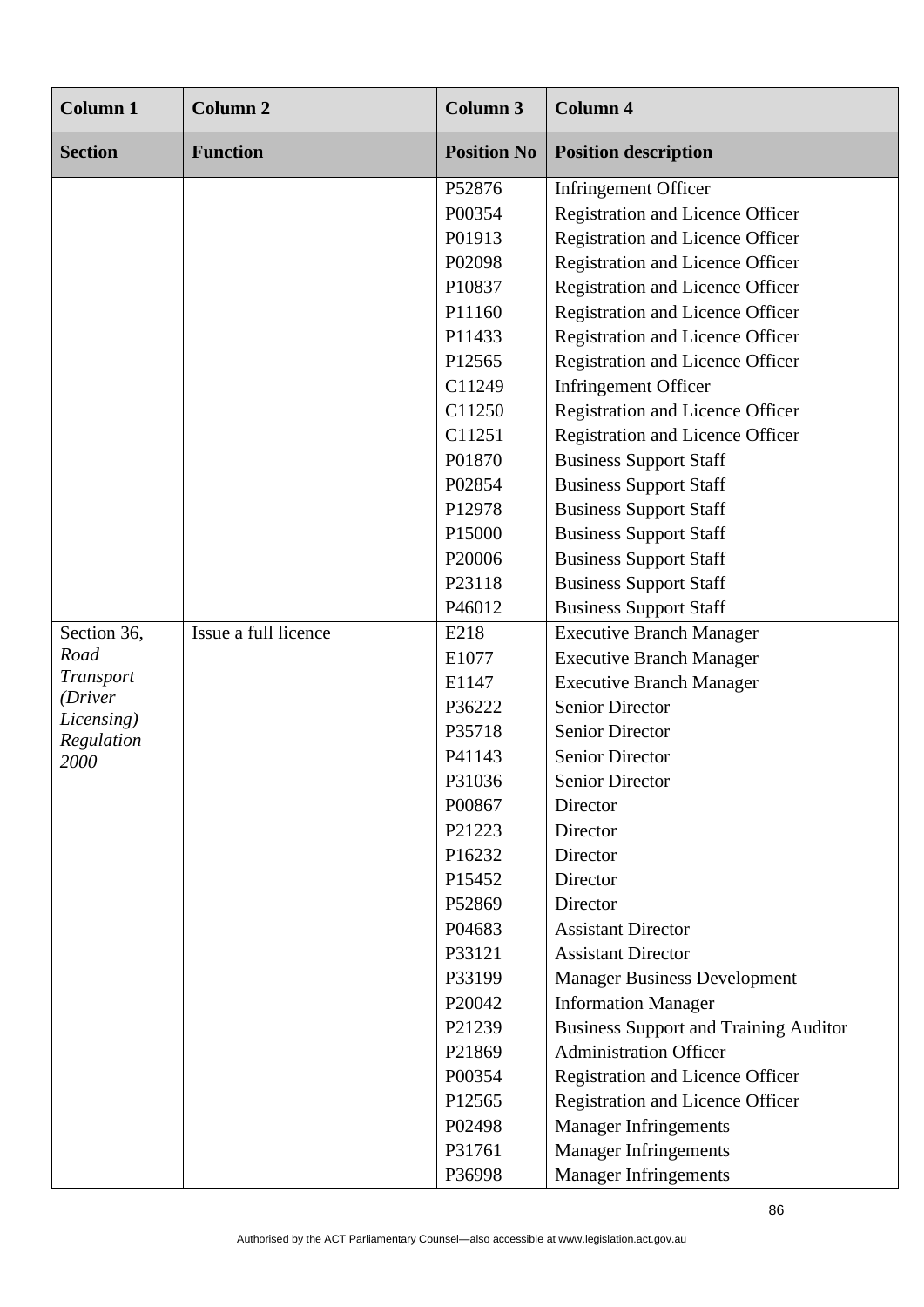| <b>Column 1</b> | <b>Column 2</b> | <b>Column 3</b>    | <b>Column 4</b>                        |
|-----------------|-----------------|--------------------|----------------------------------------|
| <b>Section</b>  | <b>Function</b> | <b>Position No</b> | <b>Position description</b>            |
|                 |                 | P36999             | <b>Manager Infringements</b>           |
|                 |                 | P52870             | <b>Manager Infringements</b>           |
|                 |                 | P13861             | <b>Assistant Manager Infringements</b> |
|                 |                 | P19911             | <b>Assistant Manager Infringements</b> |
|                 |                 | P32048             | <b>Assistant Manager Infringements</b> |
|                 |                 | P01038             | Infringement Officer                   |
|                 |                 | P04686             | Infringement Officer                   |
|                 |                 | P04986             | Infringement Officer                   |
|                 |                 | P11968             | Infringement Officer                   |
|                 |                 | P11970             | Infringement Officer                   |
|                 |                 | P11971             | Infringement Officer                   |
|                 |                 | P17807             | Infringement Officer                   |
|                 |                 | P17811             | <b>Infringement Officer</b>            |
|                 |                 | P17812             | Infringement Officer                   |
|                 |                 | P17819             | Infringement Officer                   |
|                 |                 | P17820             | Infringement Officer                   |
|                 |                 | P17821             | Infringement Officer                   |
|                 |                 | P21754             | Infringement Officer                   |
|                 |                 | P21755             | Infringement Officer                   |
|                 |                 | P21756             | Infringement Officer                   |
|                 |                 | P21816             | Infringement Officer                   |
|                 |                 | P <sub>25954</sub> | <b>Infringement Officer</b>            |
|                 |                 | P32050             | Infringement Officer                   |
|                 |                 | P32057             | Infringement Officer                   |
|                 |                 | P32179             | Infringement Officer                   |
|                 |                 | P32187             | Infringement Officer                   |
|                 |                 | P34158             | Infringement Officer                   |
|                 |                 | P37064             | Infringement Officer                   |
|                 |                 | P37065             | Infringement Officer                   |
|                 |                 | P50014             | Infringement Officer                   |
|                 |                 | P50015             | Infringement Officer                   |
|                 |                 | P50016             | Infringement Officer                   |
|                 |                 | P50017             | Infringement Officer                   |
|                 |                 | P55645             | Infringement Officer                   |
|                 |                 | P50117             | Infringement Officer                   |
|                 |                 | P43746             | Infringement Officer                   |
|                 |                 | P11387             | Infringement Officer                   |
|                 |                 | P41246             | Infringement Officer                   |
|                 |                 | P43417             | Infringement Officer                   |
|                 |                 | P24001             | Infringement Officer                   |
|                 |                 | P39416             | Infringement Officer                   |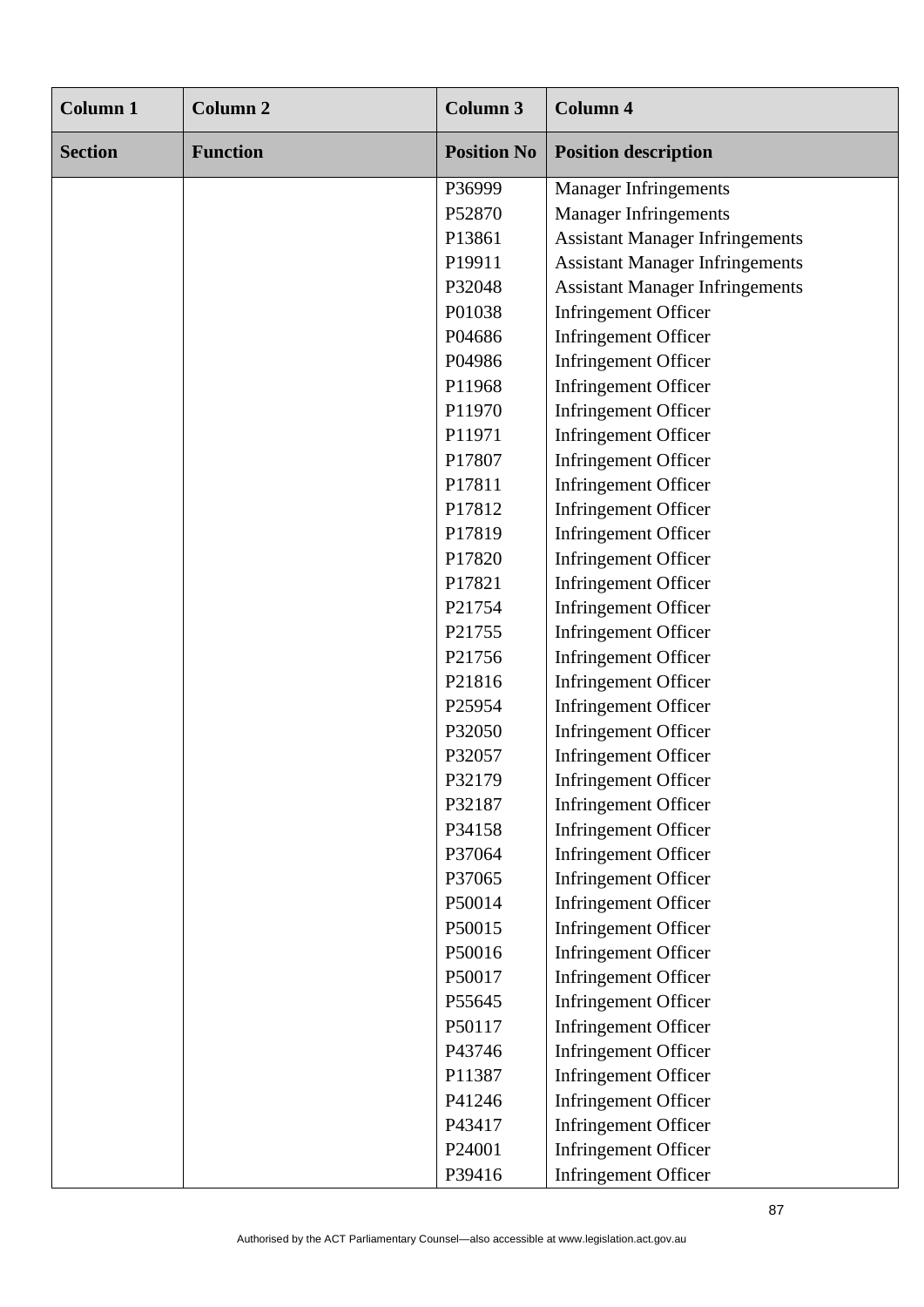| <b>Column 1</b>       | <b>Column 2</b>              | <b>Column 3</b>    | <b>Column 4</b>                  |
|-----------------------|------------------------------|--------------------|----------------------------------|
| <b>Section</b>        | <b>Function</b>              | <b>Position No</b> | <b>Position description</b>      |
|                       |                              | P41099             | <b>Infringement Officer</b>      |
|                       |                              | P41100             | Infringement Officer             |
|                       |                              | P41102             | Infringement Officer             |
|                       |                              | P41103             | Infringement Officer             |
|                       |                              | P50392             | Infringement Officer             |
|                       |                              | P50397             | Infringement Officer             |
|                       |                              | P52871             | Infringement Officer             |
|                       |                              | P52872             | Infringement Officer             |
|                       |                              | P52873             | <b>Infringement Officer</b>      |
|                       |                              | P52874             | <b>Infringement Officer</b>      |
|                       |                              | P52875             | <b>Infringement Officer</b>      |
|                       |                              | P52876             | Infringement Officer             |
|                       |                              | P00354             | Registration and Licence Officer |
|                       |                              | P01913             | Registration and Licence Officer |
|                       |                              | P02098             | Registration and Licence Officer |
|                       |                              | P10837             | Registration and Licence Officer |
|                       |                              | P11160             | Registration and Licence Officer |
|                       |                              | P11433             | Registration and Licence Officer |
|                       |                              | P12565             | Registration and Licence Officer |
|                       |                              | C11249             | Infringement Officer             |
|                       |                              | C11250             | Registration and Licence Officer |
|                       |                              | C11251             | Registration and Licence Officer |
|                       |                              | P01870             | <b>Business Support Staff</b>    |
|                       |                              | P02854             | <b>Business Support Staff</b>    |
|                       |                              | P12978             | <b>Business Support Staff</b>    |
|                       |                              | P <sub>15000</sub> | <b>Business Support Staff</b>    |
|                       |                              | P20006             | <b>Business Support Staff</b>    |
|                       |                              | P23118             | <b>Business Support Staff</b>    |
|                       |                              | P46012             | <b>Business Support Staff</b>    |
| Section 43,           | Issue of driver licence with | E218               | <b>Executive Branch Manager</b>  |
| Road                  | additional class             | E1077              | <b>Executive Branch Manager</b>  |
| Transport             |                              | E1147              | <b>Executive Branch Manager</b>  |
| (Driver<br>Licensing) |                              | P36222             | <b>Senior Director</b>           |
| Regulation            |                              | P35718             | <b>Senior Director</b>           |
| 2000                  |                              | P41143             | <b>Senior Director</b>           |
|                       |                              | P31036             | <b>Senior Director</b>           |
|                       |                              | P00867             | Director                         |
|                       |                              | P21223             | Director                         |
|                       |                              | P16232             | Director                         |
|                       |                              | P15452             | Director                         |
|                       |                              | P52869             | Director                         |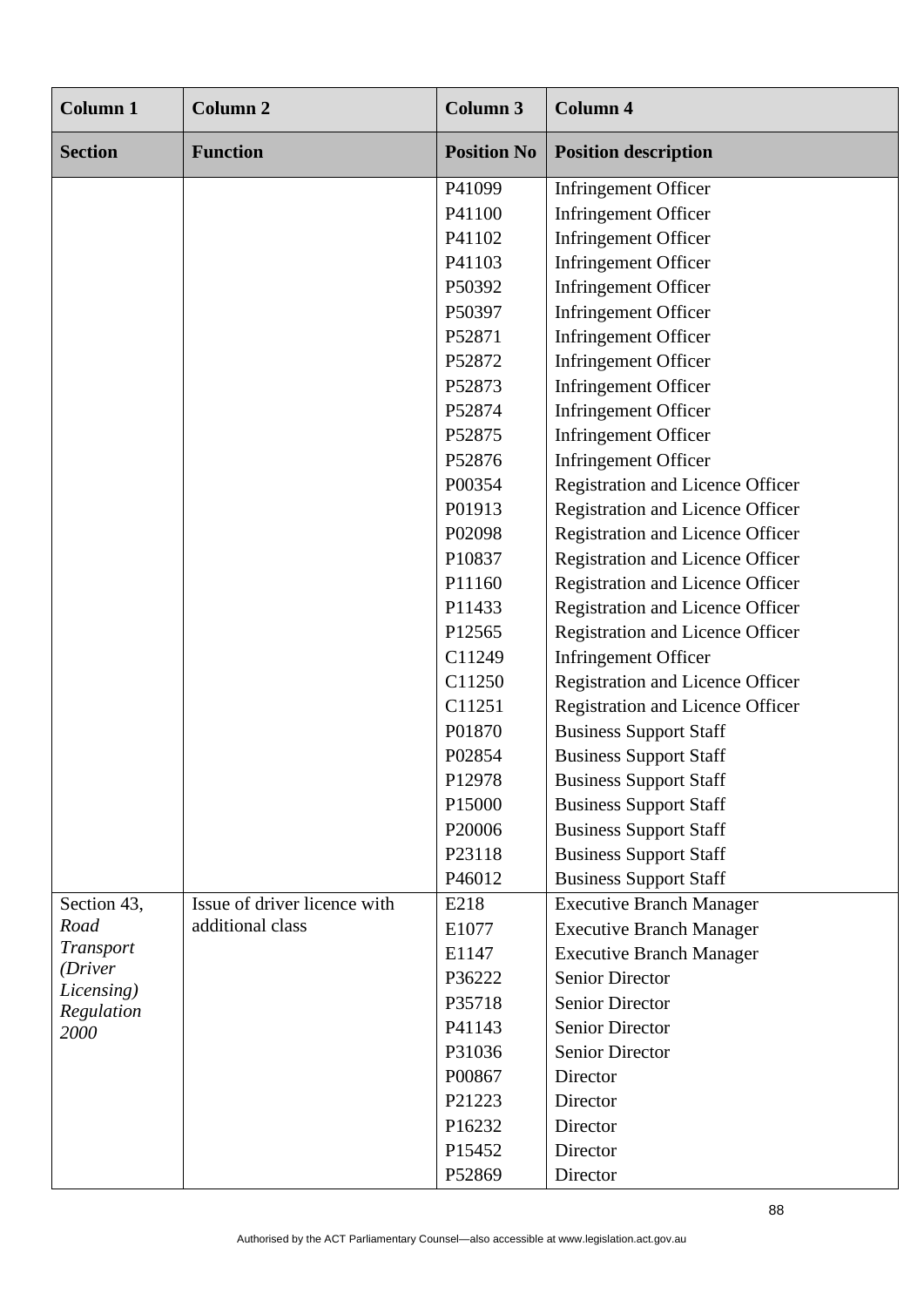| <b>Column 1</b> | <b>Column 2</b> | <b>Column 3</b>    | <b>Column 4</b>                              |
|-----------------|-----------------|--------------------|----------------------------------------------|
| <b>Section</b>  | <b>Function</b> | <b>Position No</b> | <b>Position description</b>                  |
|                 |                 | P04683             | <b>Assistant Director</b>                    |
|                 |                 | P33121             | <b>Assistant Director</b>                    |
|                 |                 | P33199             | <b>Manager Business Development</b>          |
|                 |                 | P20042             | <b>Information Manager</b>                   |
|                 |                 | P21239             | <b>Business Support and Training Auditor</b> |
|                 |                 | P21869             | <b>Administration Officer</b>                |
|                 |                 | P00354             | Registration and Licence Officer             |
|                 |                 | P12565             | Registration and Licence Officer             |
|                 |                 | P02498             | <b>Manager Infringements</b>                 |
|                 |                 | P31761             | <b>Manager Infringements</b>                 |
|                 |                 | P36998             | <b>Manager Infringements</b>                 |
|                 |                 | P36999             | <b>Manager Infringements</b>                 |
|                 |                 | P52870             | <b>Manager Infringements</b>                 |
|                 |                 | P13861             | <b>Assistant Manager Infringements</b>       |
|                 |                 | P19911             | <b>Assistant Manager Infringements</b>       |
|                 |                 | P32048             | <b>Assistant Manager Infringements</b>       |
|                 |                 | P01038             | <b>Infringement Officer</b>                  |
|                 |                 | P04686             | Infringement Officer                         |
|                 |                 | P04986             | <b>Infringement Officer</b>                  |
|                 |                 | P11968             | <b>Infringement Officer</b>                  |
|                 |                 | P11970             | <b>Infringement Officer</b>                  |
|                 |                 | P11971             | Infringement Officer                         |
|                 |                 | P17807             | <b>Infringement Officer</b>                  |
|                 |                 | P17811             | <b>Infringement Officer</b>                  |
|                 |                 | P17812             | Infringement Officer                         |
|                 |                 | P17819             | Infringement Officer                         |
|                 |                 | P17820             | Infringement Officer                         |
|                 |                 | P17821             | Infringement Officer                         |
|                 |                 | P21754             | Infringement Officer                         |
|                 |                 | P21755             | <b>Infringement Officer</b>                  |
|                 |                 | P21756             | Infringement Officer                         |
|                 |                 | P21816             | Infringement Officer                         |
|                 |                 | P25954             | Infringement Officer                         |
|                 |                 | P32050             | Infringement Officer                         |
|                 |                 | P32057             | Infringement Officer                         |
|                 |                 | P32179             | <b>Infringement Officer</b>                  |
|                 |                 | P32187             | Infringement Officer                         |
|                 |                 | P34158             | Infringement Officer                         |
|                 |                 | P37064             | <b>Infringement Officer</b>                  |
|                 |                 | P37065             | <b>Infringement Officer</b>                  |
|                 |                 | P50014             | Infringement Officer                         |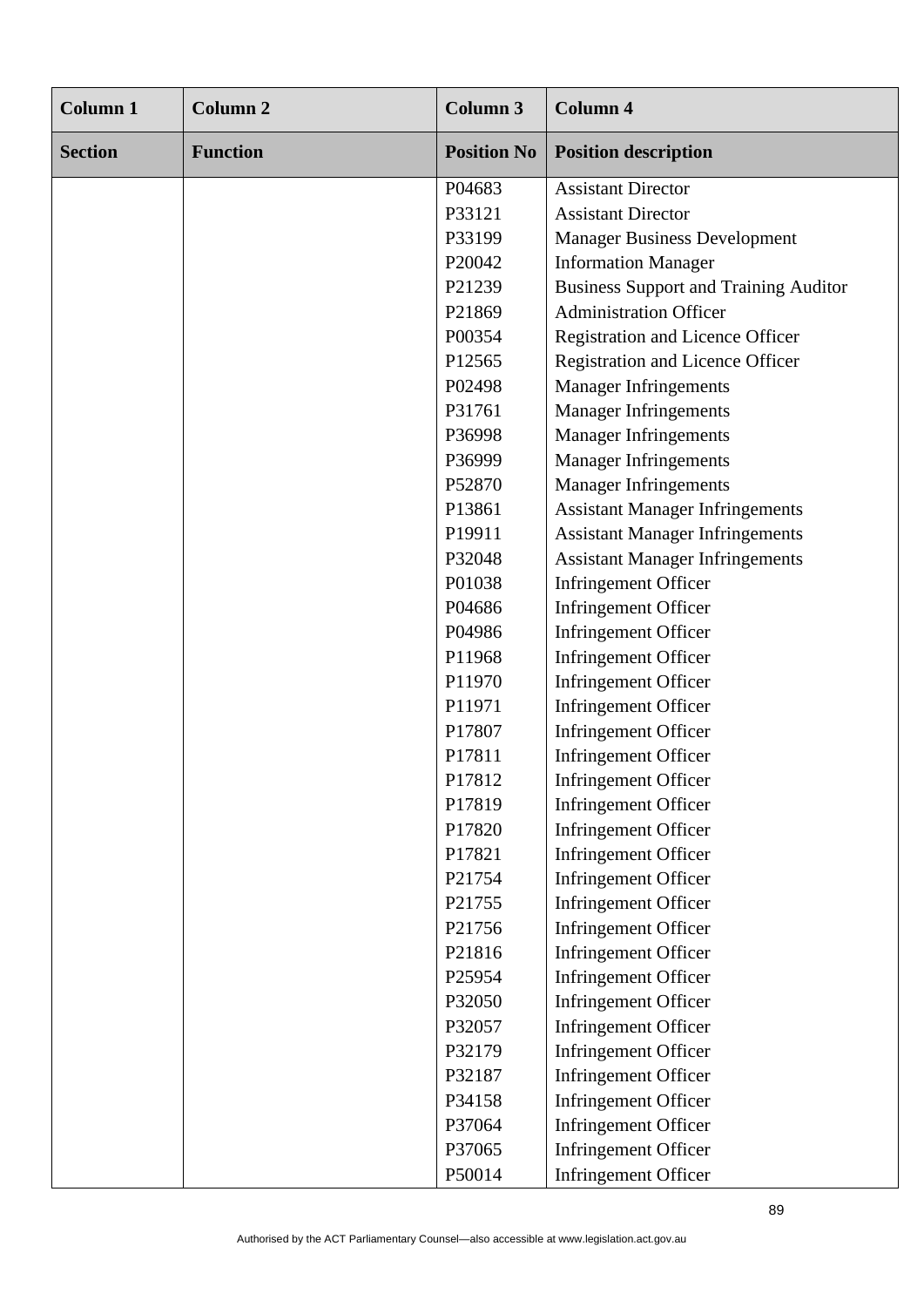| <b>Column 1</b> | <b>Column 2</b> | <b>Column 3</b>    | <b>Column 4</b>                         |
|-----------------|-----------------|--------------------|-----------------------------------------|
| <b>Section</b>  | <b>Function</b> | <b>Position No</b> | <b>Position description</b>             |
|                 |                 | P50015             | Infringement Officer                    |
|                 |                 | P50016             | Infringement Officer                    |
|                 |                 | P50017             | Infringement Officer                    |
|                 |                 | P55645             | Infringement Officer                    |
|                 |                 | P50117             | Infringement Officer                    |
|                 |                 | P43746             | Infringement Officer                    |
|                 |                 | P11387             | Infringement Officer                    |
|                 |                 | P41246             | Infringement Officer                    |
|                 |                 | P43417             | <b>Infringement Officer</b>             |
|                 |                 | P24001             | Infringement Officer                    |
|                 |                 | P39416             | Infringement Officer                    |
|                 |                 | P41099             | Infringement Officer                    |
|                 |                 | P41100             | Infringement Officer                    |
|                 |                 | P41102             | <b>Infringement Officer</b>             |
|                 |                 | P41103             | Infringement Officer                    |
|                 |                 | P50392             | Infringement Officer                    |
|                 |                 | P50397             | Infringement Officer                    |
|                 |                 | P52871             | Infringement Officer                    |
|                 |                 | P52872             | Infringement Officer                    |
|                 |                 | P52873             | Infringement Officer                    |
|                 |                 | P52874             | Infringement Officer                    |
|                 |                 | P52875             | Infringement Officer                    |
|                 |                 | P52876             | <b>Infringement Officer</b>             |
|                 |                 | P00354             | Registration and Licence Officer        |
|                 |                 | P01913             | <b>Registration and Licence Officer</b> |
|                 |                 | P02098             | Registration and Licence Officer        |
|                 |                 | P10837             | Registration and Licence Officer        |
|                 |                 | P11160             | Registration and Licence Officer        |
|                 |                 | P11433             | Registration and Licence Officer        |
|                 |                 | C11249             | Infringement Officer                    |
|                 |                 | C <sub>11250</sub> | Registration and Licence Officer        |
|                 |                 | C11251             | Registration and Licence Officer        |
|                 |                 | P12565             | Registration and Licence Officer        |
|                 |                 | P01870             | <b>Business Support Staff</b>           |
|                 |                 | P02854             | <b>Business Support Staff</b>           |
|                 |                 | P <sub>12978</sub> | <b>Business Support Staff</b>           |
|                 |                 | P15000             | <b>Business Support Staff</b>           |
|                 |                 | P20006             | <b>Business Support Staff</b>           |
|                 |                 | P23118             | <b>Business Support Staff</b>           |
|                 |                 | P46012             | <b>Business Support Staff</b>           |